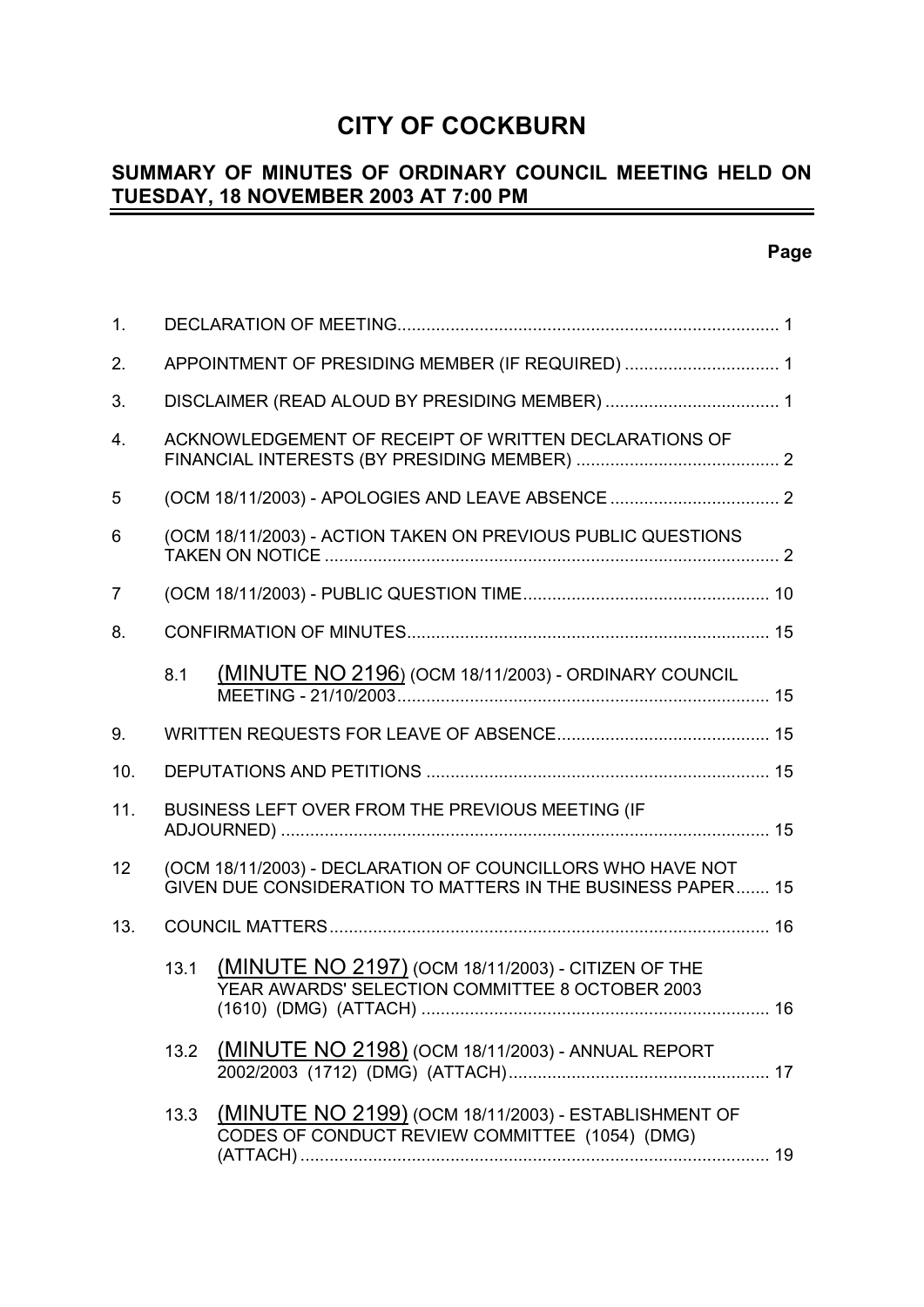|     |      | 13.4 (MINUTE NO 2200) (OCM 18/11/2003) - AMENDMENTS TO<br>THE CITY OF COCKBURN (LOCAL GOVERNMENT ACT) LOCAL                                                                                                                                                       |  |
|-----|------|-------------------------------------------------------------------------------------------------------------------------------------------------------------------------------------------------------------------------------------------------------------------|--|
| 14. |      |                                                                                                                                                                                                                                                                   |  |
|     | 14.1 | (MINUTE NO 2201) (OCM 18/11/2003) - SALE OF LOT 14<br>HAMMOND ROAD, SUCCESS (5513436) (KJS) (ATTACH) 23                                                                                                                                                           |  |
|     | 14.2 | (MINUTE NO 2202) (OCM 18/11/2003) - PURCHASE OF LOT 4<br>ROCKINGHAM ROAD AND LOT 6 MOYLAN ROAD, HENDERSON -<br>LANDFILL SITE (3411103; 3412267) (KJS) (ATTACH)  25                                                                                                |  |
|     | 14.3 | (MINUTE NO 2203) (OCM 18/11/2003) - PROPOSED<br>REVOCATION OF MINUTE NO. 2180 (AGENDA ITEM 14.10)<br>COUNCIL MEETING 21 OCTOBER 2003 - RETROSPECTIVE<br>APPROVAL - SHED PARAPET WALL HEIGHT - LOT 612 (51)<br>FORILLION AVENUE, BIBRA LAKE - OWNER: M & A ASCIC - |  |
|     | 14.4 | (MINUTE NO 2204) (OCM 18/11/2003) - PROPOSED<br>REALIGNMENT OF RUSSELL ROAD - FRANKLAND SPRINGS<br>ESTATE, HAMMOND PARK - OWNER: AUSTRALAND HOLDINGS -<br>APPLICANT: TAYLOR BURRELL AND DEPARTMENT FOR<br>PLANNING & INFRASTRUCTURE (450011) (AJB) (ATTACH) 31    |  |
|     | 14.5 | (MINUTE NO 2205) (OCM 18/11/2003) - DISPLAY HOME<br>BUILT WITHOUT APPROVAL - LOT 169 HARMONY AVENUE,<br>ATWELL - OWNER: J-CORP PTY LTD (6000839) (JW/NO)                                                                                                          |  |
|     | 14.6 | (MINUTE NO 2206) (OCM 18/11/2003) - OMNIBUS<br>AMENDMENT - TOWN PLANNING SCHEME NO. 3 (93006) (MR)                                                                                                                                                                |  |
|     |      | 14.7 (MINUTE NO 2207) (OCM 18/11/2003) - BUDGET<br>AMENDMENT - PLANNING AND DEVELOPMENT DIVISION -                                                                                                                                                                |  |
|     | 14.8 | (MINUTE NO 2208) (OCM 18/11/2003) - SALE OF 9<br>RESIDENTIAL LOTS - LOT 9050 BARTRAM ROAD, SUCCESS                                                                                                                                                                |  |
|     | 14.9 | (MINUTE NO 2209) (OCM 18/11/2003) - RETROSPECTIVE<br>APPROVAL - PATIO - LOT 232 (34) RIDGE ROAD, JANDAKOT -<br>OWNER/APPLICANT: J DAMA & L TEMPLEMAN (5518769) (VM)                                                                                               |  |
|     |      |                                                                                                                                                                                                                                                                   |  |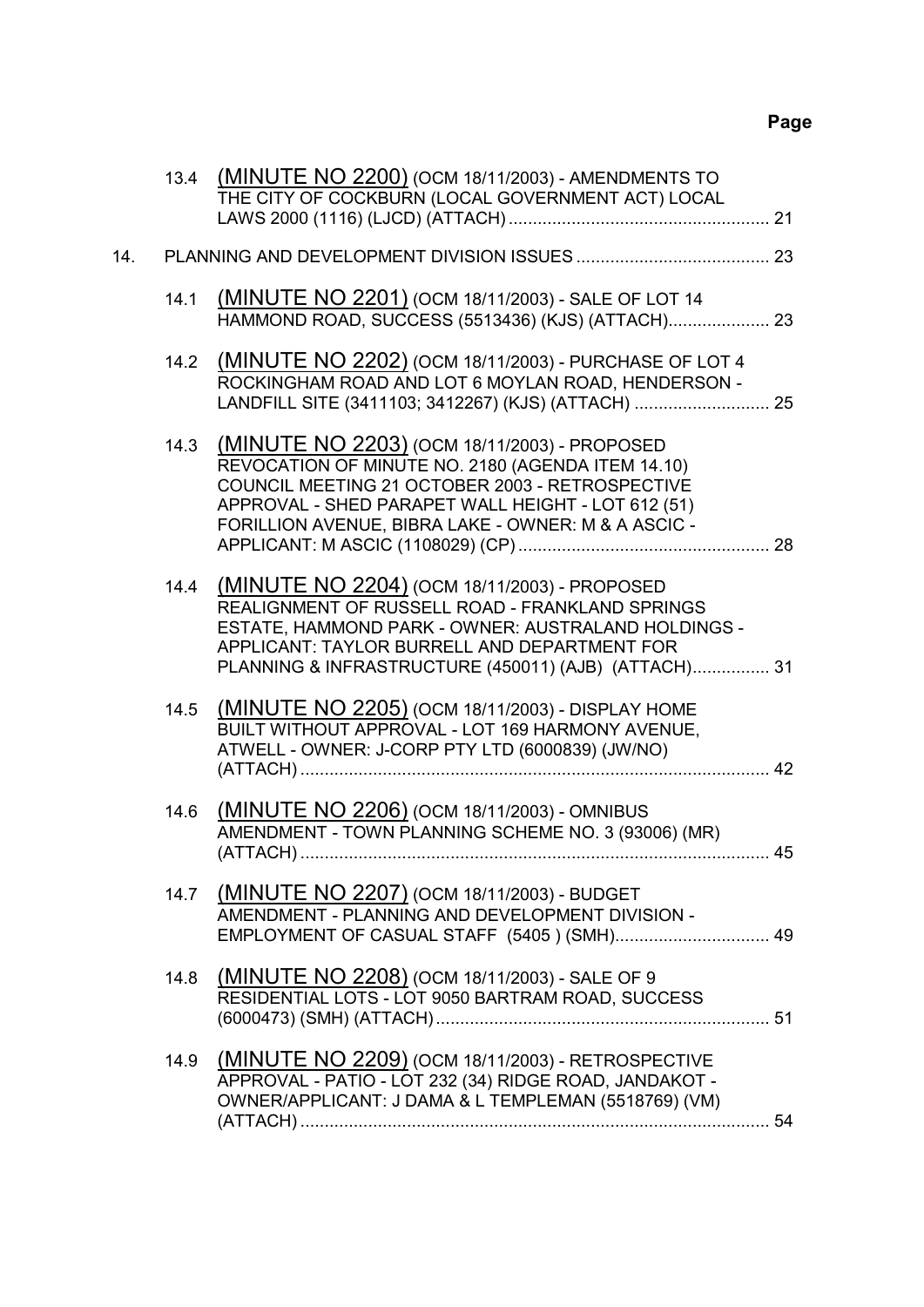| 14.10 (MINUTE NO 2210) (OCM 18/11/2003) - NOTICE OF<br>DEMOLITION - LOT 4 PARKES STREET, YANGEBUP - OWNER:                                                                                                                                                                       |  |
|----------------------------------------------------------------------------------------------------------------------------------------------------------------------------------------------------------------------------------------------------------------------------------|--|
| 14.11 (MINUTE NO 2211) (OCM 18/11/2003) - EXTENSION TO A<br>CHILD CARE PREMISES (INCREASE CHILD NUMBERS AND<br>ADDITIONAL FACILITY ROOMS) - LOT 800 (504) ROCKINGHAM<br>ROAD, MUNSTER - OWNER: DMARCHIOLI, MM MARCHIOLI, MJ                                                      |  |
| 14.12 (MINUTE NO 2212) (OCM 18/11/2003) - HOME BUSINESS -<br>GATE FABRICATION HO554 - 25 MUIR COURT, BANJUP -<br>OWNER: LA & KM CRANNAGE - APPLICANT: LA CRANNAGE                                                                                                                |  |
| 14.13 (MINUTE NO 2213) (OCM 18/11/2003) - FINAL ADOPTION -<br>AMENDMENT NO. 4 TO TOWN PLANNING SCHEME NO. 3 -<br>REZONING FROM 'PUBLIC PURPOSES' TO 'DEVELOPMENT'<br>LOTS 3 AND 4 LYON ROAD, BANJUP - OWNER: WATER<br>CORPORATION - APPLICANT: ROBERTS DAY GROUP (93004)<br>(CP) |  |
| 14.14 (MINUTE NO 2214) (OCM 18/11/2003) - COUNCIL<br>REPRESENTATIVE - PEEL HARVEY CATCHMENT COUNCIL                                                                                                                                                                              |  |
| 14.15 (MINUTE NO 2215) (OCM 18/11/2003) - SOUTHWELL NEW<br>LIVING PROJECT - PROPOSED MEMORANDUM OF<br>UNDERSTANDING WITH HOMESWEST (9512) (AJB) (ATTACH)  83                                                                                                                     |  |
| 14.16 (MINUTE NO 2216) (OCM 18/11/2003) - CLOSURE OF<br>PEDESTRIAN ACCESSWAY - LOT 11 HAMILTON ROAD, COOGEE                                                                                                                                                                      |  |
| 14.17 (MINUTE NO 2217) (OCM 18/11/2003) - DEDICATION OF<br>LAND PURSUANT TO SECTION 56 OF THE LAND<br>ADMINISTRATION ACT 1997 (2200398; 450022) (KJS) (ATTACH) 87                                                                                                                |  |
| 14.18 (MINUTE NO 2218) (OCM 18/11/2003) - PROPOSED LINED<br>LAKES - THE SANCTUARY BANJUP - STOCKLAND - LOT 199<br>GAEBLER ROAD, BANJUP - OWNER: STOCKLAND TRUST<br><b>GROUP - APPLICANT: MCNALLY NEWTON LANDSCAPE</b>                                                            |  |
| 14.19 (MINUTE NO 2219) (OCM 18/11/2003) - COOGEE<br>CAFÉ/KIOSK - EXPRESSIONS OF INTEREST TO<br>DEVELOP/OPERATE OR TENANT (3319158) (AJB) (ATTACH) 94                                                                                                                             |  |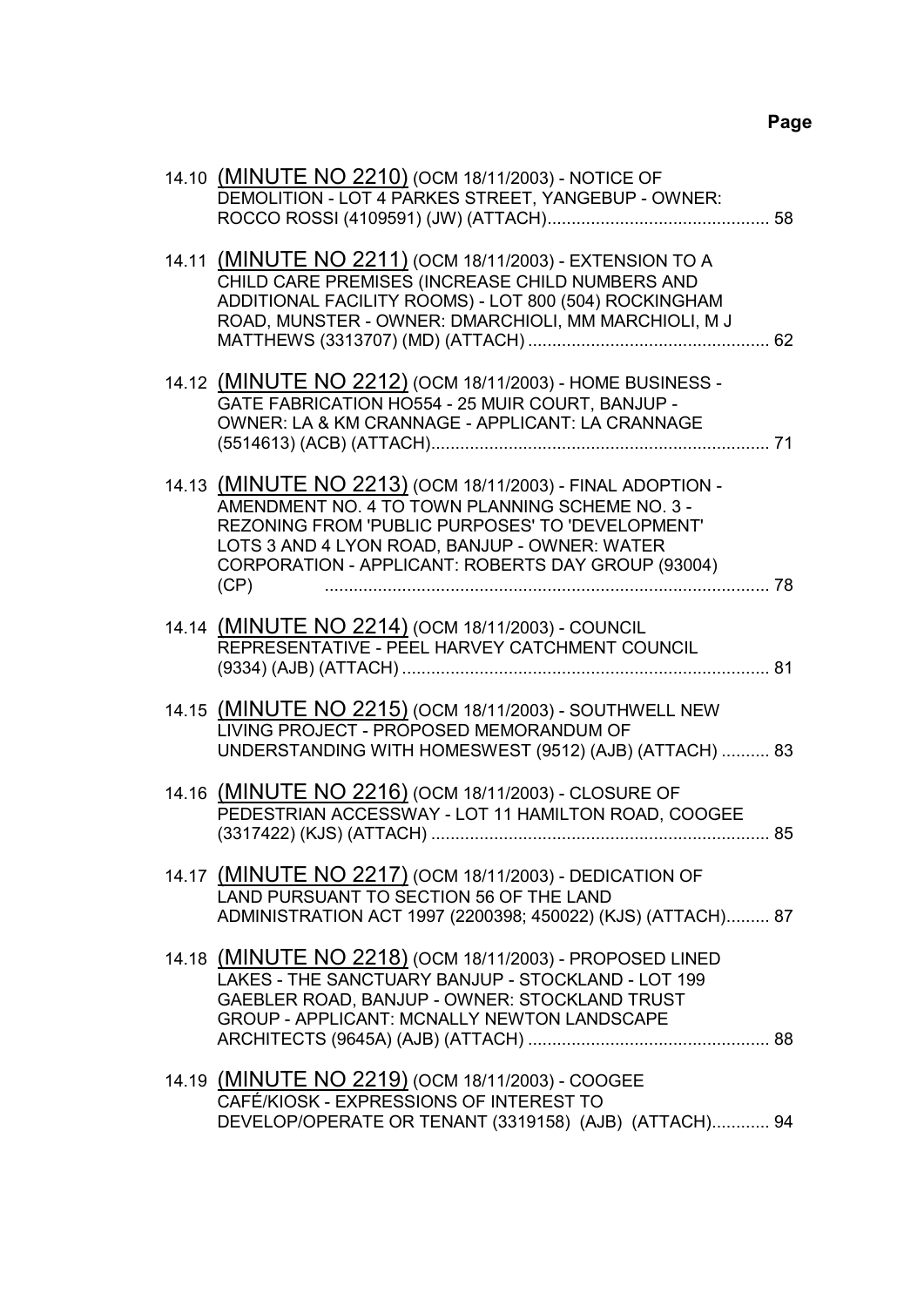# **Page**

| 15. |      |                                                                                                                                                                |  |
|-----|------|----------------------------------------------------------------------------------------------------------------------------------------------------------------|--|
|     | 15.1 | (MINUTE NO 2220) (OCM 18/11/2003) - LIST OF CREDITORS                                                                                                          |  |
| 16. |      |                                                                                                                                                                |  |
|     | 16.1 | (MINUTE NO 2221) (OCM 18/11/2003) - TENDER NO. RFT<br>42/2003 - INSITU CONCRETE FOOTPATH CONSTRUCTION (4437)                                                   |  |
|     | 16.2 | (MINUTE NO 2222) (OCM 18/11/2003) - TREE PLANTING IN                                                                                                           |  |
| 17. |      |                                                                                                                                                                |  |
|     | 17.1 | (MINUTE NO 2223) (OCM 18/11/2003) - CITY OF COCKBURN<br>COMMUNITY NEEDS STUDY (9621) (DMG) (ATTACH) 104                                                        |  |
|     | 17.2 | (MINUTE NO 2224) (OCM 18/11/2003) - LEASE FEE - CO-                                                                                                            |  |
|     | 17.3 | (MINUTE NO 2225) (OCM 18/11/2003) - APPOINTMENT OF<br>BUSH FIRE CONTROL OFFICERS (1550) (RA)  111                                                              |  |
|     | 17.4 | (MINUTE NO 2226) (OCM 18/11/2003) - WA CROATIAN<br>ASSOCIATION (INC) - BREACH OF LEASE AGREEMENT FOR LOT<br>22 PROGRESS DRIVE, BIBRA LAKE - APPLICATION FOR AN |  |
|     | 17.5 | (MINUTE NO 2227) (OCM 18/11/2003) - COCKBURN<br>CENTRAL COMMUNITY FACILITIES (81364) (RA) (ATTACH) 115                                                         |  |
|     | 17.6 | (MINUTE NO 2228) (OCM 18/11/2003) - NAVAL BASE<br>HOLIDAY ACCOMMODATION - APPLICATION FOR CONSENT TO<br>CARRY OUT WORKS (1911) (DMG) (ATTACH)  118             |  |
| 18. |      |                                                                                                                                                                |  |
| 19. |      | MOTIONS OF WHICH PREVIOUS NOTICE HAS BEEN GIVEN  123                                                                                                           |  |
|     | 19.1 | (OCM 18/11/2003) - ELECTED MEMBER REPRESENTATION -<br>YOUTH ADVISORY COUNCIL AND CULTURAL ADVISORY<br>COUNCIL; MELVILLE-COCKBURN CHAMBER OF COMMERCE           |  |
| 20. |      | NOTICES OF MOTION GIVEN AT THE MEETING FOR CONSIDERATION                                                                                                       |  |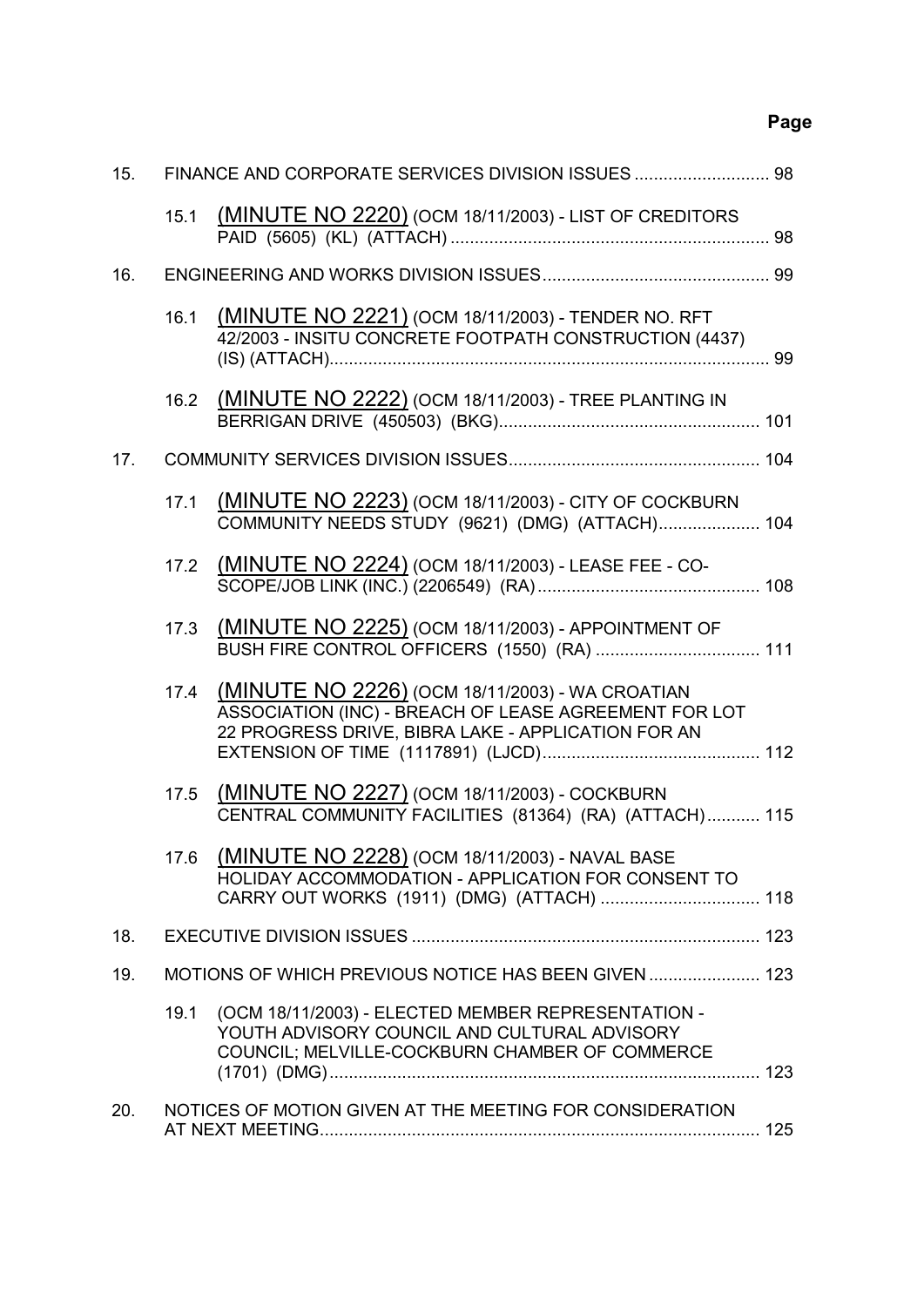| 21. | NEW BUSINESS OF AN URGENT NATURE INTRODUCED BY DECISION |                                                                                                                                                                                                                         |  |  |
|-----|---------------------------------------------------------|-------------------------------------------------------------------------------------------------------------------------------------------------------------------------------------------------------------------------|--|--|
|     | 21.1                                                    | (MINUTE NO 2229) (OCM 18/11/2003) - OBJECTION TO<br>NOTICE SERVED PURSUANT TO SEC. 3.25 OF THE LOCAL<br>GOVERNMENT ACT, 1995 - LOT 10 (354) CARRINGTON STREET,<br>HAMILTON HILL - OWNER: V. R. SCAFETTA AND S. MONDELLO |  |  |
|     | 21.2                                                    | (MINUTE NO 2230) (OCM 18/11/2003) - NAVAL BASE<br>HOLIDAY ACCOMMODATION - APPLICATION FOR CONSENT TO                                                                                                                    |  |  |
|     | 21.3                                                    | (MINUTE NO 2231) (OCM 18/11/2003) - CONTAINER<br>REFRIGERATION PTY LTD - LOT 121 O'CONNOR CLOSE,<br>HAMILTON HILL - TOWN PLANNING APPEAL 40/2001 AND                                                                    |  |  |
|     | 21.4                                                    | (MINUTE NO 2232) (OCM 18/11/2003) - ELECTED MEMBER<br>REPRESENTATION - NEIGHBOURHOOD WATCH COMMITTEE,<br>YOUTH ADVISORY COUNCIL AND MELVILLE-COCKBURN                                                                   |  |  |
| 22  |                                                         | (OCM 18/11/2003) - MATTERS TO BE NOTED FOR INVESTIGATION,                                                                                                                                                               |  |  |
| 23. |                                                         |                                                                                                                                                                                                                         |  |  |
| 24. |                                                         | (MINUTE NO 2233) (OCM 18/11/2003) - RESOLUTION OF<br>COMPLIANCE (SECTION 3.18(3), LOCAL GOVERNMENT ACT 1995)  134                                                                                                       |  |  |
| 25  |                                                         |                                                                                                                                                                                                                         |  |  |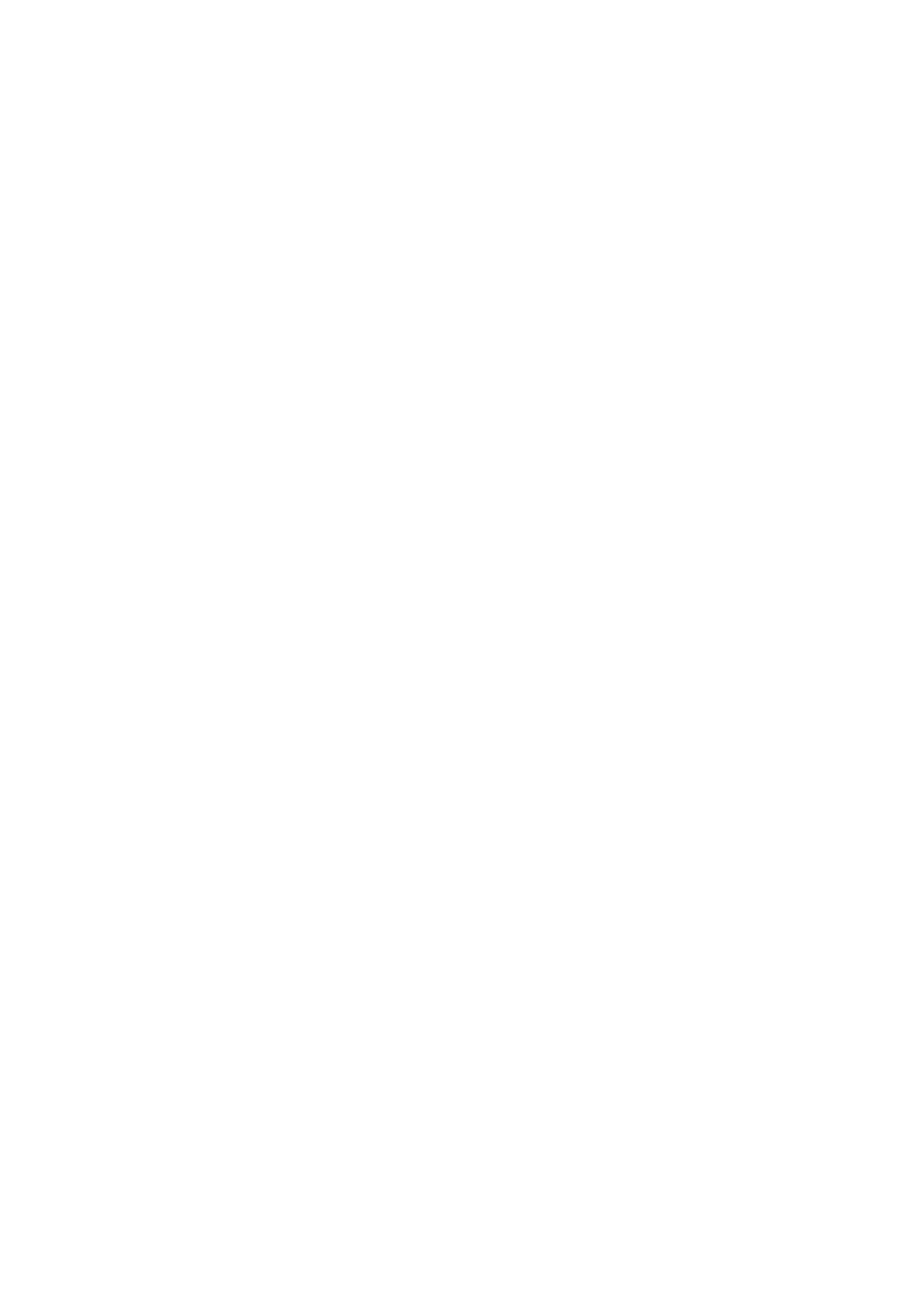# **CITY OF COCKBURN**

# **MINUTES OF ORDINARY COUNCIL MEETING HELD ON TUESDAY, 18 NOVEMBER 2003 AT 7:00 PM**

#### **PRESENT:**

### **ELECTED MEMBERS**

| Mr S Lee            | Mayor        |
|---------------------|--------------|
| Mr R Graham         | Deputy Mayor |
| Ms A Tilbury        | Councillor   |
| Mr I Whitfield      | Councillor   |
| Mr A Edwards        | Councillor   |
| Ms L Goncalves      | Councillor   |
| Mrs S Limbert       | Councillor   |
| Mr M Reeve-Fowkes - | Councillor   |
| Mrs V Oliver        | Councillor   |
|                     |              |

#### **IN ATTENDANCE**

| Mr R. Brown    |                  | <b>Chief Executive Officer</b>             |
|----------------|------------------|--------------------------------------------|
| Mr D. Green    | $\sim$ 100 $\mu$ | <b>Director, Community Services</b>        |
| Mr A. Crothers | $\blacksquare$   | Director, Finance & Corporate Services     |
| Mr S. Hiller   | $\sim$           | Director, Planning & Development           |
| Mr B. Greay    | $\blacksquare$   | Director, Engineering & Works              |
| Mrs B. Pinto   | $\sim$           | Secretary/PA, Finance & Corporate Services |
| Mr C. Ellis    |                  | <b>Communications Manager</b>              |
|                |                  |                                            |

#### **1. DECLARATION OF MEETING**

The Presiding Member declared the Meeting open at 7.00 pm.

# **2. APPOINTMENT OF PRESIDING MEMBER (If required)**

### **3. DISCLAIMER (Read aloud by Presiding Member)**

Members of the public, who attend Council Meetings, should not act immediately on anything they hear at the Meetings, without first seeking clarification of Council's position. Persons are advised to wait for written advice from the Council prior to taking action on any matter that they may have before Council.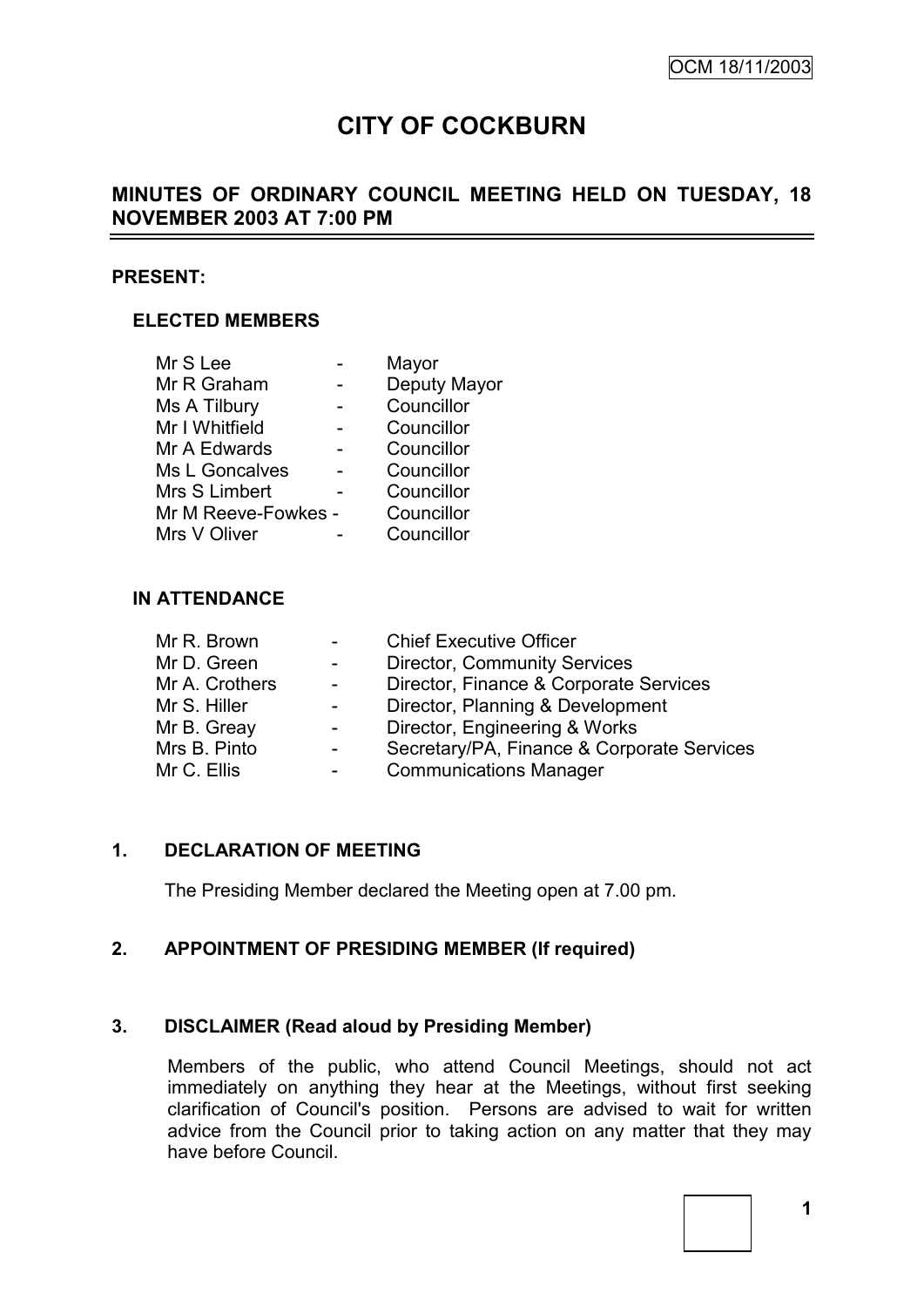### **4. ACKNOWLEDGEMENT OF RECEIPT OF WRITTEN DECLARATIONS OF FINANCIAL INTERESTS (by Presiding Member)**

Nil

### **5 (OCM 18/11/2003) - APOLOGIES AND LEAVE ABSENCE**

Clr K Allen - Apology

#### **6 (OCM 18/11/2003) - ACTION TAKEN ON PREVIOUS PUBLIC QUESTIONS TAKEN ON NOTICE**

**Cheryl Smith – Public Question Time – Ordinary Council Meeting 21/10/03 –** in relation to Council"s Circus Policy, asked "*who is responsible for the payment of liability to claims in the event of any injury, loss or damage caused by a circus animal, whether it be negligence, loss of control or any other reason and in the event that any insurance coverage held by the circus not be approved or recognised within Australia, will Council cover any liability for cost or can Council guarantee liability payments by any other party or organisation?*"

In a response dated 29 October 2003, Ms Smith was advised that firstly, Council resolved at the meeting to amend the relevant clauses of its Policy in relation to Public Liability Insurance and Emergency Procedures.

After discussions with Council"s Insurers, it is considered that there is sufficient coverage for the City, should an incident occur. However liability can depend on circumstances surrounding each incident and therefore, it is not possible to issue a "blanket" guarantee. Any such incidents could be subject to legal action taken against any party dependent upon the circumstances involved.

Secondly, regarding recognition of insurance held that is not of a type approved within Australia, it was successfully argued at the Council Meeting that "off shore" insurance is as valid a form of protection as can be obtained within Australia and on that basis, should be an acceptable form of coverage to Council. Again, the question of accepting liability can depend on circumstances and are always subject to possible legal action.

As a standard, Council is now comfortable that its Policy places sufficient responsibility on Circuses proposing to perform within Cockburn, to ensure public safety is of paramount priority and adequate insurance coverage is held to protect it against potential claims.

**John Grljusich – Public Question Time – Ordinary Council Meeting 21/10/03 –** in relation to his request for reimbursement of legal costs as a result of the Douglas Inquiry. *He queried that the legal advice stated that there were a number of adverse findings against the CEO and yet the CEO's* 

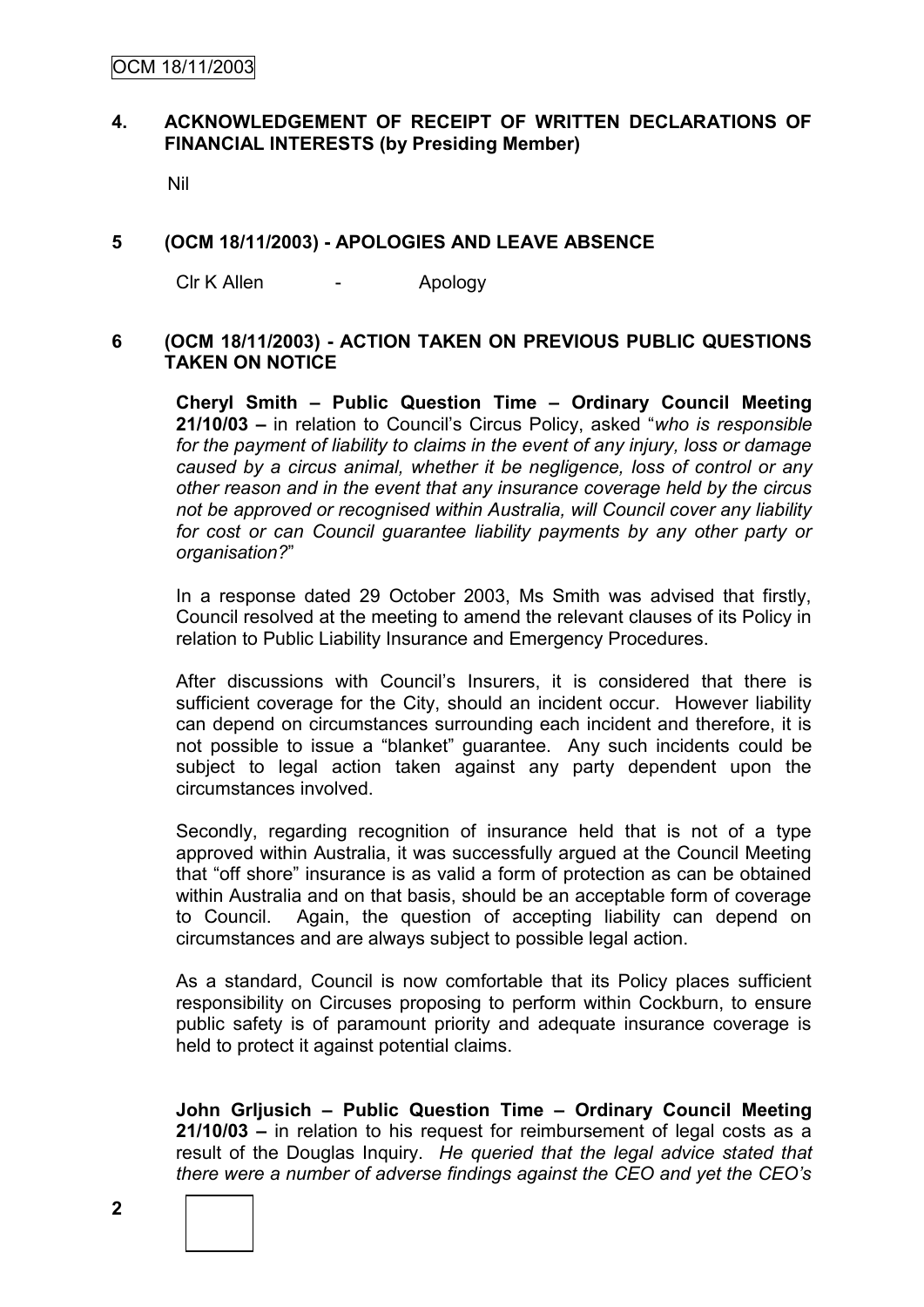*legal expenses were paid by Council, and the advice does not show any adverse findings against him and yet he has not been reimbursed. He asked "Why has the City of Cockburn taken such a prejudicial and unfair course of action against myself and given such unduly favourable treatment to Mr Brown."*

In response to his query a letter was forwarded to Mr Grljusich dated 7 November 2003, which stated:

The legal advice was in fact obtained by and addressed to the City of Cockburn. Will you please explain how you came to be in possession of a document that is a confidential document of the City, and is the property of the City?

You indicate in your letter that you presented to the meeting that you believe that you had not acted adversely and therefore that you should have been reimbursed for your legal expenses. Before commenting on this statement it is necessary to set out the background on Council"s Policy on legal expenses that applied at the time of the Inquiry.

The policy on Legal Representation dated 13 July 1999, a copy of which was signed by you, sets out the guidelines under which payment of legal expenses would be made and the procedure for applying for reimbursement of those expenses. Clauses 18 and 19 of that Policy stated as follows

- "*18. An indemnity or authority given under this Policy or a contingent authorisation under clause 15 shall be and is hereby revoked, in the following circumstances: -*
	- *(a) If in the Inquiry or otherwise, it is found that a person has acted illegally, dishonestly, against the interests of the City of otherwise in bad faith in connection with the matter for which the person was granted financial support or given contingent authority; and*
	- *(b) All opportunities for appealing against or otherwise challenging that finding have been exhausted; or*
	- *(c) Information provided to the CEO in the application is materially false of misleading.*
- *19. If under the preceding clause, the indemnity or authority or a contingent authorisation is revoked, then the person who sought or obtained the financial support shall be taken to have released the City absolutely from any liability to provide financial support and when called upon by the City, shall repay any moneys provided under the revoked indemnity, authority or contingent authorisation. The City shall take action to recover any such moneys in a court of competent civil jurisdiction and/or shall deduct such moneys from any allowance or salary payable by the City to the person."*

The Policy provided for reimbursement of up to \$3,000, with a proviso that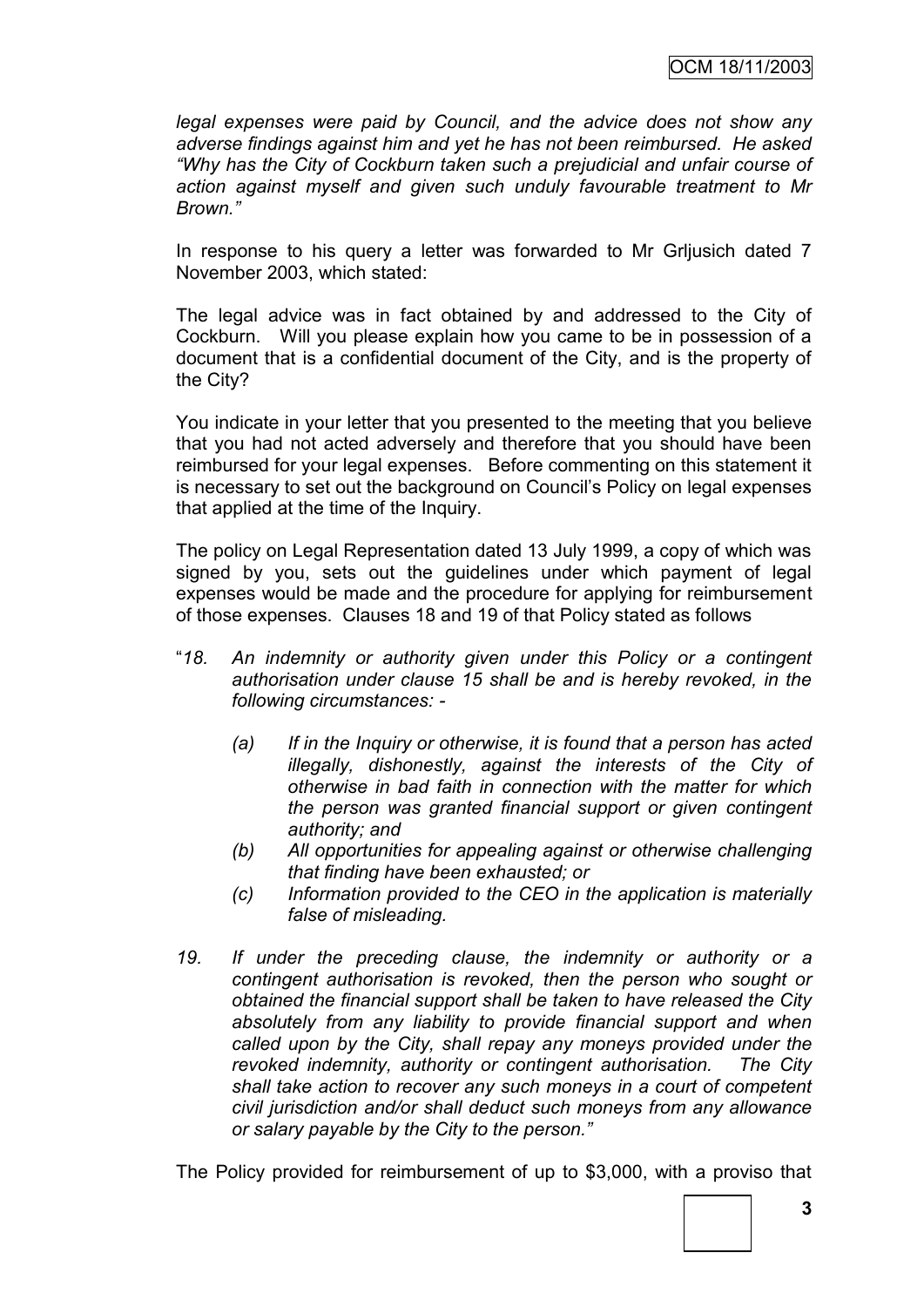the express authority of Council was required if any amount was claimed above \$3,000.

In a letter dated 7 September 1999, Hammond Worthington Lawyers, acting on your behalf requested that Council review its policy and agree to provide funding of \$40,000 for your legal expenses.

At its meeting on 28 September 1999 Council decided that it was;

" *prepared to contribute in total up to a maximum amount of \$40,000 by way of reimbursement of legal expenses on production of an itemised statement of costs following the outcome of the Inquiry subject to Policy A1.18, which provides for the payment to be made if a person has not acted illegally or dishonestly against the interests of the City of otherwise in bad faith."*

Council also decided to advise Hammond Worthington that "*the general thrust of the Inquiry is to examine if Councillors and Staff have provided good governance for the City and should any adverse findings relating to any issue, be made against Mr. Grljusich by the Inquirer, Mr Douglas, relating to good government, then Council will not make any contribution towards legal expenses".*

Hammond Worthington Lawyers advised by letter on 4 November 1999 that you accepted Council"s offer of legal assistance while reserving the right to lobby any future Council and noting your disagreement with the Policy.

Against that background the Douglas Inquiry made the following findings against you:

## **(a) Finding F2(d)**

*This was a finding in respect of the decision by the Council on 6/4/93 in regard to the extension of the cleaning contract, and was a finding that--*

- *"(d) the elected members who voted to support the extension--*
	- *(i) did so because they wanted to retain MP Cleaning as the City's cleaning contractor; and*
	- *(ii) failed in their responsibilities as elected members to act in the best interests of the City."*

*You were one of the elected members who voted to support the extension.*

## **(b) Finding F4(e)**

*This was a finding in respect of the recommendation by the Administration and Community Services Committee on 20/6/99 to extend Contract No.22/93 for 3 years adopted without discussion by the Council at its meeting of 5 July, 1994. The finding was that--*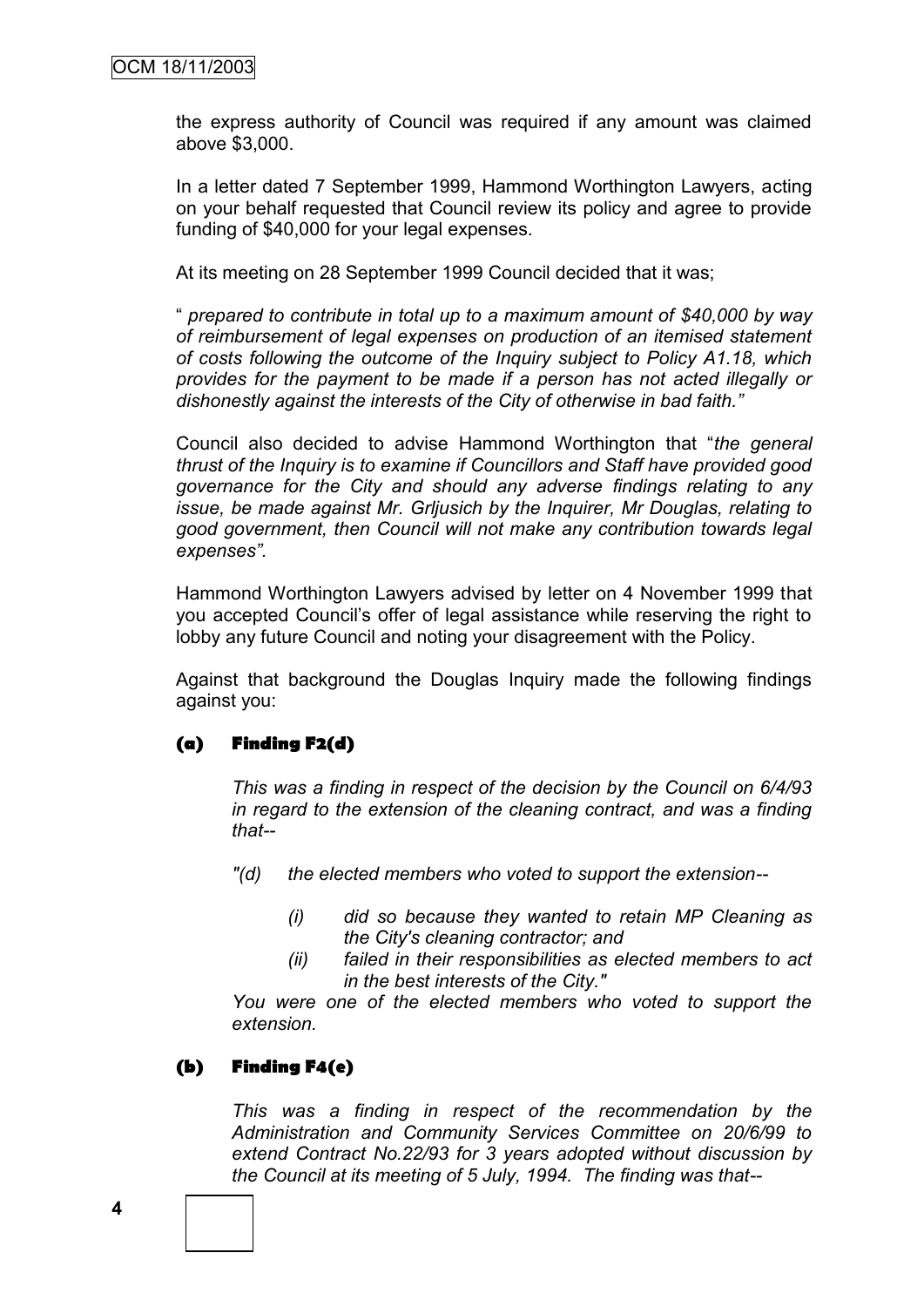- *"(e) the elected members who voted to support the extension--*
	- *(i) did so because they wanted to retain MP Cleaning as the City's cleaning contractor; and*
	- *(ii) failed in their responsibilities as elected members to act in the best interests of the City."*

*You were one of the elected members who voted to support the extension.*

### **(c) Finding F8(d)**

*This was a finding in respect of the Council's decision on 6 June 1995 to rescind its resolution to extend Contract Nos.35/91 and 36/91 for 1 year, and the finding was that--*

- *"(d) The elected members, including ……….., Deputy Mayor Grljusich and ……… who voted to support the extension--*
	- *(i) did so because they wanted to retain MP Cleaning as the City's cleaning contractor; and*
	- *(ii) failed in their responsibilities as elected members to act in the best interests of the City."*

#### **(d) Finding F9(e)**

*This was a finding in respect of the recommendation of the Works and Parks Committee on 21 May 1996, that MP Cleaning be awarded Tender Nos.21/96, 22/96 and 23/96. The finding was in the following terms:--*

- *"(e) if, as he claimed he did, Mayor Grljusich made his decision on the basis that the three Tenders should be considered as one, his decision--*
	- *(i) was unjustified and baseless;*
	- *(ii) was unfair on the tenderers who submitted their Tenders on a different basis;*
	- *(iii) resulted in the elimination of 12 of the 18 companies that did not tender for all three contracts;*
	- *(iv) was unlawful in that it took into account an irrelevant consideration;*
	- *(v) unfairly and improperly favoured MP Cleaning;*
	- *(vi) undermined the tender process; and*
	- *(vii) was not in the best interests of the City."*

#### **(e) Finding F18(d)**

*This again was a finding in connection with the MP Cleaning*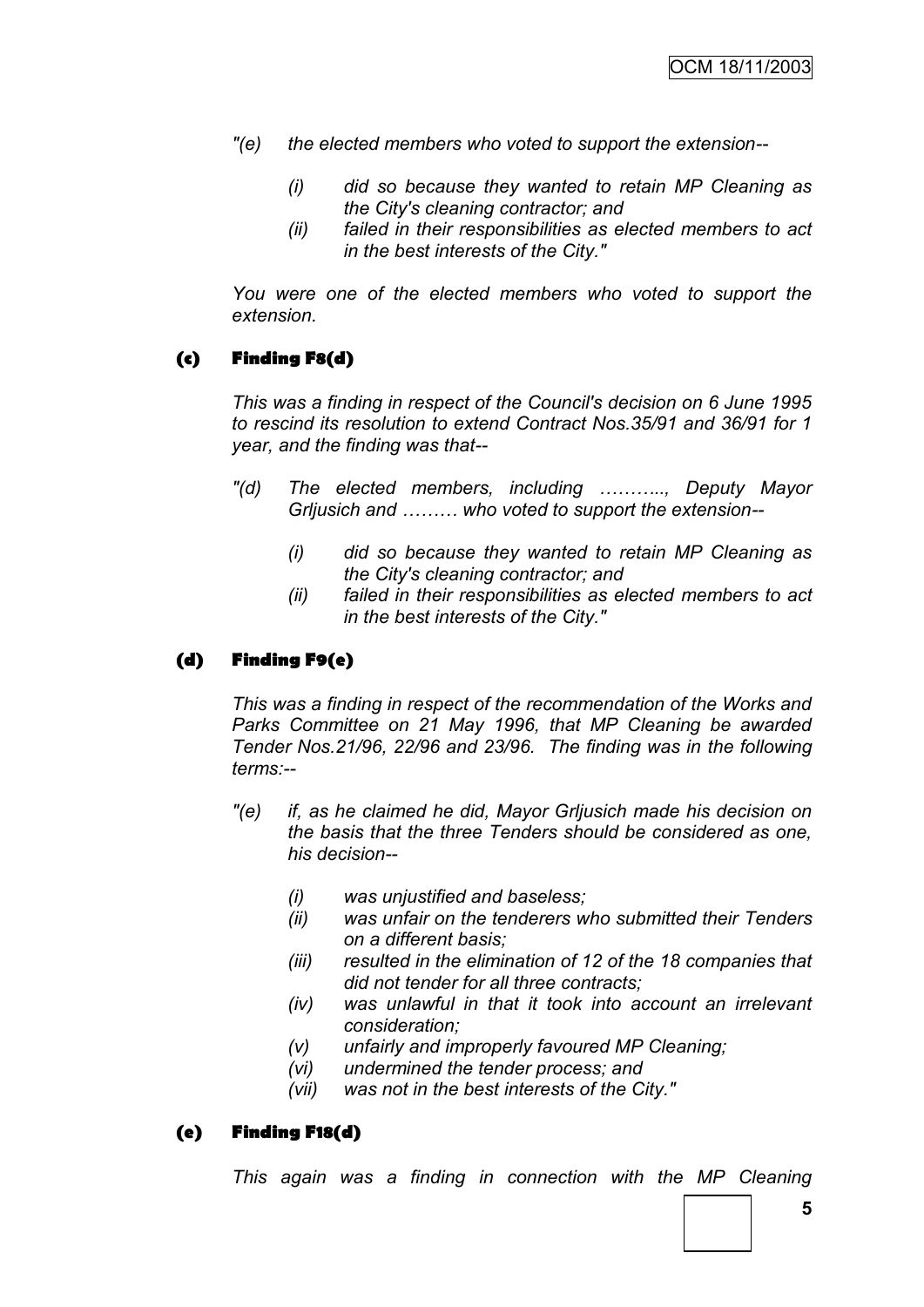*Contracts, and the relevant finding was as follows--*

- *"(d) Mayor Grljusich and Councillors ……………. in voting to recommend that the Tender be awarded to MP Cleaning--*
	- *(i) did so because they wanted to retain MP Cleaning as the City's cleaning contractor; and*
	- *(ii) failed to act in accordance with their statutory obligation to select the 'most advantageous' tender for the City".*

## **(f) Finding F28(b)**

*This finding appears under the heading "Deputy Mayor Grljusich's role" and refers to the decision of the Council on 5/7/94 to defer Amendment No.91 until the Council had received legal advice on a matter referred to in the letter to Deputy Mayor Grljusich from Urban Focus dated 19/1/94. In regard to that matter the finding was as follows--*

*"(b) in respect of each of these matters Deputy Mayor Grljusich acted as he did for the purpose of achieving the deferral of Amendment No.91 to his personal advantage."*

## **(g) Finding F33**

*This finding was in respect of the events relating to and including the Planning, Building and Health Committee recommendation of 29 November 1994 and the Council decision of 6 December 1994 to exclude Lot 17 from Amendment No.91.*

- *"(a) Deputy Mayor Grljusich failed to comply with his duties, and abused his position, as an elected member and as the then Deputy Mayor………..*
- *(b) in each of these matters, Deputy Mayor Grljusich acted as he did for the purpose of achieving the exclusion of Lot 17 from amendment No.91 to his personal advantage.*

### **(h) Finding F41**

*The finding was in regard to your direct contact with City employees--*

- *"a) the contacts occurred frequently over the period from August 1997 to the suspension of the Council in April 1999;*
- *(b) Mayor Grljusich was often forceful and demanding;*
- *(c) in respect of many of the contacts the City's employees were required to meet Mayor Grljusich in the mayoral parlour;*
- *(d) Mayor Grljusich demanded and received priority because of his position as Mayor;*
- *(e) Mayor Grljusich received from the City documents and*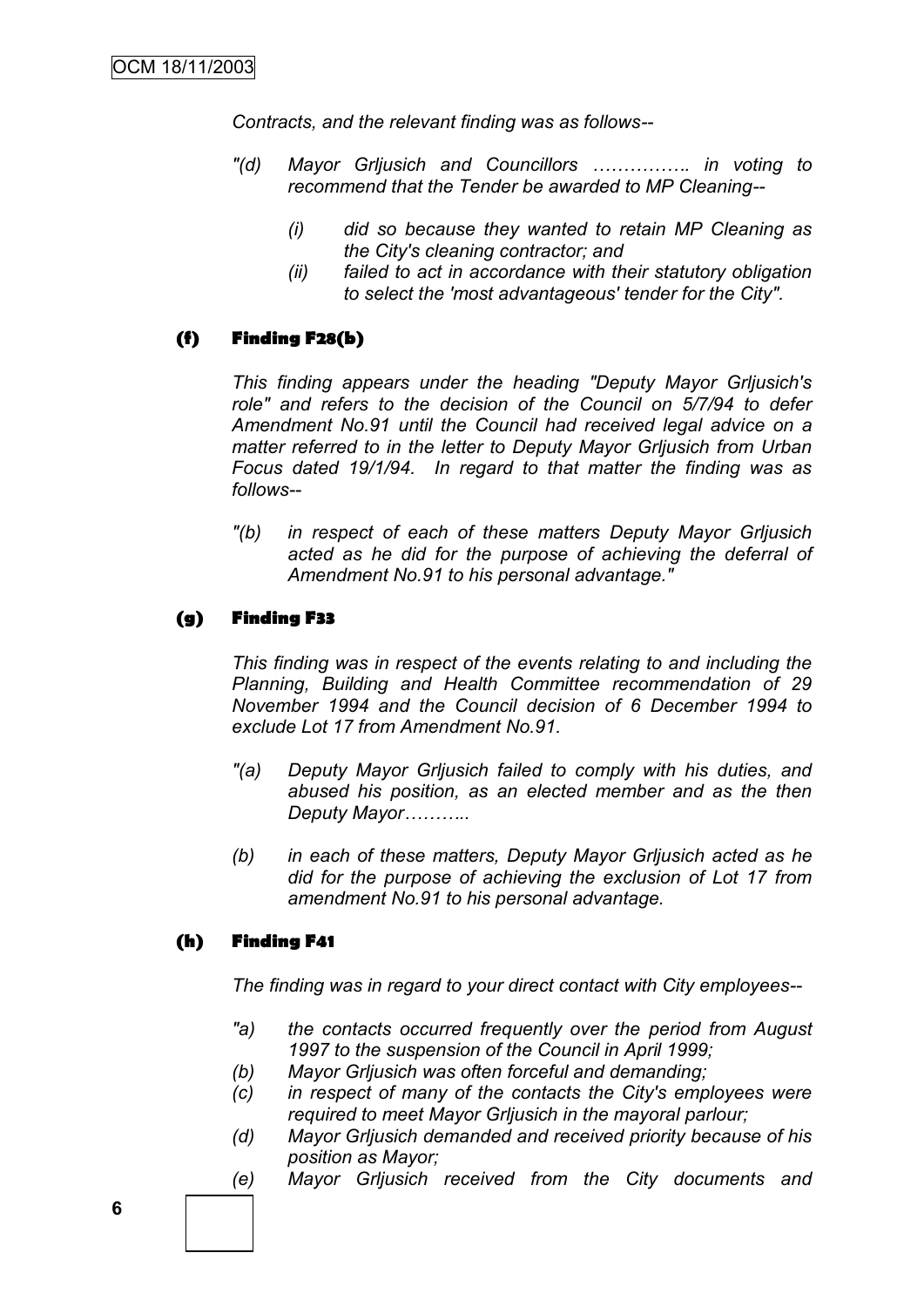*information in relation to the matters in which he had a financial interest that he would not otherwise have received or have been entitled to receive;*

- *(f) Mr Grljusich's evidence on oath that on every occasion when he made contact, by telephone or in a face to face conversation with an employee of the city in relation to Lot 17, he--*
	- *(i) began by indicating that he was approaching them in his private capacity, not as Mayor;*
	- *(ii) sought their approval to do so; and*
	- *(iii) did not continue unless he obtained their approval;*

*was fabricated;*

*(g) the overwhelming weight of the evidence is that there were many instances in which Mayor Grljusich did not indicate to City employees that he was approaching them in his private capacity."*

### **(i) Finding F42**

*This finding was in relation to your claim for POS compensation--*

- *"(a) Mayor Grljusich sought to be treated more favourably than any other Packham Area landowner in that he insisted on being paid POS compensation from the City's funds--*
	- *(i) without contributing towards infrastructure costs - when all other Packham Area landowners had contributed, or made arrangements to contribute, to infrastructure costs;*
	- *(ii) in respect of POS land in excess of 10% - when all other Packham Area landowners (who paid their share of infrastructure costs) were entitled to POS compensation only in excess of 16%; and*
	- *(iii) at a rate that was significantly greater than the rate applying to all other Packham Area landowners (who paid their share of infrastructure costs); and*
- *(b) this special deal sought by Mayor Grljusich would have benefited him financially at the expense of the City of which he held the highest office; and*
- *(c) Mayor Grljusich's behaviour in making these claims and pursuing them against the City for over 12 months was a breach of the standards of conduct expected of a person occupying the position of Mayor and, in the circumstances, constitutes improper conduct."*

### **(j) Finding F43**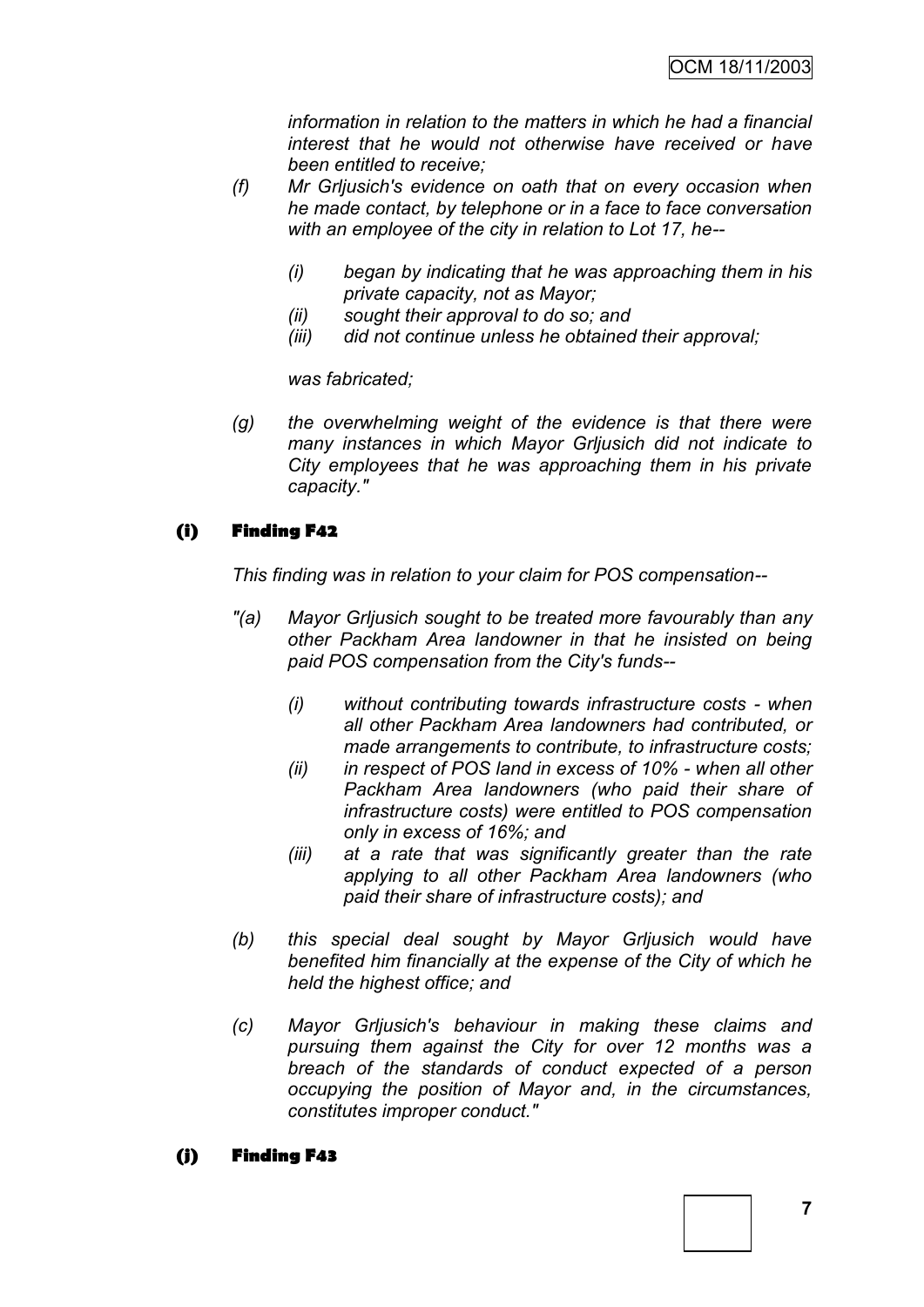*This finding was in relation to a meeting between the Grljusich family and the Director, Planning and Development--*

- *"(a) Mayor Grljusich abused his position as Mayor of the City by--*
	- *(i) demanding, in a rude and insulting manner, that Mr Hiller, without any advance notice, attend the meeting;*
	- *(ii) using the mayoral parlour for his own private purposes in pursuing his claim against the City for POS compensation;*
	- *(iii) demanding that Mr Hiller give him and the other owners of Lot 17 (or their spouses or representatives) immediate answers to their questions;*
	- *(iv) adopting intimidating tactics, including intense staring at Mr Hiller, to increase the pressure on Mr Hiller to succumb to the persistent POS compensation demands by Mayor Grljusich and the other owners of Lot 17; and*
	- *(v) being a party to the threat of legal action by the owners of Lot 17 against the City if the Council did not quickly resolve the POS compensation issue; and*
- *(b) Mayor Grljusich's behaviour was a gross departure form the standards of conduct expected of a person occupying the position of Mayor and, in the circumstances, constitutes improper conduct".*

### **(k) Finding F48**

*This finding refers to your pursuit of your compensation claim by lobbying elected members--*

- *"(a) the purpose of the lobbying was to persuade his colleagues to assist him in securing the best financial deal for himself in respect of his POS compensation claim;*
- *(b) the lobbying increased the pressure on the City's employees to support the POS compensation claim; and*
- *(c) in the circumstances, particularly--*
	- *(i) Mayor Grljusich's position as mayor of the City;*
	- *(ii) Mayor Grljusich's relationship with the elected members; and*
	- *(iii) that his claim was against the City itself;*

*the lobbying constituted undue influence and was clearly inappropriate."*

#### **(l) Finding F52(h)**

*This finding was in respect of the terms of a deed entered into between the City and Peremate--*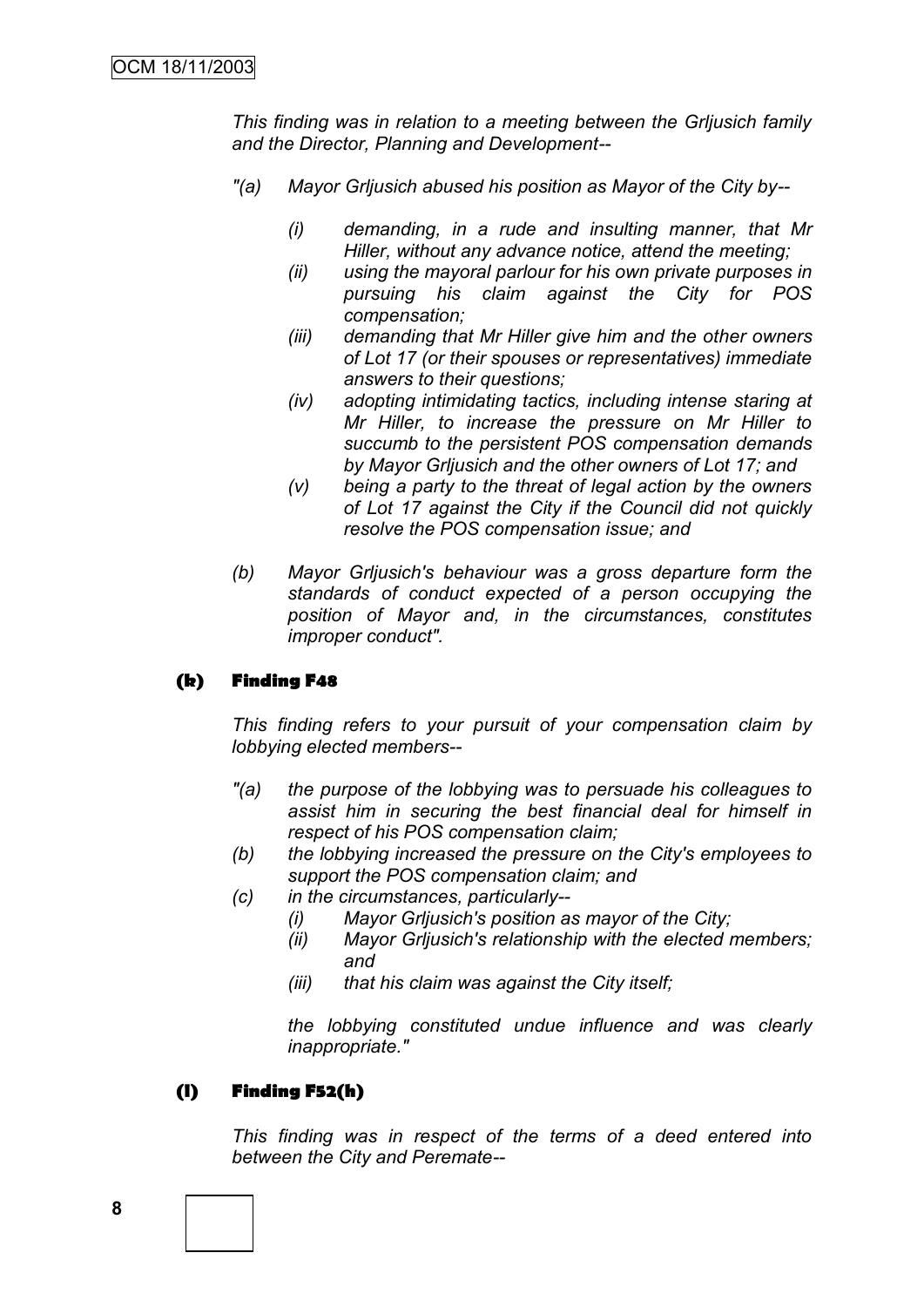- *"(h) the Deed would not have been entered into had it not been for the abuse by Mayor Grljusich of his position as Mayor by--*
	- *(i) repeatedly insisting that the City had to become involved in a matter that should have involved only the Planning Commission and the owners of Lot 17;*
	- *(ii) applying enormous pressure on the City's employees and elected members, over a long period of time, to find a way for Mayor Grljusich and the other Lot 17 owners to avoid their obligations in complying with a subdivision condition imposed by the Planning Commission;*
	- *(iii) using the City's information that was provided to him in his capacity as an elected member to pursue his claim for compensation against the City; and*
	- *(iv) using the City's resources, including its personnel, documents, equipment and the mayoral office, to pursue his claim for compensation against the City."*

On conclusion of the Inquiry it was necessary for Council to consider the payments it had made for reimbursement of legal expenses to various elected members and staff under Policy A1.18 and whether it was necessary to recover the moneys paid.

At its meeting on 17 October 2000 Council resolved to advise you and others that the City considered that, by virtue of Clause 18 and 19 of Policy A1.18, the City"s authorisation of financial assistance to you in respect of the Douglas Inquiry was revoked. You were advised of this decision in a letter dated 18 October 2000.

As set out earlier in this letter, in October 1999 Council advised your lawyers, Hammond Worthington, that it was:

" *prepared to contribute in total up to a maximum amount of \$40,000 by way of reimbursement of legal expenses on production of an itemised statement of costs following the outcome of the Inquiry subject to Policy A1.18, which provides for the payment to be made if a person has not acted illegally or dishonestly against the interests of the City of otherwise in bad faith."*

and also that:

"*the general thrust of the Inquiry is to examine if Councillors and Staff have provided good governance for the City and should any adverse findings relating to any issue, be made against Mr. Grljusich by the Inquirer, Mr Douglas, relating to good government, then Council will not made any contribution towards legal expenses."* 

Hammond Worthington advised that you accepted the offer, which included the conditions set out in the Council decision.

Council considers that a number of findings were made against you as set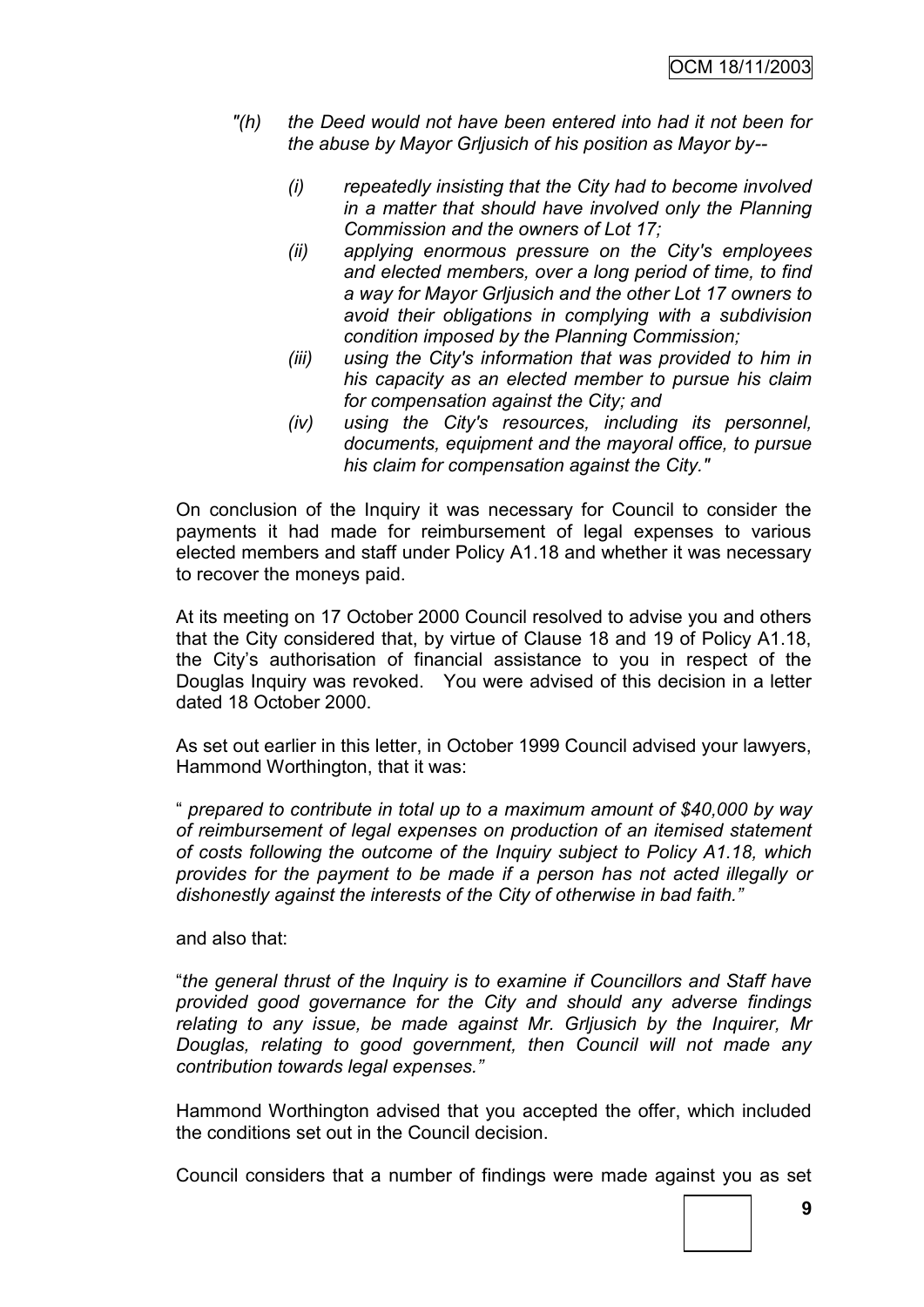out above which could be considered as acting either illegally, or dishonestly, against the interests of the City or otherwise in bad faith. It is therefore not willing to further consider any request by you for reimbursement of legal expenses in respect of the Douglas Inquiry unless you are successful through the appeal process in having the findings of the Douglas Inquiry overturned.

In relation to your question regarding Mr Brown, Council concluded that in the case of Mr Brown the findings in regard to him did not fall under the provisions of Clauses 18 and 19 of the Policy. It was therefore not necessary to revoke any authorisation for payment in respect of Mr Brown.

# **7 (OCM 18/11/2003) - PUBLIC QUESTION TIME**

**Patrick Thomson**, Spearwood queried what works were taking place at the front of the Administration Building fronting Rockingham Road? Mayor Lee replied that the electrics and cabling were being laid for the installation of the Christmas lights. Mr Thomson queried why was it taking so long for the job to be done and what was the tender price? Mayor Lee responded that he is unable to provide an answer as to how long it was taking to lay the cabling. The contractor tendered for the job at a fixed price of \$44,000, to which the Council agreed to.

Mayor Lee thanked Mr Thomson for his comments.

**Andrew Sullivan**, representing the Coogee Coastal Action Coalition Inc.. He expressed concern that the Group was disturbed by the various aspects of the consultation process on the Port Coogee development, in particular, the advertisements only mentioned the Town Planning Scheme Amendment and not the Structure Plan, timeframe on signs advertising the TPS Amendment, consultation period too short, documents and submission forms not immediately made available, copy of the Structure Plan to this Group not forthcoming and Council not willing to conduct any workshops in relation to this development.

Mr Sullivan requested Council:

- 1. extend the consultation period until the end of February 2004;
- 2. to provide the Group with a copy of the Structure Plan provided by the developer;
- 3. to conduct a series of at least 3 professionally facilitated workshops to include a general information forum in order to seek comment from the public.

As time was running out, Mayor Lee replied that in relation to the questions mentioned it was not his understanding that the Council was able to extend the statutory time as specified by the WAPC. The Structure Plan and maps

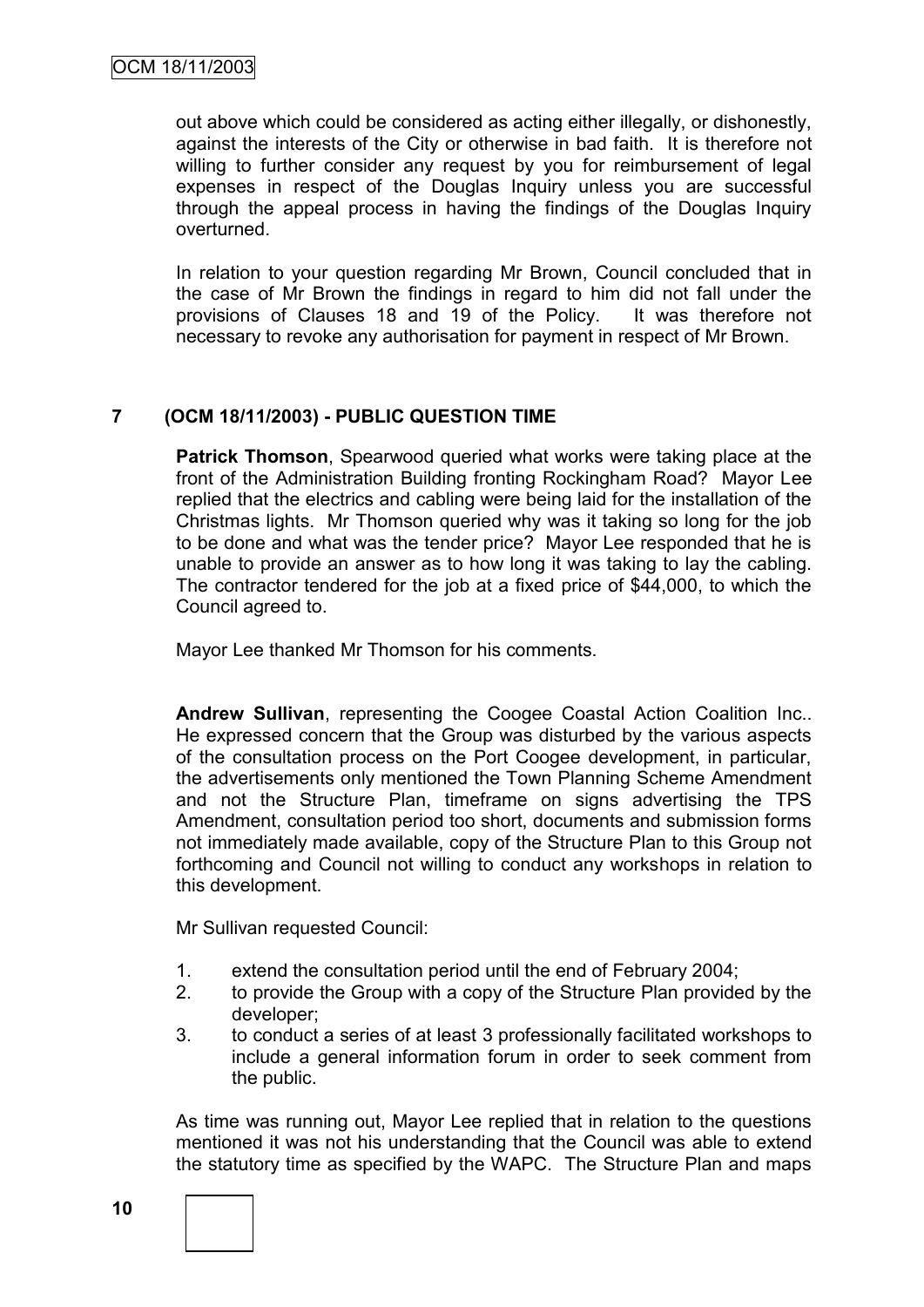were now available on the web. As far as the workshops were concerned it was his knowledge that three workshops were being conducted, two by the proponent and one by the Australian Democrats. Mayor Lee mentioned that should Mr Sullivan wish to have a written response to his questions, this will be forwarded to him.

**John Schappus**, member of the Port Coogee Committee and also a ratepayer. The Committee represents members of the community who felt that the whole process associated with the development of Port Coogee has taken long enough. He was representing the Committee as a coastal engineer. He said in response to Mr Sullivan's query about extending the advertising period, the Committee believes that sufficient information was disseminated from the developer and it is time to make a decision and requested Council that the timeframe for public consultation not be extended. As he was representing a significant amount of the ratepayers of Cockburn, he requested Council that their concerns be taken into consideration.

Mayor Lee thanked Mr Schappus.

**Chris Lewis**, Australand, read a statement on Port Coogee development. His statement was that the public consultation process for this development spans over 10 years with the community actively participating in the design process that had lead to the current proposed plan. Through ongoing advertising the general public really have a very high level of awareness of this proposed development. It was his belief that the advertising period allowed was adequate time for all of those who were interested and serious in submitting their thoughts. In order to ensure maximum opportunity for the public to ask questions on the proposal, the developer will be conducting two open days early in December and a further public meeting on the 27 November. In addition to this, a series of information notices will regularly appear in both the local newspapers providing thorough detailed information in relation to the development and also answer some commonly asked questions they have received on the development.

Mayor Lee thanked Mr Lewis for providing such information.

**Gregg Patterson**, Coolbellup also raised concern in relation to the advertising period for submissions on the Port Coogee development. He requested Council to give consideration to extend the deadline to February, so that the community would have sufficient time to make their submissions, due to the fact that it was nearing the Christmas period when families leave on holiday.

Mayor Lee thanked Mr Patterson for his comments.

**Robyn Shea**, Coogee spoke in relation to the Port Coogee project. She said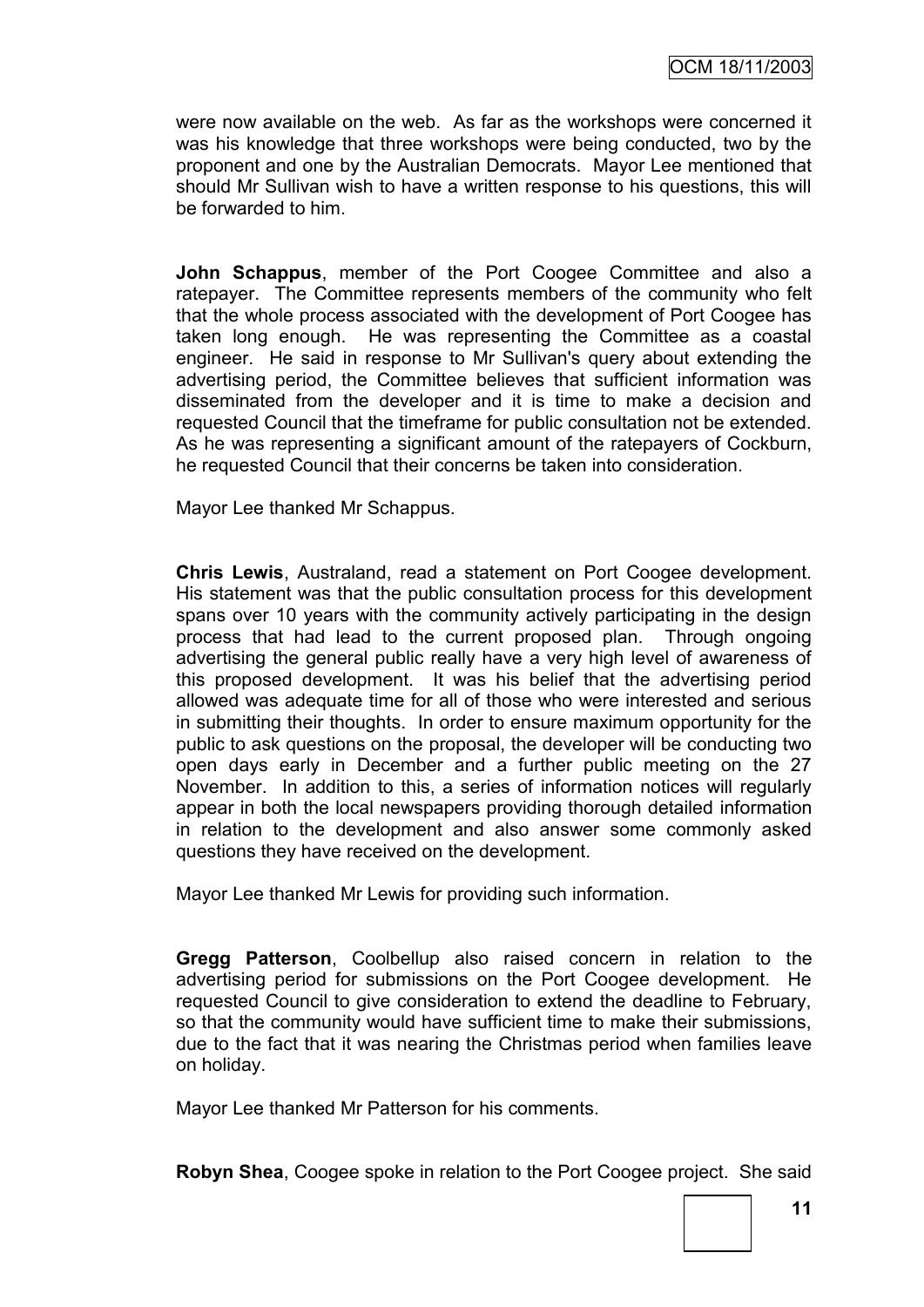it was about the community and the citizens of Cockburn having adequate time to get the information and make a proper submission. It is not about the Coogee Coastal Action Coalition or Australand.

Mayor Lee thanked Ms Shea.

**Bert Renner**, Spearwood had some concerns in relation to comments made by the developer of uninterrupted access to the beaches and the canal development in Coogee.

He also mentioned that the position of Mayor was an honoray position sometime ago, but now this position and other elected members get paid to attend meetings, which means that these were more part-time positions and no longer honorary positions.

**Zoe Inman**, Coogee spoke in relation to the Port Coogee consultation process. She said having three workshops is inadequate. Council has not taken the initiative to conduct any workshops either. She said that in her opinion the Council should conduct an independent community workshop.

Mayor Lee thanked her for her input.

**Guiseppe Rottendella** ratepayer of Cockburn and landowner surrounding the Port Coogee development. He expressed that he has waited a very long time for this development to take place and therefore is requesting Council to not extend the advertising period.

Mayor Lee thanked Mr Rottendella for his comments.

**George Grasso** spoke on behalf of the President of the Western Australian Croatian Association. He was making a submission in relation to Item 17.4 which referred to the cancellation of the Lease pertaining to Lot 22 Progress Drive, Bibra Lake. He said the lease required approvals to be obtained by the Association in relation to the development of the land by October. The Association was unable to comply with this requirement for the following reasons:

- a. the architect for the project compassing both Lot 22 and Lot 21 was away in Europe between the period of July and late September.
- b. the Association secretary was seriously ill between the period of July and October. The Association Secretary handled all administrative duties in relation to the Association, hence the Association was unaware of the non-compliance.
- c. the Association was deeply embarrassed and apologetic in relation to the breach and failing to comply with the lease requirements and requests for a further 90 day extension, in relation to the

**12**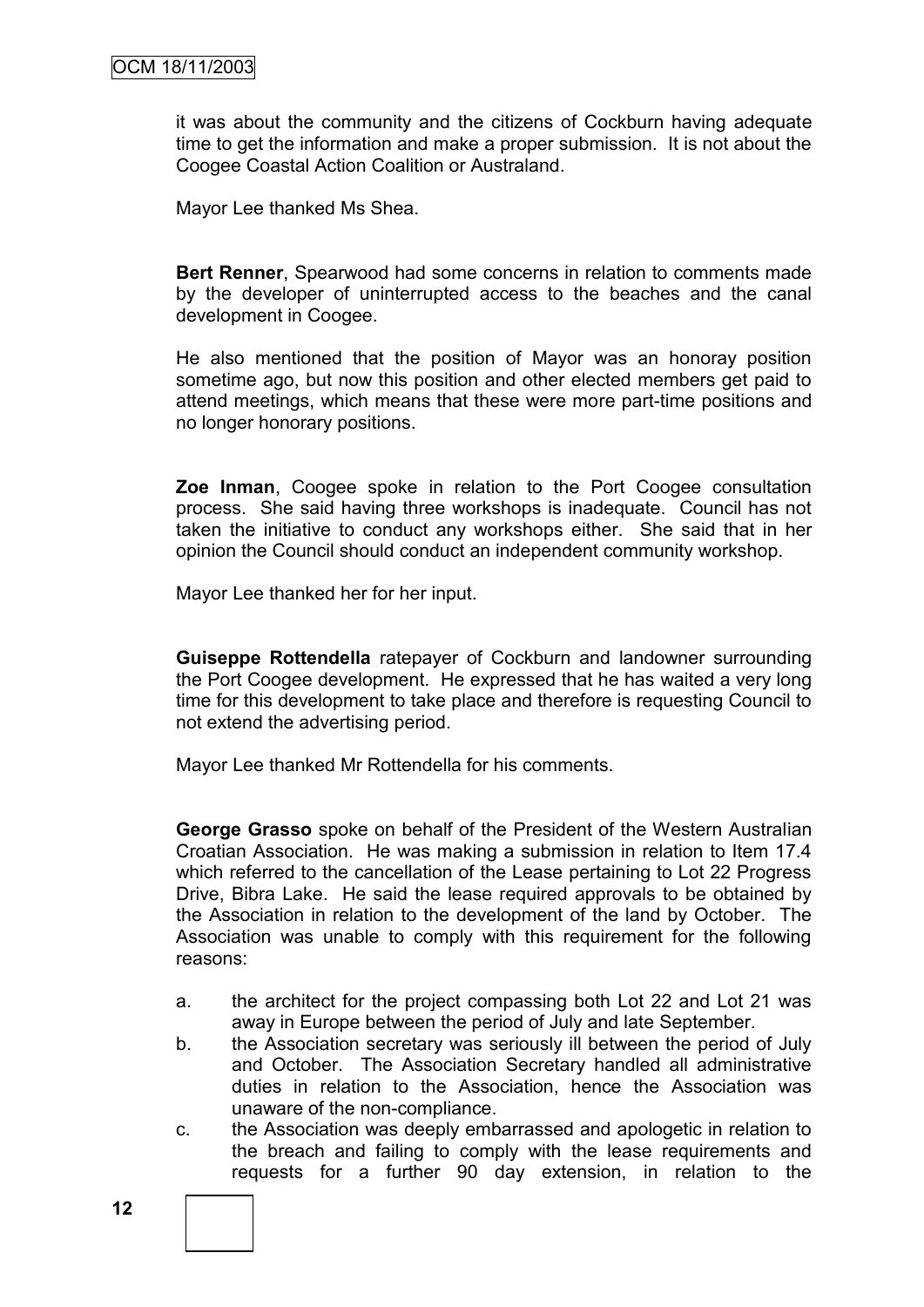requirements.

Mr Grasso requested Council to reconsider its position in relation to the cancellation of the lease and take into account the many benefits that such a facility would bring to the community.

Finally, the Western Australian Croatian Association have in their possession currently the final plans, a cheque to facilitate lodgement of those plans with the WAPC and the completed application ready to lodge with the WAPC.

Mayor Lee thanked Mr Grasso for his comments.

**Chris Lewis**, Australand spoke in relation to Item 14.4. He asked whether Council was aware of a letter from Main Roads on 30 October sent to Development Engineering Consultants with a copy to the Chief Executive Officer of the City, stating their preference of the proposed option, which, in part states, *……Main Roads preference is for Option 1* (which is Australand's option) *as the additional separation between the roundabout*  and traffic signals allows for reasonable length in the right turn pocket, and *greater stacking capabilities, decreasing the probability of traffic congestion at both the roundabout and signals.* He said, that Australand has also undertaken a road safety risk analysis which is nationally recognised in identifying black spot hazard areas. Mr Lewis said that both the proposals, the existing realignment and Australand's proposal offer the same level of safety on Russell Road. He also queried whether Council was aware that Australand had been approached by one of the Council officers to discuss amending the current Structure Plan for this area because there was some concern about noise factors. Australand's proposal provides for a buffer that will minimise noise impact emanating from Russell Road. Australand's planners had previously briefed Council on the benefits of the urban plan and sense of community that their proposed model would create, that will allow people to walk about the community areas more safely. He emphasised that Australand's proposal was a better urban plan and a safe one in terms of pedestrian movement. He continued to emphasise that Australand has the buffers which are clearly indicative that this would reduce noise and requested Council to vote against the Officer's recommendation.

Mayor Lee thanked Mr Lewis for his input.

**Marko Ascic**, Bibra Lake spoke relative to Item 14.3. The matter before Council was an application to construct a parapet wall for the shed on Lot 612 (51) Forillion Avenue, Bibra Lake which was considered at the October Meeting of Council. The application was recommended for refusal which was adopted by the Council but was subsequently the subject of a recision notice. The refusal was based on the neighbouring residents raising objections. Mr Ascic strongly requested Council to approve his application with the amended plans for the outhouse or shed on Lot 612 Forillion Avenue, based on the ground levels of the block in question, the excavations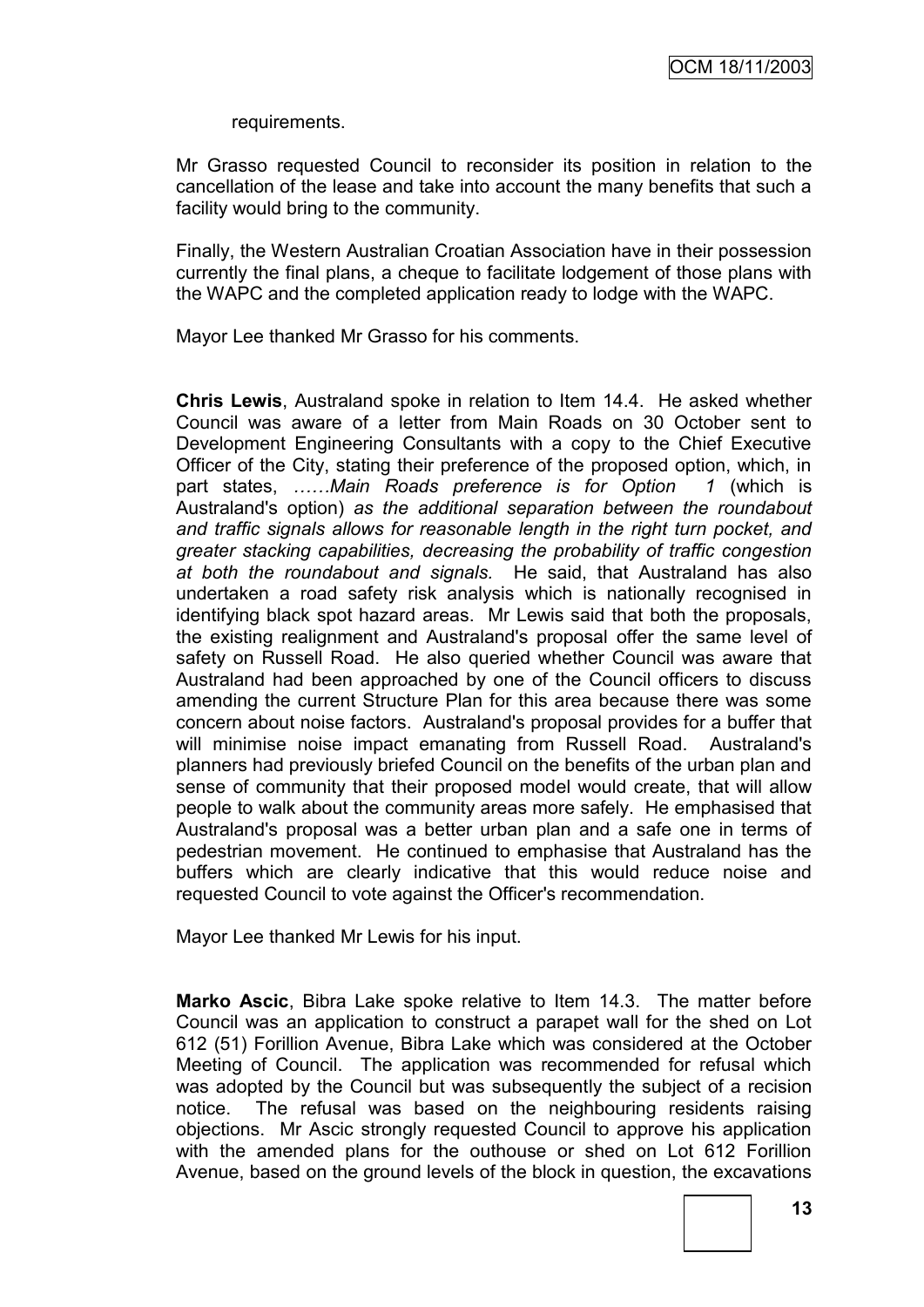and the retaining walls that had to be done. It was only logical, practical and cost-effective to construct a shed on two levels.

Mayor Lee thanked Mr Ascic and replied that the matter is before Council and will be deliberated at the appropriate time.

**Joel Baker**, Youth Mayor for the City. He thanked Deputy Mayor Graham for his time and effort with the Youth Advisory Council and welcomed Clr Goncalves as a member of the Youth Advisory Council.

Mayor Lee thanked Mr Baker for his comments.

**John Grljusich**, Spearwood read a letter seeking reimbursement of his legal expenses in relation to the Douglas Inquiry. In his opinion, he says that the Terms of Reference in the Douglas Inquiry was structured, so that he was denied of natural justice and procedural fairness. He again requested Council to reconsider its position to reimburse Mr Grljusich the legal expenses incurred as a result of the Douglas Inquiry.

Mayor Lee thanked Mr Grliusich.

Mayor Lee advised of some Awards which had been recently received, namely:

An award presented by the Premier to the Fremantle Community Policing Group which involves the City of Cockburn, an initiative of the City of Cockburn and Fremantle Community Policing. It is the Marine Intervention Program, which assists youth, who are unable to attend school and handle a disciplined environment. This program was instigated and taught them about fishing boats and how to work on a fishing boat. Mayor Lee mentioned that a 95% success rate was expected as a result of this program. Having completed the course, these youth would be able to return to TAFE or seek employment.

Through the Urban Development Institute of Australia, Council won the President's Award for the Rebirth of an Urban Community, a project which the City is proud of. He acknowledged Dave Webb who was very much part of the program - a partnership deal between the State Government, Local Government and the Property Resource Group. Mayor Lee acknowledged the efforts of Dave and the Committee.

An award presented by the Australian Association of Planning Consultants the Russell D Taylor Award for Design Excellence, which was presented to Mr Allen Blood - Manager Planning Services for the Southern Suburbs Districts Structure Plan - Stage 2 Banjup.

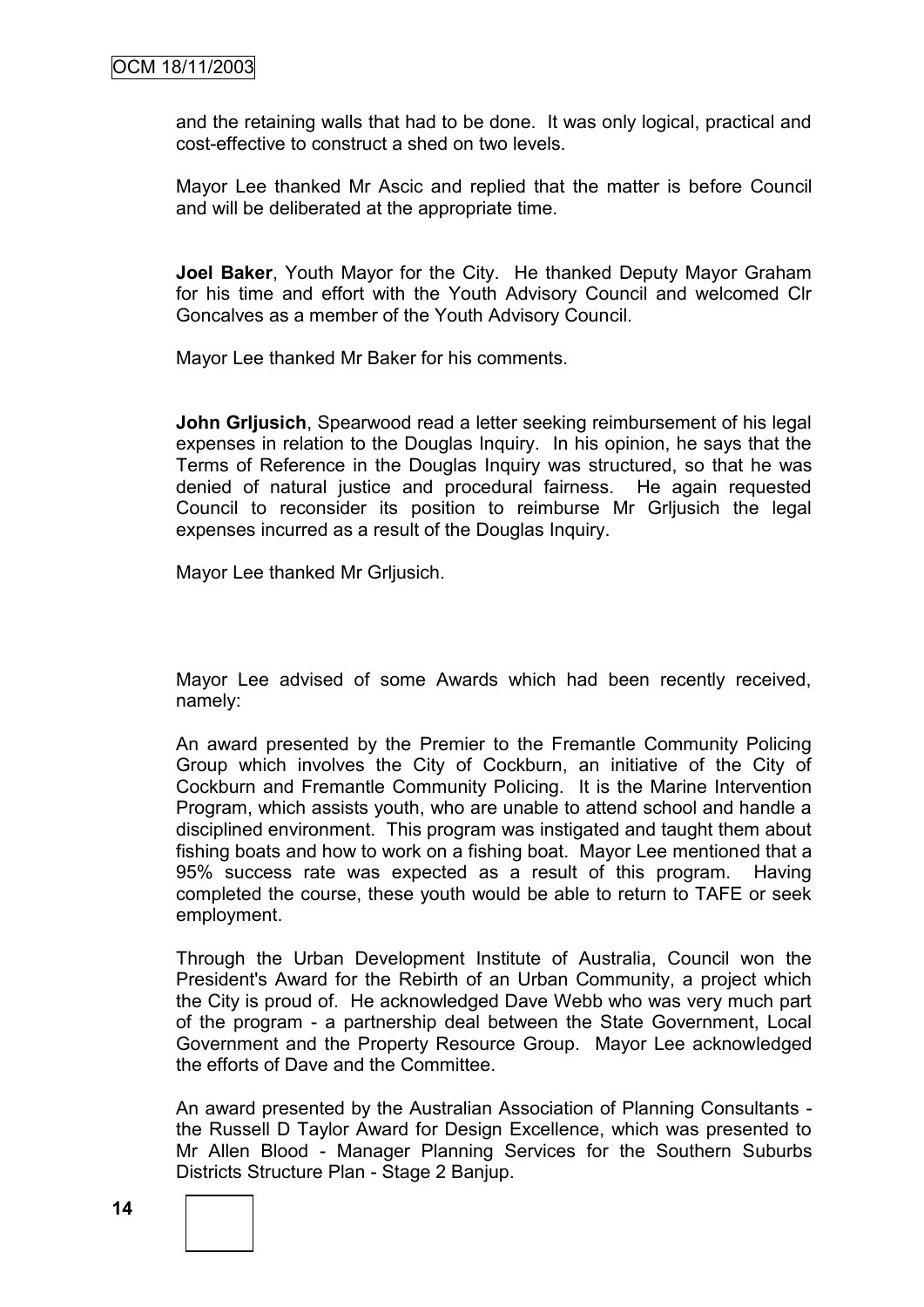The President's Medal was presented by the Coogee Beach Surf Life Saving Club for the excellent work done in such a short time span, achieved through partnerships between the community, Council and the workers committed in the Club.

Mayor Lee thanked the community for their co-operation and for working together and also thanked the other Elected Members and staff. The fact that these Awards were presented now was the response of a professional group of people.

### **8. CONFIRMATION OF MINUTES**

### **8.1 (MINUTE NO 2196) (OCM 18/11/2003) - ORDINARY COUNCIL MEETING - 21/10/2003**

#### **RECOMMENDATION**

That the Minutes of the Ordinary Council Meeting held on Tuesday, 21 October 2003, be confirmed as a true and accurate record.

### **COUNCIL DECISION**

MOVED Clr M Reeve-Fowkes SECONDED Clr L Goncalves that the recommendation be adopted.

**CARRIED 9/0**

### **9. WRITTEN REQUESTS FOR LEAVE OF ABSENCE**

Nil

### **10. DEPUTATIONS AND PETITIONS**

Nil

### **11. BUSINESS LEFT OVER FROM THE PREVIOUS MEETING (If adjourned)**

Nil

#### **12 (OCM 18/11/2003) - DECLARATION OF COUNCILLORS WHO HAVE NOT GIVEN DUE CONSIDERATION TO MATTERS IN THE BUSINESS PAPER**

Nil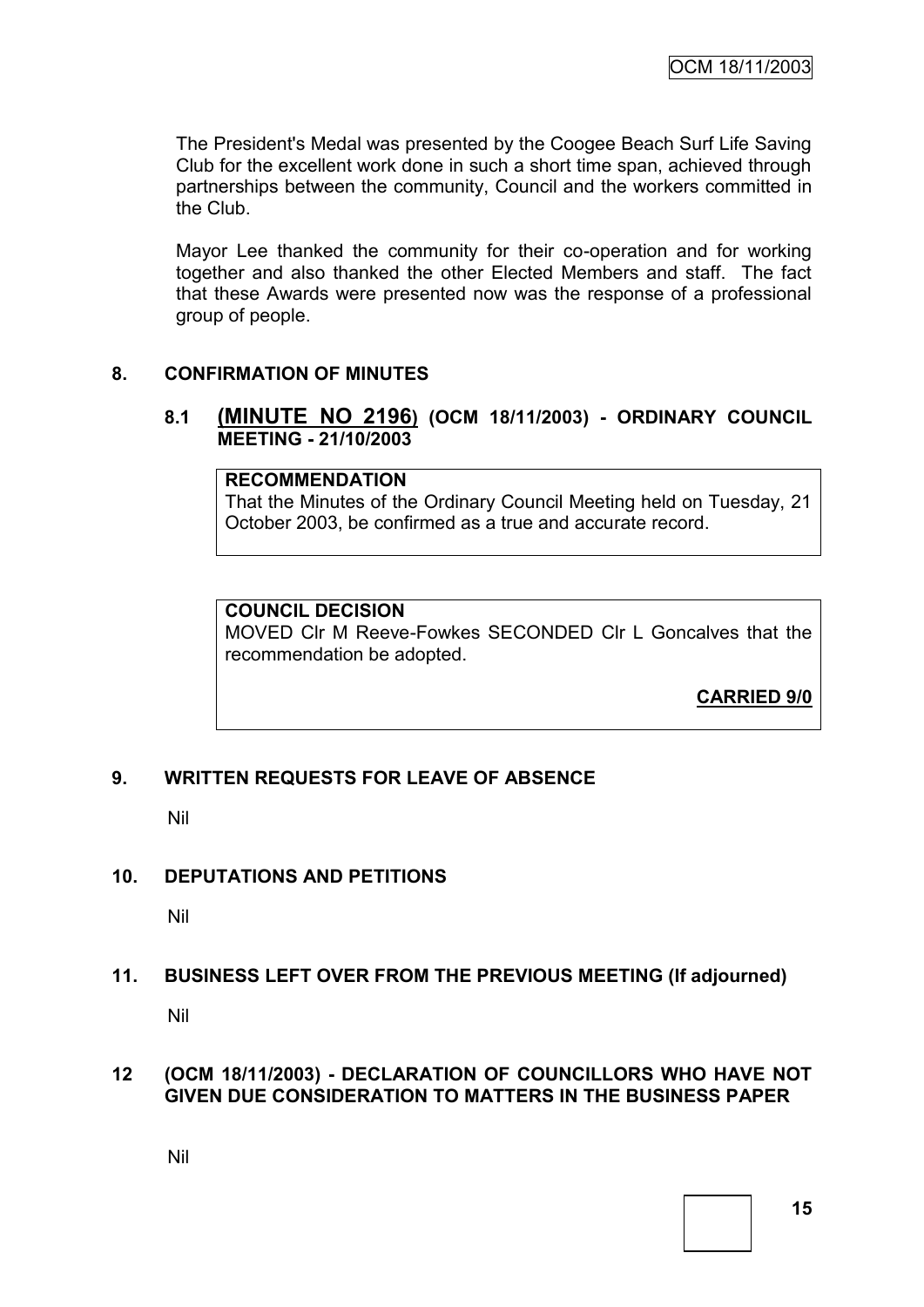THE PRESIDING MEMBER PRESENTED THE MINUTES OF THE CITIZEN OF THE YEAR AWARDS' SELECTION COMMITTEE MEETING OF 8 OCTOBER 2003

### **13. COUNCIL MATTERS**

**13.1 (MINUTE NO 2197) (OCM 18/11/2003) - CITIZEN OF THE YEAR AWARDS' SELECTION COMMITTEE 8 OCTOBER 2003 (1610) (DMG) (ATTACH)**

### **RECOMMENDATION**

That Council receives the Minutes of the Citizen of the Year Awards" Committee dated  $8<sup>th</sup>$  October, 2003, and adopt the recommendation contained therein.

### **COUNCIL DECISION**

MOVED Clr I Whitfield SECONDED Clr S Limbert that that the recommendation be adopted.

**CARRIED 9/0**

### **Background**

The Inaugural Meeting of the Committee was conducted on 8 October, 2003, to consider recommendations on the level of Council participation in "Citizen of the Year Awards".

### **Submission**

N/A

#### **Report**

Refer to Committee Minutes. In summary, the Committee supports Council"s participation in both the Australia Day Citizen Awards (sponsored by the Australia Day Council of WA) and the Foundation Day Award to coincide with the annual Foundation Day "Pioneers" function sponsored by the City of Cockburn.

### **Strategic Plan/Policy Implications**

Key Result Area "Facilitating the Needs of Your Community" refers.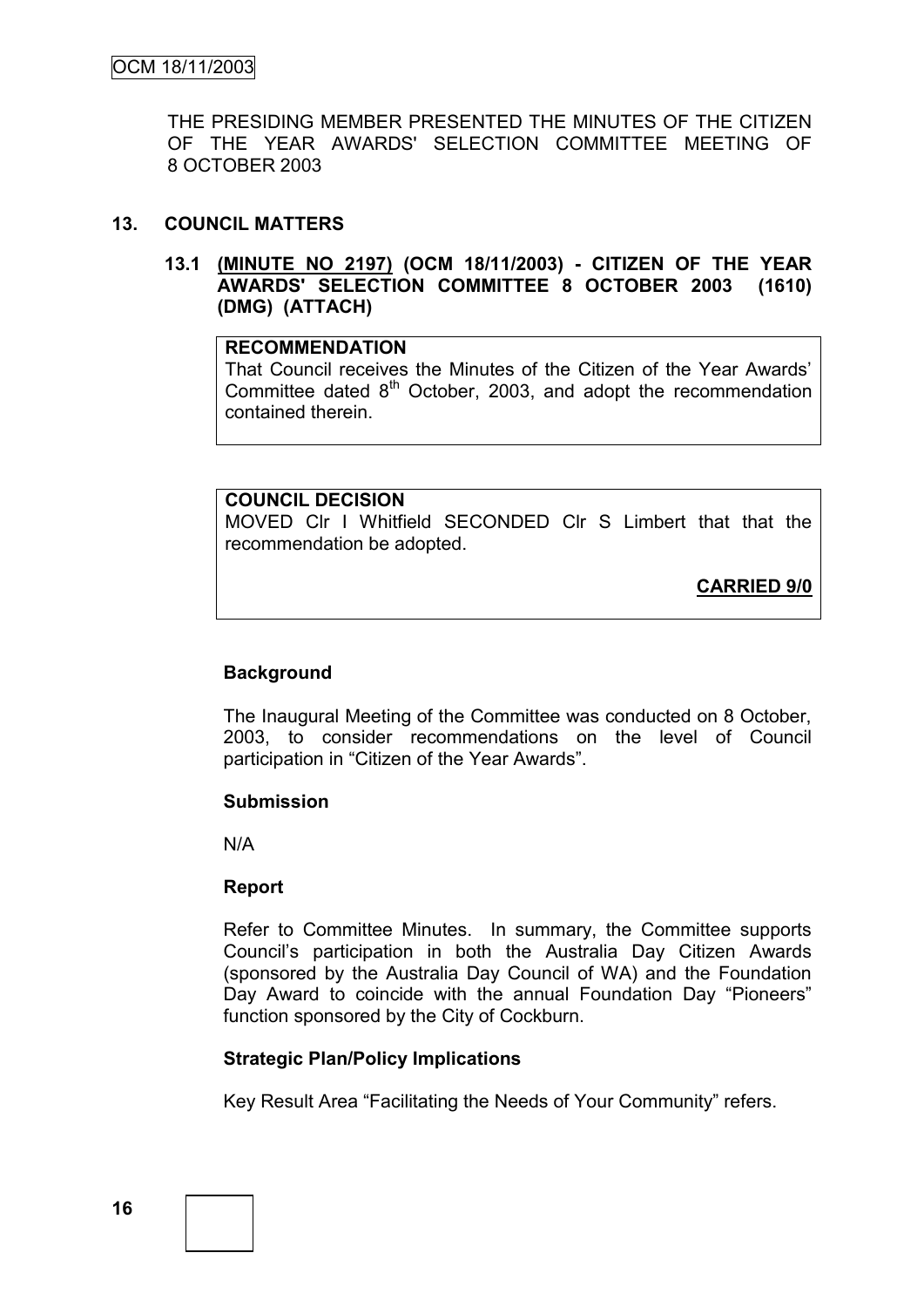## **Budget/Financial Implications**

There are no funds currently allocated. Funds of up to \$1,000 per annum may be required for nominee incentives and Award prizes.

## **Legal Implications**

N/A

## **Community Consultation**

Awards to be promoted through normal Council publicity channels and nominees encouraged for "Foundation Day Award" by sending information with guest invitations.

### **Implications of Section 3.18(3) Local Government Act, 1995**

Nil.

### **13.2 (MINUTE NO 2198) (OCM 18/11/2003) - ANNUAL REPORT 2002/2003 (1712) (DMG) (ATTACH)**

# **RECOMMENDATION**

That Council:

- (1) receive the Draft Annual Report for the 2002/2003 Financial Year, as attached to the Agenda; and
- (2) defer accepting the Report, including the Financial Statements, until the December 2003 Council Meeting, in accordance with the provisions of the Local Government Act, 1995.

## **COUNCIL DECISION**

MOVED Deputy Mayor R Graham SECONDED Clr A Tilbury that Council:

- (1) receive the Draft Annual Report for the 2002/03 Financial Year, as attached to the Agenda, subject to the inclusion of Council's Mission, Vision and Value Statements; and
- (2) defer accepting the Report, including the Financial Statements,until the December 2003 Council Meeting, in accordance with the provisions of the Local Government Act, 1995.

# **CARRIED 9/0**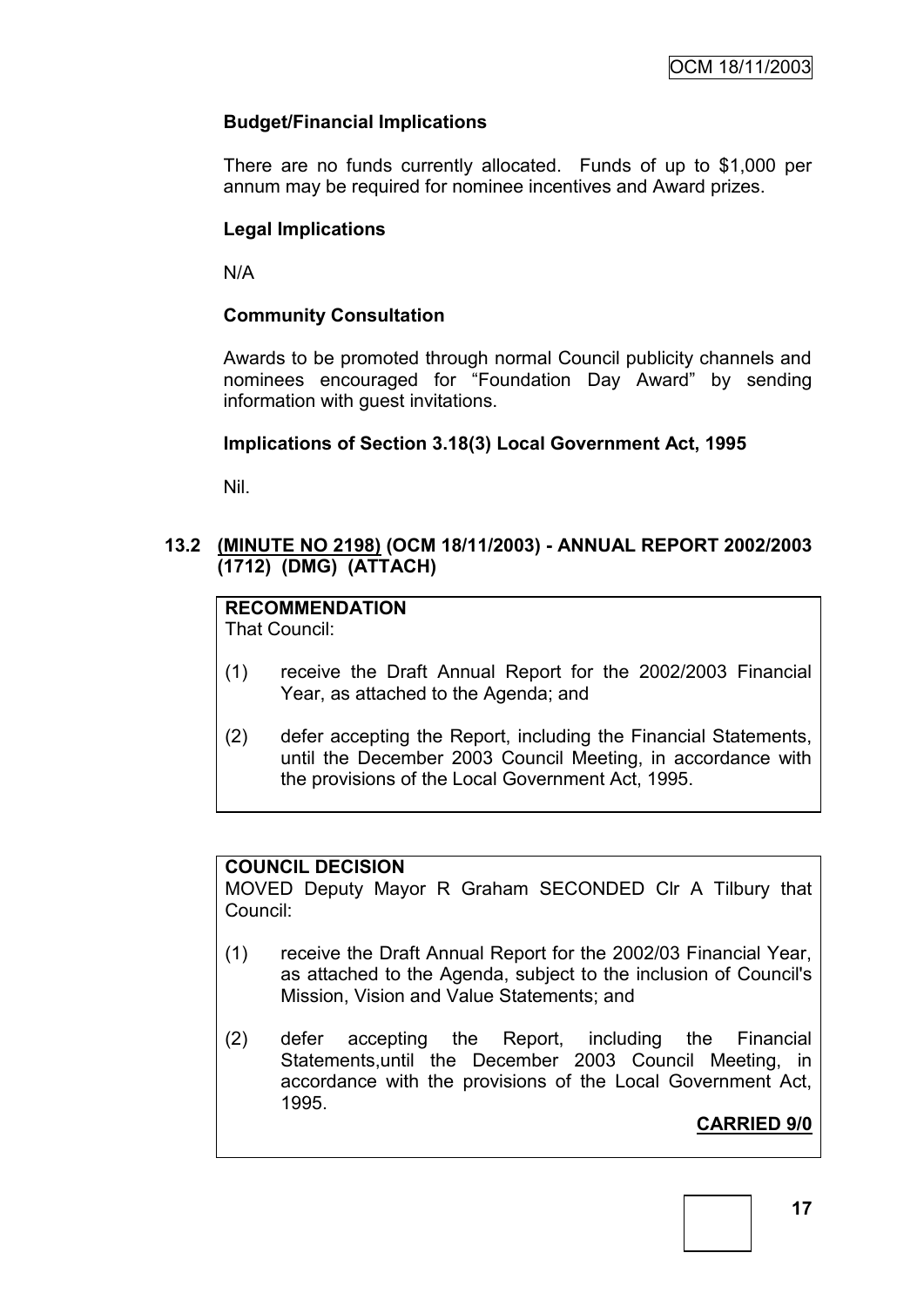### **Explanation**

The inclusion of Council's Mission, Vision and Value Statements in Annual Reports has been a standard practice.

### **Background**

Council is required to accept the 2002/2003 Annual Report to enable it to be available for the Annual Electors Meeting, scheduled to be held on Tuesday 3 February, 2004. The Act requires Council to accept the Report no later than 31 December, 2003.

### **Submission**

N/A

### **Report**

The Draft Annual Report for the 2002/2003 Financial Year is in conformity with the following requirements of the Act and contains:

- (1) Mayoral Report
- (2) Chief Executive Officer's Report
- (3) 2002/03 Principal Activities Report and assessment against performance.
- (4) Legislative Review Report / Competitive Neutrality Statement.
- (5) Overview of Principal Activities proposed during the 2003/04 Financial Year.

The Financial Statements and Auditor's Report were not available for inclusion at this stage. However, it is considered appropriate for Elected Members to familiarise themselves with the format of the Report at this time, and formally adopt the consolidated document at the December 2003 Council Meeting.

## **Strategic Plan/Policy Implications**

Key Result Area "Managing Your City" and Council Policy AES1 refers.

### **Budget/Financial Implications**

The cost of producing 300 copies of the Report (\$7,920 GST inclusive) is provided for in Council's Governance Budget.

### **Legal Implications**

Council required to accept Report by 31 December, 2003.

Sec. 5.54 of the Local Government Act, 1995, refers.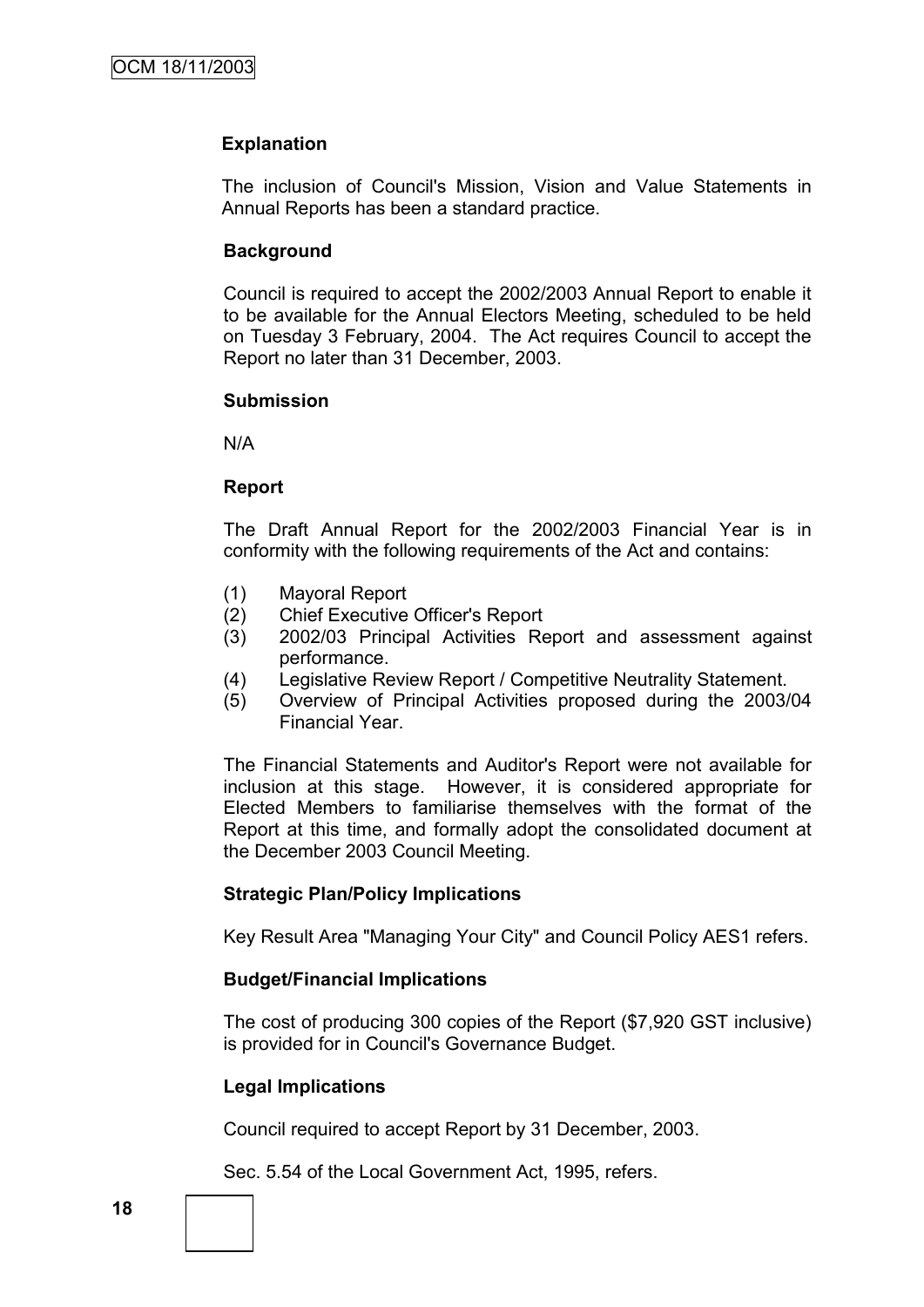### **Community Consultation**

N/A

**Implications of Section 3.18(3) Local Government Act, 1995**

Nil.

### **13.3 (MINUTE NO 2199) (OCM 18/11/2003) - ESTABLISHMENT OF CODES OF CONDUCT REVIEW COMMITTEE (1054) (DMG) (ATTACH)**

**RECOMMENDATION** That Council:-

- (1) pursuant to Sec. 5.8 of the Local Government Act, 1995, (the Act) establishes a Codes of Conduct Review Committee;
- (2) pursuant to Sec. 5.10 of the Act, appoints Elected Members \_\_\_\_\_\_\_\_\_\_\_, \_\_\_\_\_\_\_\_\_\_\_\_\_\_ and \_\_\_\_\_\_\_\_\_\_\_\_\_\_\_ to be members of the Committee, with Director Community Services as an advisor to the Committee; and
- (3) adopts the Terms of Reference for the Committee, as shown in the Attachment to the Agenda.

## **TO BE CARRIED BY AN ABSOLUTE MAJORITY OF COUNCIL**

### **COUNCIL DECISION**

MOVED Deputy Mayor R Graham SECONDED Clr S Limbert that Council:

- (1) pursuant to Sec. 5.8 of the Local Government Act, 1995, (the Act) establishes a Codes of Conduct Review Committee;
- (2) pursuant to Sec. 5.10 of the Act, appoints Mayor Lee, Deputy Mayor Graham, Clrs Limbert, Tilbury and Reeve-Fowkes to be members of the Committee, with Director Community Services as an advisor to the Committee; and
- (3) adopts the Terms of Reference for the Committee, as shown in the attachment to the Agenda. **CARRIED BY ABSOLUTE MAJORITY OF COUNCIL 9/0**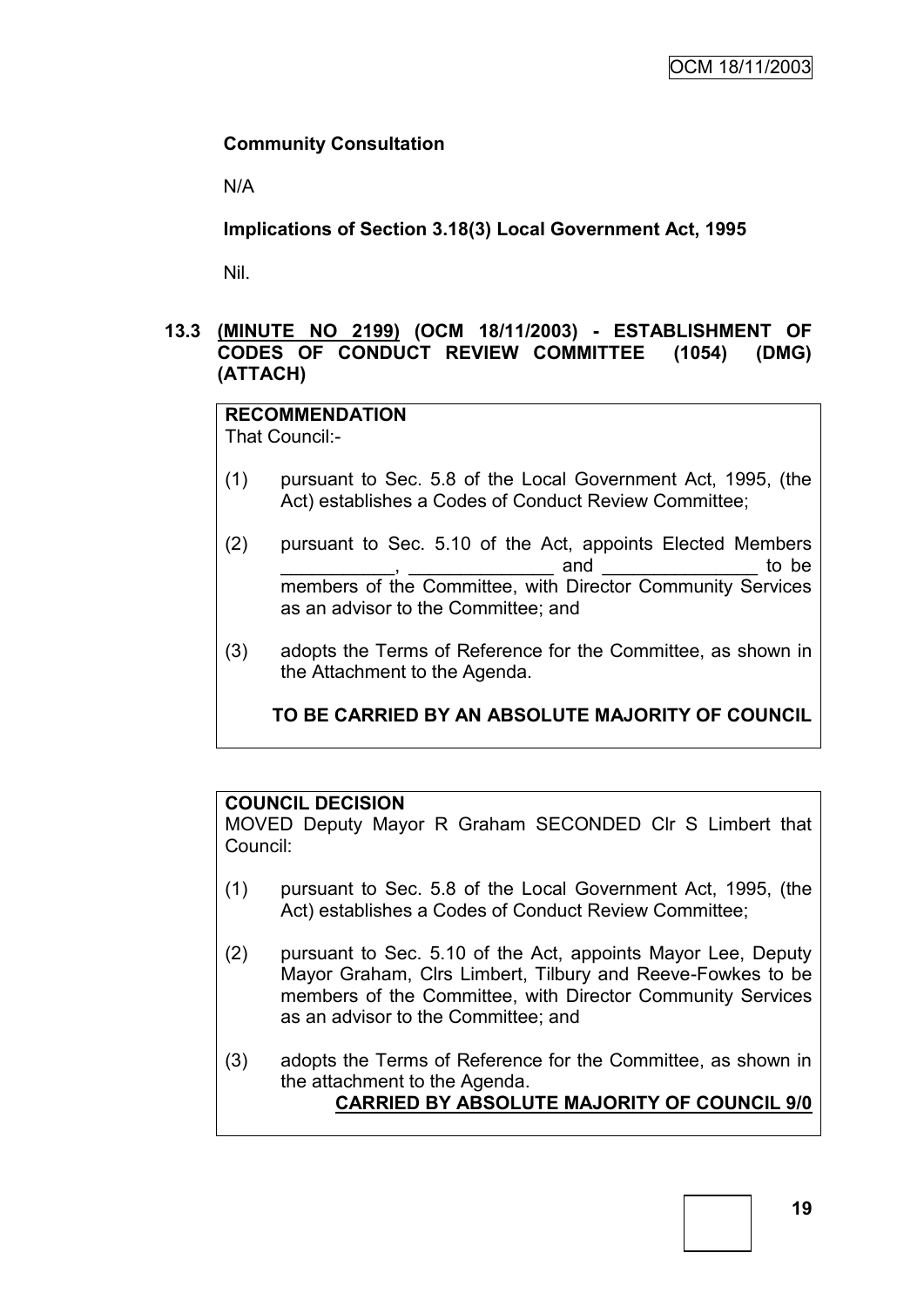### **Background**

This matter was deferred from the October Council Meeting to enable the establishment of a Review Committee to advise Council on this matter.

Pursuant to Sec. 5.103 of the Local Government Act, 1995, Council is required to adopt a Code of Conduct to be observed by Elected Members and employees. In addition, Council is required to review the Codes within 12 months of its Ordinary Elections.

#### **Submission**

To establish a Council Committee to review the Codes which are currently applicable to the City of Cockburn.

#### **Report**

The Codes of Conduct applicable to local government in this State are currently the subject of a review by the W.A. Local Government Association (WALGA) and the Department of Local Government and Regional Development.

The main purpose of the review is to endeavour to incorporate into a Model Code, some measures of disciplinary procedures to deal with non-compliance and to investigate the potential to regulate the Code through a legislative process.

While the establishment of a Working Group to progress the matter is encouraging, it is considered doubtful that any outcomes will be finalised within the next six (6) months, which corresponds with the timeframe for the Council"s requirement to review its current Codes.

Recent information has been received which suggests that WALGA will be considering a draft proposal of a document entitled "Local Government (Rules of Conduct) Regulations" at its December, 2003, State Council Meeting, relative to Elected and Committee Members of Council. Regardless of this information, it remains uncertain as to the introduction date of the legislative change necessary to apply any new Regulations. Therefore, it is recommended that the establishment of a Committee still be pursued.

As there do not appear to be many particular flaws in the current Codes applicable to the City of Cockburn and given that the review process currently underway is likely to produce something of a significantly different nature, it is considered a reasonable position for Council to review its current Codes for any obvious modifications at this time and review them again, if necessary, following the results of the WALGA and Department joint exercise.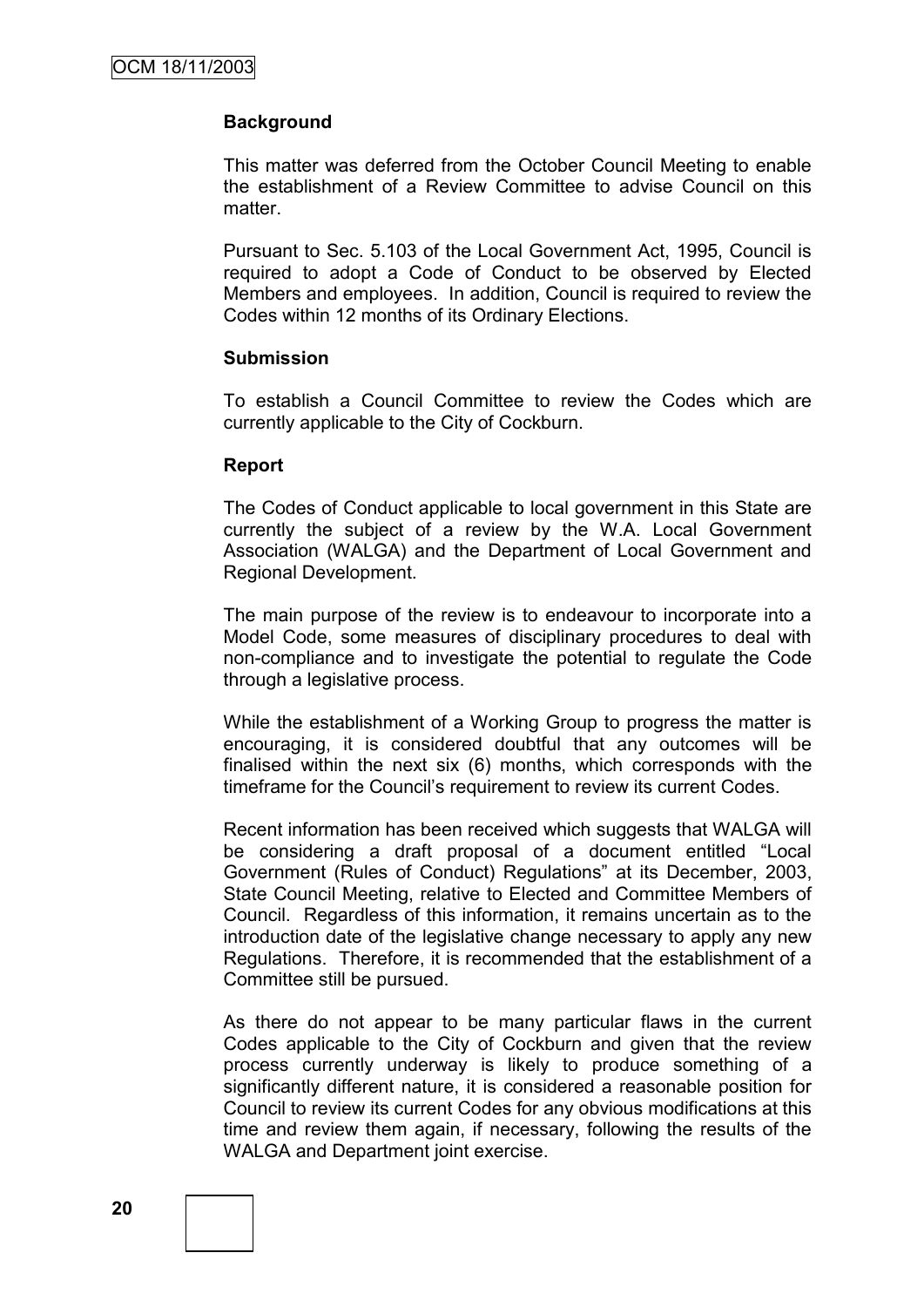The establishment of a Review Committee to perform this function will assist in this process.

# **Strategic Plan/Policy Implications**

Key Result Area "Managing Your City" refers.

### **Budget/Financial Implications**

N/A

## **Legal Implications**

Sec. 5.103 of the Local Government Act, 1995, refers.

## **Community Consultation**

N/A

## **Implications of Section 3.18(3) Local Government Act, 1995**

Nil.

### **13.4 (MINUTE NO 2200) (OCM 18/11/2003) - AMENDMENTS TO THE CITY OF COCKBURN (LOCAL GOVERNMENT ACT) LOCAL LAWS 2000 (1116) (LJCD) (ATTACH)**

### **RECOMMENDATION**

That Council, pursuant to Section 3.12(4) of the Local Government Act 1995, resolve to amend the City of Cockburn (Local Government Act) Local Laws 2000 as attached to the Agenda as Appendix A and publish the amendments in the Government Gazette.

## **TO BE CARRIED BY ABSOLUTE MAJORITY OF COUNCIL**

### **COUNCIL DECISION**

MOVED Clr I Whitfield SECONDED Clr A Tilbury that the recommendation be adopted.

# **CARRIED BY ABSOLUTE MAJORITY OF COUNCIL 9/0**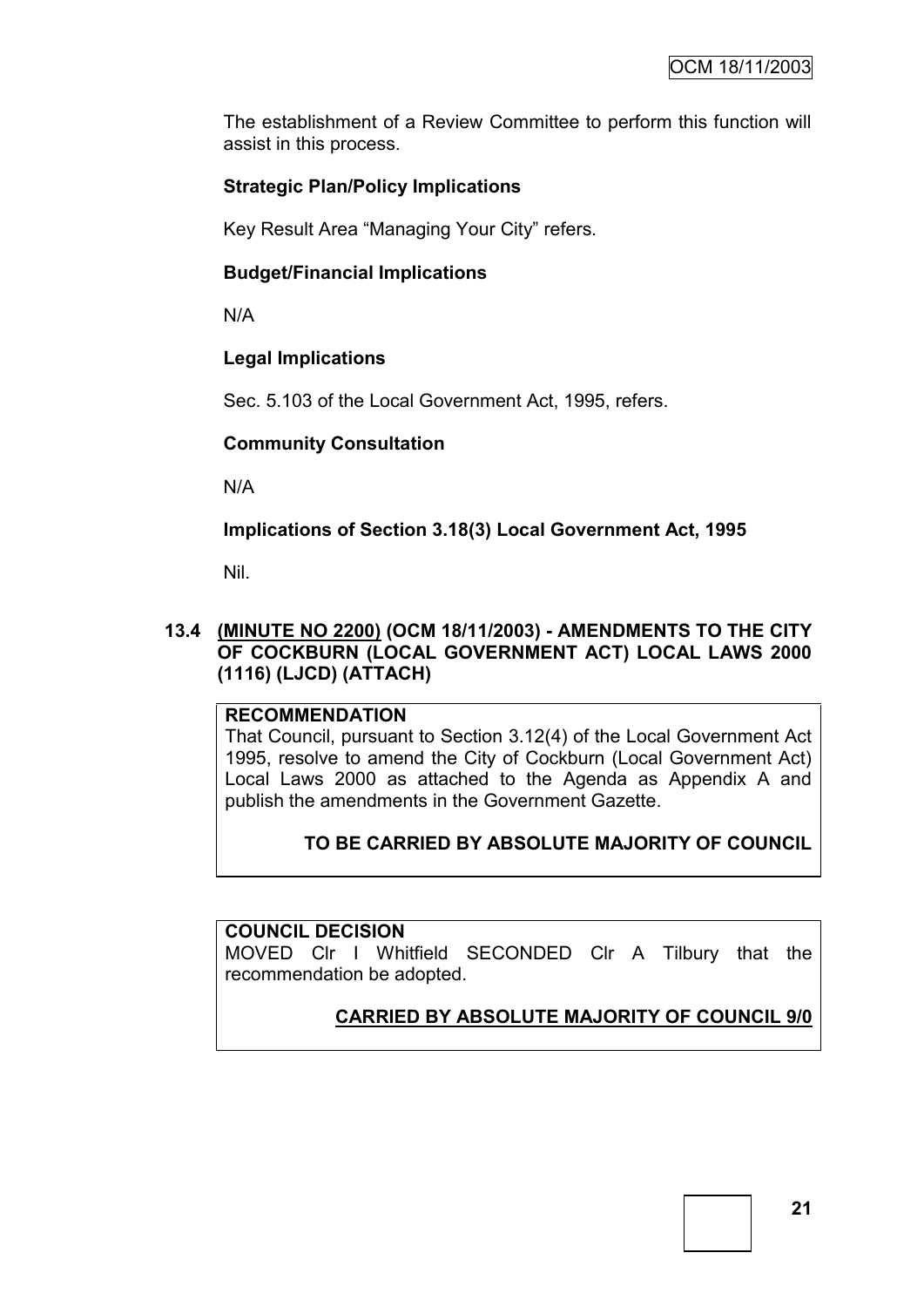### **Background**

Council resolved on the 19 August 2003 to amend its local laws to provide a legislative means for dealing with unregistered dogs and clarifying issues dealing with illegal parking.

The requirements of section 3.12.(3) of the Local Government Act 1995, were satisfied by publishing two advertisements in The West Australian on 23 August 2003 and 27 August 2003.

#### **Submission**

N/A

### **Report**

The public submission period in relation to this matter closed on the 7 October 2003 and no submissions were received. Therefore, the amendments as presented to Council on the 19 August 2003 are presented again for final adoption.

The proposed amendment to Part II "Animals" is to enable a process to be put in place whereby Council Rangers have the authority to make application for the seizure of dogs where it is apparent that owners will not register them, as required under the Dog Act 1976.

The Rangers are having difficulties with dog owners who are not registering their dogs according to the Dog Act 1976. Infringement notices can be issued for an unregistered dog and despite having issued three infringements to a dog owner, a dog can still remain unregistered, which means Council has the onus of being required to pursue the owner for the registration fee. There is no appropriate mechanism within the Dog Act 1976 to deal with this problem.

There are also circumstances where it is apparent that the issue of multiple infringements will not result in the registration of the dog being effected, in which case a warrant could be applied for after a prescribed period, recommended to be two (2) months.

In an effort to overcome this problem, an amendment has been drafted to deal with the issue thereby providing the Rangers with more ability to resolve the issue of unregistered dogs through the Court system.

The other proposed amendments to the Local Laws in Part IX "Streets and Public Places", are clarification measures to make the Local Laws more operational, by better defining areas which are subject to traffic control such as roads, carriageways and nature strips.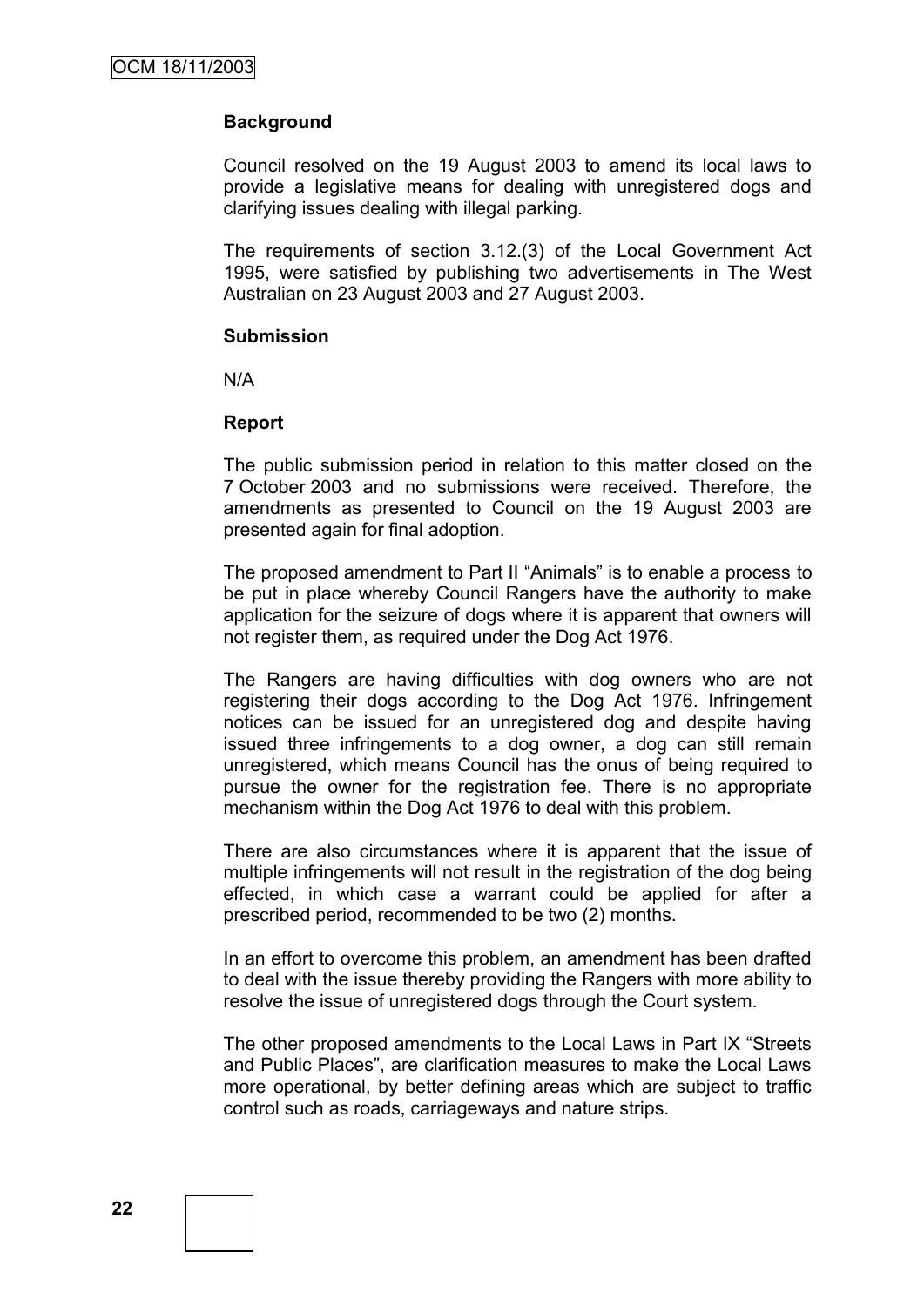## **Strategic Plan/Policy Implications**

Key Result Area "Facilitating the Needs of Your Community" refers.

### **Budget/Financial Implications**

N/A

### **Legal Implications**

Section 3.12 of the Local Government Act 1995 refers.

### **Community Consultation**

The community had an opportunity to lodge submissions regarding the proposed amendments to the local laws but no submissions were received.

### **Implications of Section 3.18(3) Local Government Act 1995**

Nil.

### **14. PLANNING AND DEVELOPMENT DIVISION ISSUES**

### **14.1 (MINUTE NO 2201) (OCM 18/11/2003) - SALE OF LOT 14 HAMMOND ROAD, SUCCESS (5513436) (KJS) (ATTACH)**

**RECOMMENDATION** That Council:

- (1) accept an offer of \$300,000 to purchase Lot 14 Hammond Road, Success, by Goldzen Corporation subject to the purchaser receiving planning approval for a retirement village on this and the adjoining land within 9 months and that the offer be conditional upon satisfying the requirements of Section 3.58 of the Local Government Act 1995;
- (2) funds received from the sale of Lot 14 Hammond Road be placed in the Land Development Reserve Fund.

## **TO BE CARRIED BY AN ABSOLUTE MAJORITY OF COUNCIL**

### **COUNCIL DECISION**

MOVED Clr M Reeve-Fowkes SECONDED Clr I Whitfield that:

(1) Council not proceed with the sale of Lot 14 Hammond Road to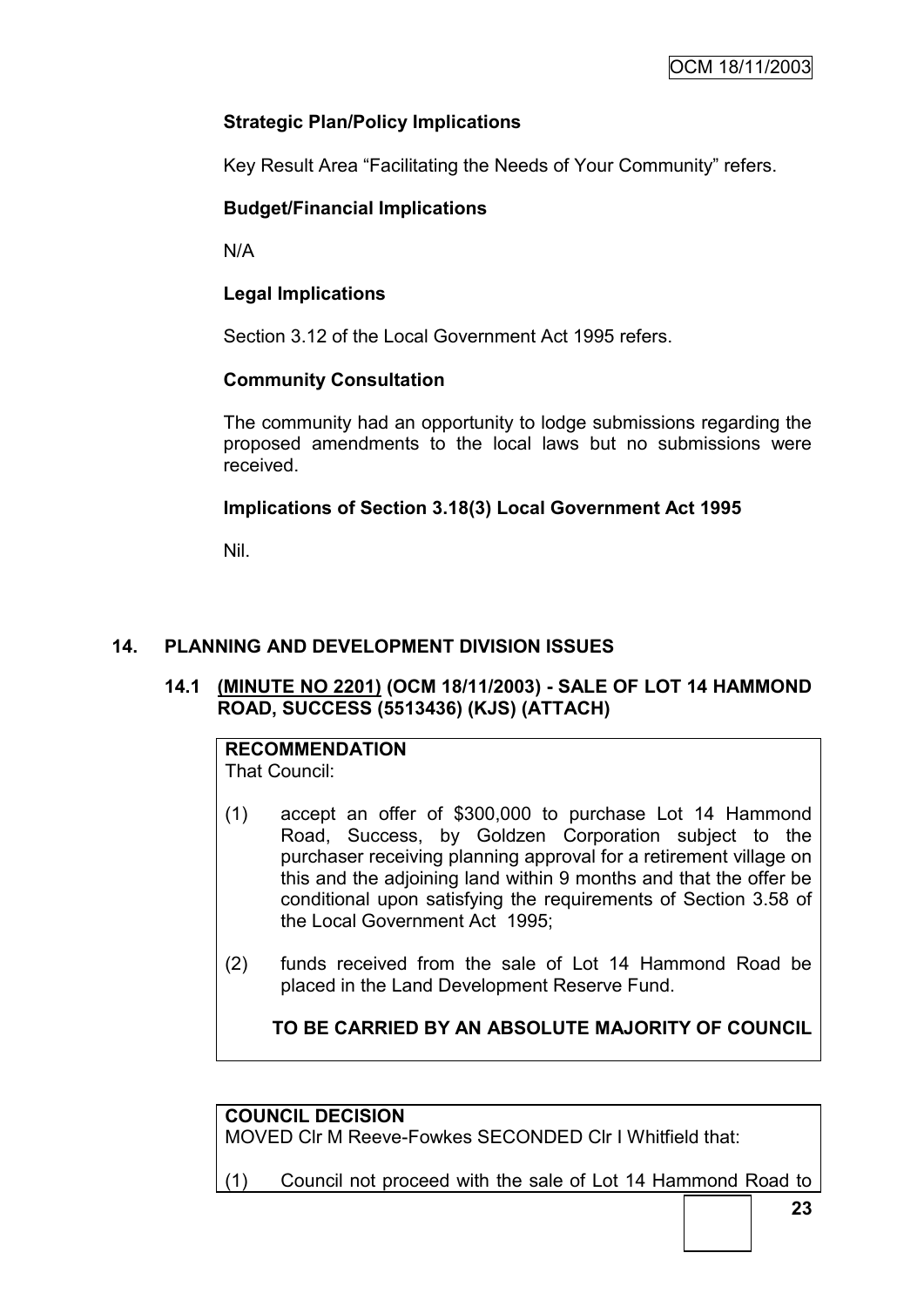Goldzen Corporation as it is required for a one-in-one hundred year storm; and

(2) the proponents be advised that Council would be prepared to consider the sale of Lot 14 Hammond Road, provided they are able to demonstrate that the drainage requirements can be accommodated as part of the proposed redevelopment of the land, including the obtaining of necessary approvals.

**CARRIED 9/0**

### **Explanation**

Since preparing the report, it had been determined that the drain is still required for a one-in-one hundred year storm.

#### **Background**

Lot 14 is a freehold lot being 12 metres wide and approximately 340 metres long and was formerly used as an open drain. Since a piped system was constructed within Hammond Road, the land is no longer required as a drain.

#### **Submission**

An offer to purchase Lot 14 Hammond Road has been received from Goldzen Corporation Pty Ltd.

#### **Report**

Goldzen have made similar offers to adjoining owners and propose to consolidate the land parcels to develop as an aged persons complex. Planning approval is required and the necessary applications will be made. The City as owner of Lot 14 will need to co-sign the application. The offer is conditional on Goldzen receiving planning approval within 9 months of the City signing the contract.

Section 3.58 of the Local Government Act requires that the proposal be advertised stating what the consideration is and also the market valuation as determined by a Licensed Valuer.

The area of Lot 14 is 4072 square metres, making the consideration equal to \$73 per square metre. This offer demonstrates the importance of the City"s land to the success of the proposed development.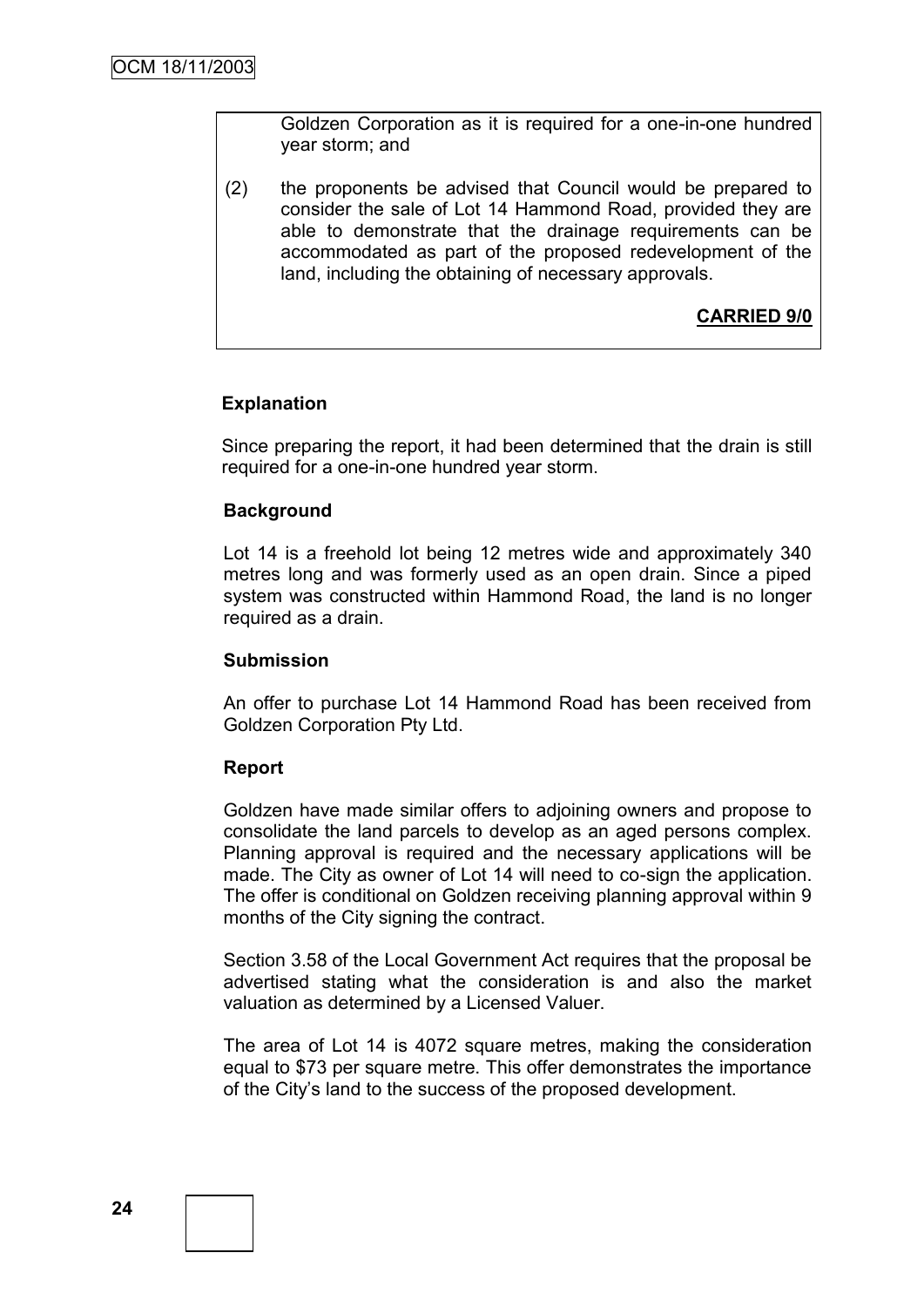## **Strategic Plan/Policy Implications**

The Corporate Strategic Plan Key Result Areas which apply to this item are:-

- 1. Managing Your City
	- *"To deliver services and to manage resources in a way that is cost effective without compromising quality."*

## **Budget/Financial Implications**

Proceeds from the sale of Lot 14 Hammond Road will be placed in the Land Development Reserve Fund.

### **Legal Implications**

N/A

## **Community Consultation**

The proposal will be advertised under Section 3.58 of the Local Government Act.

### **Implications of Section 3.18(3) Local Government Act, 1995**

Nil.

### **14.2 (MINUTE NO 2202) (OCM 18/11/2003) - PURCHASE OF LOT 4 ROCKINGHAM ROAD AND LOT 6 MOYLAN ROAD, HENDERSON - LANDFILL SITE (3411103; 3412267) (KJS) (ATTACH)**

### **RECOMMENDATION**

That Council for the purpose of expanding the landfill site:

- (1) offer R M Caratti \$586,000 for Lot 4 Rockingham Road, Henderson, made up of \$580,594 for the land and \$5,406 for the Right of Carriageway interest;
- (2) offer R M Caratti and G A Caratti \$936,000 for Lot 6 Moylan Road, Henderson, made up of \$930,594 for the land and \$5,406 for the Right of Carriageway interest; and
- (3) subject to one or both offers being accepted, draw funds for the purchases from the Rubbish Disposal Development Fund.

## **TO BE CARRIED BY AN ABSOLUTE MAJORITY OF COUNCIL**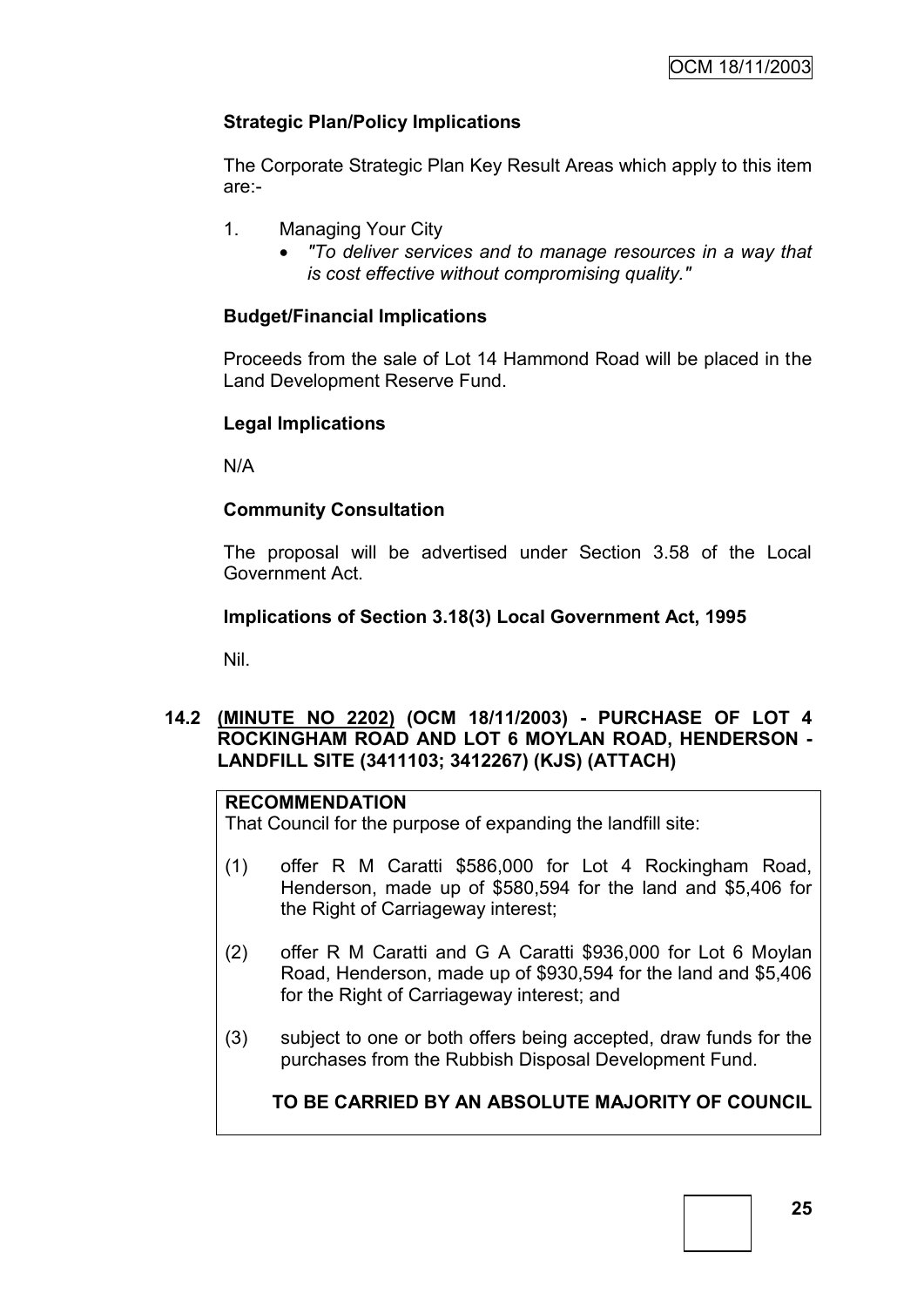#### **COUNCIL DECISION**

MOVED Clr S Limbert SECONDED Clr I Whitfield that the recommendation be adopted.

#### **CARRIED BY ABSOLUTE MAJORITY OF COUNCIL 9/0**

#### **Background**

Council at its meeting of 21 November 2000 resolved to:

*"for the purpose of expanding the landfill site;*

- *(1) offer Mrs B M Caratti \$392,500 for Lot 4 Rockingham Road, Henderson;*
- *(2) offer Mrs B M Caratti \$541,000 for Lot 6 Moylan Road, Henderson; and*
- *(3) authorise the Chief Executive Officer to negotiate and finalise an increased offer subject to any such offer being supported by a valuation from a Licensed Valuer and within Budget."*

### **Submission**

N/A

#### **Report**

This matter has been the subject of ongoing deliberations between the Council and the parties. Lot 4 on Rockingham Road is owned by R M Caratti and Lot 6 on Moylan Road is owned in equal shares by R M Caratti and G A Caratti.

A valuation report has been prepared by Licensed Valuer Jeff Spencer which has determined the market value of Lot 4 to be \$580,594 and Lot 6 to be \$930,594.

Linking Lot 4 and Lot 6 there is a Right of Carriageway easement in favour of Lot 4 and Lot 6 which burdens the City of Cockburn's Lot 52.

The valuation report has determined that the value to the City for the extinguishment of the Right of Way easement to be \$10,812 which is equally payable to Lots 4 and 6.

The report has determined the rate per square metre for Lot 4 on Rockingham Road to be \$12 and for Lot 6 on Moylan Road to be \$9.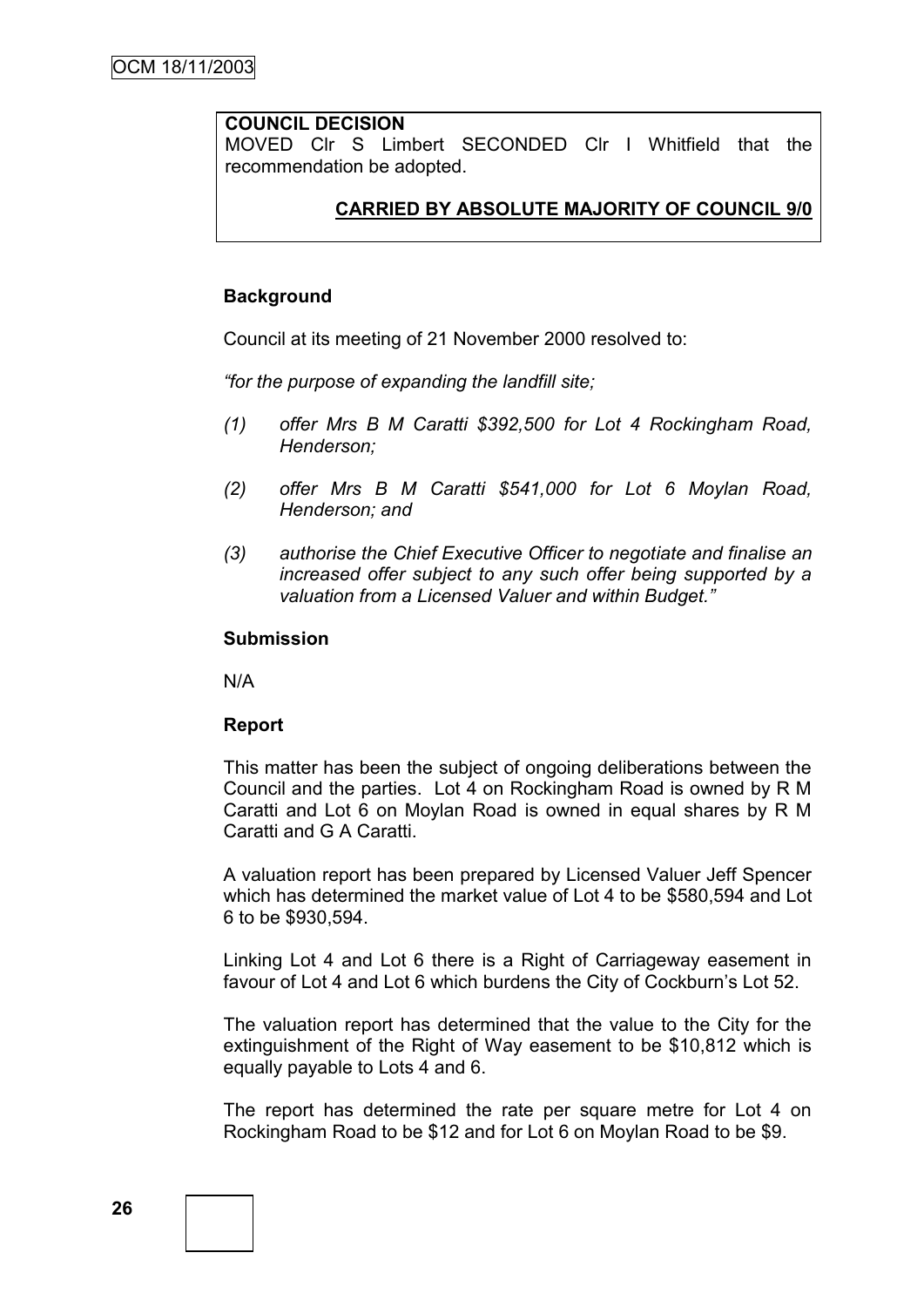The valuation is based on the premise that the land has a long term future use for industrial purposes. This view stems from an Indicative Future Land Use Plan dated November 2002, which is understood as being utilised by LandCorp. The land is within the area the subject of the Hope Valley-Wattleup Redevelopment Act. The lots are on either side of the City's landfill site. The houses on each of Lot 4 and 6 are not within the statutory buffer zone required to operate the current cells. However, the acquisition of these properties would be in line with best practice to ensure an enhanced buffer can be achieved and to allow the possibility to expand the site in the future.

The acquisition is not with the intention of generating a profit to the City and is therefore exempt from the provisions of Section 3.59 (Major Land Transaction/Business Plan) of the Local Government Act 1995.

## **Strategic Plan/Policy Implications**

The Corporate Strategic Plan Key Result Areas which apply to this item are:-

- 1. Managing Your City
	- *"To deliver services and to manage resources in a way that is cost effective without compromising quality."*
	- *"To conduct Council business in open public forums and to manage Council affairs by employing publicly accountable practices."*

## **Budget/Financial Implications**

Sufficient funds are held in the Rubbish Disposal Development Reserve Fund for this transaction.

## **Legal Implications**

N/A

## **Community Consultation**

N/A

## **Implications of Section 3.18(3) Local Government Act, 1995**

Nil.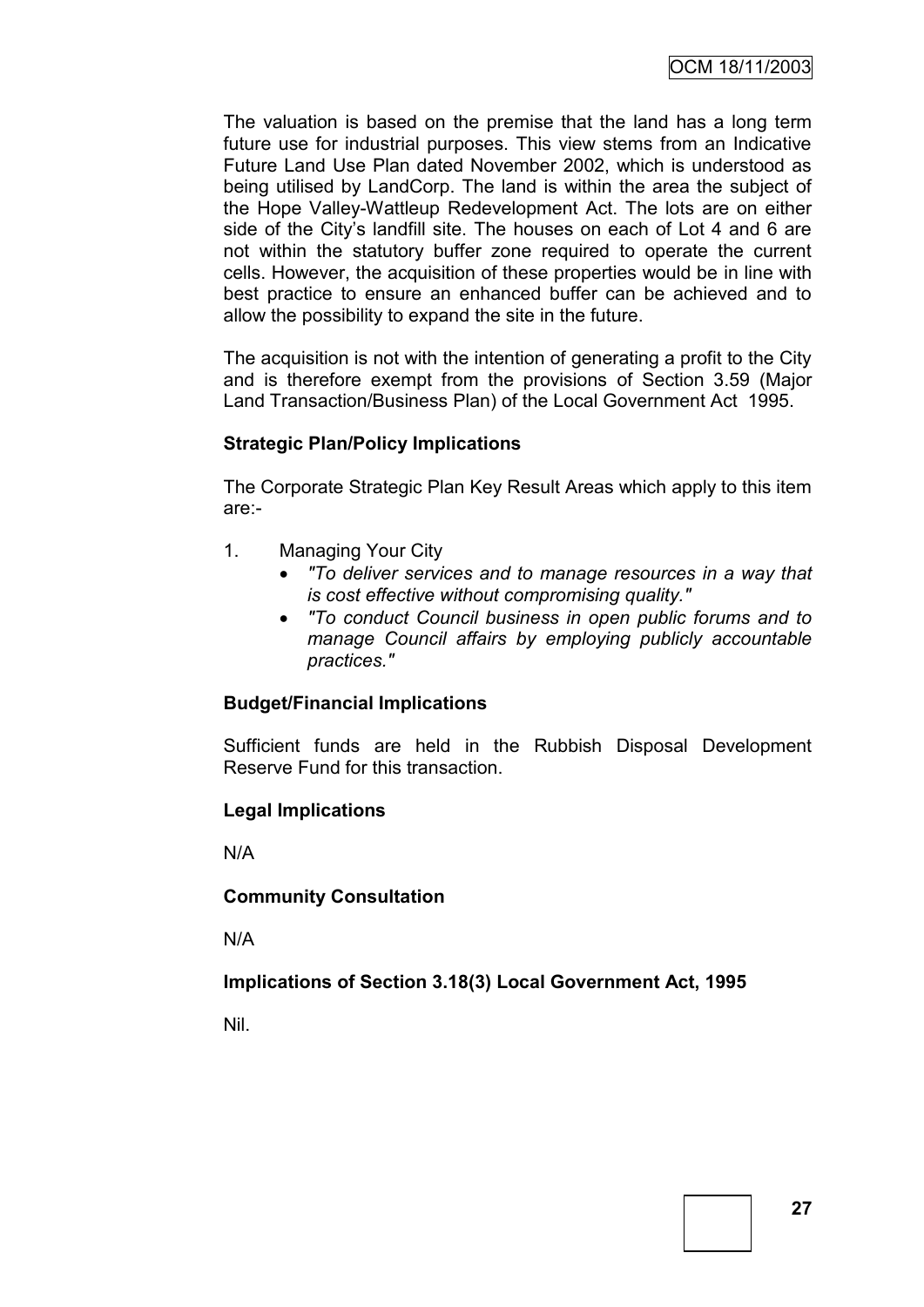**14.3 (MINUTE NO 2203) (OCM 18/11/2003) - PROPOSED REVOCATION OF MINUTE NO. 2180 (AGENDA ITEM 14.10) COUNCIL MEETING 21 OCTOBER 2003 - RETROSPECTIVE APPROVAL - SHED PARAPET WALL HEIGHT - LOT 612 (51) FORILLION AVENUE, BIBRA LAKE - OWNER: M & A ASCIC - APPLICANT: M ASCIC (1108029) (CP)**

#### **RECOMMENDATION**

That Council revoke Minute No.2180 (Agenda Item 14.10) as adopted by Council at its meeting of 21 October 2003, as follows:-

That Council:

- (1) refuse the application to permit the construction of a parapet wall for the shed on Lot 612 (51) Forillion Avenue, Bibra Lake, as outlined in the application for the following reasons:
	- 1. Given the ground level of the subject land, there is ample scope to design a shed to meet the needs of the owner without it impacting on the amenity of the adjoining property. As such, there is insufficient justification to warrant approval of the application in the circumstances;
	- 2. The adjoining property owners have objected to the proposal and have requested that the wall be reduced in height to that shown on the approved building licence.
- (2) require the applicant to reduce the parapet wall height to the level shown on the approved building licence plans (RL50.04) within 28 days of the date of this decision.
- (3) issue a Schedule 9 Notice of Determination on Application for Planning Approval – Refusal.
- (4) advise the submitter of this decision.

# **TO BE CARRIED BY AN ABSOLUTE MAJORITY OF COUNCIL**

### **COUNCIL DECISION**

MOVED Clr M Reeve-Fowkes SECONDED Clr A Tilbury that Council defer the proposed revocation of Minute No.2180 in relation to the parapet wall height of the shed on Lot 612 (51) Forillion Avenue, Bibra Lake, owned by M and A Ascic, to the December Council Meeting.

**CARRIED 9/0**

**28**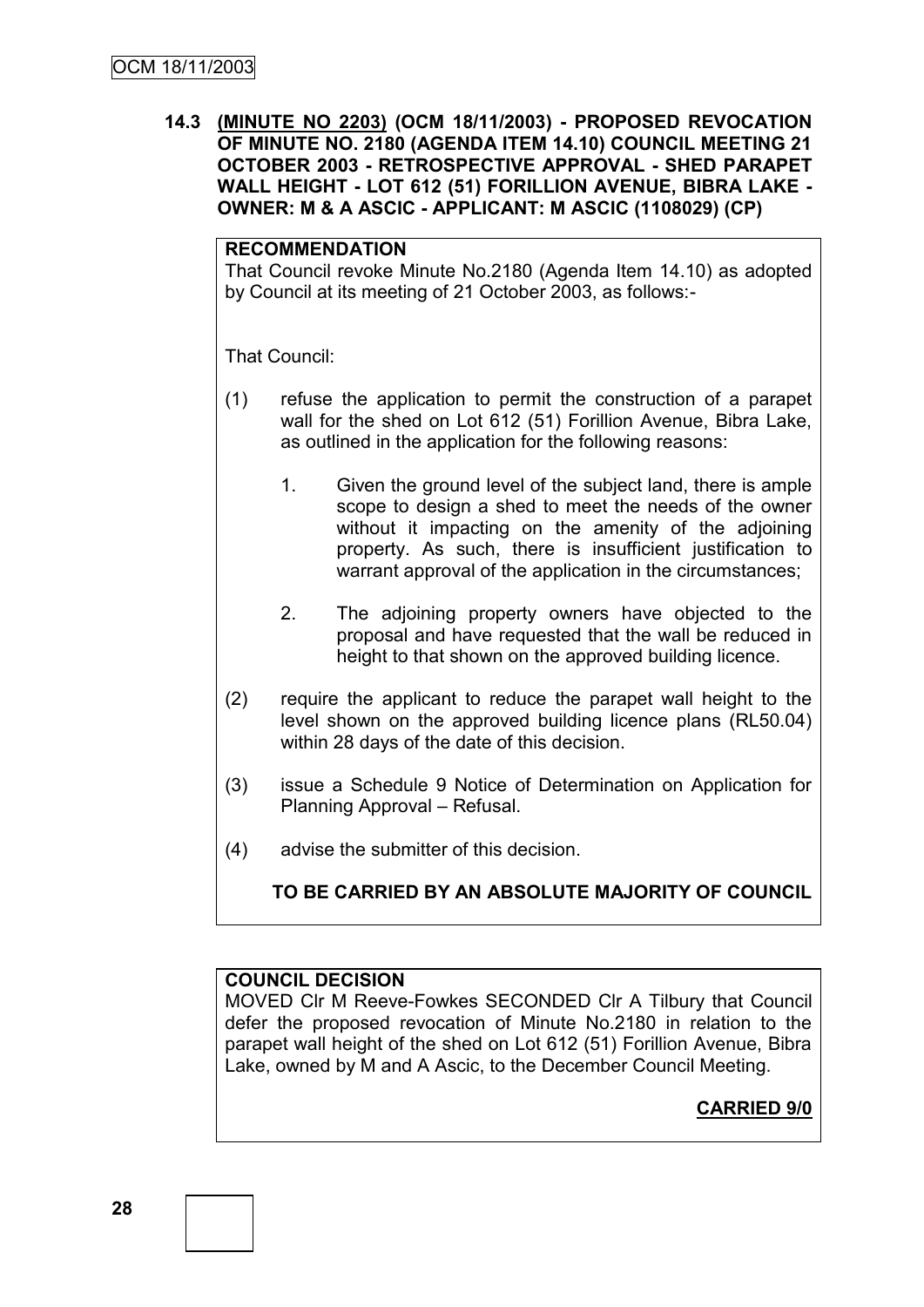### **Explanation**

It is understood that the owner of the adjoining Lot 613 (No. 53) Forillion Avenue Bibra Lake, has requested the Council to consider issuing a retrospective planning approval for a pergola which has been constructed closer to the side boundary than provided for under the building licence.

The owner of Lot 613 has objected to the owner of Lot 612 (No. 51) Forillion Avenue erecting a parapet wall to an outbuilding not in accordance with the planning approval.

Given this, it would be preferable for the requests from both owners to be dealt with at the same Council Meeting with a view to the owners coming to a mutual agreement about their respective structures which are located adjacent to a common side boundary.

### **Background**

At the Council Meeting conducted on 21 October 2003, Council carried the above resolution, refusing approval to increase the height of a parapet wall on Lot 612 (51) Forillion Avenue, Bibra Lake.

### **Submission**

By facsimile letter dated 27 October 2003, a notice of intention to revoke the Council decision was received with the required number of signatures, being Mayor Lee, Deputy Mayor Graham, Clr Reeve-Fowkes and Clr Oliver.

### **Report**

The notice of intention to revoke the decision advised that the reason for seeking the revocation was "*that the removal of the additional height of the parapet wall does not seem justified given the minor nature of the additional height."*

Should the revocation be carried, it will be necessary for Council to reconsider the item. As this is a matter of which Council has a discretion to approve, it is suggested that an alternative resolution could be:-

"That Council:

- (1) approves the application to permit the construction of a parapet wall for the shed on Lot 612 (51) Forillion Avenue, Bibra Lake, as outlined in the application for the reason that the additional height of the parapet wall is of minor nature;
- (2) grant retrospective approval to a R-Code variation for the development of an outbuilding parapet wall on the southern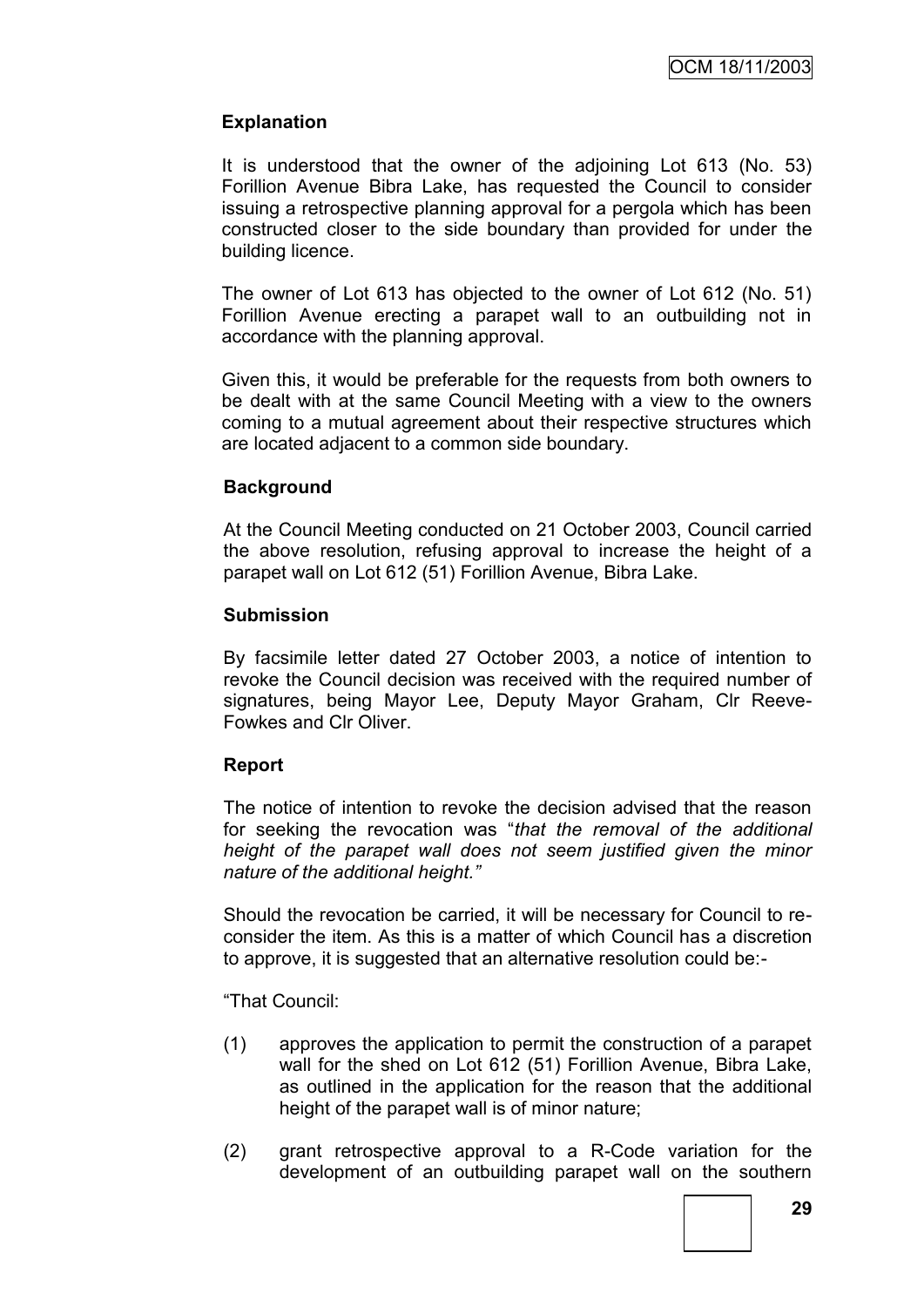boundary of Lot 612 (51) Forillion Avenue, Bibra Lake, subject to the following conditions:

#### STANDARD CONDITIONS

- 1. The development is to proceed in accordance with the approved plans.
- 2. All stormwater must be contained and disposed of onsite.

#### SPECIAL CONDITIONS

3. The surface finish of the parapet wall of the outbuilding abutting the adjoining lot is to be constructed to Council"s satisfaction.

#### FOOTNOTES

- a) The development is to comply with the requirements of the Building Code of Australia.
- b) In regards to Special Condition No. 3, the surface finish of the boundary parapet wall abutting Lot 613; 53 Forillion Avenue should be to the satisfaction of the adjoining landowner and is to be completed as part of the building licence. In the event of a dispute the boundary retaining wall must be constructed with a clean or rendered finished to the satisfaction of the Council.
- (3) Issue a Schedule 9 Notice of Determination on Application for Planning Approval valid for 24 months to the applicant; and
- (4) Advise those who made a submission of the Council's decision."

The Local Government Act, 1995, provides that an Absolute Majority of Council (ie. six) must support the revocation, otherwise the original Council decision to refuse the application stands.

### **Strategic Plan/Policy Implications**

The Corporate Strategic Plan Key Result Areas which apply to this item are:-

- 1. Managing Your City
	- *"To conduct Council business in open public forums and to manage Council affairs by employing publicly accountable practices."*
- 2. Planning Your City

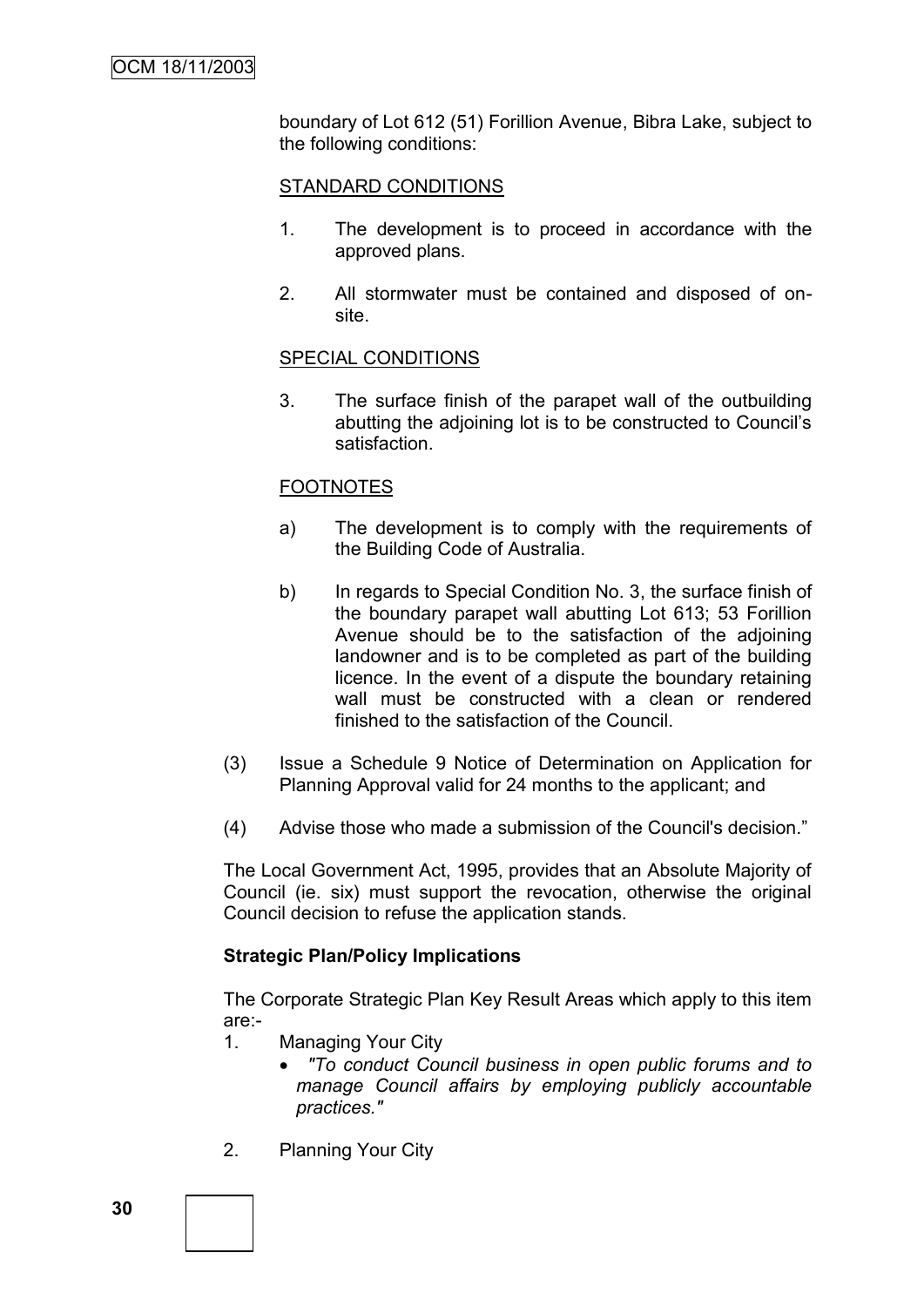- *"To ensure that the planning of the City is based on an approach which has the potential to achieve high levels of convenience for its citizens."*
- *"To ensure that the development will enhance the levels of amenity currently enjoyed by the community."*
- 3. Conserving and Improving Your Environment
	- *"To conserve the quality, extent and uniqueness of the natural environment that exists within the district."*
	- *"To conserve the character and historic value of the human and built environment."*

### **Budget/Financial Implications**

N/A

### **Legal Implications**

Possibility of an appeal and the cost of defending the Council decision.

### **Community Consultation**

Advertised for comment to the potentially affected party.

### **Implications of Section 3.18(3) Local Government Act, 1995**

Nil.

**14.4 (MINUTE NO 2204) (OCM 18/11/2003) - PROPOSED REALIGNMENT OF RUSSELL ROAD - FRANKLAND SPRINGS ESTATE, HAMMOND PARK - OWNER: AUSTRALAND HOLDINGS - APPLICANT: TAYLOR BURRELL AND DEPARTMENT FOR PLANNING & INFRASTRUCTURE (450011) (AJB) (ATTACH)**

#### **RECOMMENDATION** That Council:

- (1) receive the report;
- (2) advise the Department for Planning and Infrastructure and Australand that the proposed alternative alignment for Russell Road is not supported on the basis of reduced safety, and because there are no tangible land use or community benefits; and
- (3) provide a copy of the Agenda report to the Department for Planning and Infrastructure for their information.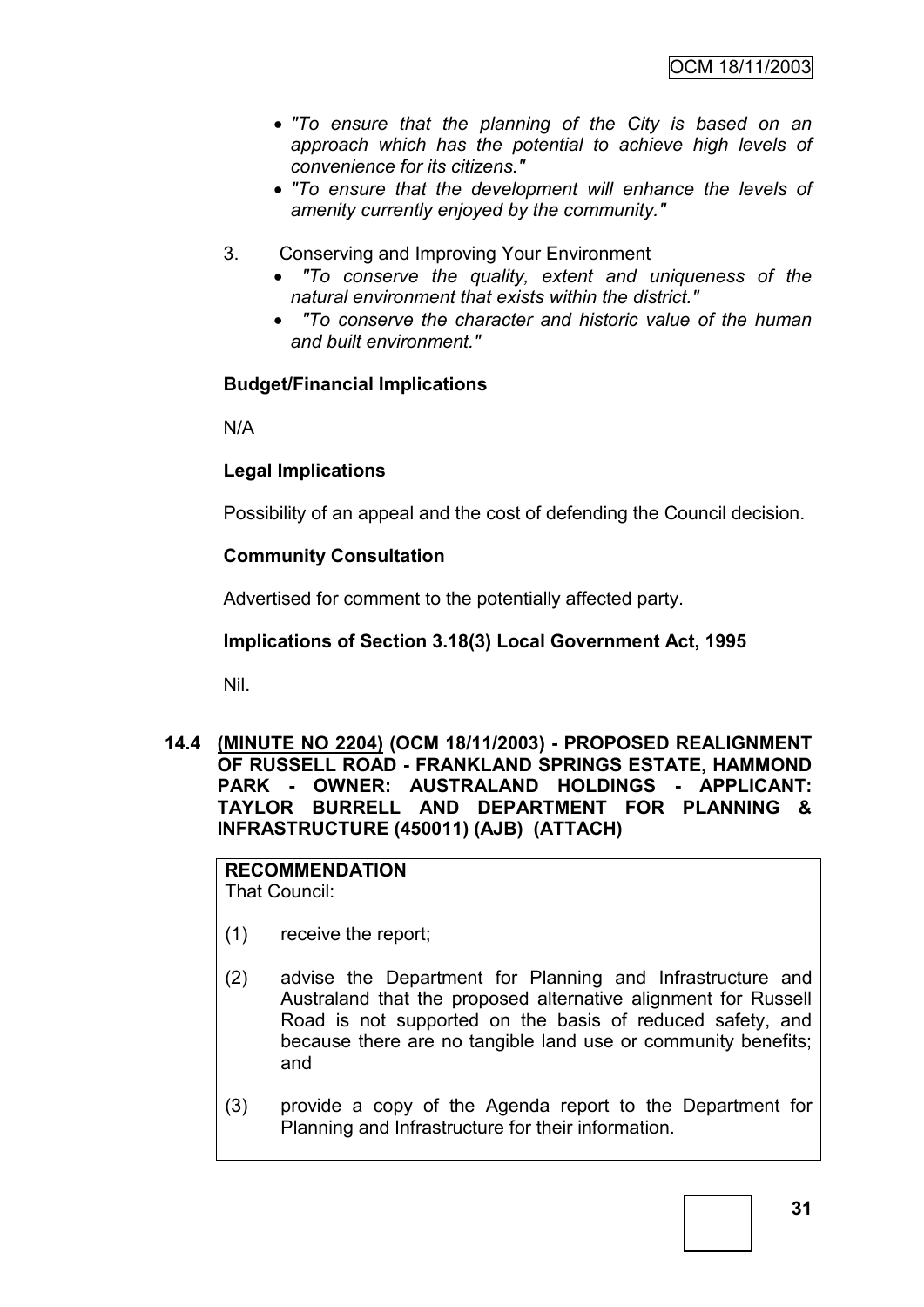# **COUNCIL DECISION**

MOVED Mayor S Lee SECONDED Clr S Limbert that Council:

- (1) receive the report;
- (2) advise the Department for Planning and Infrastructure that given the conflicting safety reports, Council is not prepared to make a recommendation on the proposed alternative alignment for Russell Road at this stage;
- (3) provide a copy of the Agenda Report and the letter from Australand dated 6 November 2003, to the Department of Planning and Infranstructure for their information; and
- (4) approach main Roads to reduce the speed limit on Russell Road between the Freeway and the Harry Waring Marsupial Reserve to 70 kms per hour.

**CARRIED 6/3**

# **Explanation**

Given that there are reasons to adopt Australand's preferred alignment such as a wider buffer between the road and the residents, and the fact that it will be a residential and local shopping precinct, it would be wise to ultimately have traffic progressing through this area at 60 kms per hour. However in the interim, Council should seek to reduce the limit to 70 kms per hour so as to minimise the immediate impact that will occur when development is finalised in this area. There are conflicting safety reports, Australand's specialists say their preferred option is safe, Council officers say their preferred option is safer. This would clearly indicate a need for the DPI's specialists to adjudicate on this issue so it is reasonable for Council not to make a recommendation at this stage in the process.

# **Background**

The Western Australian Planning Commission has requested Council"s views on a proposal by Australand to realign the MRS alignment for Russell Road.

Council at its meeting held on 16 September 2003 resolved to:

*"(1) distribution to Elected Members of the Taylor Burrell Report commissioned by Australand; and*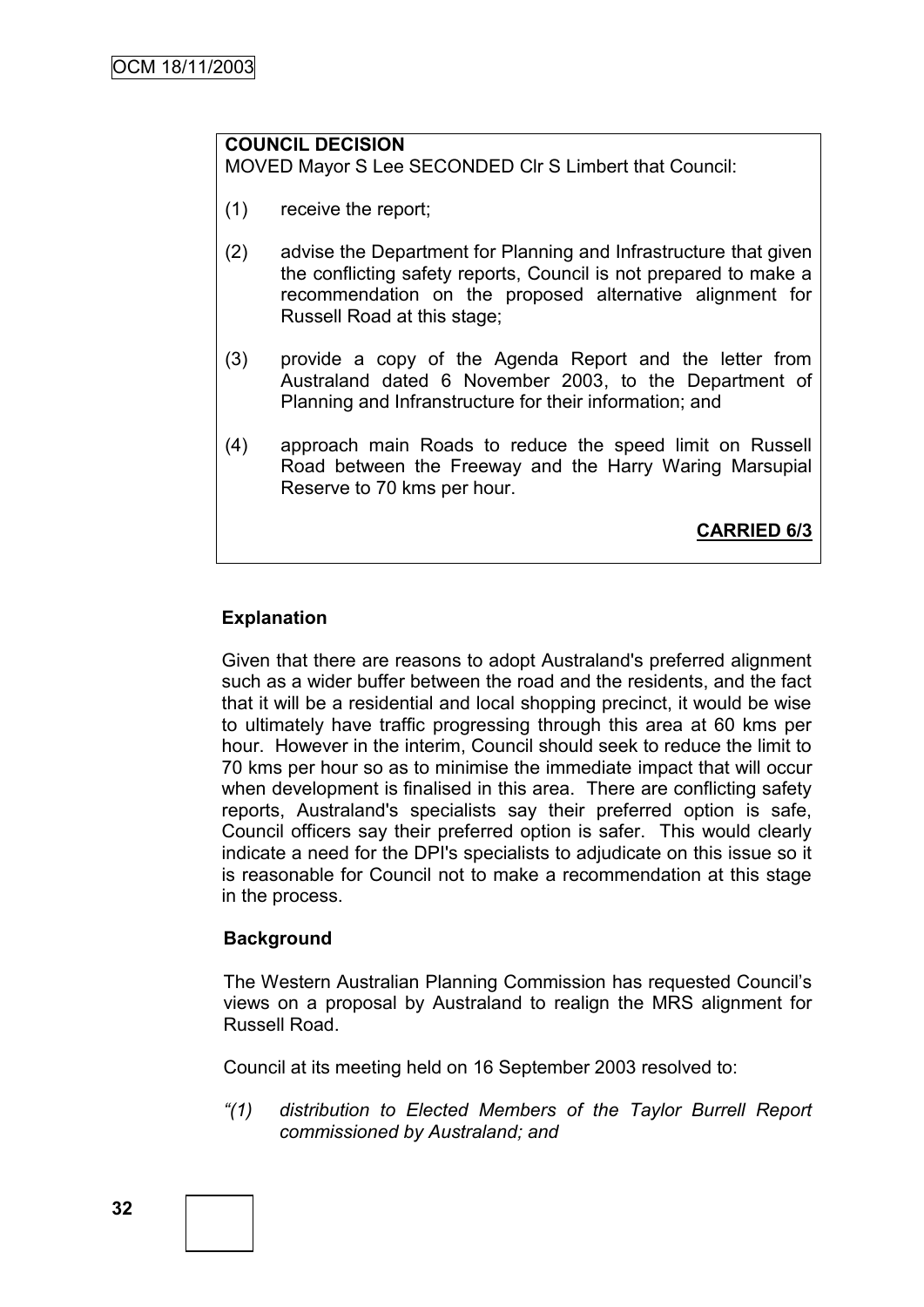### *(2) briefing sessions be arranged to allow for presentations by Council staff and representatives of Australand."*

Copies of the Taylor Burrell report were circulated to Elected Members on 26 September 2003. Australand and Council technical officers briefed Elected Members on 23 October 2003.

At the briefing Elected Members requested copies of the legal advice provided by Mullins Handcock. This is forwarded under separate cover as a confidential attachment.

The recommendation remains unchanged.

Earlier background information on the proposal is outlined below.

Council at its meeting held on 16 July 2002 approved a local structure plan for the Frankland Springs Estate (Item 14.11).

The Agenda report provided the following detail on the alignment of Russell Road;

*"Russell Road is an "Other Regional Road" in the Metropolitan Region Scheme (MRS) and identified by Main Roads Western Australia as a designated freight route. The continued expansion of the Australian Marine Complex at Cockburn Sound and the future extensive industrialisation of Wattleup (FRIARS) will further reinforce the role of Russell Road as a critical component of the regional freight network. Russell Road will also be important in providing access between Kwinana Freeway and the future residential communities that will develop in Success and Hammond Park, including the Frankland Springs estate.* 

*The Southern Suburbs district Structure Plan reflects the MRS alignment for Russell Road. The Frankland Local Structure Plan Option 2 (Figure 11) also reflects the MRS alignment. This has previously been established as Council's preferred alignment, whereas the proponent favours retaining Russell Road close to its constructed alignment as shown in Option 1 (Figure 9). The proponent and Officers of the City have, for some time, debated the comparative merits and problems with the two alignments.*

*Officers of the City and the Department of Planning and Infrastructure recently met with Australand and its representatives, where a process to have the two alternative alignments reviewed and compared was agreed. This process has only just commenced and will be some time before being completed and it is possible the Metropolitan Region Scheme will have to be amended as a result. It is not reasonable to delay consideration of the Frankland Local Structure Plan until this review is completed and on the basis of the agreed process of review, the City consented to advertising and assessing the two plan options*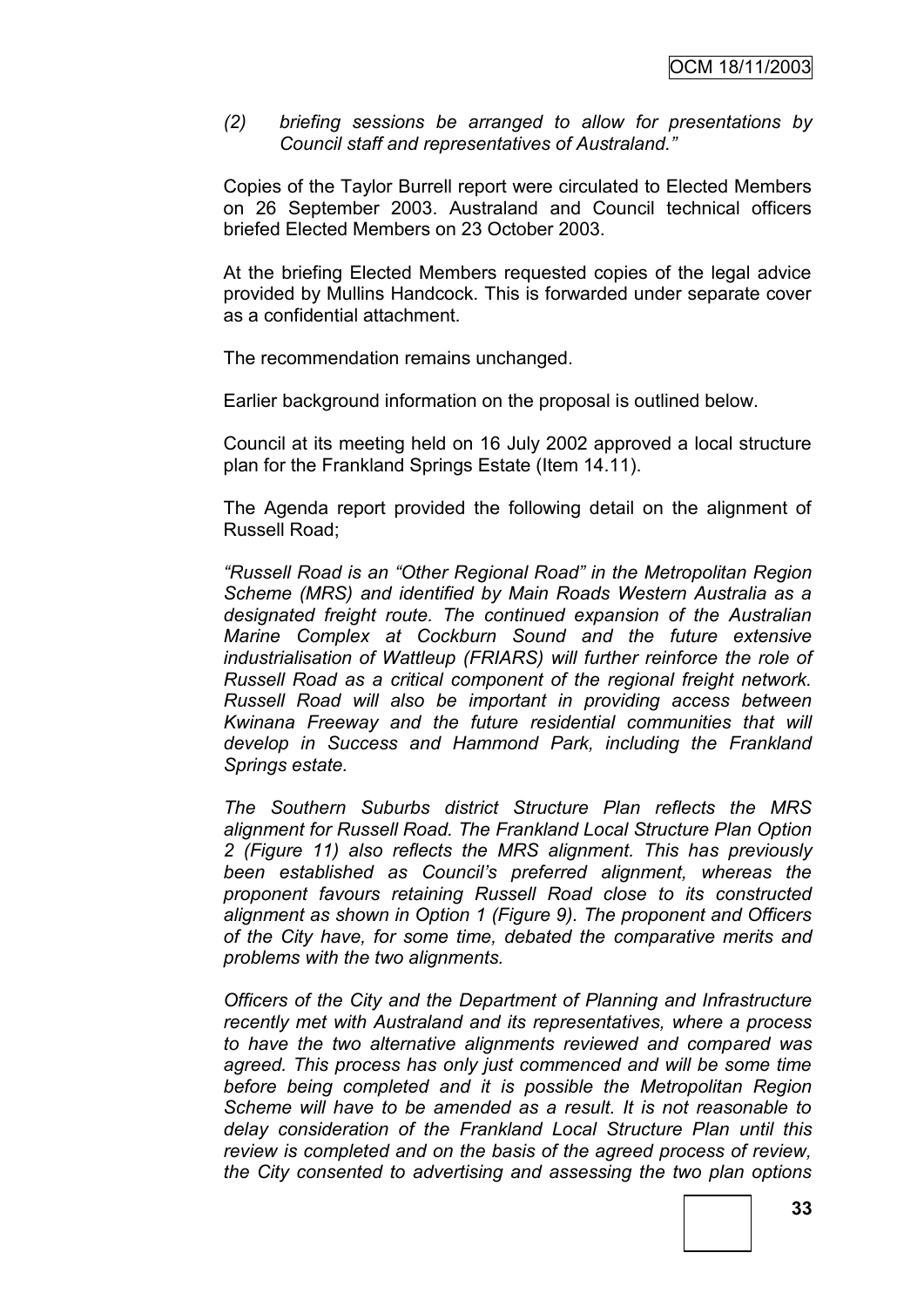*concurrently. It should be made clear to the proponent that in concurrently assessing both options, Council is not making a determination of the appropriateness of the road alignment, but rather the proposed layout and nature of abutting development. Furthermore, the proponent should be informed that subdivision proposals for development affected by either alignment option, will not be considered favourably until the road alignment issue is resolved."*

The relevant portions of Councils resolution relating to Russell Road are as follows;

- *"(1) noted that the proposed Frankland Local Structure Plan includes two options for the development of Lot 202 Russell Road.*
- 6. *Council's acceptance of Option 1 (Figure 9) should not be construed as support for the Russell Road alignment proposed by this option, as this is a matter still to be resolved through the process agreed by the City of Cockburn, the Department for Planning and Infrastructure and Australand and its representatives for determining the most appropriate alignment and land requirements for Russell Road and, if necessary, the progression of an amendment to the Metropolitan Region Scheme;"*

### **Submission**

Taylor Burrell, of behalf of Australand, has requested the Department for Planning and Infrastructure (DPI) to support an alternative alignment for the Russell Road through lot 202 between Hammond Road and Frankland Avenue to that currently included in the Metropolitan Region Scheme. A detailed report has been prepared in support of the proposal.

Prior to formally considering the matter DPI has sought Councils comments as the proposal is unlikely to proceed without the City"s support. A copy of correspondence from DPI dated 9 June 2003 is included in the Agenda attachments.

# **Report**

Russell Road is designated "Other Regional Road" in the Metropolitan Region Scheme and is a designated Primary Freight Route in Main Roads WA classification. It plays an extremely important role in the road network providing a direct connection between the Kwinana Freeway and the Australian Marine Complex, Henderson industrial area and access to the northern end of the Hope Valley - Wattleup industrial area. As a result it is expected that Russell Road will carry a high volume of trucks including B doubles that are permitted on designated Primary Freight Routes.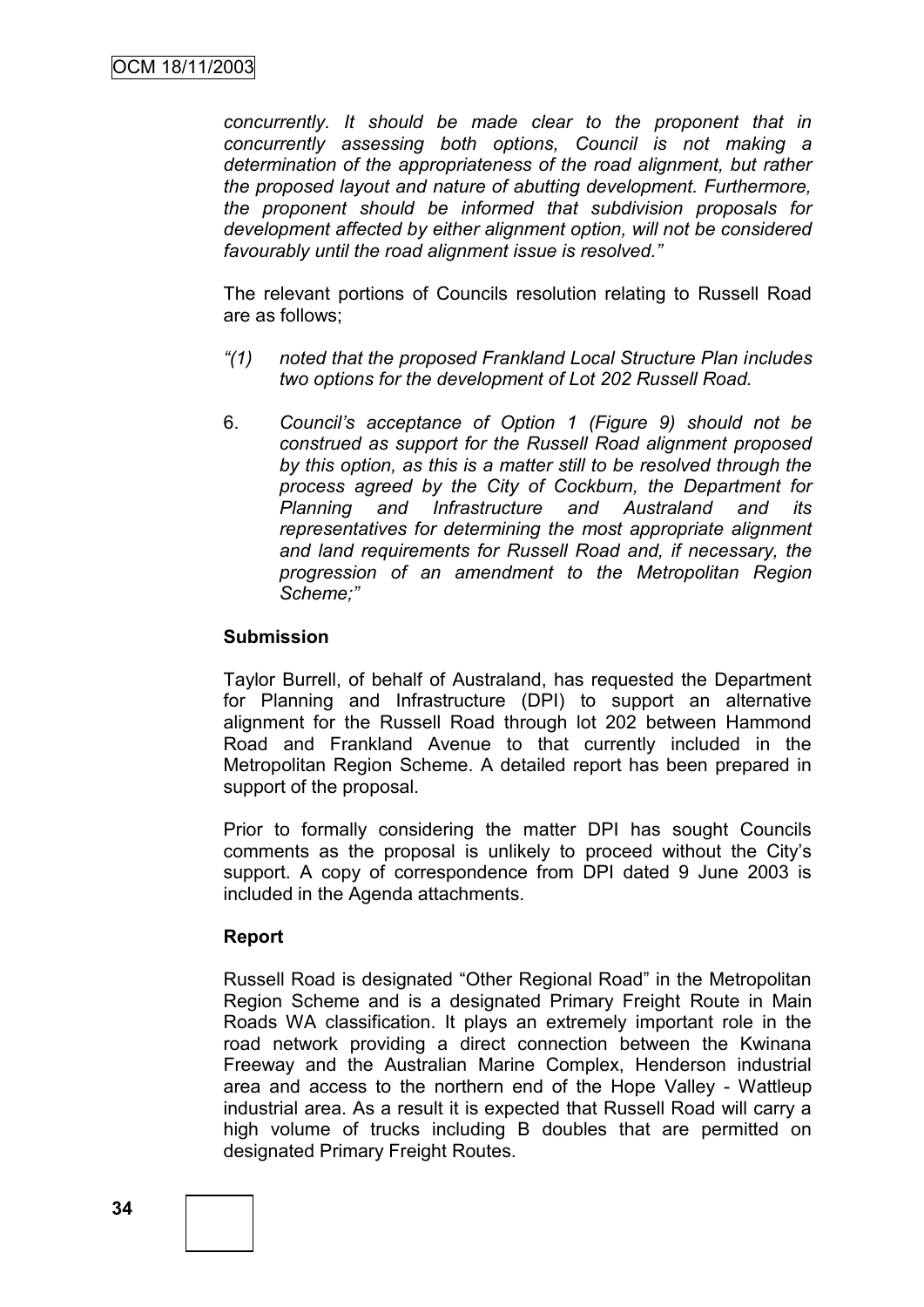Recent traffic studies prepared for Council by Uloth and Associates forecasts that traffic volumes on Russell Road will be in the order of 11,000 to 15,000 vehicles per day by 2026. This modelling was with the Roe Highway (Stage 8) in the network and its possible deletion is likely to further increase traffic volumes and the number of trucks on Russell Road. The forecast traffic volumes confirm the need for Russell Road to be constructed as a high standard four lane median divided arterial road.

The existing alignment of Russell Road does not meet the required design requirements for this standard of road. The Metropolitan Region Scheme provides for the realignment of Russell Road south of its current alignment between Frankland Avenue and a point to the east of existing Hammond Road. Consultants to Australand are promoting an alternative alignment to that in the MRS. The existing Russell Road, the current MRS reservation for its realignment and the alternative proposed by Taylor Burrell are shown on the plan included in the Agenda attachments.

The proposal to realign Russell Road by Australand is not new. There have been discussions with City Officers for some 2-3 years and in each instance, City Officers have advised that the proposal was not supported given the strategic role of Russell Road in the road network and this should not be compromised to simply suit Australand"s apparent marketing needs and requirements. The proposal has been primarily driven by financial and marketing considerations given that there was a small severed portion of the original land holding north of the current MRS alignment. However the current justification also includes matters of land use scenarios and amenity.

The supporting report prepared by Taylor Burrell details the existing MRS and the alternative alignment for Russell Road, provides plans showing the resultant developments in respect to each and discusses their relative merits. Development proposals for the land adjacent to Russell Road for both the alternative promoted by Australand (Option 1) and the existing MRS alignment (Option 2) are included in the Agenda attachments.

The supporting report prepared by Taylor Burrell sets out the relative advantages of the alternative alignment for Russell Road. These points are detailed in the following section together with the views of councils engineering and planning services and other agencies as appropriate.

1. Road requirements.

#### Taylor Burrell Report

*"The existing alignment has been proposed on an efficient freight transport route.*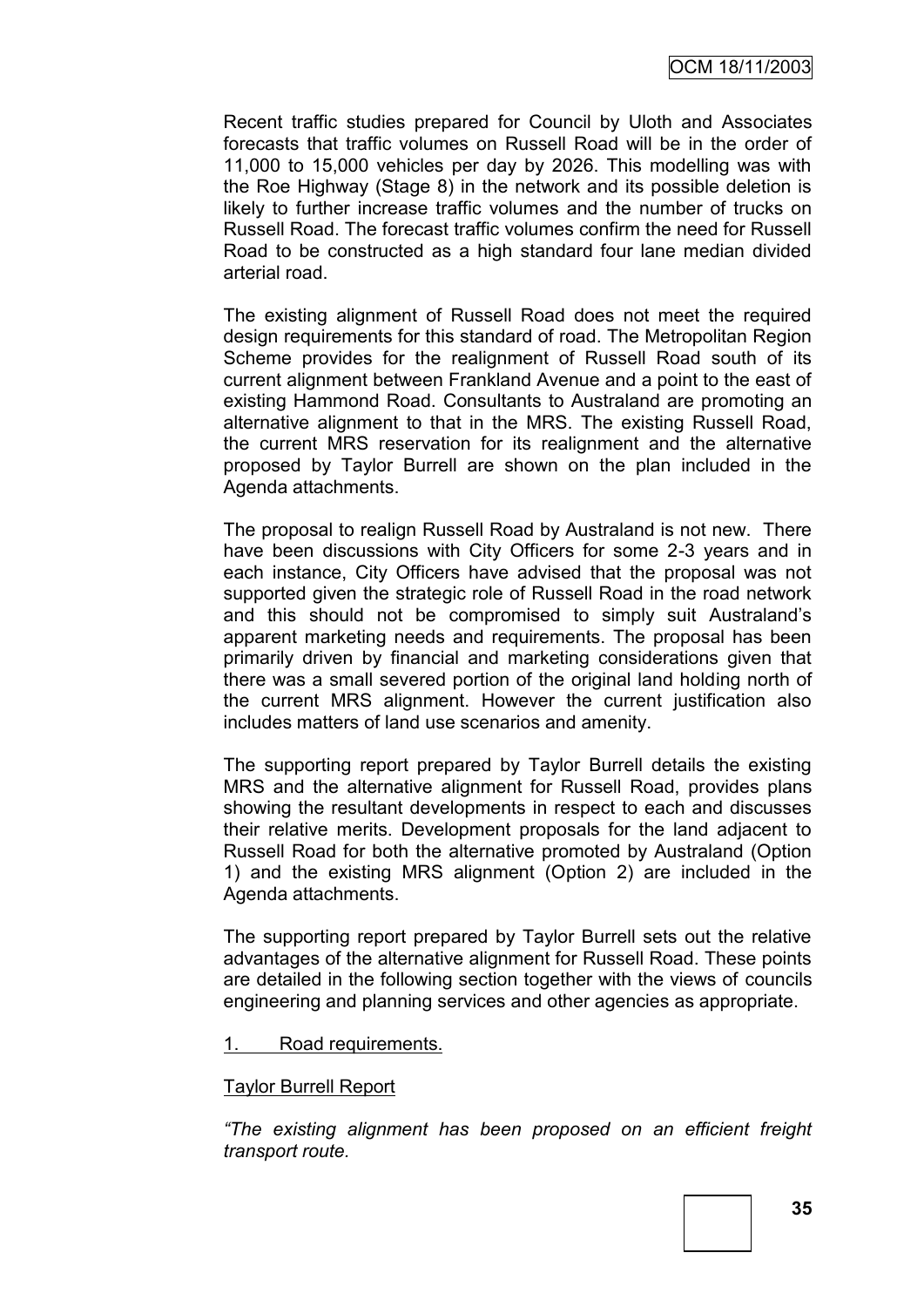*Acknowledge that Russell Road is a freight route but consider the road should be designed to suit the residential objectives as opposed to the design of the residential area acknowledging and responding to the road requirement. The consultant engineers have confirmed that the horizontal and vertical alignment of the revised road has been undertaken for an 80 kph design speed. It is noted that the intersection geometry was designed to 70 kph design standards. This affects the length of turning lanes which can be revised during the detail design phase.* 

*The report also includes a safety audit of the proposed alignment."*

#### Officer comments.

The safety audit was undertaken to address any road safety concerns, not to rate or compare the designs of the existing or alternative alignments.

The design plans assessed in the safety audit only show the intersection of Russell Road with existing Hammond Road and the future Frankland Avenue. The plans did not include the proposed direct access points into the service station, fast food outlets and commercial sites shown on the alternative land use strategies Options 1 and 2.

Councils engineering services do not support any direct access off Russell Road for safety reasons.

Engineering Services are strongly of the view that Russell Road should not be designed to the minimum design standards as per the alternative alignment (Option 1) given it is a strategic freight route which will have a high number and percentage of heavy and over length trucks which require increased stopping distances.

The main difference between the existing and alternative alignment from a safety aspect is the reduced sight distances along Russell Road when approaching the Hammond Road intersection from the east and Ashendon Boulevard from the west. This reduced sight distance significantly increases the risk of accidents at these two intersections (It should be noted that the safety audit does not assess or take into consideration the potential for accidents).

#### Department for Planning and Infrastructure (DPI) comments

The letter from the Department for Planning and Infrastructure dated 9 June 2003 states;

 *"Russell Road is and will continue to be an important east – west regional road in the South West Corridor for regional traffic, particularly freight traffic and as such is designated is a designated Freight Route in Main Roads Classification. Due to the significant*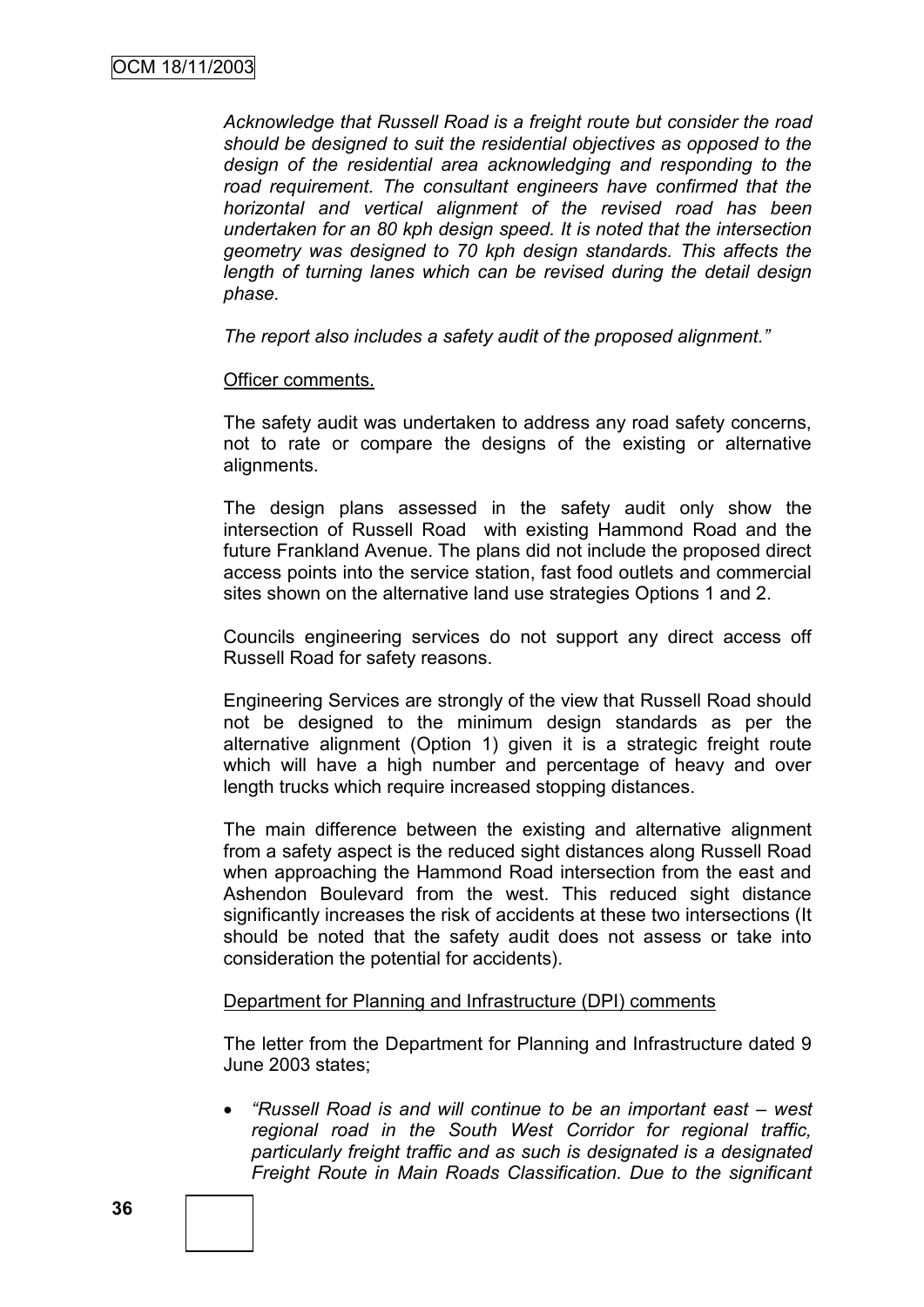*role of Russell Road it is important that the long term planning of the road meets best practice and most desirable engineering standards rather than the minimum standards".* 

 *"The department is yet to be convinced of the relative merits of the proposal on the basis of long term road network grounds. Whilst the Australand proposal satisfies minimum engineering and safety requirements, the existing reservation may provide a better safety margin for future road improvements".*

The above comments by DPI are consistent with the views and concerns expressed by Councils Engineering Services.

## Transport Forum WA

In an article in the West Australian on August 25 2003 the Chief Executive of Transport Forum WA states the following in respect to freight routes;

- Freight routes need to be direct, with reasonable gradient, sufficient lanes and few stops.
- It is important to plan freight routes well to minimise disruption to residents and ensure efficiency for the industry. Too often roads originally designed for heavy freight use such as Leach Hwy ended up with commercial premises fronting them.
- People perceived more of a problem with big trucks when they stopped and started. When the traffic flowed smoothly, trucks were noticed less.

It is clear that mistakes have been made in the past in the planning of freight routes and the lessons of the past should be recognised and new freight routes designed accordingly. It is considered that the alternative alignment and the proposed direct access from Russell Road to abutting development does not adequately reflect sound principles for the design of freight routes.

#### 2. Noise, Buffers, land use interface and pedestrian movements

#### Taylor Burrell Report

*"The report states that the proposed alignment (Option 1) provides a better land use solution with greater separation between residential uses and Russell Road and the provision of a main street pedestrian based neighbourhood centre.*

*The preferred option is likely to result in less pedestrian cross movements at the Hammond Road/ Russell Road intersection than the existing alignment option."*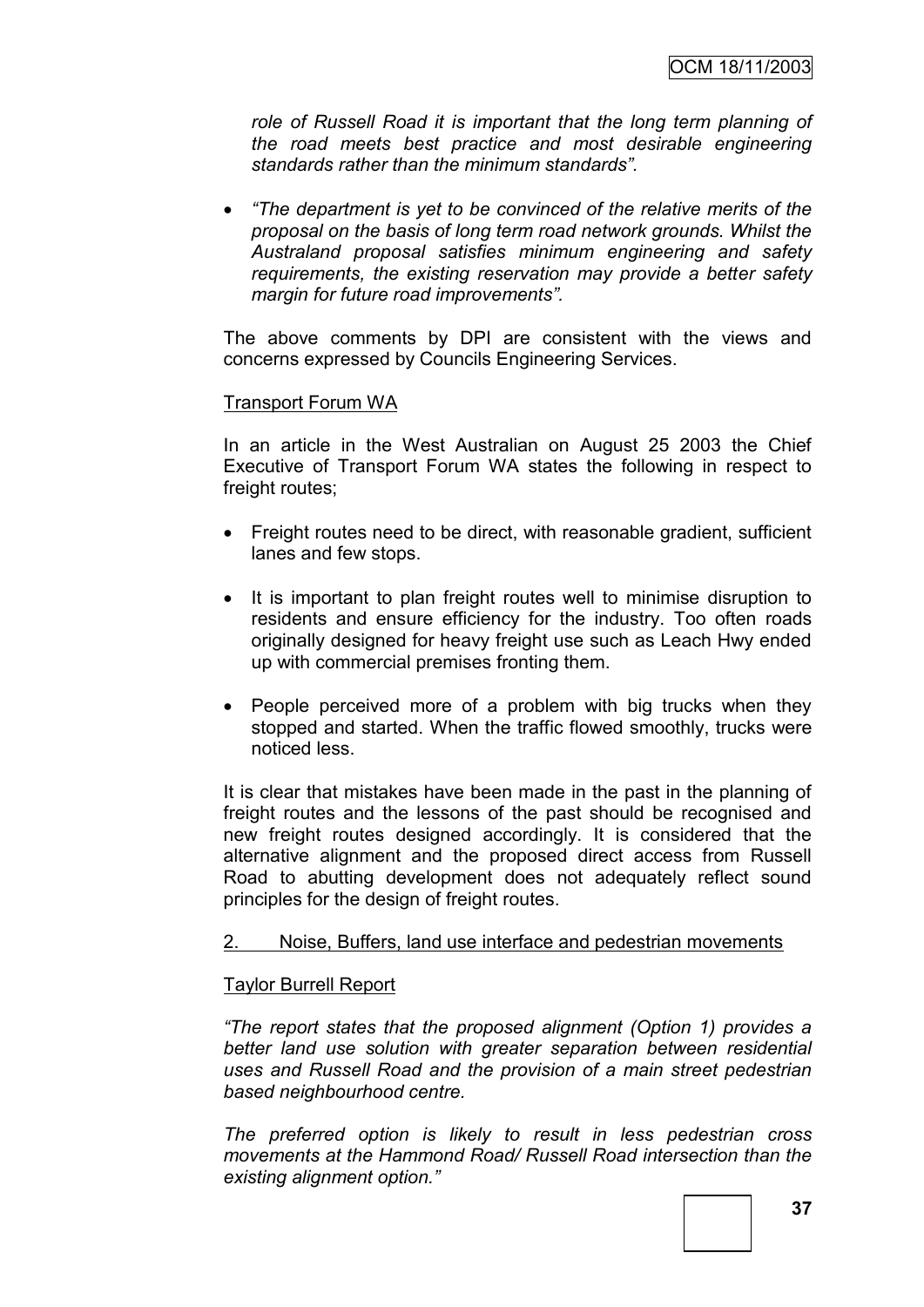#### Officer comments

The extent of urban development adjacent to Russell Road between Frankland Avenue and the Kwinana Freeway is approximately 1.4 km. The section under consideration is only 0.5 km or 35% of the total length.

With the exception of a small area on the southern side of Russell Road near the Freeway, this is the last area adjacent to Russell Road to be planned. The issue of the need for buffers has never been raised in any of the previous planning of the area adjacent to Russell Road by either Australand, Taylor Burrell or any other landowner or consultant.

Option 2 shows 12 lots separated from Russell Road by a service road. This is exactly the same design solution Taylor Burrell used for land on the north side of Russell Road and east of Hammond Road where the projected traffic volumes are higher and hence potential impacts are greater than for the section that is under consideration.

Option 2 shows 12 lots fronting the service road to the South of Russell Road. If there were significant impacts this could be reduced by reorientating the lots to front the side streets thus reducing the number of lots facing Russell Road to six.

The land use plans for both the proposed alignment (Option 1) and the existing alignment (Option 2) include proposed main street pedestrian based neighbourhood centres. Accordingly neither plan has a distinct advantage in this regard.

There is no guarantee that the neighbourhood centre will be developed on the basis of main street principles. There is still major market resistance to main street development with a strong preference by retailers for the conventional doughnut big box centres with the shopping centre located in the centre of the site surrounded by a sea of car parking. Unless there is a total commitment by Australand to the main street concept, and it can be secured by way of a legal agreement between Australand and Council, there is every likelihood that development of the neighbourhood centre will not be based on main street principles.

The proposed intersection of Hammond Road and Russell Road is designed to be traffic light controlled under both scenarios. Traffic lights provide the highest level of pedestrian and cyclist safety. The potential neighbourhood centre catchment population to the north and south of Russell Road is not significantly different and accordingly there is no basis to the claim that the location of the neighbourhood centre as per the alternative alignment will result in less pedestrians crossing Russell Road. Notwithstanding that, both land use scenarios (Options 1 & 2) show the main street retail development south of the respective Russell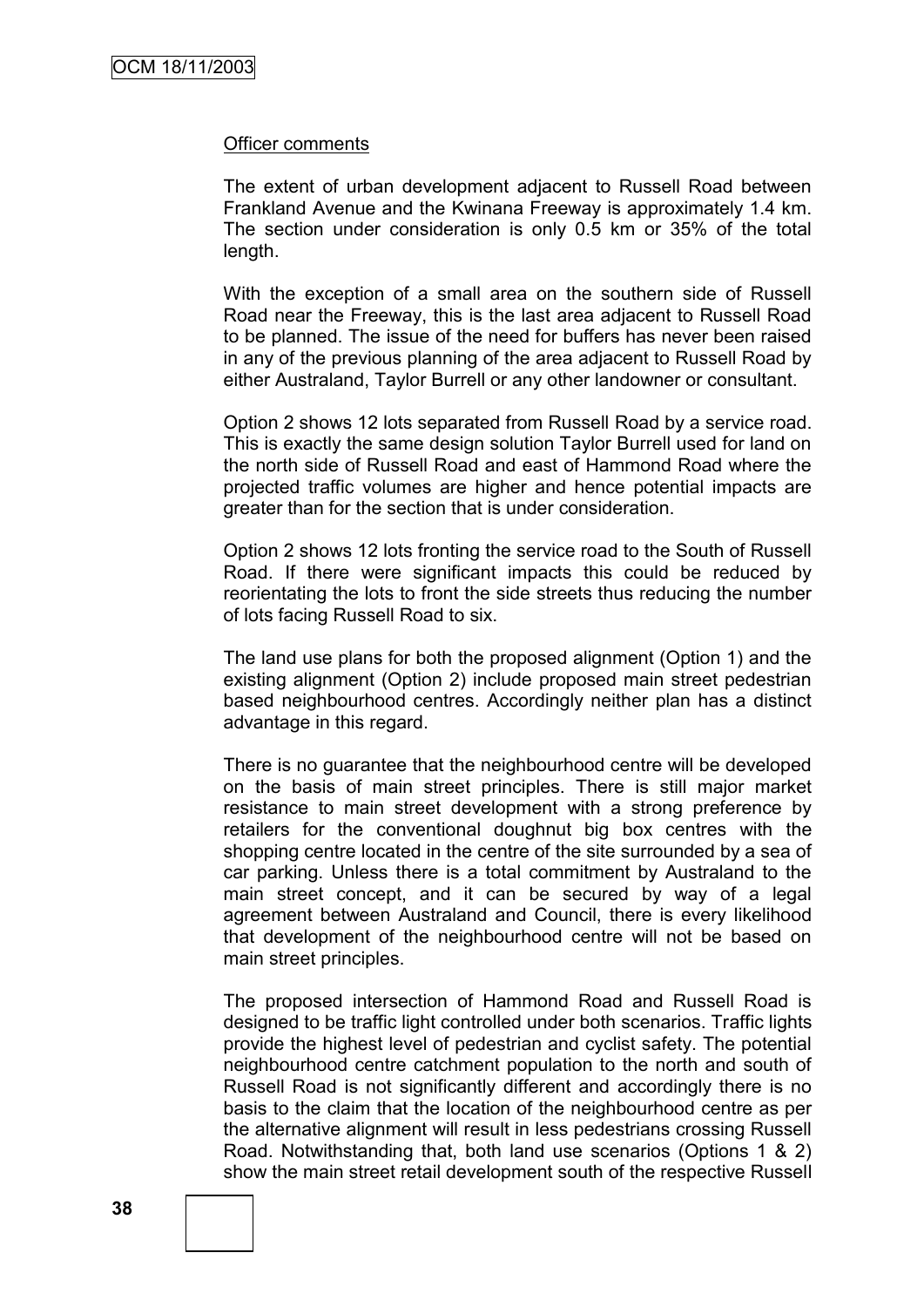Road alignments. Uses such as service station and fast foods are predominantly car based activities and accordingly are not a relevant consideration.

### 3. Severance, land requirements and costs.

## Taylor Burrell Report

*"The alternative alignment (Option 1) has significantly less impact of severance on lot 202 than the existing alignment. Australand advises that if the alternative alignment is adopted it will not seek compensation for the severed portion of the land (650m<sup>2</sup> ).*

*Development Engineering Services estimate that the differences in cost for the two options is as follows:*

|                  |             | Current MRS Proposed alt alignment | <b>Difference</b> |
|------------------|-------------|------------------------------------|-------------------|
| Severed area     | 1.6140 ha   | 0.0650 ha                          | 1.5490 ha         |
| Road land area   | 2.3090 ha   | 1.3930 ha                          | 0.9160 ha         |
| Road land value  | \$578,408   | \$314,344                          | \$264,064         |
| Works            | \$831,408   | \$711,558                          | \$119,730         |
| Total (excl GST) | \$1,409,816 | \$1,025,902                        | \$383,794         |

*The major savings incurred are in respect to the land and in particular any payment for severance. As would be expected savings in construction are relatively minor give the overall road lengths are similar."*

#### Officer comments

Australand purchased the land knowing that a portion of the land was severed by the MRS alignment for Russell Road. On this basis it is unlikely that payment for severance could be substantiated.

Moreover, due diligence by the Company prior to purchase should have provided an indication of the discounted value of the purchase price because of this impediment and the severance it caused.

The 1.6140 ha severed area associated with the existing MRS alignment is of sufficient area and dimension to enable it to be sensibly developed as demonstrated on the Option 2 plan.

In early discussions with the previous General Manager of Australand, Mr Nick Perrignon, the major issue was that the severed area would not be able to be developed and marketed as part of the Frankland Springs Estate. Subsequently Australand purchased land to the immediate north of the severed area and accordingly now it can form a logical part of the total development and marketing strategy.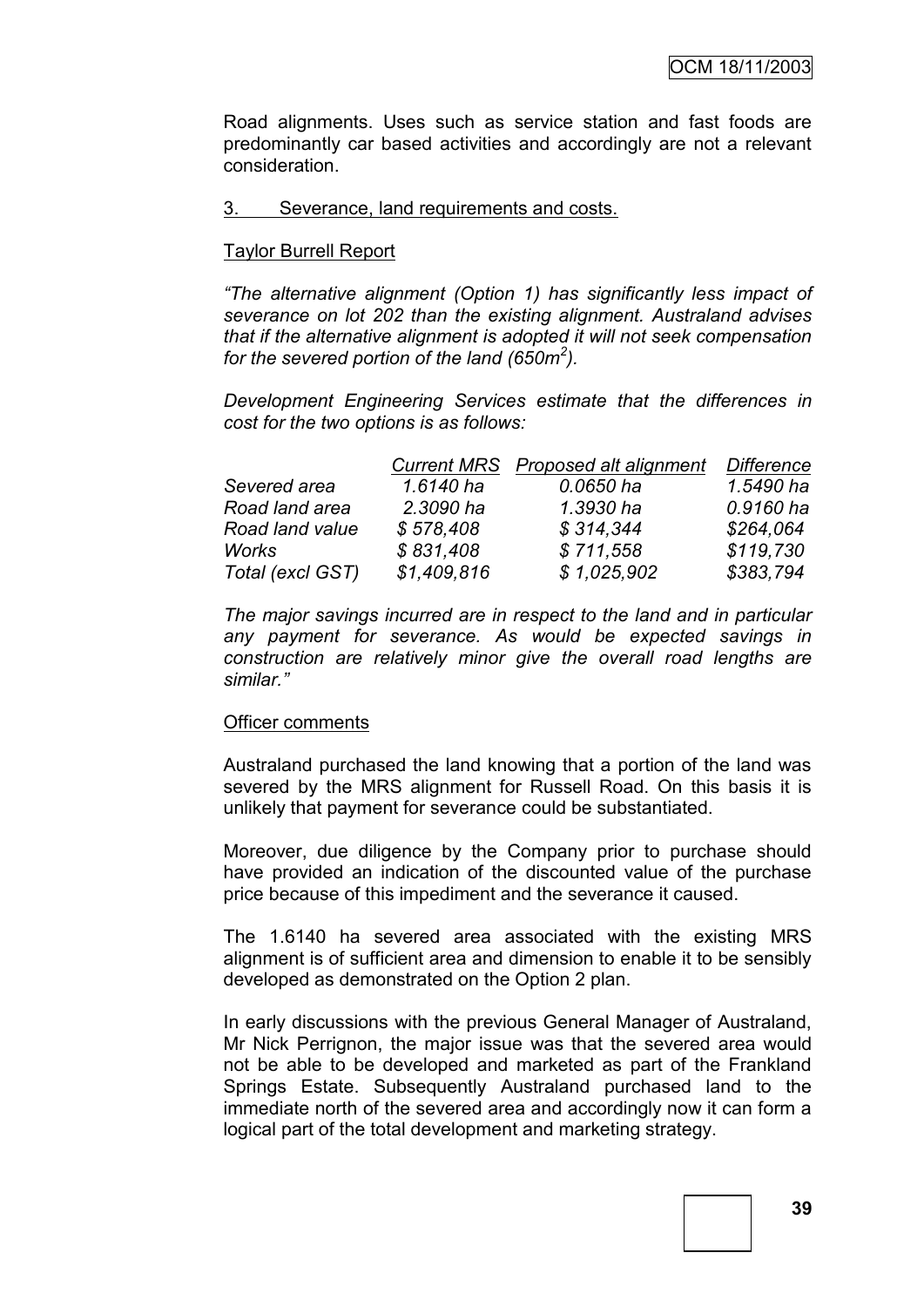The cost of providing land required for Russell Road and the construction of full earthworks, single carriageway and dual use path is a cost shared by all landowners to the north and south of Russell Road in accordance with the requirements of Development Contribution Areas 2 (Success Lakes) and 3 (Gaebler Road). Accordingly the savings will be to the landowners and has no implications for Council.

The cost of construction for the alternative alignment may be under estimated given that very little if any of the current carriageway can be used due to changes in the horizontal curvature to the existing road, that the existing carriageway forms part of the ultimate east bound and west bound lanes and hence a significant portion ends up in the median area and that the tie in to the existing carriageway west of Frankland Avenue is likely to be much further west for the alternative alignment than for the current MRS alignment.

#### 4. Other matters.

#### Officer comments

To the east of Hammond Road, the alternative alignment more adversely affects the property located on the north side of the road. In this respect the alternative alignment shifts some of the disbenefits of land adjacent to Russell Road from Australand's holding to that of another owner.

East of Frankland Avenue the alternative alignment extends outside the existing MRS Reserve and will require a portion of the Thomsons Lake Nature Reserve to be required for road purposes. It should be noted that part of the existing Russell Road carriageway already traverses a portion of the Thomsons Lake Nature Reserve. CALM will need to be consulted on this matter.

Council support for an alternative alignment that is less safe than the existing alignment could expose it to future claims for damages if, through the frequency and severity of road accidents, it is determined that the road has been developed to inappropriate standards when it was previously open to Council to have the road built to a higher standard. Moreover, the DPI has stepped away from its responsibility in respect to the future alignment of Russell Road in the MRS, by leaving the final decision of the preferred alignment to the Council to make.

It is the firm opinion of the Council's Planning and Development and Engineering and Works Division staff that the existing reserve alignment of Russell Road is a safer and preferable route.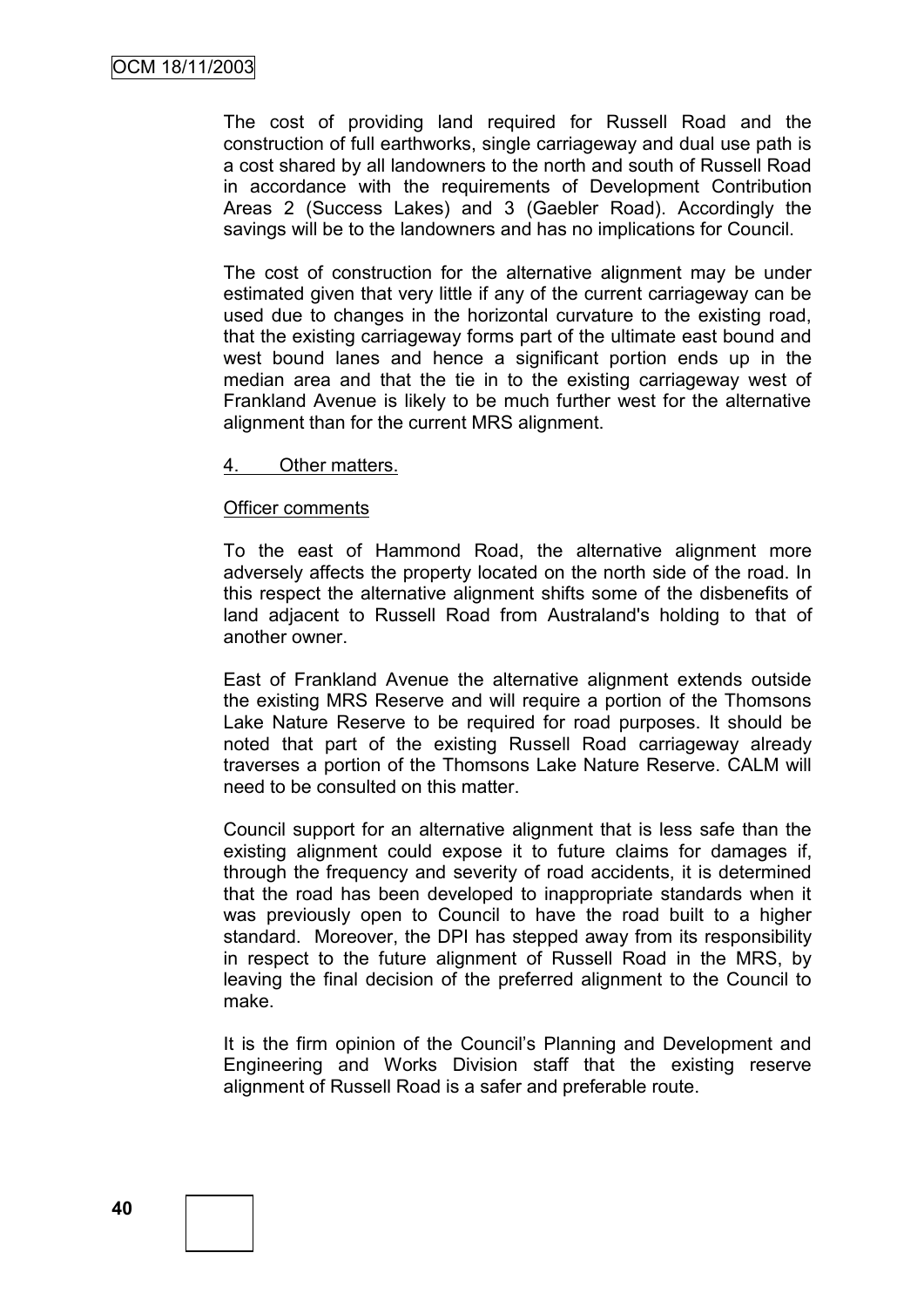# 5. Conclusions

# Taylor Burrell report

*"Considers that the alternative alignment (Option 1) is superior on the basis of noise and buffers, land use and landscaping buffer, severance and land costs.*

*It is difficult to justify the additional cost of some \$383,794 (excl GST) for the current MRS alignment."*

# Officer comments

Council officers concur with DPI comments that Russell Road is and will continue to be an important east – west regional road in the South West Corridor for regional traffic, particularly freight traffic and accordingly it is important that the long term planning of the road meets best practice and most desirable engineering standards rather than the minimum standards to reduce the cost to landowners.

Further it is considered that the alternative alignment does not deliver any tangible land use benefits. The issue of buffers and setbacks of residential development from Russell Road has not been previously raised as a concern in other planning undertaken along Russell Road by either Taylor Burrell and Australand and both options provide the opportunity for the development of a main street retail centre on the south side of the Russell Road alignment.

# 6. Recommendation

Based on the above assessment of the relative merits of the 2 alignments, it is recommended that Council advise the Department for Planning and Infrastructure that the proposed alternative alignment for Russell Road is not supported on the basis of reduced safety, the potential for increased accidents at proposed intersections with Russell Road and that there are no tangible land use or community benefits.

# **Strategic Plan/Policy Implications**

The Corporate Strategic Plan Key Result Areas which apply to this item are:-

- 2. Planning Your City
	- *"To ensure that the planning of the City is based on an approach which has the potential to achieve high levels of convenience for its citizens."*
	- *"To ensure that the development will enhance the levels of amenity currently enjoyed by the community."*
- 5. Maintaining Your Community Facilities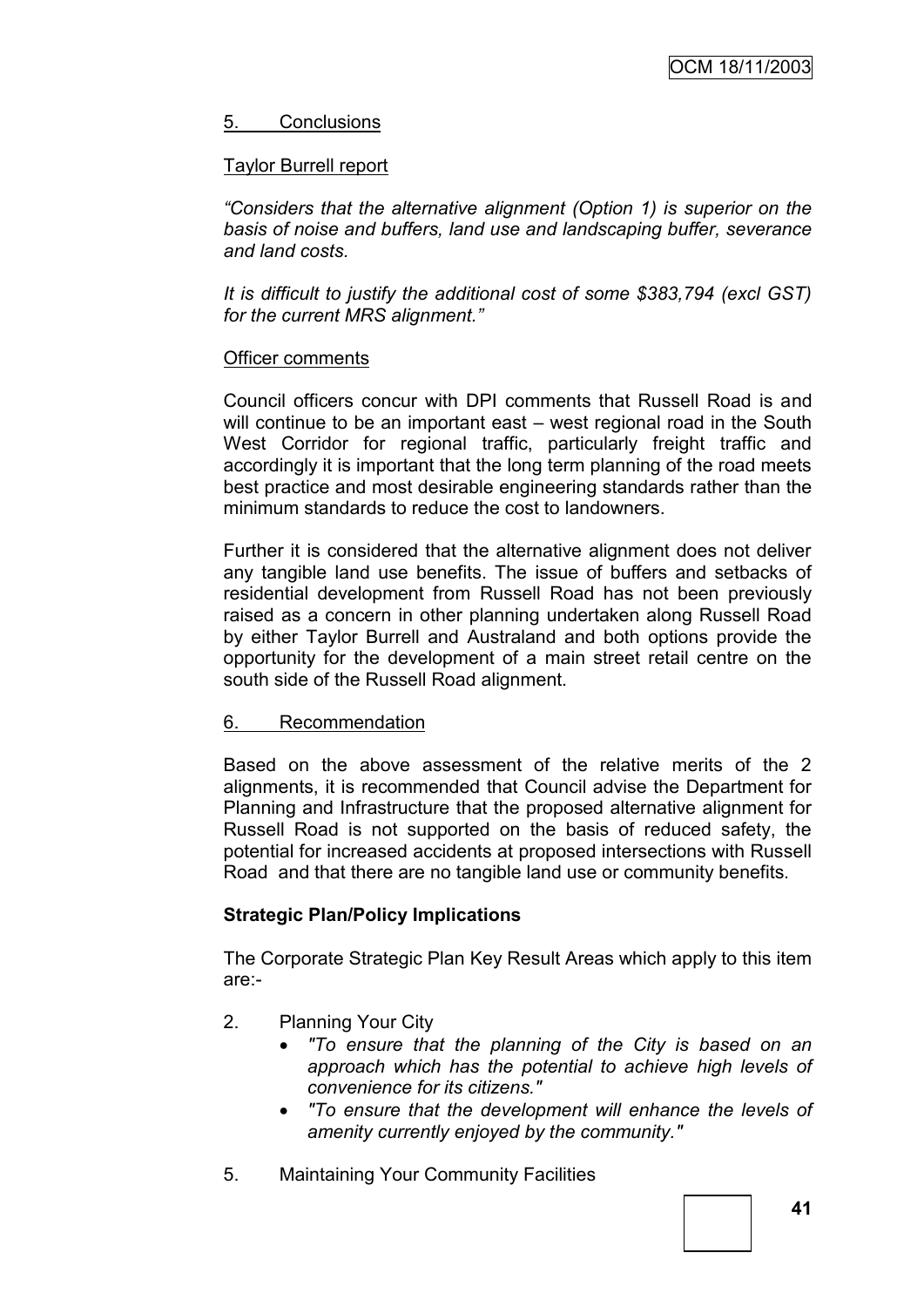*"To construct and maintain roads, which are the responsibility of the Council, in accordance with recognised standards, and are convenient and safe for use by vehicles, cyclists and pedestrians."*

The Planning Policies which apply to this item are:-

SPD4 'Liveable Neighbourhoods'

# **Budget/Financial Implications**

Costs associated with the provision of land and the construction of one carriageway of Russell Road are part of developer contributions required under DCA 2 (Success Lakes) and DCA 3 (Gaebler Road).

In the event that the alternative alignment is supported it will be necessary for Council to commission consultants to prepare detailed designs and costings for the road and land valuations in accordance with the Development Contribution Area provisions in TPS 3. These costs will be included in Development Contribution Plan. There are adequate funds in the relevant contribution plans for this purpose.

# **Legal Implications**

N/A

# **Community Consultation**

The proposal only directly affects Australand and accordingly wider community consultation is not required at this time. If the Australand proposal is supported then it will need to be advertised for public comment as part of an amendment to the Metropolitan Region Scheme and Councils Town Planning Scheme No 3.

# **Implications of Section 3.18(3) Local Government Act, 1995**

Nil.

# **14.5 (MINUTE NO 2205) (OCM 18/11/2003) - DISPLAY HOME BUILT WITHOUT APPROVAL - LOT 169 HARMONY AVENUE, ATWELL - OWNER: J-CORP PTY LTD (6000839) (JW/NO) (ATTACH)**

# **RECOMMENDATION**

That Council authorise the Principal Building Surveyor to initiate legal action against J-Corp Pty Ltd for commencing building works on Lot 169 Harmony Avenue, Atwell without a building licence, in contravention of the Local Government (Miscellaneous Provisions) Act s.374 and the Building Regulations 1989.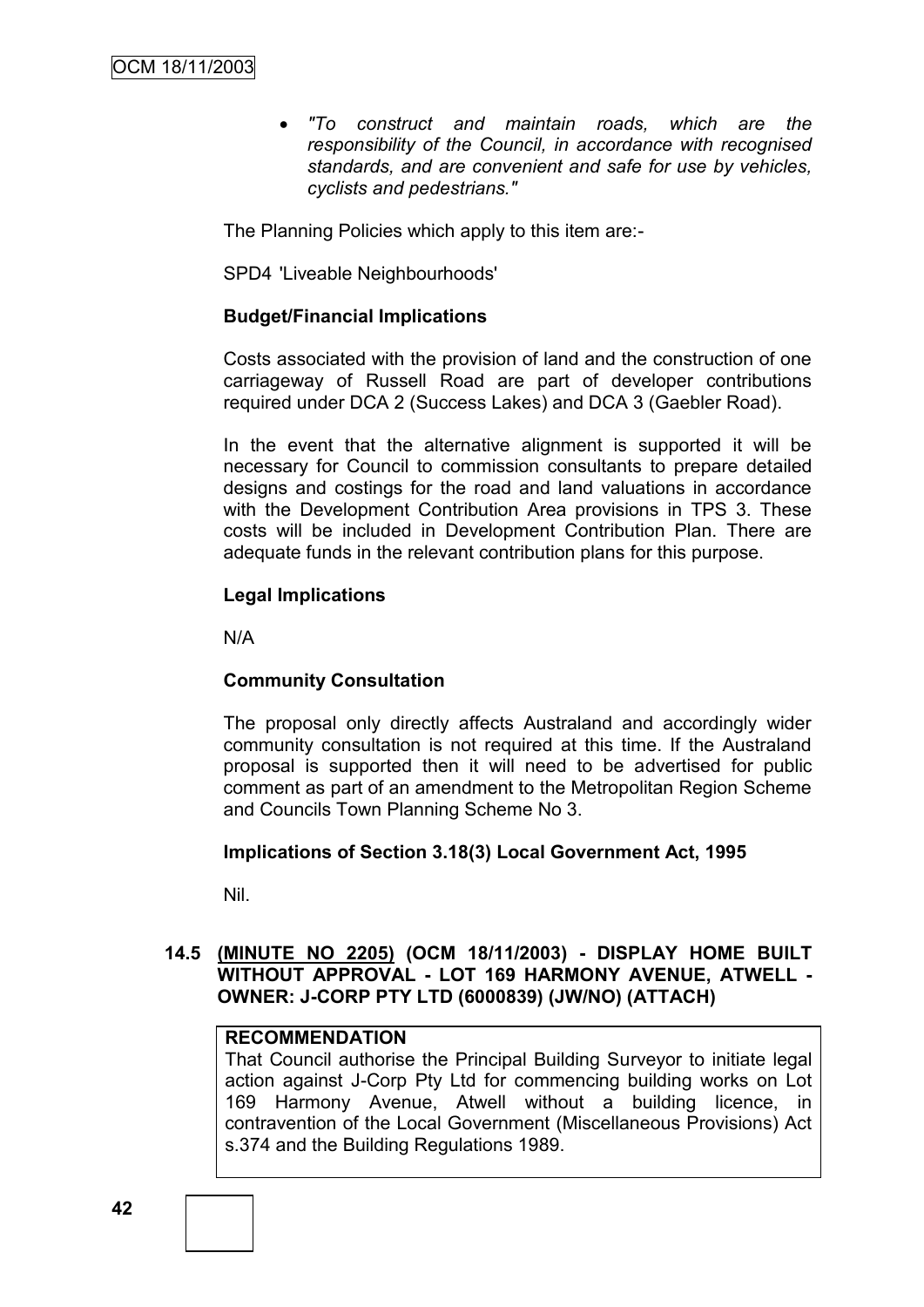#### **COUNCIL DECISION** MOVED Clr I Whitfield SECONDED Clr L Goncalves that the recommendation be adopted.

**CARRIED 9/0**

# **Background**

On 21 February 2003 a Development Application was lodged with the City for construction of a display home on Lot 169 Harmony Avenue, Atwell. A Planning Approval was issued on 28 February 2003 for a proposed two storey residence.

On 14 March 2003 a building licence application was lodged for the proposed two storey display home. The subdivision had not been cleared and no Land Title existed. The application was placed in the Building Section"s file cabinet for applications awaiting Title clearance.

On 20 June 2003 the building application was logged into the building licence computer system for processing as Title clearance had been received.

On 23 July 2003 initial correspondence was sent to the builder J-Corp Pty Ltd (Perceptions) requesting further information so the application could be fully assessed. Between this date and the 12 August numerous correspondence was exchanged with the builder and also a number of telephone conversations with different staff members at J-Corp (Perceptions) to arrange the submission of details required to allow issue of the building licence.

At no time was there any suggestion by the staff members of J-Corp (Perceptions) that construction had in fact commenced.

On 15 August 2003 the building licence was posted to J-Corp (Perceptions). The proposed dwelling included a boundary wall. As part of the standard process a letter was sent to the owner of the adjoining lot, informing them that a building licence had been issued, which included a boundary wall abutting their property.

On 19 August a phone call was received from the adjoining owner. This phone call revealed it was likely building works had commenced about six weeks prior to issue of the building licence.

On 20 August 2003 an inspection confirmed construction was well advanced with almost all the ground floor brickwork erected and the first floor concrete slab formwork in place ready for pouring of the concrete. In addition, it was noted that the boundary wall construction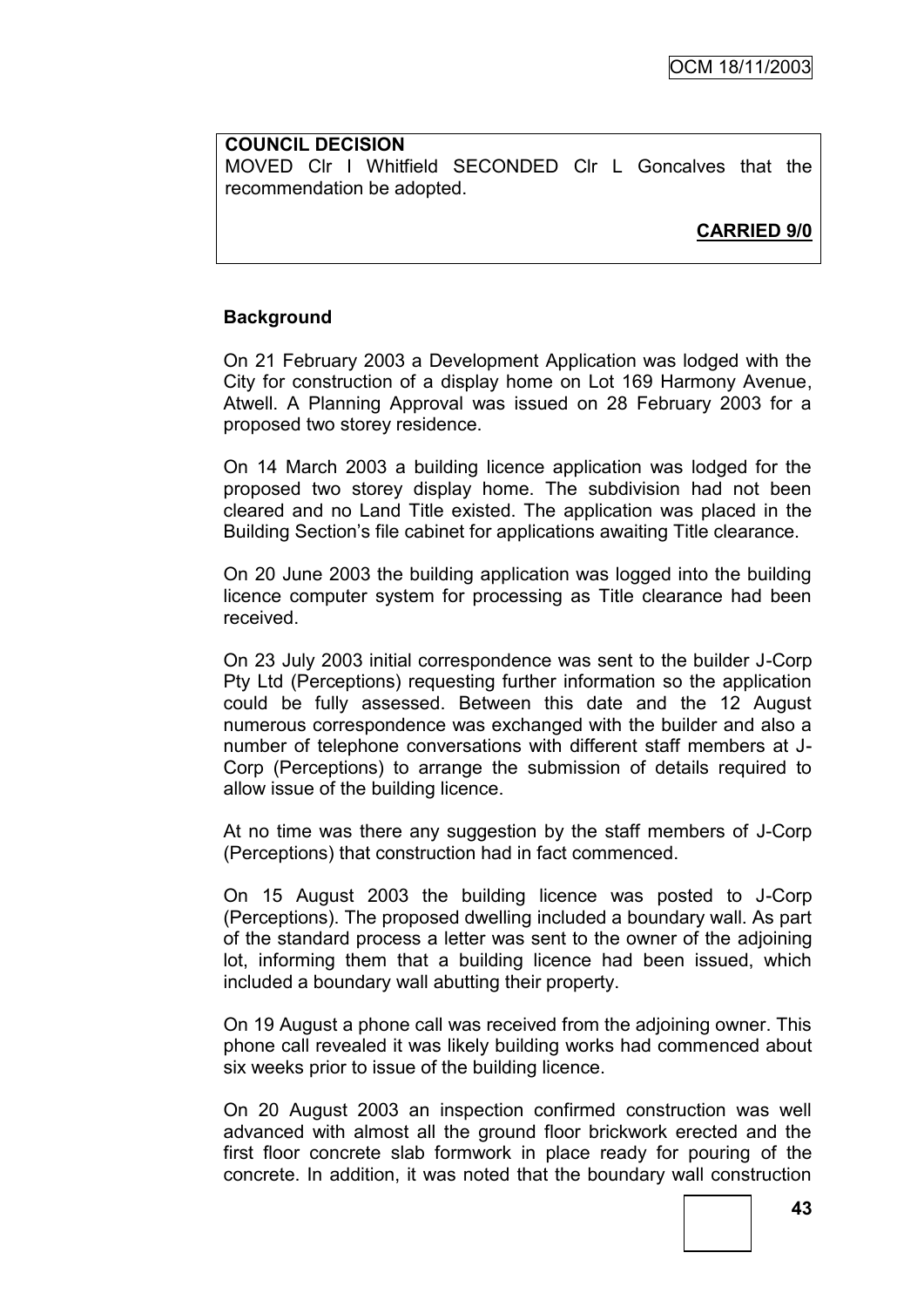did not comply with the plans approved. The height exceeded that approved and the proposed termite barriers to the wall had not been installed. A series of photos were taken on the day. The photos clearly indicate that work would have commenced many weeks prior to issue of a building licence.

A letter was sent to J-Corp Pty Ltd (Perceptions) informing them that the City was aware that construction had commenced on Lot 169 a number of weeks prior to the City issuing the building licence and that some of the works did not comply with the plans and details approved. They were reminded of their requirement to comply with the Local Government (Miscellaneous Provisions) Act 1960 and the Building Regulations 1989 that require any person proposing to commence building works on any land to have a licence issued by the local government for that district. The letter also informed them that any work commenced must be in accordance with the plans and specifications approved. In addition they were asked to provide an explanation as to why work had commenced without a licence.

On the 28 August 2003 a phone call from the Construction Manager at J-Corp (Perceptions) advised the approval to start without a building licence was an administrative oversight. The Construction Manager also said he would arrange for the alteration to the work that did not comply with the approved plans and then arrange for an inspection by one of Council"s Building Surveyors to confirm compliance. He was advised that legal action was likely to be pursued in regard to the breach that had already taken place.

#### **Submission**

N/A

#### **Report**

J-Corp Pty Ltd are a well established building company in the Perth residential building market and have been building all over the state for many years.

The company and their staff would be well aware of the procedures involved in getting the necessary statutory approvals prior to proceeding with any building works on land. As such it is recommended that prosecution of the builder be initiated in accordance with s.374 of the Local Government (Miscellaneous Provisions) Act 1960..

# **Strategic Plan/Policy Implications**

The Corporate Strategic Plan Key Result Areas which apply to this item are:-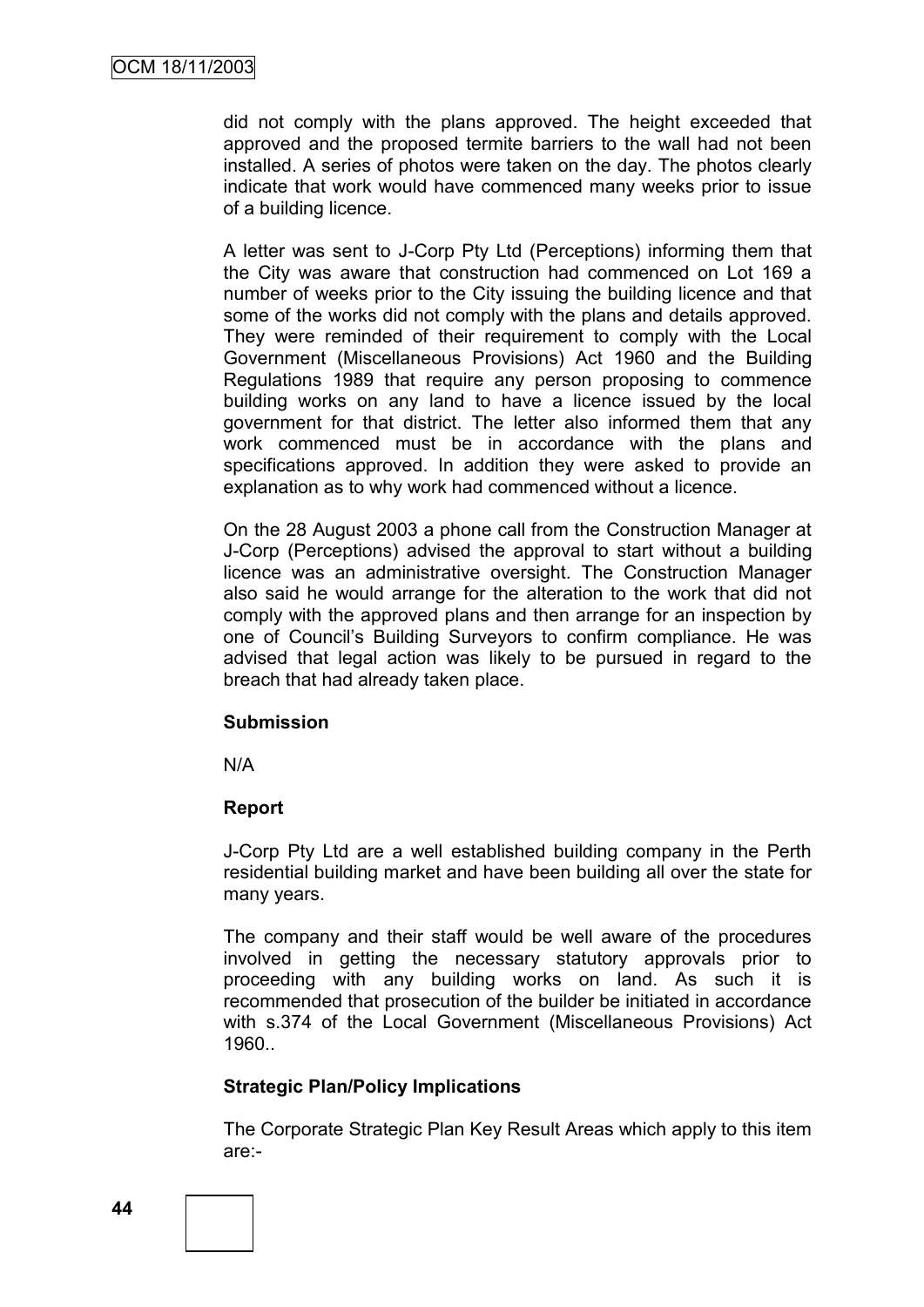- 2. Planning Your City
	- *"To ensure that the planning of the City is based on an approach which has the potential to achieve high levels of convenience for its citizens."*
	- *"To ensure that the development will enhance the levels of amenity currently enjoyed by the community."*
	- *"To foster a sense of community within the district generally and neighbourhoods in particular."*

# **Budget/Financial Implications**

N/A.

# **Legal Implications**

Local Government (Miscellaneous Provisions) Act 1960 s.374.

# **Community Consultation**

N/A.

# **Implications of Section 3.18(3) Local Government Act, 1995**

Nil.

# **14.6 (MINUTE NO 2206) (OCM 18/11/2003) - OMNIBUS AMENDMENT - TOWN PLANNING SCHEME NO. 3 (93006) (MR) (ATTACH)**

**RECOMMENDATION** That Council:

(1) adopt the following modifications to Amendment 6:-

TOWN PLANNING AND DEVELOPMENT ACT 1928 (AS AMENDED) RESOLUTION DECIDING TO AMEND CITY OF COCKBURN TOWN PLANNING SCHEME NO. 3.

AMENDMENT NO. 6

Resolved that Council, in pursuance of section 7 of the Town Planning and Development Act 1928 (as amended) to amend the above Town Planning Scheme as follows:-

Amending the Scheme Text and Maps in accordance with Schedule 1

Dated this Tuesday 18<sup>th</sup> day of November 2003

Chief Executive Officer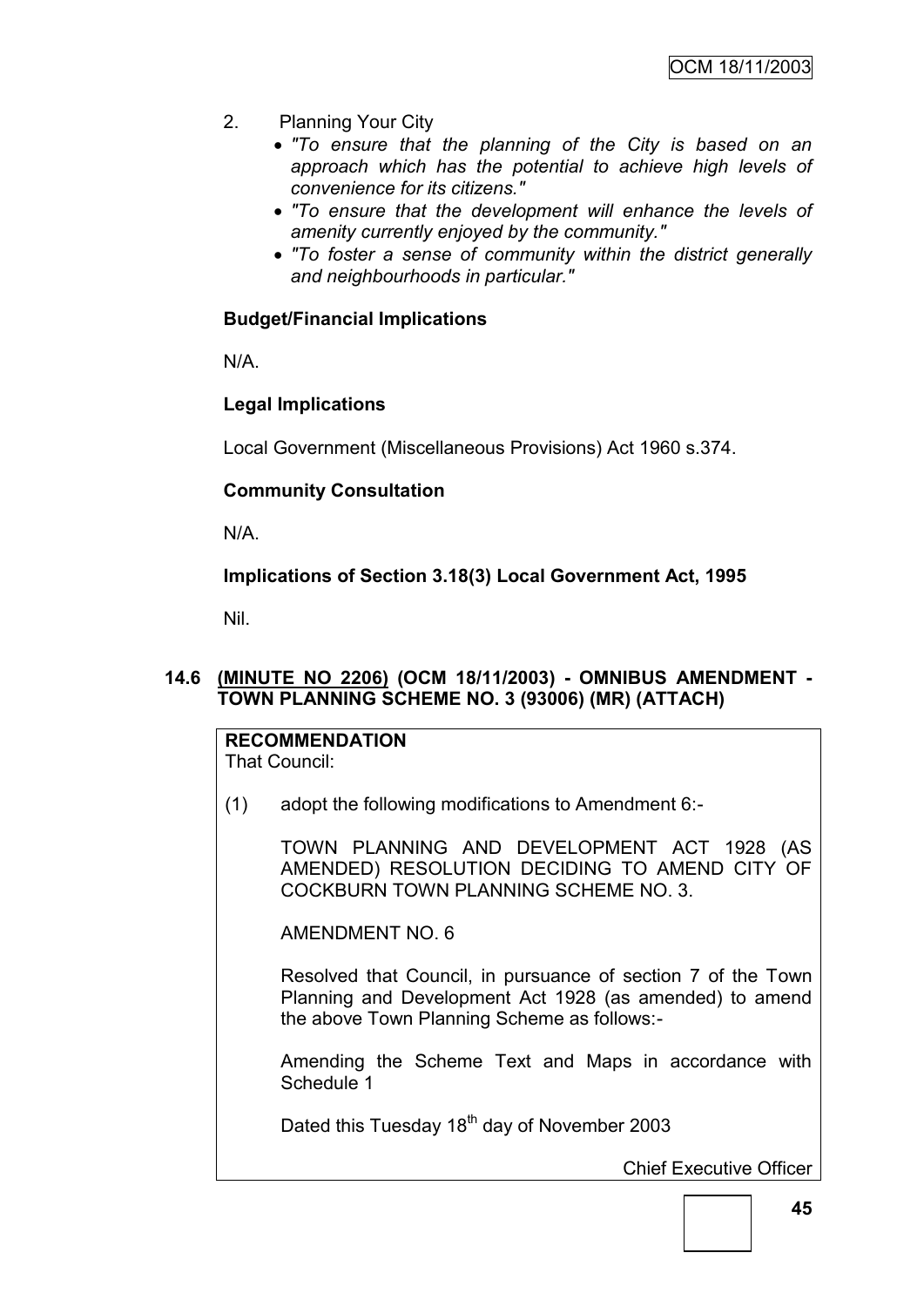- (2) sign the modified documents, and advise the Western Australian Planning Commission of Council"s decision;
- (3) following the receipt of formal advice from the Environmental Protection Authority that the Scheme Amendment should not be assessed under Section 48A of the Environmental Protection Act, advertise the amendment under Town Planning Regulation 25 without reference to the Western Australian Planning Commission;
- (4) notwithstanding (3) above, the Director of Planning and Development may refer a Scheme or Scheme Amendment to the Council for its consideration following formal advice from the Environmental Protection Authority that the Scheme Amendment should not be assessed under Section 48A of the Environmental Protection Act, as to whether the Council should proceed or not with the Amendment; and
- (5) following formal advice from the Environmental Protection Authority that the Scheme Amendment should be assessed or is incapable of being environmentally acceptable under section 48(A) of the Environmental Protection Act, the Amendment be referred to the Council for its determination as to whether to proceed with the Amendment.

#### **COUNCIL DECISION**

MOVED Deputy Mayor R Graham SECONDED Clr L Goncalves that Council:

- (1) defer consideration of this item to the December Council Meeting;
- (2) provide a printed copy of its Town Planning Scheme No.3 Text and Maps (as amended) to Elected Members, on request; and
- (3) conduct a workshop to brief Elected Members on Town Planning Scheme No.3 Text and Maps (as amended).

**CARRIED 9/0**

# **Explanation**

It is recommended to Council that it initiate 54 amendments to its Town Planning Scheme No.3. Some Elected Members have indicated they would like to undertake a more detailed analysis of the proposed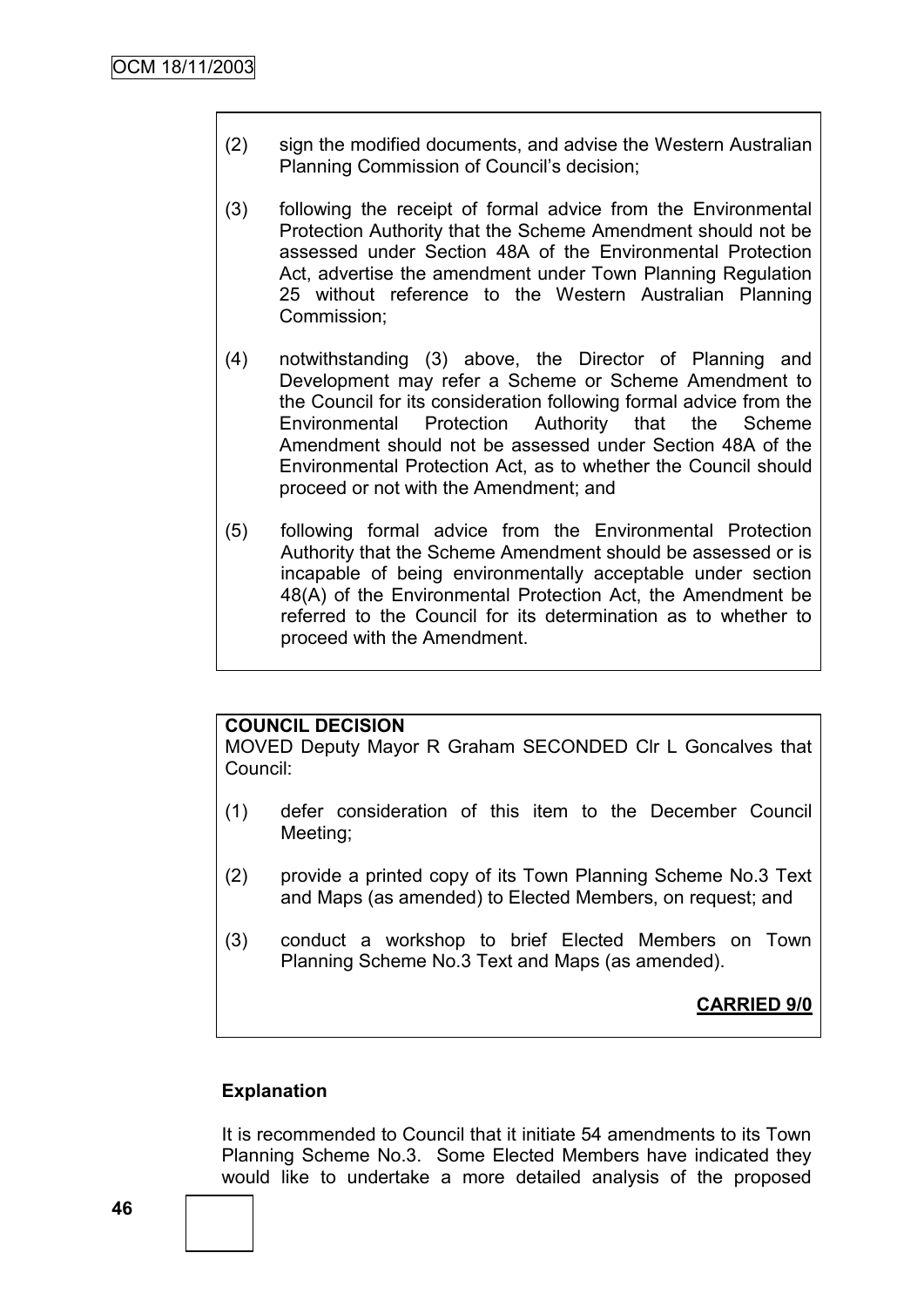amendments than is possible in the seven(7) day time period between being provided with the proposed amendments and the Council Meeting.

# **Background**

The City of Cockburn Town Planning Scheme No 3 ("TPS3") was gazetted on 20 December 2003. There are various improvements and corrections that are required identified through the course of application and administration of TPS3. The amendments necessary are a reflection of the significant number of changes that were required by the Minister for Planning and Infrastructure that lead to the final gazettal of TPS3.

### **Submission**

The proposed changes to the Scheme Text and Scheme Map are set out in Schedule 1.

The key amendments proposed are outlined below:-

- Expanding the Zoning Table 1 to insert new uses derived from Part 12 – Schedule 1 – Land Use Definitions such as Bed & breakfast, Agriculture Intensive (ie Market Gardens), Cinema/Theatre, Hardware Store, Market etc.
- Quarry operators to prepare annual rehabilitation reports outlining progress.
- Updating the classification of Statement of Planning Policies to correspond with the changes to the Statement of Planning Policy referencing derived from the classification system of the Statement of Planning Policy Amendments 2003 by the Western Australian Planning Commission ("WAPC"). For example Statement of Planning Policy No 6 – Jandakot Groundwater Protection changed to Statement of Planning Policy No 2.3
- New Scheme Provisions for the identification and protection of Native Flora and Wetlands, where a planning approval requires a flora report to identify significant vegetation, protection of Conservation Category Wetlands and Resource Enhancement Wetlands and provision for wetland buffers.
- Advertising provisions for the concurrent advertising of a scheme amendment in conjunction with a structure plan.
- The requirement of planning approval for any proposals that are inconsistent with a Structure Plan or Council Policy.
- Revised clause that enables the Council to revoke an approval where the development is in breach of TPS3. A notice period for the owner is proposed to explain why an approval should not be revoked. This conforms with the provisions of the MRS.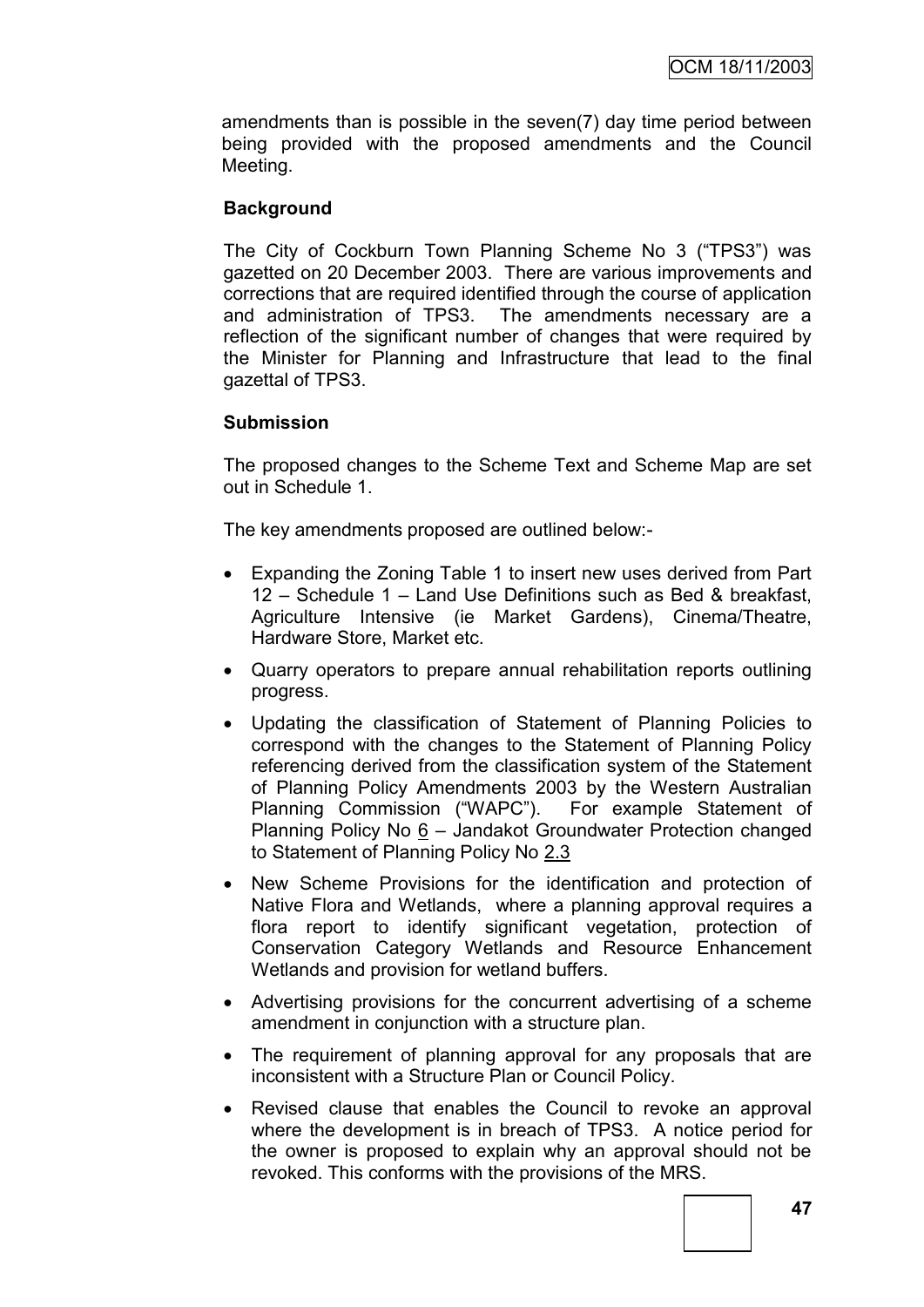- New clause dealing with the powers of entry onto land to ensure compliance with TPS3 that incorporate provisions of section 3.33 of the Local Government Act 1995 – obtaining a warrant where entry to a premises is refused.
- Rewording notes of TPS3 to reflect changes to the Town Planning Act relating to offences and notice periods.
- Changes to the definitions of Nett Lettable area to include outdoor display and sales areas and changes to the Health Studio definition to permit the incidental sale of health and sports goods.
- Deleting Additional Use 16 (Fashion Leather Park) from the Scheme Map and Scheme Text. A fashion leather park is unlikely to eventuate within the North Coogee Industrial Area – Rollinson Rd.
- Correcting referencing between clauses and other minor changes.

### **Report**

Council has used TPS3 for almost a year and during this time it has become evident that refinement of the scheme provisions is required. A series of changes to the Scheme Text are proposed together with minor changes to the Scheme Maps. These are fully documented and explained in Schedule 1, which should be read in conjunction with this report.

It is not uncommon for local governments to prepare omnibus amendments to a new Town Planning Scheme within a year of implementation.

Town Planning Scheme No 3 is an evolving document that will require constant refinement and amendment. This omnibus amendment is an important aspect of "fine tuning" and "improving" TPS3 that will ultimately assist the Council in the administration of the scheme.

#### **Strategic Plan/Policy Implications**

The Corporate Strategic Plan Key Result Areas which apply to this item are:-

- 2. Planning Your City
	- *"To ensure that the planning of the City is based on an approach which has the potential to achieve high levels of convenience for its citizens."*

#### **Budget/Financial Implications**

Costs incurred relate to the administration, advertising of the scheme amendment documents and reporting to the Council.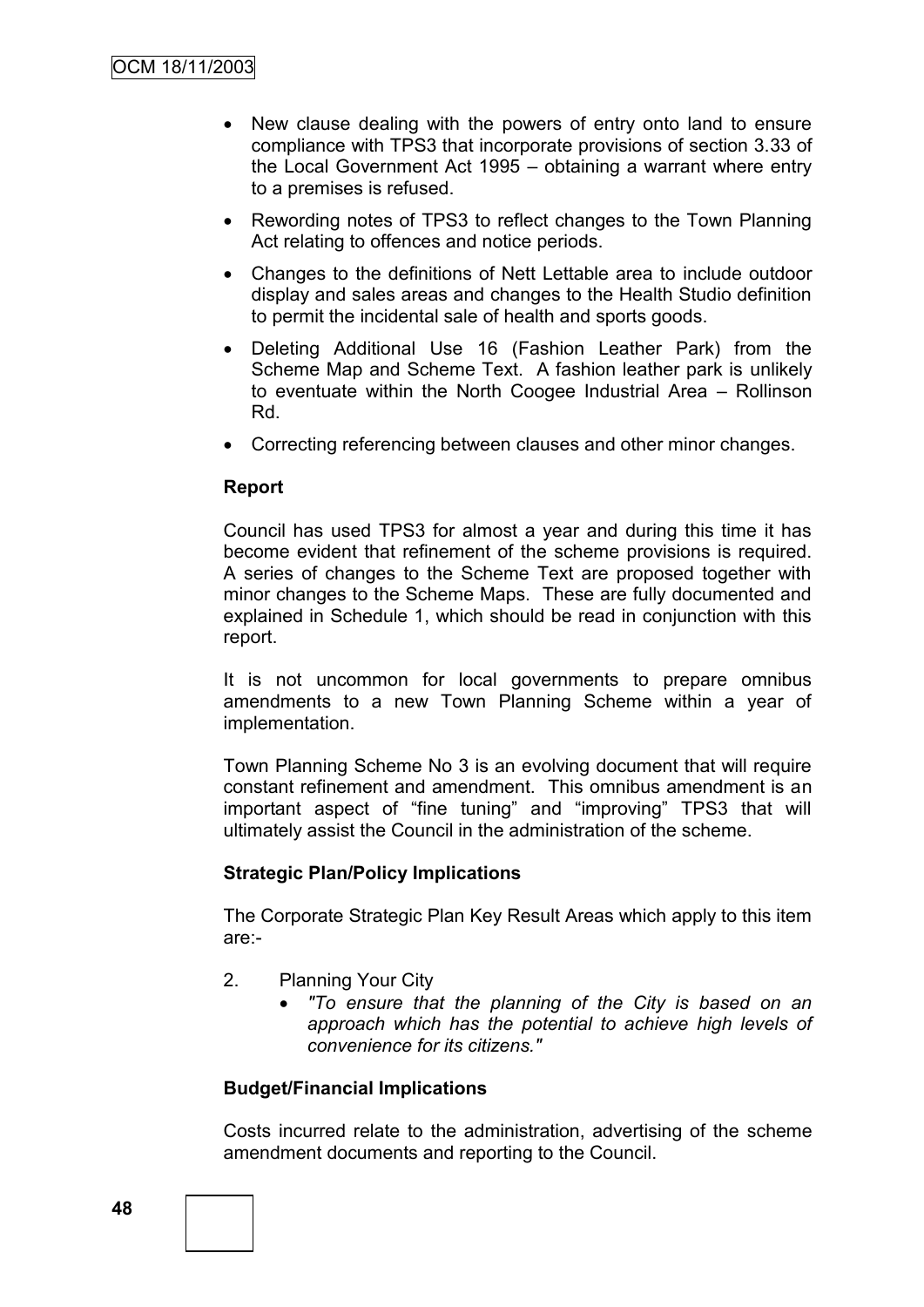# **Legal Implications**

City of Cockburn Town Planning Scheme No 3. Town Planning & Development Act 1928 (as amended) Metropolitan Region Scheme Planning Regulations

## **Community Consultation**

The proposed Scheme Amendment would be subject to community consultation requirements as set out in the Planning Regulations.

# **Implications of Section 3.18(3) Local Government Act, 1995**

Nil.

# **14.7 (MINUTE NO 2207) (OCM 18/11/2003) - BUDGET AMENDMENT - PLANNING AND DEVELOPMENT DIVISION - EMPLOYMENT OF CASUAL STAFF (5405 ) (SMH)**

# **RECOMMENDATION**

That Council:

- (1) receive the report; and
- (2) amend the Budget as follows:
	- 1. Zoning Statement Fees Account No.500-5426, increase from \$100,000 to \$117,200.
	- 2. Salaries Account No.500-6000 from \$380,525 to \$395,525.
	- 3. Computer Equipment Account No.1204-6210, increase from \$122,760 to \$124,960.

# **TO BE CARRIED BY AN ABSOLUTE MAJORITY OF COUNCIL**

# **COUNCIL DECISION**

MOVED Clr M Reeve-Fowkes SECONDED Clr L Goncalves that the recommendation be adopted.

# **CARRIED BY ABSOLUTE MAJORITY OF COUNCIL 9/0**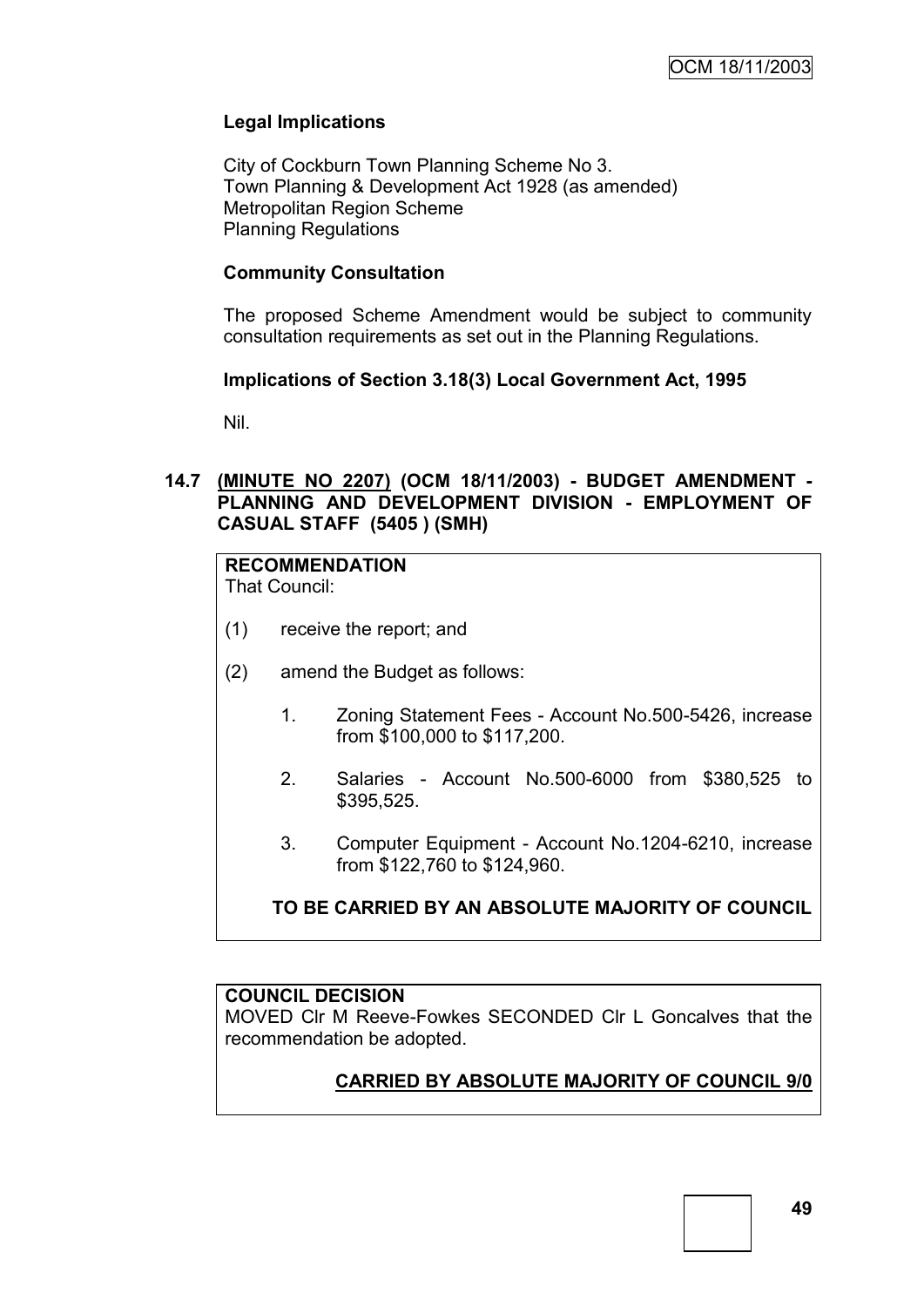# **Background**

The Statutory Planning Service is receiving an increasing number of requests to provide Zoning Statements to the real estate agents in relation to the sale of properties within the district.

The preparation of Zoning Statements is taking a significant amount of time by the Services" Administration Officers, to the point where it is reducing the time available for other administrative duties. The situation is likely to continue, unless additional hours are allocated to processing Zoning Statements.

### **Submission**

This submission is based on increasing the salaries budget to enable the Director Planning and Development to employ casual staff to assist the Administration Officers to process Zoning Statements.

### **Report**

The necessary funds can be sourced from the Zoning Statement Fees Account.

The income from the issue of Zoning Statements is increasing and sufficient to self-fund a part-time or casual employee, as demonstrated in the table below:-

| <b>Calendar</b><br>Year | <b>Number of</b><br><b>Statements</b> | <b>Income</b> | Per month | Increase %<br><b>Since 1998</b> |
|-------------------------|---------------------------------------|---------------|-----------|---------------------------------|
| 1998                    | 538                                   | \$26,937      | \$2,858   |                                 |
| 1999                    | 888                                   | \$44,425      | \$3,702   | 165%                            |
| 2000                    | 855                                   | \$42,737      | \$3,561   | 158%                            |
| 2001                    | 1490                                  | \$74,520      | \$6,210   | 277%                            |
| 2002                    | 1988                                  | \$99,415      | \$8,284   | 369%                            |
| $2003^{(1)}$            | 2,200                                 | \$110,000     | \$11,000  | 408%                            |
| $2003^{(2)}$            | 2640                                  | \$132,000     | \$11,000  | 490%                            |

Note: (1) Year to date – October 2003.

(2) Estimate for full year 2003.

It can be seen that there are significant funds being generated by this income source, with the increased number of requests being handled by the same number of staff in 2003 as in 1998.

It is estimated that an extra 4 hours per day or 20 hours per week would be required to assist in alleviating the problem, while the current high levels of development are being experienced.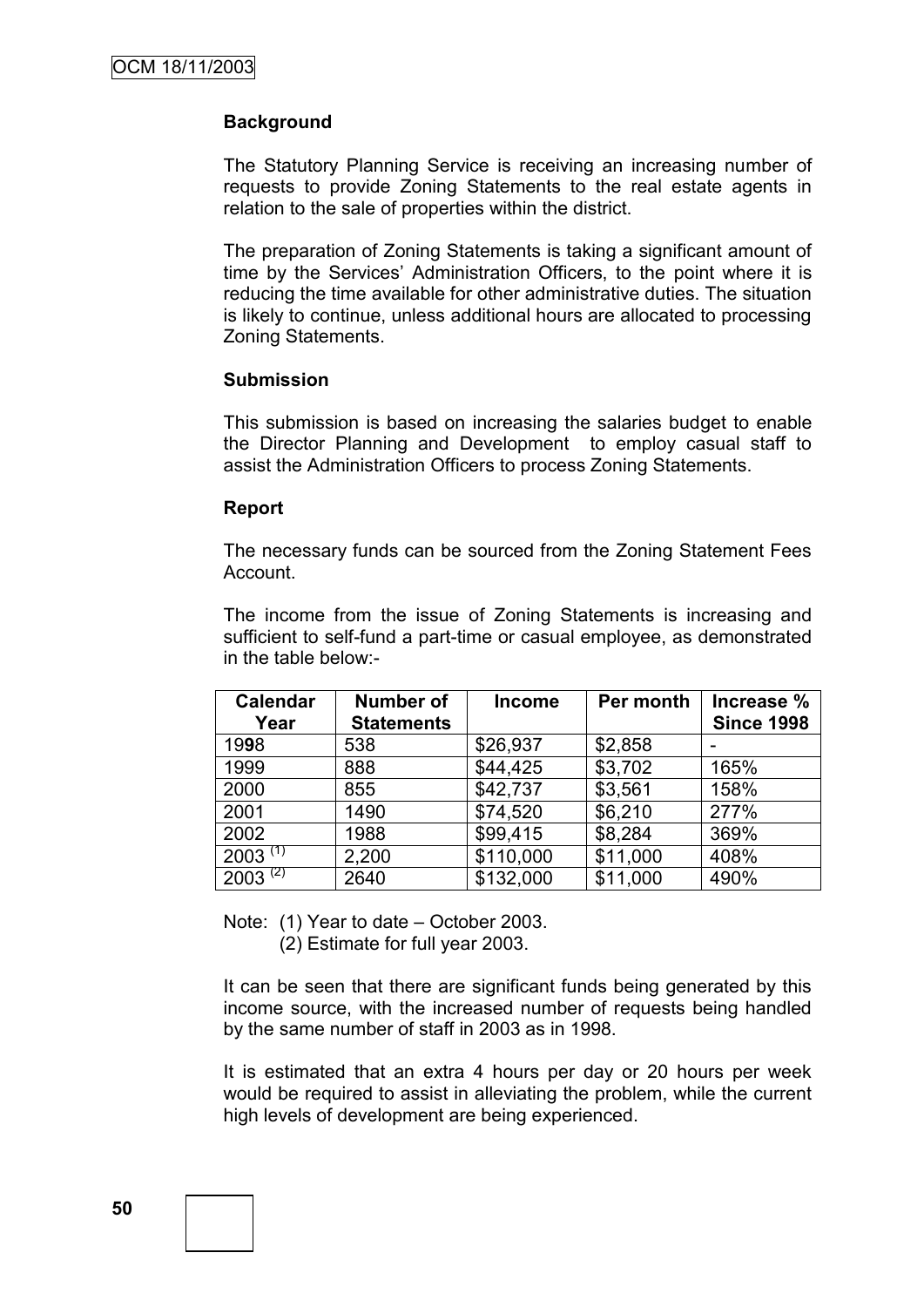To employ a Level 2 Officer on casual rates for 20 hours per week would cost \$25,000 in a full year. A computer would also need to be purchased.

# **Strategic Plan/Policy Implications**

N/A

# **Budget/Financial Implications**

The cost of employing casual staff to assist in the processing of Zoning Statements and purchase of a computer can be off-set by the increased fees received. Salary costs for the period December 2003 to June 2004 would be \$15,000.

# **Legal Implications**

An amendment to the Budget requires the support of an absolute majority of Council.

# **Community Consultation**

N/A

# **Implications of Section 3.18(3) Local Government Act, 1995**

Nil.

# **14.8 (MINUTE NO 2208) (OCM 18/11/2003) - SALE OF 9 RESIDENTIAL LOTS - LOT 9050 BARTRAM ROAD, SUCCESS (6000473) (SMH) (ATTACH)**

# **RECOMMENDATION**

That Council:

- (1) receive the report;
- (2) proceed with the valuation of the 9 Council owned lots on Bartram Road, Success, and once the asking price of each of the lots has been established, advertise the lots for sale as appropriate and undertake the conveyancing and settlement of each transaction;
- (3) accept the offer and acceptance for each lot, following the advertising of the offer in accordance with Section 3.58 of the Local Government Act, subject to the offer not being less than the published asking price; and

**51**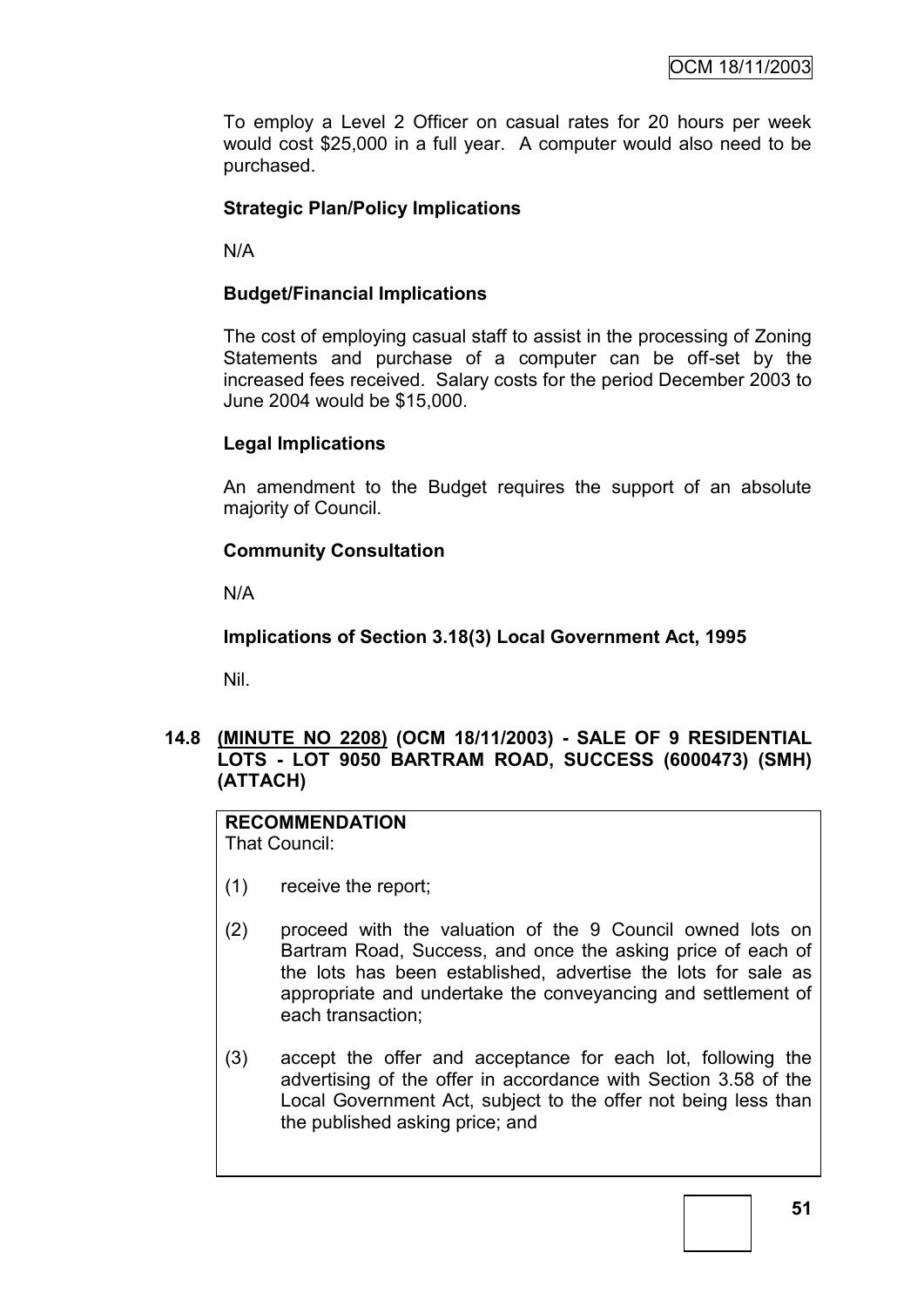(4) advise Richard Noble and Co of the Council"s decision.

#### **COUNCIL DECISION**

MOVED Clr M Reeve-Fowkes SECONDED Clr L Goncalves that the recommendation be adopted.

**CARRIED 9/0**

### **Background**

The background to this report is contained in the Council Minute 2718 dated 21 October 2003 relating to item 14.8.

At its meeting held on 21 October 2003, the Council accepted the proposal to undertake civil works provided by Gold Estates of Australia for \$249,405 and also set aside a bond of \$40,000 to upgrade Bartram Road.

#### **Submission**

A letter from Richard Noble and Co is attached to the Agenda which contains a marketing and selling proposal for the 9 Council owned lots, to be included as part of Stage 5 of Magnolia Gardens, Thomsons Lake, being undertaken by Gold Estates.

The letter is self explanatory.

#### **Report**

Due consideration has been given to the Richard Noble and Co proposal which in essence proposes to market and advertise the lots at a cost of \$1,000 per lot and a selling fee of 3½%, which would amount to around \$4,000 per lot. For the 9 lots this would amount to \$45,000.

Given that the potential fee payable to Richard Noble and Co is less than \$50,000, there is no requirement to call tenders, as required under the Act for this service.

For Richard Noble and Co to market and sell the Council"s land as part of Stage 5 of Magnolia Gardens would be very convenient and straight forward. For this reason it is an attractive proposition.

Because of the statutory obligations applying to the Council in relation to the sale of land it would be too cumbersome to have Richard Noble and Co to act on the Council"s behalf in respect to these lots.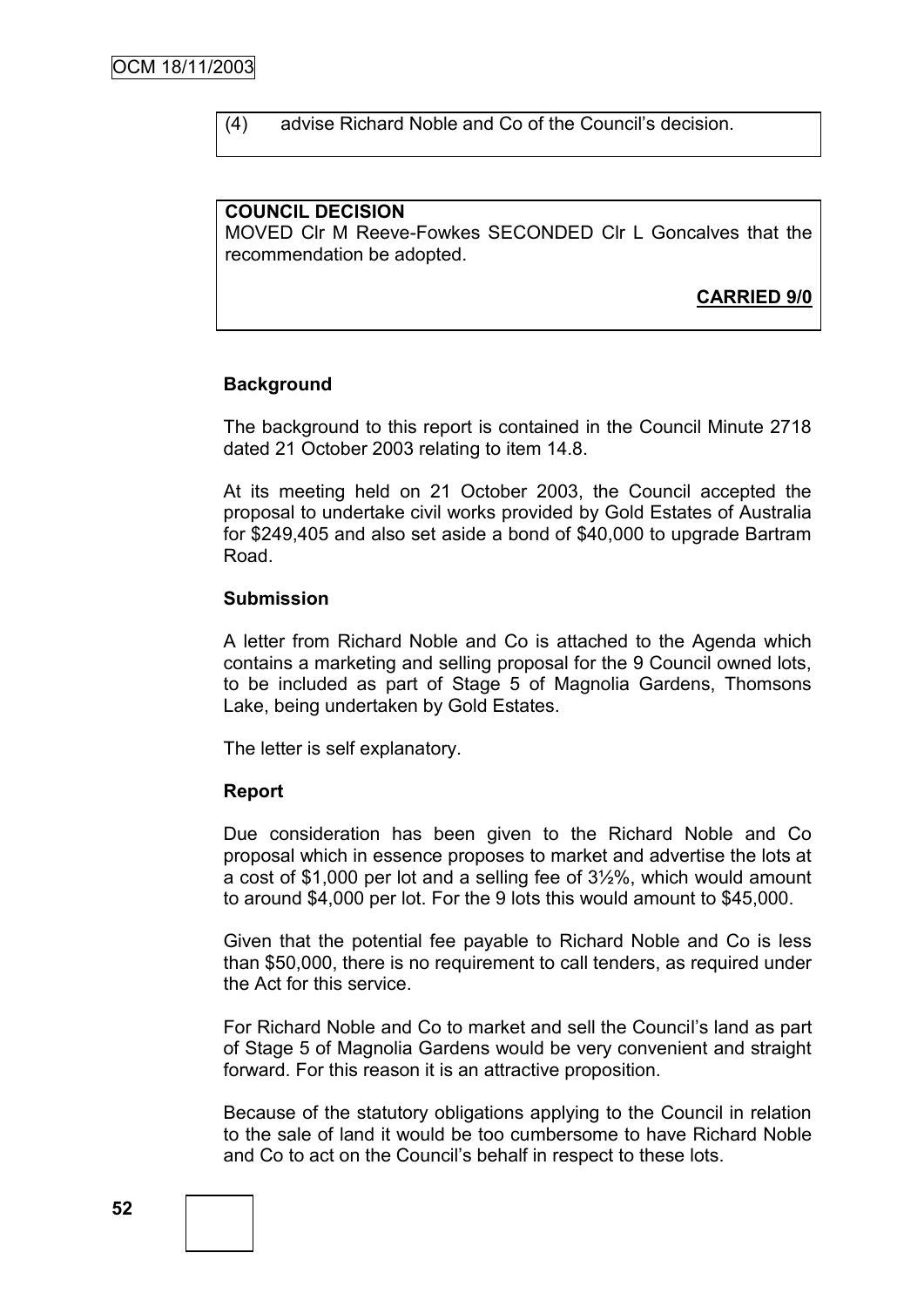The 9 Council owned lots form part of a stage of 50 lots, which will be ready for sale by the end of November 2003, following the completion of the subdivision works.

The officer"s report to Council on 21 October 2003, advised that following advice from Property Resource Consulting (PRC), that the 9 lots would be best sold by public auction. However, following discussions with Richard Noble and Co and further consideration of the provisions of the Act, it has now been determined that sale by private treaty would be the preferred approach, subject to any offer received being advertised for 14 days by public notice, prior to any offer being accepted. The Council has used this practice in the past.

Informal advice from Richard Noble and Co, is that selling lots subject to a 14 day advertising of the offer would make them less attractive compared to the other lots for sale within Stage 5 of Magnolia Gardens. This could represent difficulties for both the agent and the Council, and could delay sales.

Given this, together with the other statutory requirements it is considered to be in the Council"s best interest to undertake its own advertising and sales of the Council owned lots because:-

- since the Council decision of 21 October 2003 to proceed with the development of the lots, 2 enquiries to purchase the lots have already been received, which indicates an interest in the land.
- the Titles for the land may not be available for settlement until January or February 2004.
- the Council does not have the same imperative to sell the land quickly as does the land developer.
- the Council has the resources and the capacity to advertise and complete the sales transactions in-house.

# **Strategic Plan/Policy Implications**

The Corporate Strategic Plan Key Result Areas which apply to this item are:-

- 1. Managing Your City
	- *"To deliver services and to manage resources in a way that is cost effective without compromising quality."*
	- *"To conduct Council business in open public forums and to manage Council affairs by employing publicly accountable practices."*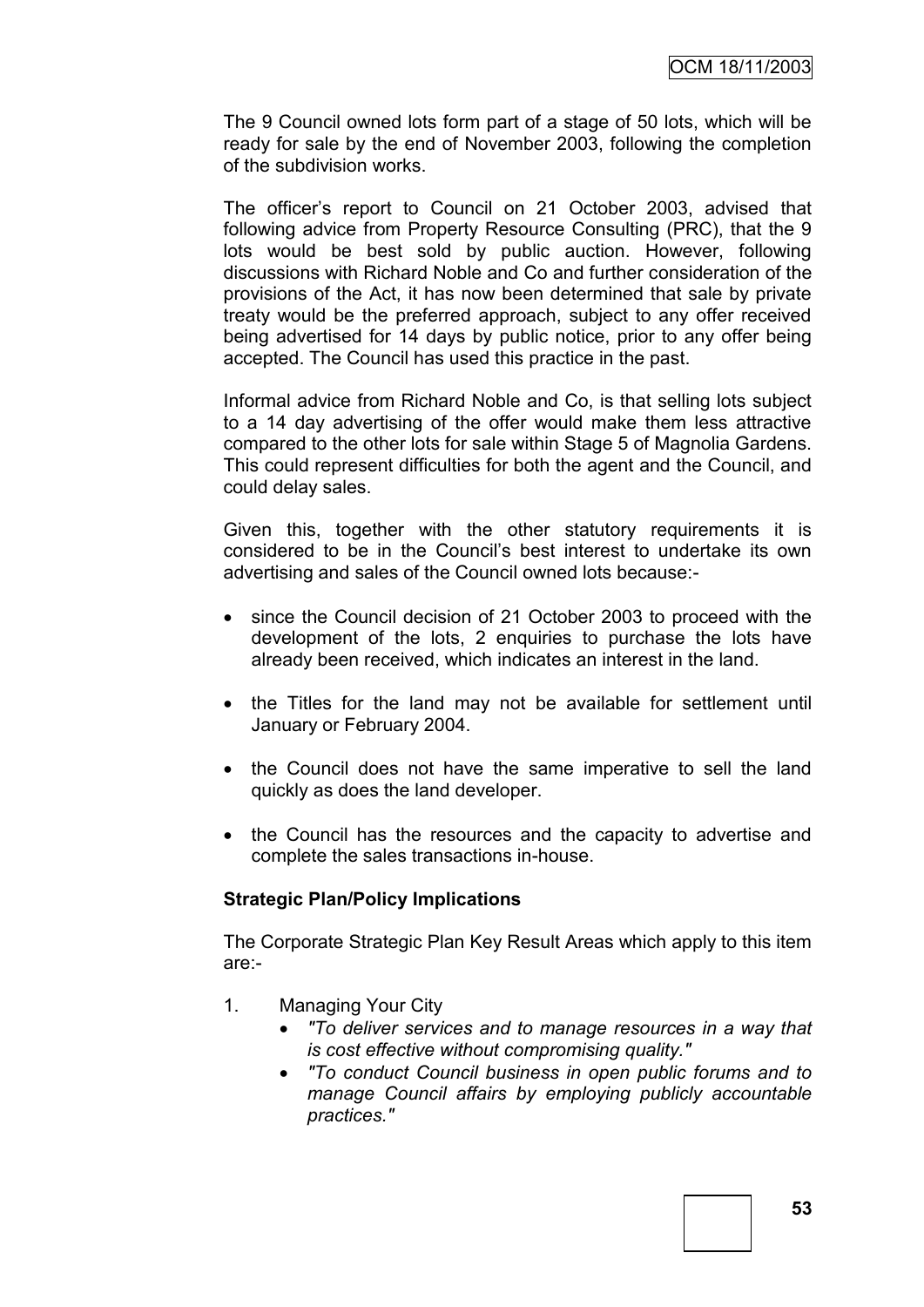# **Budget/Financial Implications**

It is estimated that the lots could sell for between \$110,000 to \$115,000 based on the current market expectations for land sales in the Success and Banjup localities, which could result in a gross return of \$990,000 to \$1,035,000.

The asking price for the lots has yet to be determined by valuation.

The net return to Council could be between \$700,595 and \$745,595 excluding marketing and selling costs. Should the Council decide to market and sell the lots through Richard Noble and Co, it could be expected that the net return could be reduced to between \$655,595 and \$700,595.

There are enough funds in the land operations budget to cover the incidental costs associated with the valuation, advertising and sale of 9 lots.

### **Legal Implications**

The provisions of the Local Government Act apply. All land transactions must be dealt with in accordance with section 3.58 of the Act.

#### **Community Consultation**

The development and sale of the lots was undertaken as a Business Plan as required under the Act. The Business Plan was advertised for public comment. No submissions were received.

When each offer to purchase the lots is received, the offer is to be advertised for public comment for 14 days before acceptance.

#### **Implications of Section 3.18(3) Local Government Act, 1995**

Nil.

## **14.9 (MINUTE NO 2209) (OCM 18/11/2003) - RETROSPECTIVE APPROVAL - PATIO - LOT 232 (34) RIDGE ROAD, JANDAKOT - OWNER/APPLICANT: J DAMA & L TEMPLEMAN (5518769) (VM) (ATTACH)**

# **RECOMMENDATION**

That Council:

(1) grant retrospective approval to an existing Patio on Lot 232 (34) Ridge Road, Jandakot, subject to the following conditions: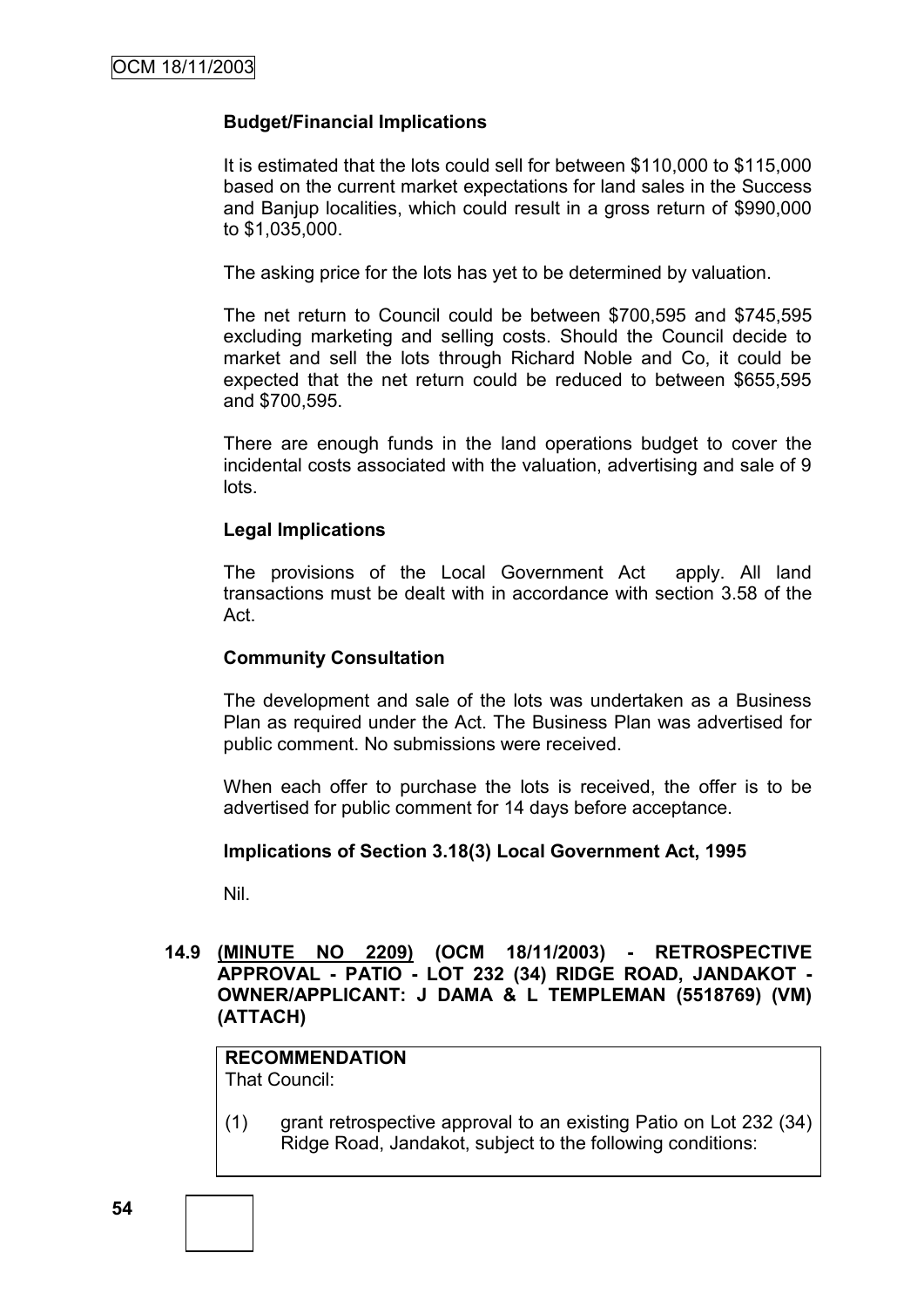# Standard Conditions

- 1. Development may be carried out only in accordance with the terms of the application as approved herein and any approved plan.
- 2. Nothing in the approval or these conditions shall excuse compliance with all relevant written laws in the commencement and carrying out of the development.
- 3. All stormwater being contained and disposed of on-site to the satisfaction of the Council.

### **Footnotes**

- 1. The development is to comply with the requirements of the Building Code of Australia.
- (2) issue a Schedule 9 Notice of Determination on Application for Planning Approval valid for 24 months to the applicant;
- (3) advise the owner that because the patio has been constructed the Council is unable to issue a building licence retrospectively;
- (4) approach the Minister for Housing and Works and the Building Control Section of the Department of Housing and Works, with a request that the current legislation be changed to allow for retrospective building licence approval in appropriate circumstances.

# **COUNCIL DECISION**

MOVED Clr M Reeve-Fowkes SECONDED Clr L Goncalves that the recommendation be adopted.

# **CARRIED 9/0**

# **Background**

| <b>ZONING:</b> | MRS:                                                 | l Urban                 |
|----------------|------------------------------------------------------|-------------------------|
|                |                                                      | TPS3: Residential (R40) |
| LAND USE:      | Single Dwelling                                      |                         |
| LOT SIZE:      | 543m <sup>2</sup>                                    |                         |
|                | USE CLASS:   House Single (R-Code) – 'P' (Permitted) |                         |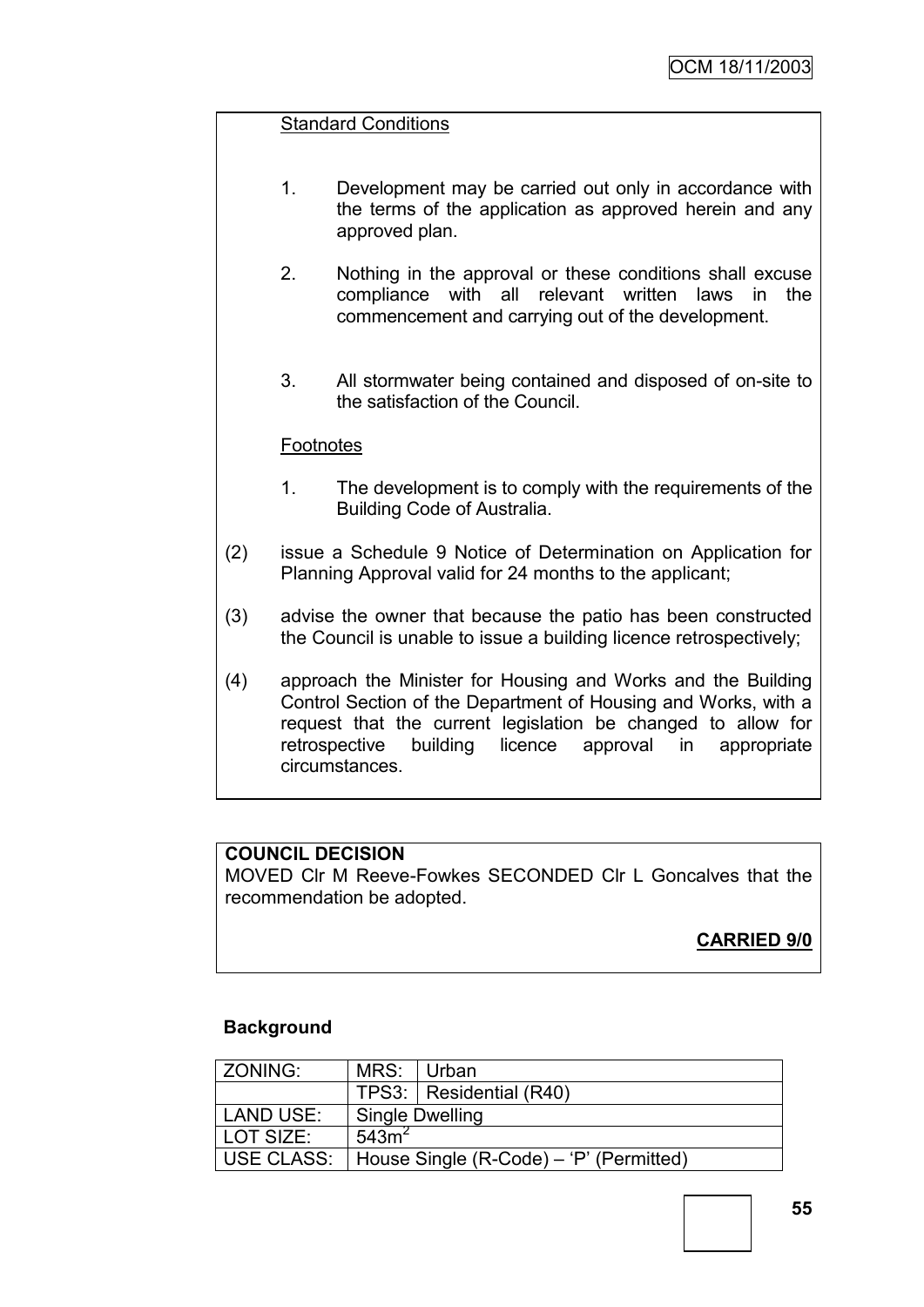On 21 July 2003 the City Building Services received a request for an inspection of an unauthorised patio structure given that the landowner wanted to sell the house and the prospective purchaser as part of an offer and acceptance condition wanted the confirmation by Council of the approval of the patio.

The City Building Services identified that the patio construction was not the subject of a Building Licence. During August 2003 the landowner was not contactable. On 5 September 2003 Council's Building Services wrote to the applicant and requested a planning application, given that the patio is setback 750mm from the secondary boundary. A report from a suitably qualified structural engineer for the patio was also requested.

### **Submission**

On 17 October 2003 the applicant provided a Schedule 6 Application requesting a variation to the Residential Design Codes ("R-Codes") from a required 1.0 metre setback to a secondary street to the erection of a patio setback 0.75m to the boundary.

Council"s Planning Officers contacted the applicant and sought a justification why the patio was built without a building licence. The applicant has advised that he did not understand the statutory requirements from the Council, and upon receiving development plans from a construction company the applicant appointed a home improvements contractor to erect the patio. The owner regrets that the patio was erected without prior approval from Council.

# **Report**

Council has the discretion to grant planning approval to development retrospectively, pursuant to Clause 8.4 of Town Planning Scheme No. 3.

The patio does not comply with Table 1 column 8 of the Residential Design Codes which specify that buildings should be setback at least 1.0 metre from a secondary street. The erected patio is setback 0.75 metre from the secondary street (Abbey Court). In determining the application the Council is to have regard to Clause 3.2.2 of the Codes under the performance criteria which states: "*minor incursions and projections not to detract from the character of the streetscape."*

From a site inspection it was determined that the minor incursion of the support post of 0.25m into the required setback distance (1.0 metre) from the secondary street does not detract from the character of the streetscape.

The roof of the patio is setback 0.75 metres from the boundary and comply with the R-Codes requirements in particular Clause 3.3.1 –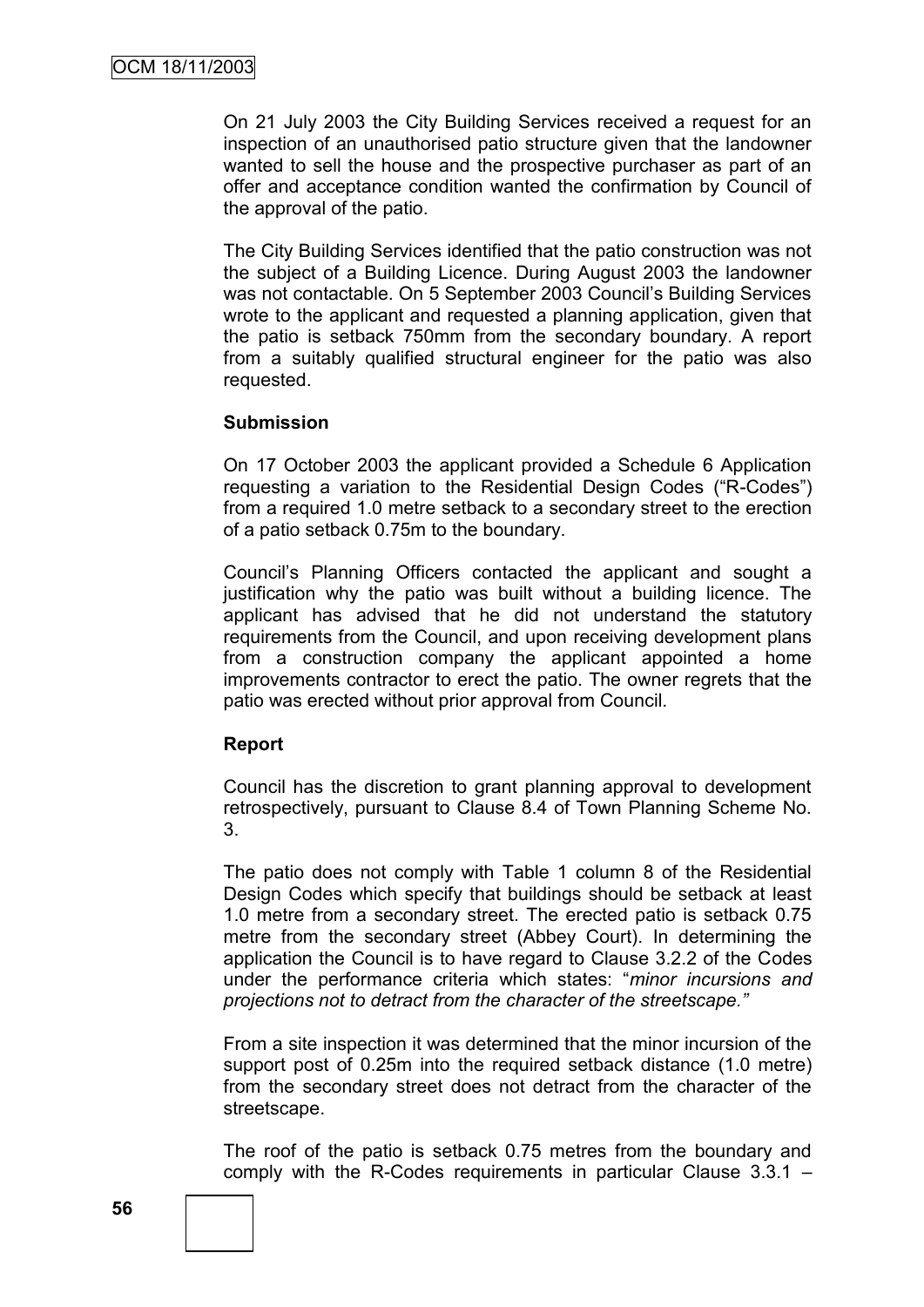Buildings setback from the boundary. Therefore, given that the posts of the patio are in line with the roof the impact to the streetscape is minimal.

No further action is recommended in respect to the unlawful development, given that the owner has now sought approval and that the patio does not detract from the streetscape.

It should be noted that a building licence cannot be issued retrospectively and the owner should be advised of this.

This situation has highlighted a discrepancy between Planning Legislation (TPS 3) and Building Legislation (Local Government (Miscellaneous Provisions) Act 1960). Legal opinion predominantly confirms that a building licence cannot be issued retrospectively as current legislation makes no provision for such an occurrence. In order to address the situation Building Legislation should be reviewed with a view to permitting a retrospective building licence to be issued in appropriate circumstances. The City should address this matter with the State Government Minister for Housing and Works and the Building Control Section of the Department of Housing and Works.

Given this, the issue of retrospective planning approval for conforming pre-constructed development is totally ineffective and the building application needs to be changed.

# **Strategic Plan/Policy Implications**

The Corporate Strategic Plan Key Result Areas which apply to this item are:-

- 1. Managing Your City
	- *"To conduct Council business in open public forums and to manage Council affairs by employing publicly accountable practices."*
- 2. Planning Your City
	- *"To ensure that the development will enhance the levels of amenity currently enjoyed by the community."*
	- *"To foster a sense of community within the district generally and neighbourhoods in particular."*
- 3. Conserving and Improving Your Environment
	- *"To conserve the character and historic value of the human and built environment."*
	- *"To ensure that the development of the district is undertaken in such a way that the balance between the natural and human environment is maintained."*

 $\bullet$ The Council Policies which apply to this item are:-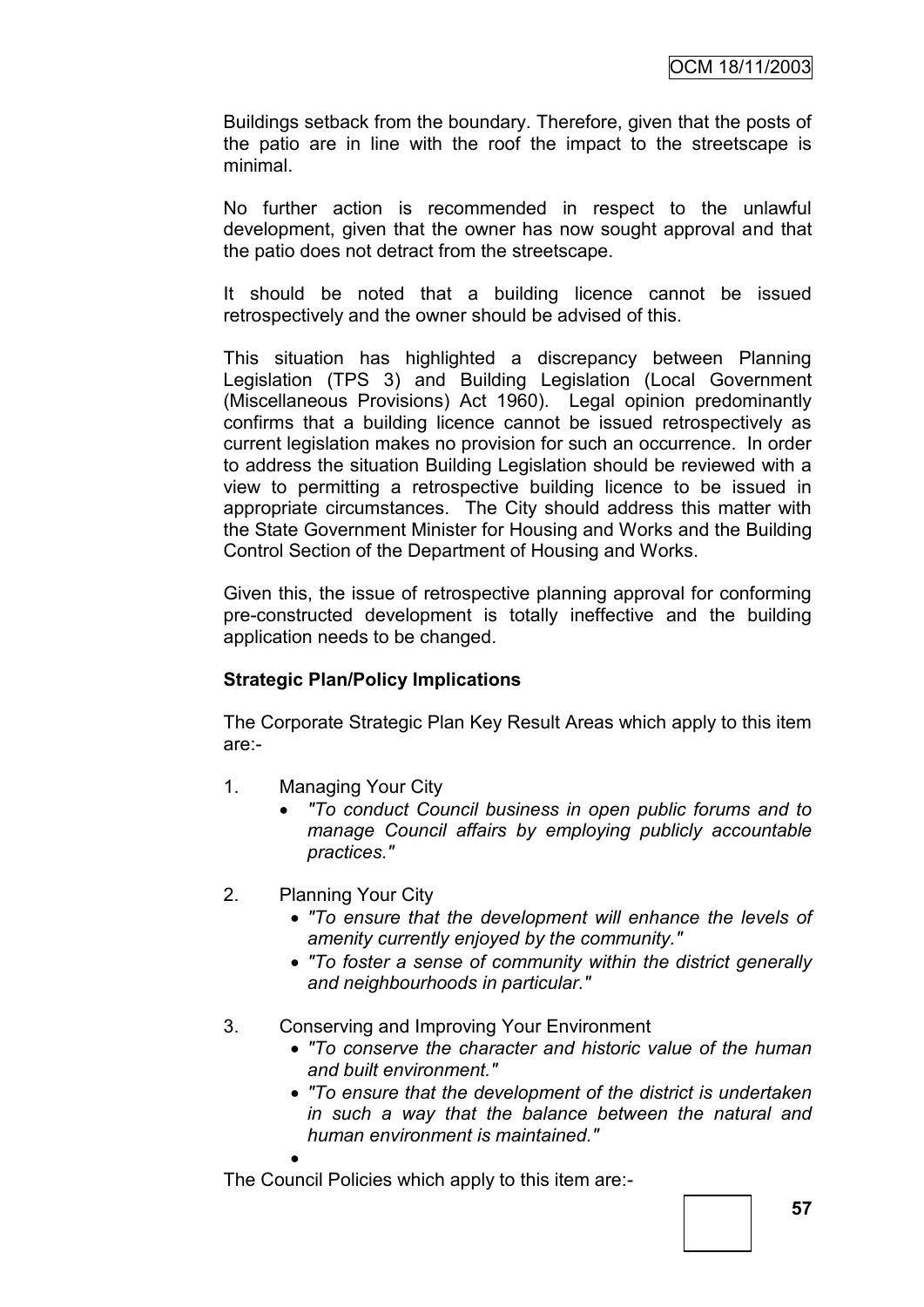APD17 Standard Development Conditions and Footnotes.

# **Budget/Financial Implications**

N/A

**Legal Implications**

N/A

**Community Consultation**

N/A

**Implications of Section 3.18(3) Local Government Act, 1995**

Nil.

# **14.10 (MINUTE NO 2210) (OCM 18/11/2003) - NOTICE OF DEMOLITION - LOT 4 PARKES STREET, YANGEBUP - OWNER: ROCCO ROSSI (4109591) (JW) (ATTACH)**

# **RECOMMENDATION**

That Council:

- (1) initiate a complaint to obtain a conviction, penalty and a daily penalty as defined in Section 9.14 of the Local Government Act 1995, against the owner of Lot 4 Parkes Street, Yangebup, with a view to compelling the land owner to demolish the seven (7) dilapidated buildings and remove the debris from site;
- (2) proceed with legal action against the owner of Lot 4 Parkes Street, Yangebup, because the owner has:-
	- 1. ignored the requisitions of the City"s Notice (dated 19 November 2002) issued to the owner of Lot 4 Parkes Street, Yangebup, pursuant to Section 408 of the Local Government (Miscellaneous Provisions) Act 1960, requiring demolition of seven (7) buildings on Lot 4;
	- 2. appealed against the requisitions of the City"s Notice, to Referees and the subsequent Referees" Award required the removal of six buildings by 30 April 2003 and a seventh building by no later than 30 September 2003, and the Referees" Award has not been complied with;
	- 3. has failed to comply with the City"s Notice and a subsequent Referees" Award which required removal of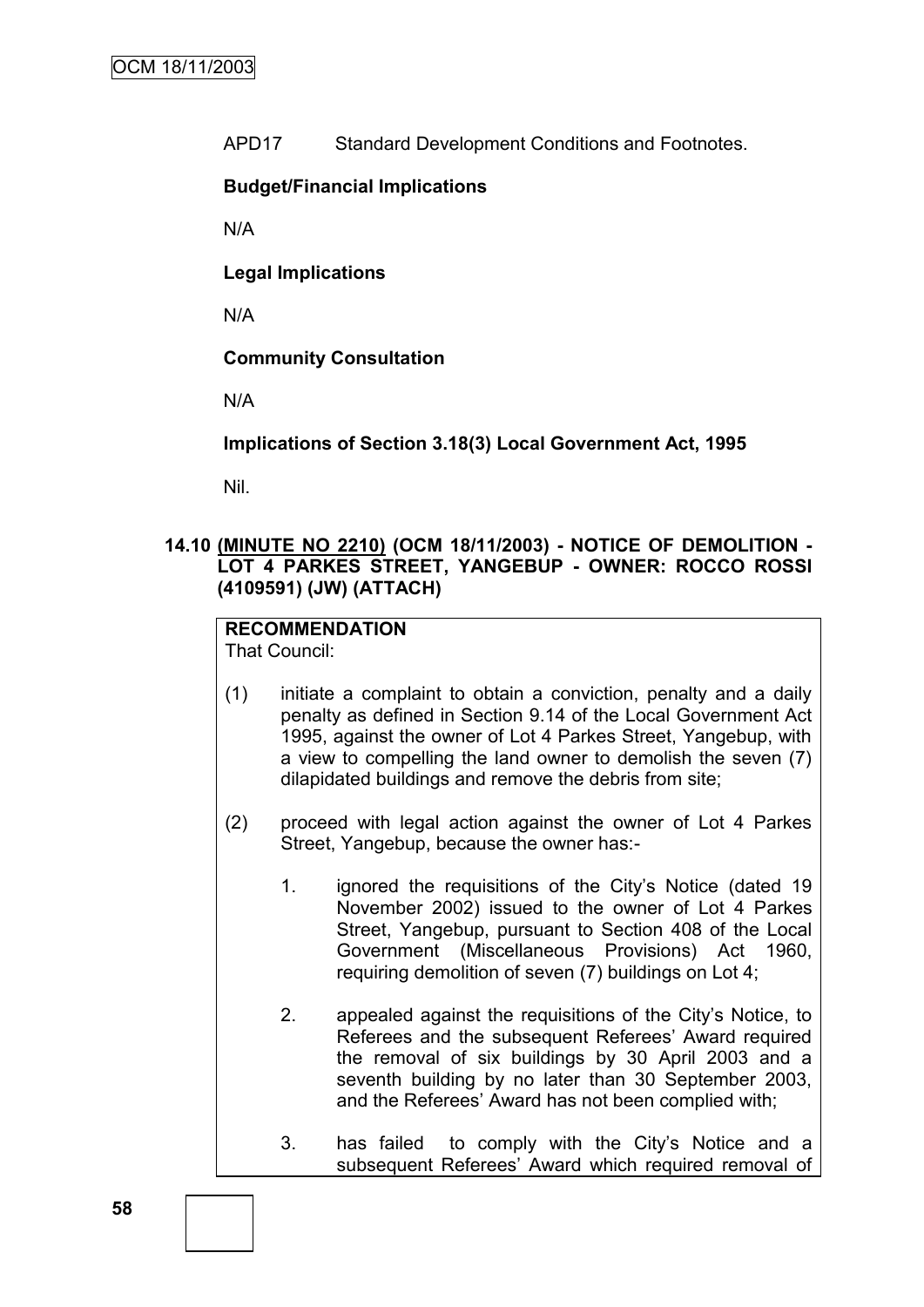the seven (7) buildings, is an offence under Section 670 of the Local Government (Miscellaneous Provisions) Act 1960.

# **COUNCIL DECISION**

MOVED Clr M Reeve-Fowkes SECONDED Clr L Goncalves that the recommendation be adopted.

**CARRIED 9/0**

# **Background**

| ZONING:   | MRS:           | Parks & Recreation |
|-----------|----------------|--------------------|
| LOT SIZE: | 4.0646 Hectare |                    |

An elected member of Council brought the condition of the buildings on Lot 4 Parkes Street, Yangebup to the City"s attention in June 2002.

The previous use of the site was the former Jandakot Cement Works. The cement works has not been operating from the site for at least a year and possibly up to three years. The land is reserved as "Parks and Recreation" under the Metropolitan Region Scheme, and has yet to be acquired by the Western Australian Planning Commission (WAPC). A discussion with an Officer at the WAPC has revealed that the WAPC intends to reopen negotiations next financial year with the landowner to purchase the land. It is understood negotiations in 2002 broke down because the owner rejected the WAPC offer.

There are seven (7) buildings on site, a main factory building (about 2400 $\text{m}^2$ ) and six smaller ancillary buildings (in aggregate 675 $\text{m}^2$ ). The large factory building houses some plant and machinery (see attachments).

The City"s Building Surveyors carried out a site inspection in June and again in November 2002 to assess the condition of the buildings. The buildings were considered to be dilapidated. Subsequent to the inspections a Notice under Section 408 of the Local Government (Miscellaneous Provisions) Act 1960 was issued (19 November 2003). The requisitions of the Notice required the removal of seven dilapidated buildings from the site within 35 days. The Notice provided an appeal right if the owner was aggrieved by the City"s requirement that the buildings be demolished.

The owner appealed against the City's requisition, and was heard by two Referees who were appointed in accordance with the Local Government (Miscellaneous Provisions) Act 1960. The appeal was dismissed and required that the six ancillary buildings be demolished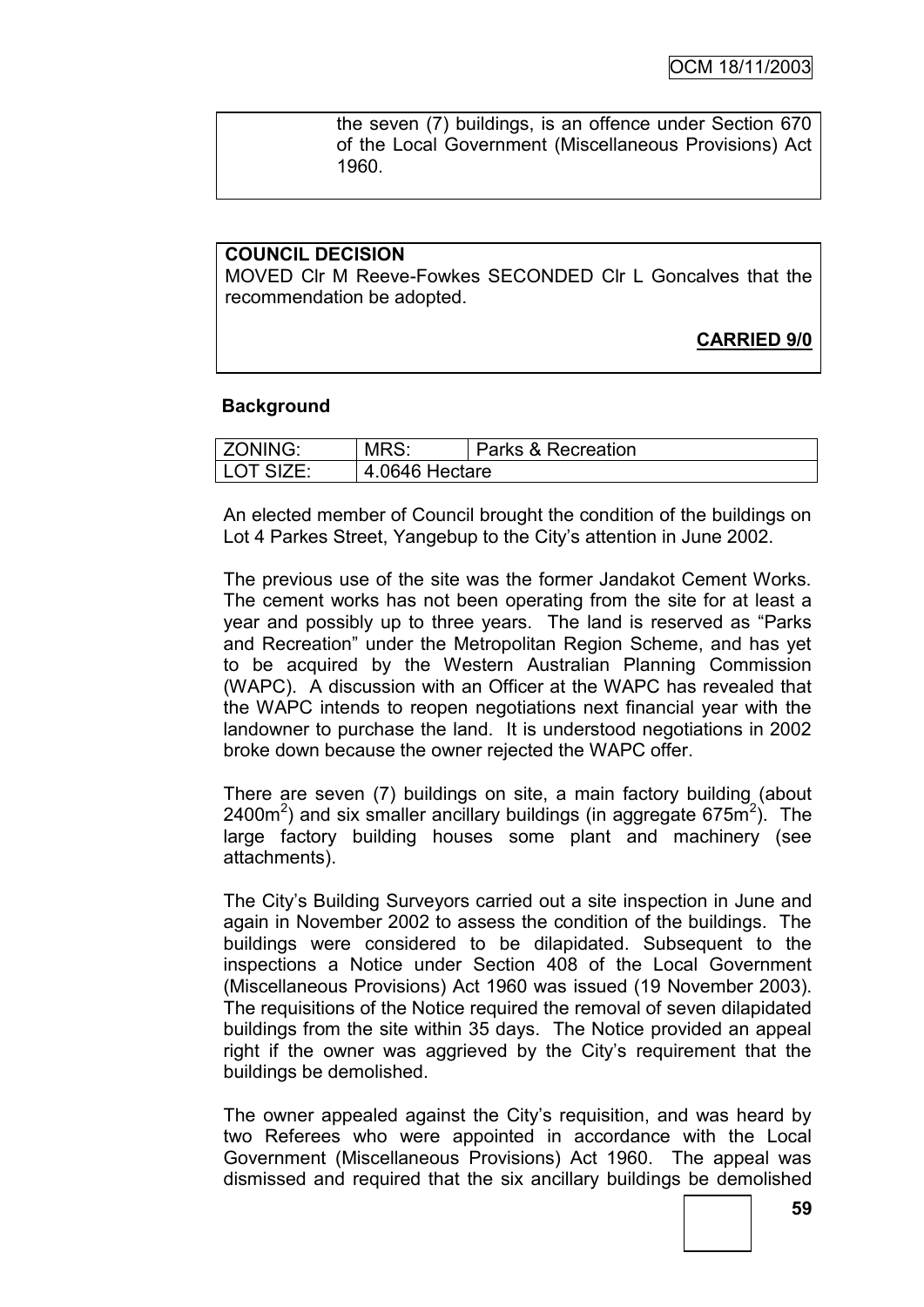and removed by no later than 30 April 2003 and the large factory building be demolished and removed by no later than 30 September 2003. Additional time was permitted for removal of the large factory building so as to allow time for the relocation of the plant and machinery inside the building.

A Demolition Licence was issued to Mr Rocco Rossi on 7 January 2003 for the demolition of the six (6) smaller ancillary buildings. The licence was conditional upon all demolition works being completed within 4 calendar months of issue of the licence.

A site inspection by one of the City"s Building Surveyors on 8 October 2003 has confirmed some of the smaller buildings have been demolished however, rubble from those buildings still remains on site. The large factory building is still standing.

#### **Report**

To pursue this matter further there are two options open to Council, to either:-

• initiate further action in accordance with Section 408 of the Local Government (Miscellaneous Provisions) Act 1960.

As the appeal has been dismissed the City may now enforce the requisitions in the Notice, by lodging a complaint with the Court of Petty Sessions. If successful an order would be obtained requiring the owner to remove the buildings and in default of compliance the City would be empowered to carry out the terms of the Notice.

• initiate action in accordance with Section 670 of the Local Government (Miscellaneous Provisions) Act 1960, and Section 9.14 of Local Government Act 1995.

As the Notice has not been complied with nor has the Referees" Award the City may take action for the offence under Section 670 of the Local Government (Miscellaneous Provisions) Act 1960. The penalty for an offence under Section 670 if convicted is a fine of up to \$5000 and if the offence is of a continuing nature, a further fine of up to \$500 per day (Section 9.14 of the Local Government Act 1995).

If Council is to further pursue this matter it is recommended that the second option be implemented. This would mean that subject to a conviction the owner would be penalised for not complying with the Notice and the Referees" Award. While not enforcing removal of the buildings, it is envisaged that a penalty of up to \$5000 and a daily penalty of up to \$500 if the offence is on going would likely lead to the removal of the dilapidated buildings.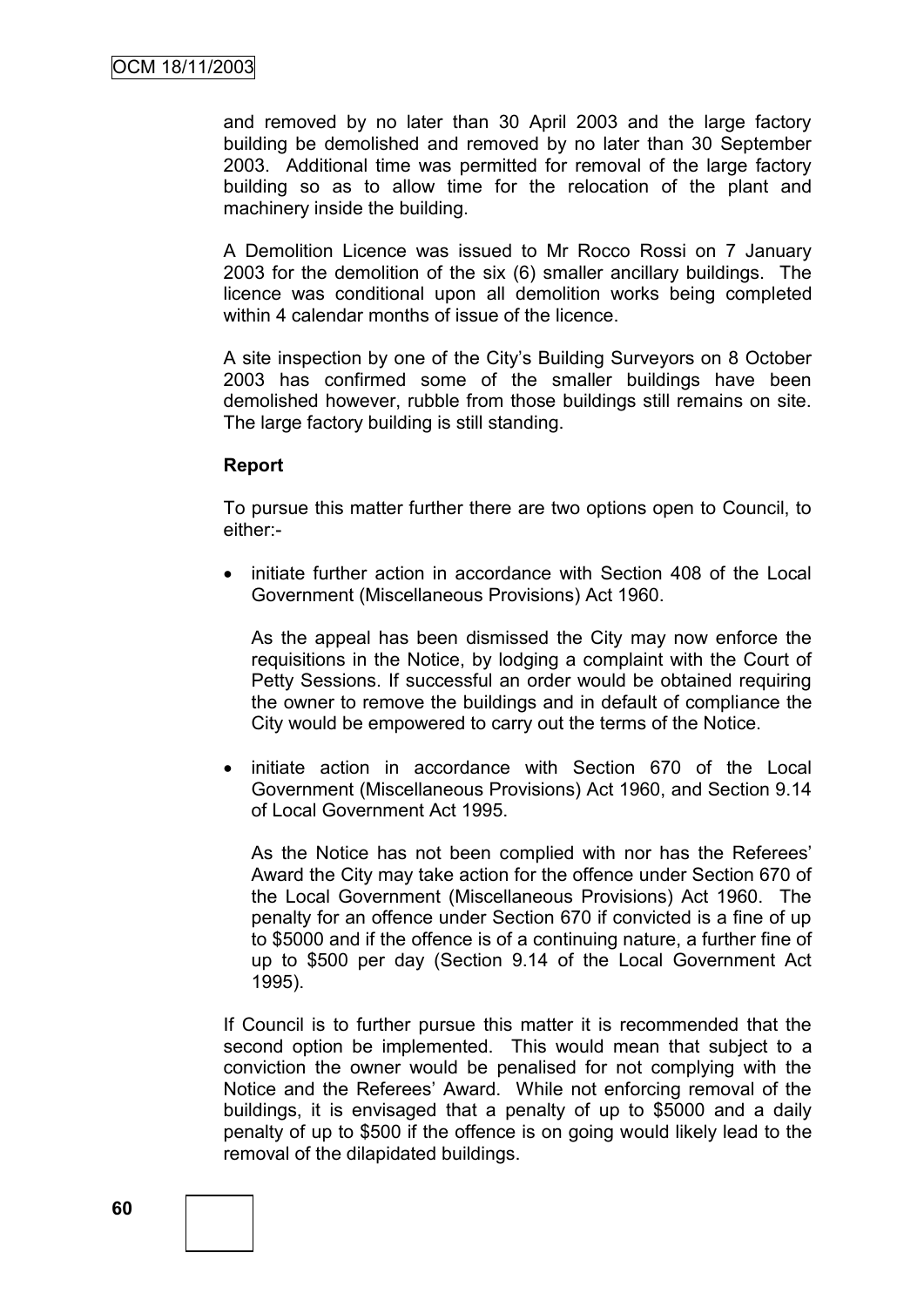Should Council choose the first option it may result in the City having to arrange for the demolition work to be carried out and then having to attempt to recoup costs from the landowner through the Court or by sale of the demolition material.

Should the City implement option one, the issue of the plant and machinery in the large factory building needs to be considered. This could cause a problem for the City as the Notice only deals with building/s and not contents. The issue of storage of machinery and damage or alleged damage in the event of the City or its contractors undertaking the demolition work could be a significant problem. By implementing the second option the City would not be drawn into such an issue.

# **Strategic Plan/Policy Implications**

The Corporate Strategic Plan Key Result Areas which apply to this item are:-

- 1. Managing Your City
	- *"To conduct Council business in open public forums and to manage Council affairs by employing publicly accountable practices."*
- 2. Planning Your City
	- *"To ensure that the development will enhance the levels of amenity currently enjoyed by the community."*
- 3. Conserving and Improving Your Environment
	- *"To conserve the quality, extent and uniqueness of the natural environment that exists within the district."*

# **Budget/Financial Implications**

The City may incur legal costs at the Court's discretion.

# **Legal Implications**

Local Government (Miscellaneous Provisions) Act 1960, Section 408.

The Local Government (Miscellaneous Provisions) Act 1960, Section 670 and Section 9.14 of Local Government Act 1995.

# **Community Consultation**

N/A

# **Implications of Section 3.18(3) Local Government Act, 1995**

Nil.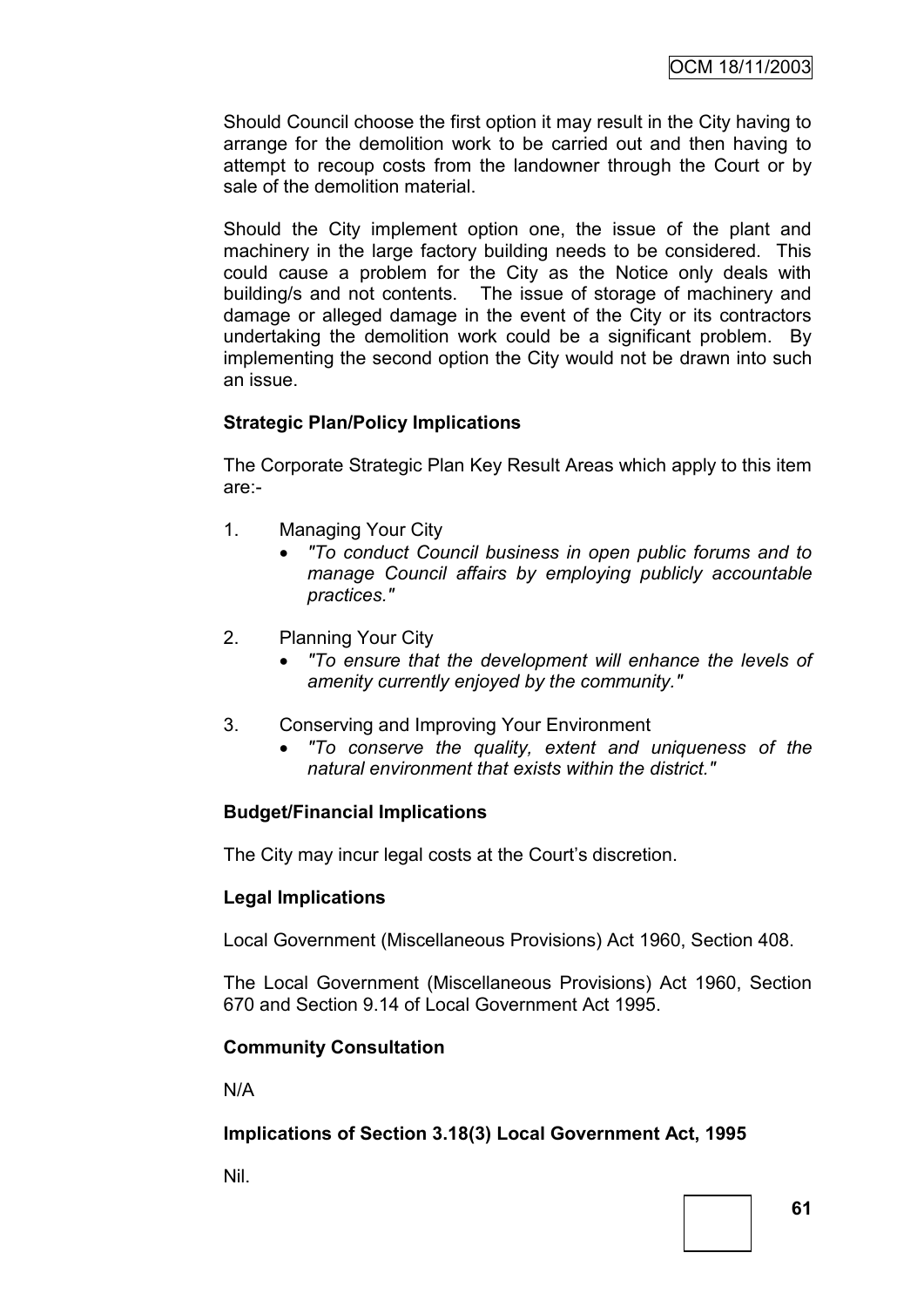# **14.11 (MINUTE NO 2211) (OCM 18/11/2003) - EXTENSION TO A CHILD CARE PREMISES (INCREASE CHILD NUMBERS AND ADDITIONAL FACILITY ROOMS) - LOT 800 (504) ROCKINGHAM ROAD, MUNSTER - OWNER: DMARCHIOLI, MM MARCHIOLI, M J MATTHEWS (3313707) (MD) (ATTACH)**

**RECOMMENDATION** That Council:

(1) Grant approval for an extension to a Child Care Premises (increase child numbers and additional facility room) on Lot 800 (504) Rockingham Road, Munster subject to the following conditions:

### STANDARD CONDITIONS

- 1. Development may be carried out only in accordance with the terms of the application dated 8 August 2003 as approved herein and any approved plan.
- 2. Nothing in the approval or these conditions shall excuse compliance with all relevant written laws in the commencement and carrying out of the development.
- 3. All stormwater being contained and disposed of on-site to the satisfaction of the Council.
- 4. Provision and maintenance of a minimum of fifteen (15) paved car parking spaces measuring 5.5m x 2.5m and clearly marked on the ground in accordance with the amended plan dated 31 October 2003, with a minimum 3.9m wide paved accessways and satisfactory manoeuvring areas.
- 5. The carparking areas and accessways being constructed, drained and maintained to the Council"s specifications and satisfaction.

# SPECIAL CONDITIONS

- 6. A brick wall shall be erected along the northern boundary for the purpose of screening the operations of the child care premises from the residences to the north within 3 months of the commencement of this approval to the satisfaction of Council.
- 7. The proposed development shall be clad or coloured to complement the surroundings, in which it is located to the satisfaction of Council. The existing building shall be reclad or coloured to match the proposed development.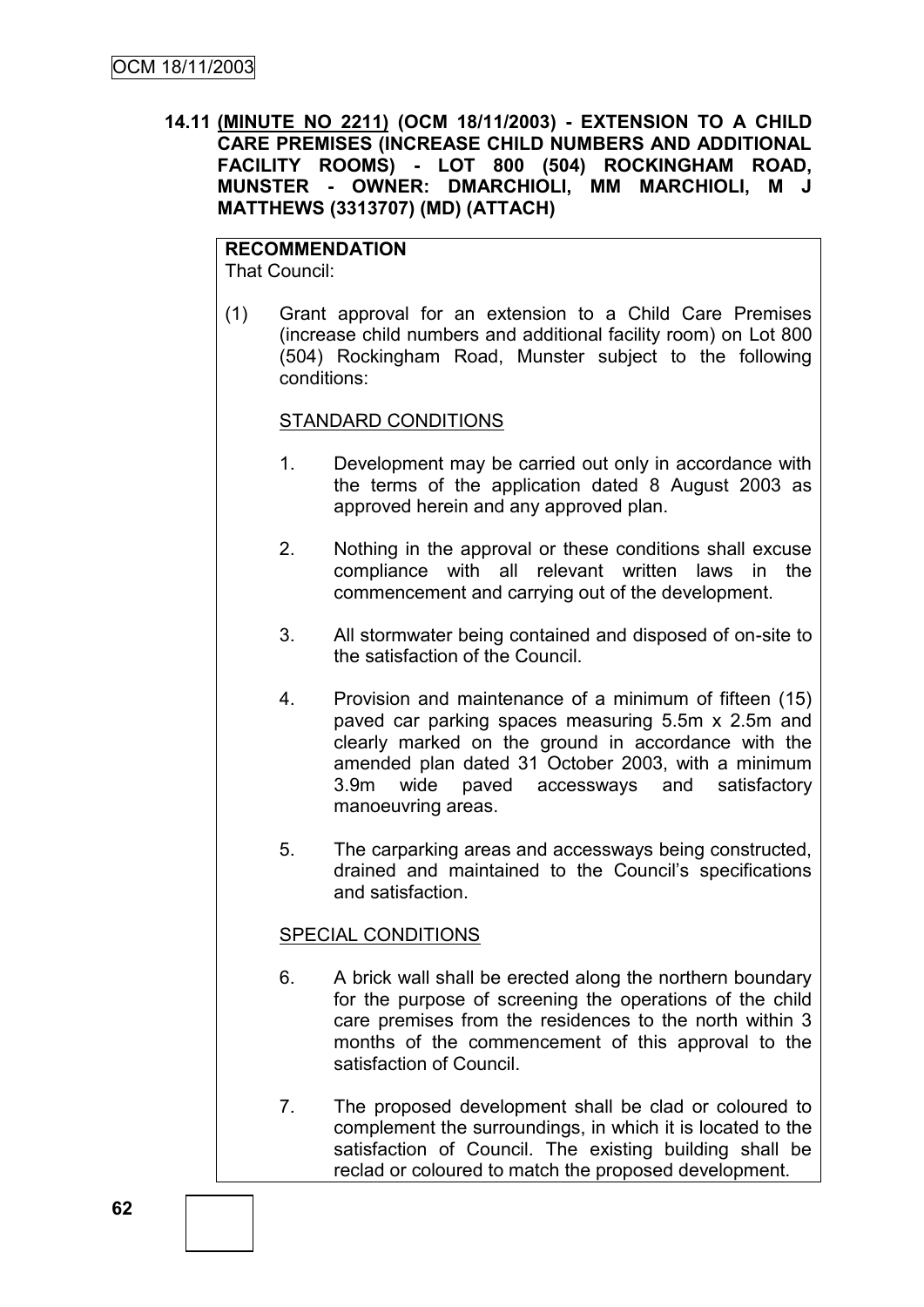- 8. Hours of operation are limited to 6.45am to 6.00pm Monday to Friday and not at all on Saturday, Sunday or public holidays.
- 9. The crossover extending from the lot boundary to the Rockingham Road seal being upgraded and thereafter maintained to the satisfaction of Council.
- 10. This approval is for a maximum of 60 children as per the proposal documentation.

# COMPLIANCE PRIOR TO APPLYING FOR A BUILDING LICENCE

- 11. A landscape plan must be submitted to the Council and approved, prior to the issue of a building licence, and shall include the following:
	- (1) the location, number and type of existing and proposed trees and shrubs, including calculations for the landscaping area being in conformity with the City of Cockburn Greening Plan;
	- (2) any lawns to be established;
	- (3) any natural landscape areas to be retained;
	- (4) those areas to be reticulated or irrigated;
	- (5) landscaping to be undertaken in the street verge adjacent to the lot; and
	- (6) verge treatments.
- 12. The approved landscape plan shall be implemented within 3 months of the commencement of this approval and shall thereafter be maintained to the satisfaction of Council.
- 13. A schedule of colours, materials and finishes must be submitted to the Council and approved, prior to the issue of a building licence, to satisfy condition 7 above to the satisfaction of the Principal Planner.

# FOOTNOTES

- 1. The development is to comply with the requirements of the Building Code of Australia.
- 2. This approval is issued by the Council under its Town Planning Scheme, and approvals or advice by other agencies may be required, and it is the responsibility of the applicant to ensure that all other approvals/advice are issued prior to commencing development or use of the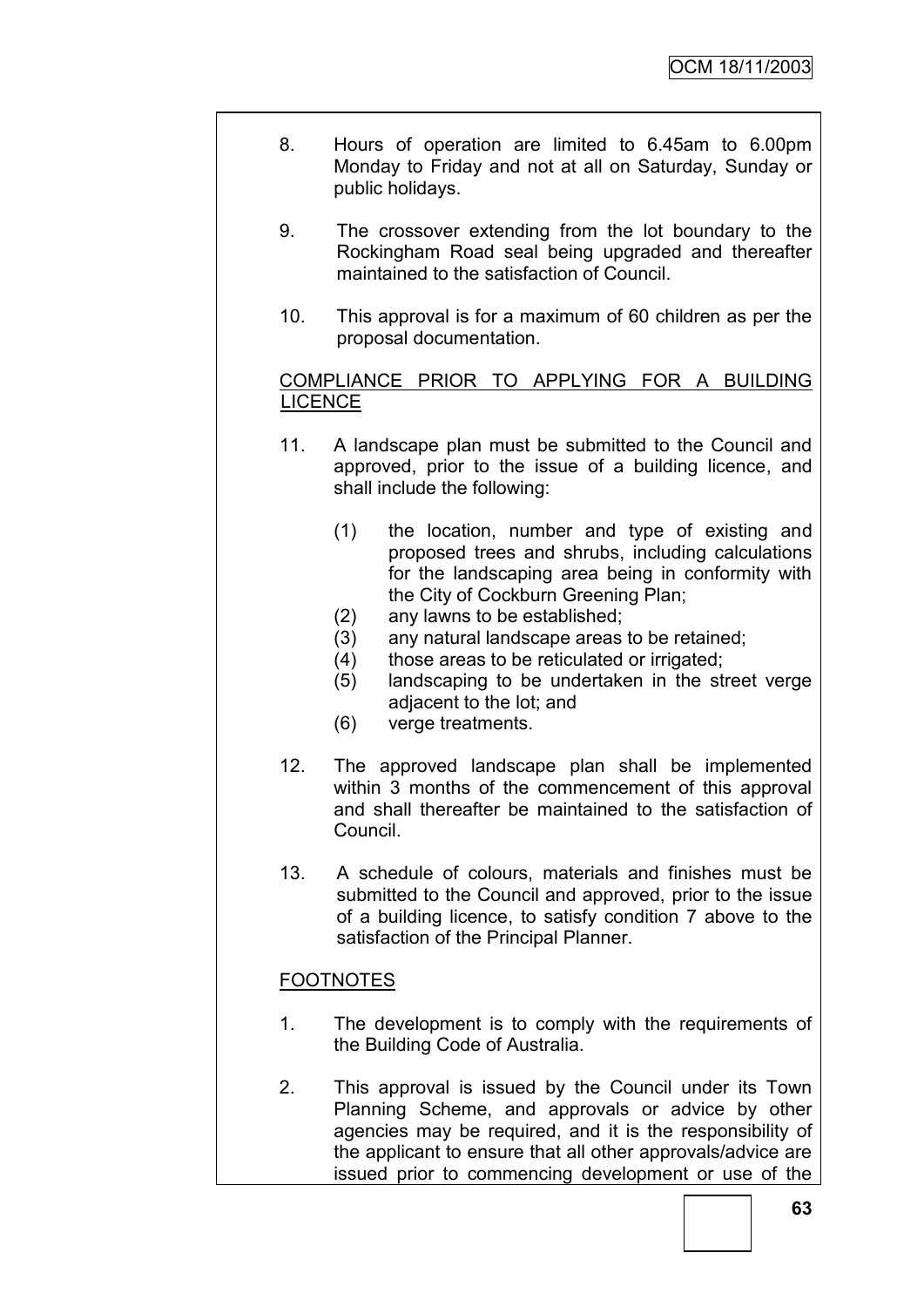land, and a copy of the approval/advice should be provided to the Council.

- 3. Until the Council has issued a Certificate of Classification under Regulation 20 of the Building Regulations 1989, there shall be no approval to use the building for the purposes of the development herein conditionally approved and the land shall not be used for any such purpose.
- 4. Access and facilities for disabled persons is to be provided in accordance with the requirements of the Building Code of Australia.
- 5. The development is to comply with the Environmental Protection Act 1986 which contains penalties where noise limits exceed the prescribed by the Environmental Protection (Noise) Regulations 1997.
- 6. Approval being granted by the Child Care Services Board of Family and Children"s Services.
- 7. The applicant shall obtain all relevant approvals from Council"s Health Services, including public building approval.
- (2) issue a Schedule 9 Notice of Determination on Application for Planning Approval to the applicant accordingly; and
- (3) advise those who lodged submissions of the Council"s decision.

# **COUNCIL DECISION**

MOVED Clr S Limbert SECONDED Clr A Edwards that Council adopt the recommendation subject to sub-clause (6) of the Special Conditions to read as follows:

(6) A brick wall shall be erected along the northern boundary, as agreed between the applicant and the adjoining owner, for the purpose of screening the operations of the childcare premises from the residences to the north within three(3) months of the commencement of this approval to the satisfaction of Council.

# **CARRIED 9/0**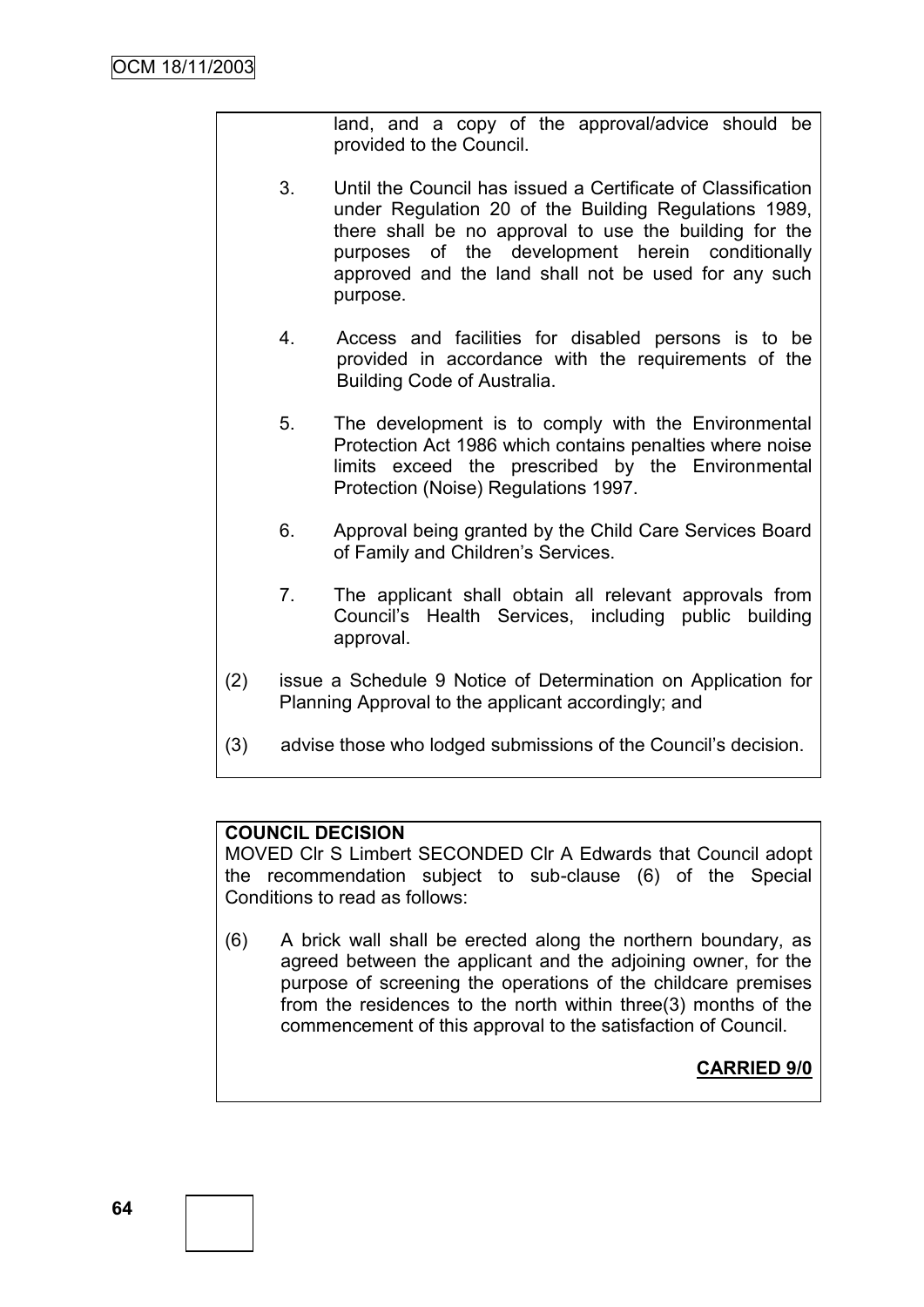# **Explanation**

Despite the recommendation contained in the Officer's Report that landscaping would be preferable, it is understood that the applicant and the adjoining owner have jointly agreed that a brick wall be erected along their common boundary.

## **Background**

| l ZONING:        | MRS:                                | l Urban                 |
|------------------|-------------------------------------|-------------------------|
|                  |                                     | TPS3:   Residential R20 |
| <b>LAND USE:</b> | <b>Existing Child Care Premises</b> |                         |
| l LOT SIZE:      | 1506 m2                             |                         |
| AREA:            | 73.84 $m2$                          |                         |
| USE CLASS:       | Child Care Premises "A"             |                         |

An application for the development of a child care premises on the subject property was refused by Council on  $2<sup>nd</sup>$  May 1995 for the reason that "it would create a traffic conflict on Rockingham Road with parents dropping off and picking up children in proximity to the Marvell Avenue intersection, the Gull service station and St Jeromes School".

In August 1995, the Minister for Planning upheld the Appeal subject to:-

- *"1. The access to the parking area being from Marvell Avenue. All crossovers to be designed and installed to Council's satisfaction.*
- *2. The portion of the Lot shown to be excised not to be created as a separate lot and to be landscaped as part of the development in order to provide an effective visual separation from the lot to the rear.*
- *3. The development complying with such conditions as the City of Cockburn might reasonably impose on a development of this type."*

Council subsequently issued approval for a child care premises on the 11 October 1995 subject to a number of conditions.

A copy of the Form 2 Approval dated 11 October 1995 is with the Agenda Attachments.

The current operations of the child care premises fail to comply with Conditions 1, 2 and 3 of the planning approval dated 11 October 1995 in the following respects:

- 1. Onsite car parking is not in accordance with the approved plan.
- 2. Access / egress to the site does not comply with Council requirements.
- 3. Landscaping has not been provided as per the approved plan.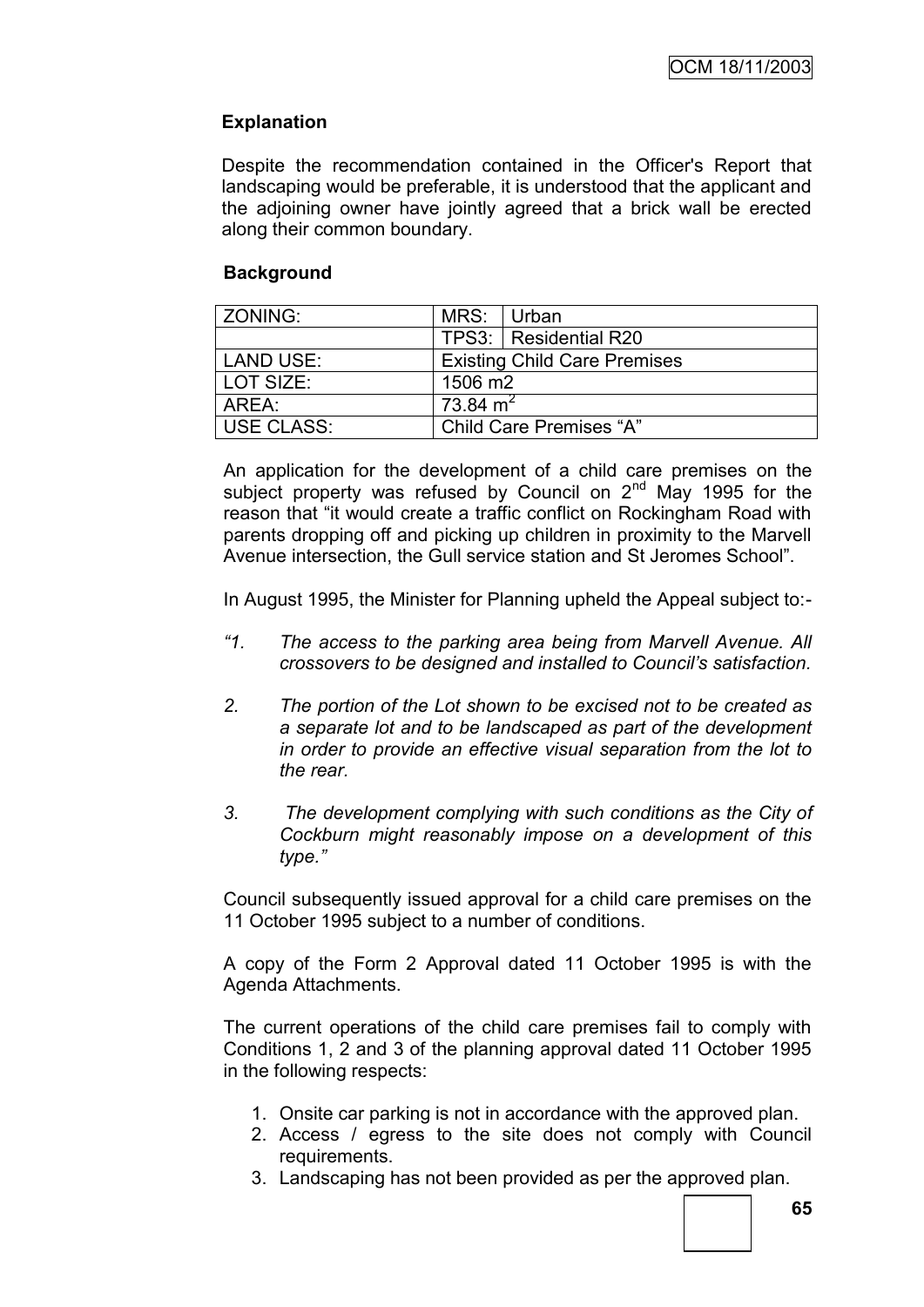#### **Submission**

On 14 August 2003, an application was received for 3 additional facility rooms. The proposal involves enclosing three existing patio areas, two at the front of the building and one at the rear of the building. The application also proposes to create a staff room from the existing garage, which is no longer in use.

The application also proposes an increase in the number of children being cared for from 39 to approximately 60. The staff levels are proposed to increase from 7 to 10 to meet the increase in children being cared for.

The applicant has provided the following information in support of the application in italics below:

*"Since taking over this business in January 2001, I have seen the enquiry's escalate…There has been an unprecedented demand for working mothers to have care for babies and before and after school care at our centre.*

*We currently have St Jerome's School recommending us to their parents for before and after school care…"*

#### *"Babies*

*My application to increase the babies' section by four to twelve in the new rear section would cater for approximately five working mothers. These parents are on our waiting list and desperately require care, as all neighbouring childcare centres babies area are full.*

*…I am applying for the increase of the babies' area; because of the lack of baby care facilities available in the immediate area".*

#### *"Before and after school care*

*I would like to utilize the new extensions in the front section of the centre for the before and after care children. This area could cater for up to seventeen before and after school children, subject to the licensing board's requirement policy, which is under review".*

#### "*Traffic Flow*

*The traffic flow from before school care is created early in the morning. These current five working mothers who require the care, start work at 7-8pm, hence most of them arriving before opening time around 7am, when the traffic flow is at a minimum. This is five less cars arriving at the St Jerome's school at the busy 8.30pm normal opening time.*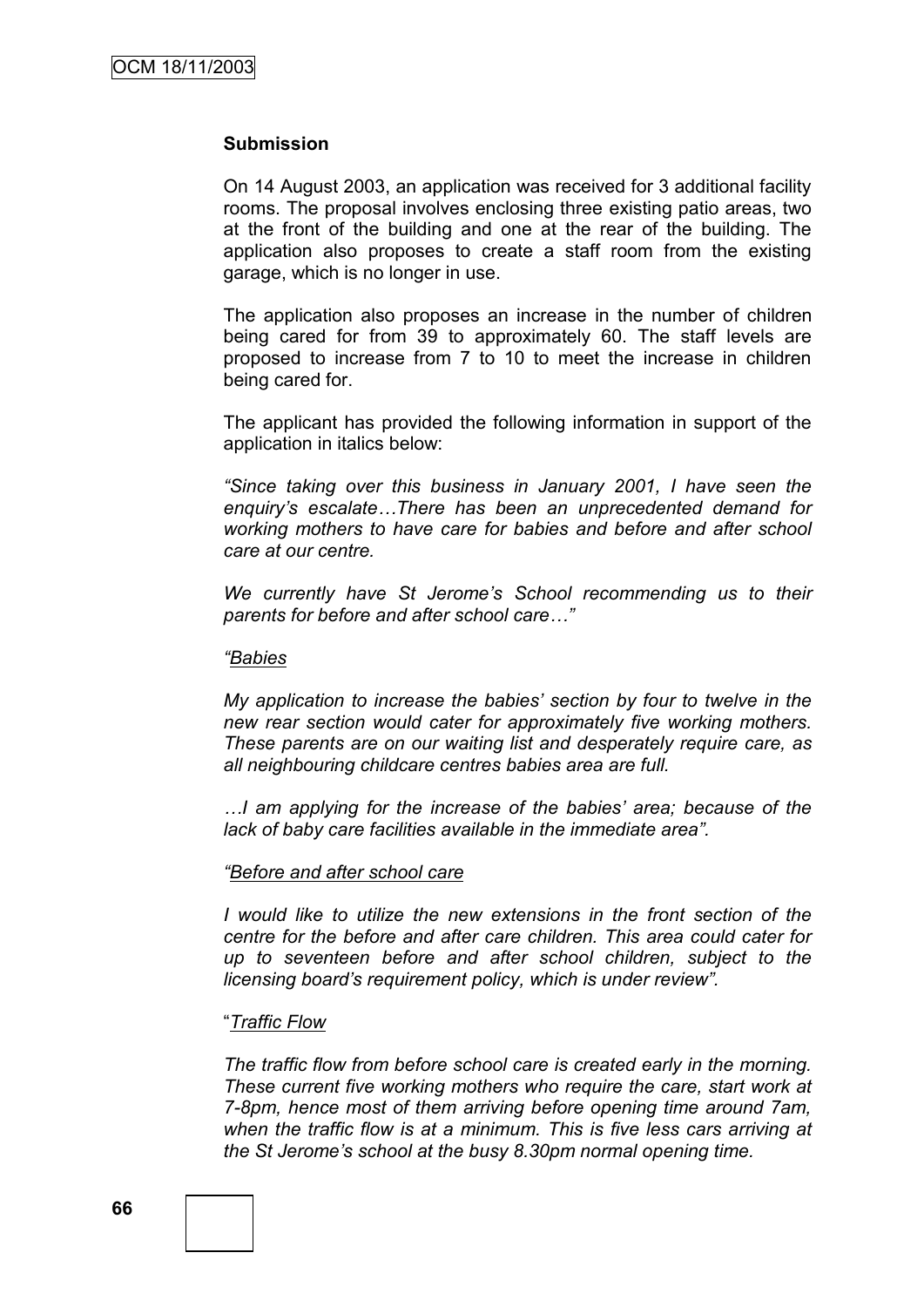*The after school care at our centre takes the pressure off the…rush at schools at 3.30pm each day, as our current seven working parents pick their school children up after work between 5-6pm each day….We are looking to have our major increase in child numbers catered for in the after school area, as the extra traffic created by these increased numbers will happen after working hours between 5.15 to 6pm, when the parents finish work".*

#### "*Proposed Increase*

*If you were to allow us to increase our child numbers to sixty, they would be used in the following manner:*

| <b>Babies</b>                    | 12 | Increased by four |
|----------------------------------|----|-------------------|
| <b>Toddlers</b>                  | 15 | Remains the same  |
| Kindy                            | 16 | Remains the same  |
| <b>Before &amp; After School</b> | 17 | extra"            |

#### *"Staff*

*The staff numbers would increase to ten, being nine child caregivers and one cook".*

The application plans are contained in the Agenda Attachments.

#### **Report**

#### Scheme Requirements

The subject land is zoned Residential (R20) under Council"s Town Planning Scheme No.3. A Child Care Premises is a use that is not permitted unless the council has exercised its discretion and has granted planning approval after advertising the proposal.

The application has been referred to Council for determination following receipt of submissions in objection to the application from adjoining landowners.

#### Car Parking

Assessment of the proposal under Town Planning Scheme No. 3 indicates the following car parking requirements in respect to the proposed use:

A total of 16 car parking bays would be required for 10 full-time employees and a total of 60 children. The site can only accommodate a total of 15 car parking bays and therefore does not comply with Council"s Scheme parking requirements. As the revised parking layout provides a better design, with respect to manoeuvrability, safety and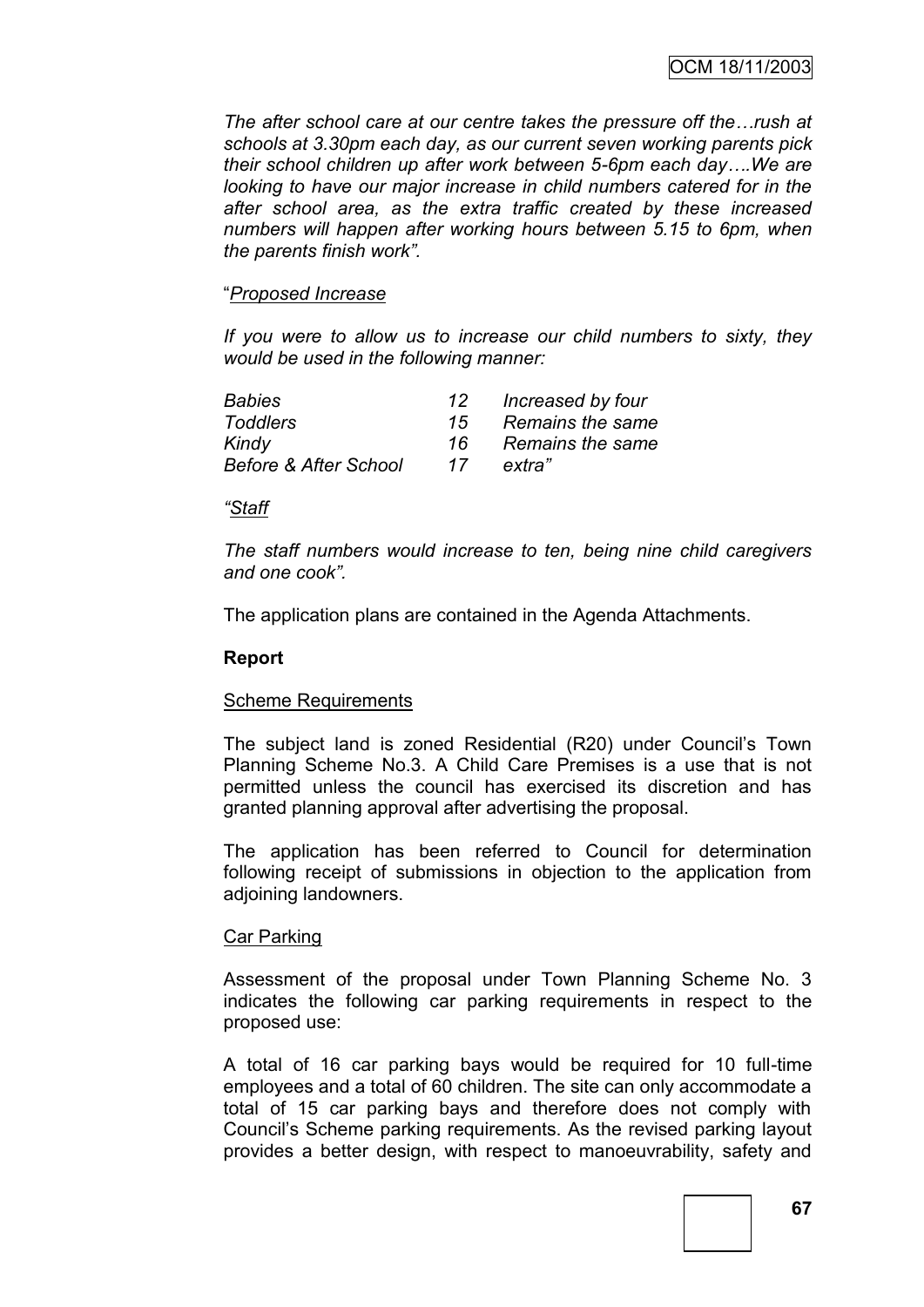provision of landscaping, it is considered that a variation (1 bay) less to Council"s Scheme requirements is acceptable in this instance.

#### Landscaping

The amended plans propose a total area of 90  $m^2$  for landscaping. This equates to approximately 6 percent of the total developed area of the site. Council's Town Planning Scheme does not require the provision of landscaping for a child care premises.

As the centre is in a prominent location, (a corner block on Rockingham Road) and also due to the lot being developed to its full potential it is considered appropriate to require additional landscaping to visually soften the development.

This can be achieved by the owner landscaping and maintaining all of the street verge abutting the subject property.

#### Floor Area

The combined floor area of the three proposed facility rooms is approximately 73.84  $m^2$ .

#### Rockingham Road Crossover

The current condition of the Rockingham Road crossover is degraded as a result of traffic generated from the subject site. It is recommended that the applicant be required to upgrade and maintain the crossover to the satisfaction of Council.

#### Amenity

It is considered that currently the development does not blend in with the surrounding residential development, given that minimal landscaping has been undertaken and due to the colours and materials previously chosen for the original development not blending in with the surrounding locality. It is considered that the current application can be appropriately conditioned to address the amenity issue, by way of requiring landscaping to be undertaken and the building being upgraded externally with more appropriate colours and materials to the satisfaction of Council.

#### Community Consultation

In accordance with Clause 9.4 of the Scheme, the application was advertised to nearby owners that are likely to be affected by the proposal. At the close of the advertising period, two letters of objection were received. The following table is a summary of the issues raised in the submission: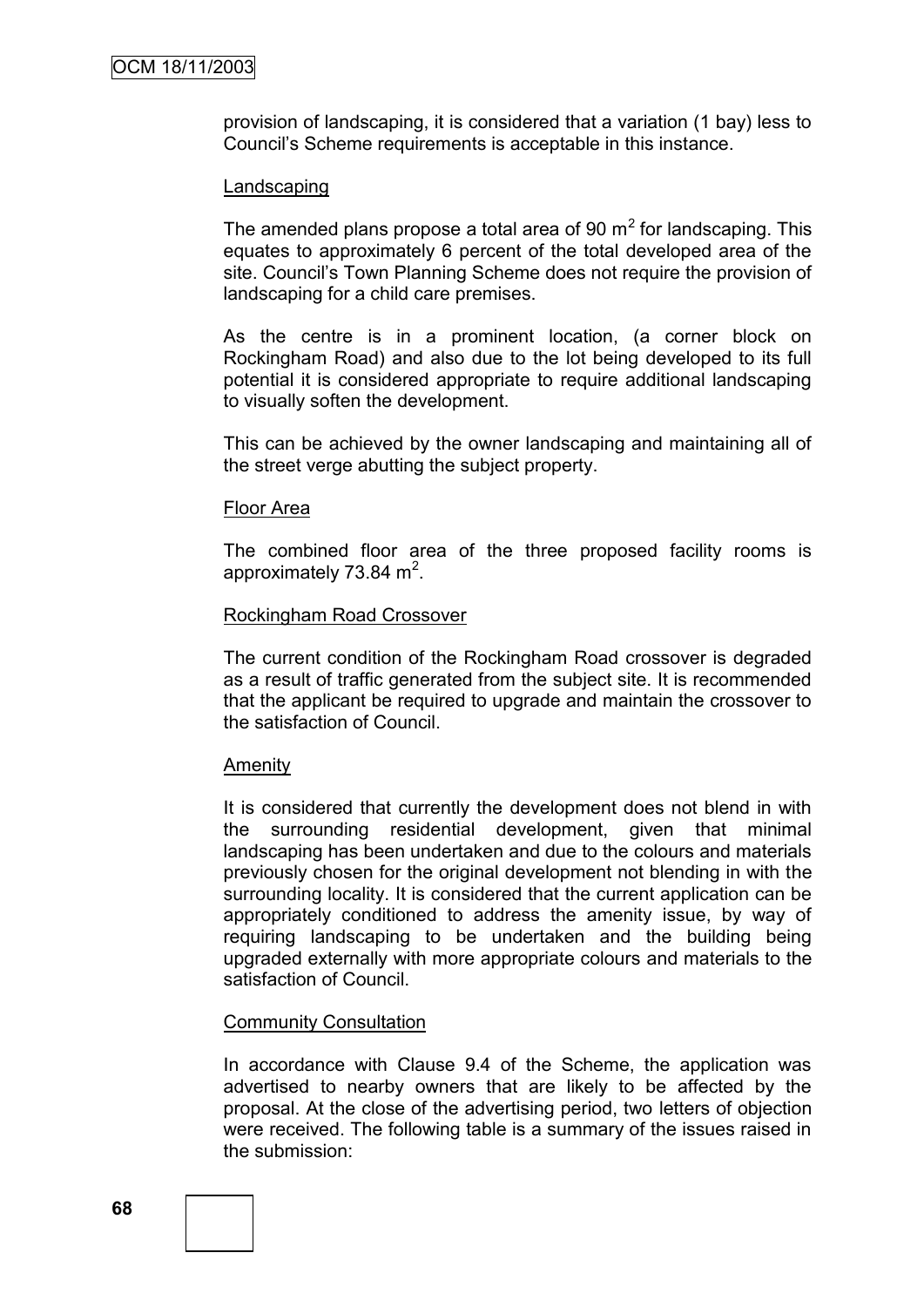| Submitter                                               | Objection/<br>Support/<br>Neutral | Summary of Submission                                                                                                                                                                                                                                                                                                                                                                                     |
|---------------------------------------------------------|-----------------------------------|-----------------------------------------------------------------------------------------------------------------------------------------------------------------------------------------------------------------------------------------------------------------------------------------------------------------------------------------------------------------------------------------------------------|
| D & C Goncalves<br>7 Amy Court<br>Munster               | Objection                         | Toys and junk are being thrown over fence,<br>which creates a nuisance.<br>Concern that the expansion of the child care<br>premises will result in<br>noise<br>increase<br>generated from the child care premises.                                                                                                                                                                                        |
|                                                         |                                   | The existing dividing fence is inadequate and<br>does not provide an adequate visual or noise<br>barrier to the adjoining child care premises.<br>The submitter recommends that the applicant<br>replace the existing dividing fence with a<br>sufficient brick wall.                                                                                                                                     |
| P-Slog Spriyan<br>496 Rockingham Road<br><b>Munster</b> | Objection                         | that the<br>child<br>premises<br>Concern<br>care<br>devalues nearby properties.<br>Concern that the proposed expansion will<br>result in increased noise level.<br>Concern raised that the service station<br>the subject site will have a<br>opposite<br>detrimental impact on the children being cared<br>for at the facility due to cars and trucks using<br>the petrol station creating excess fumes. |

### **Discussion**

The concerns raised in the table of submissions are addressed below:

- 1) It is considered that toys being thrown over the boundary fence can be prevented through appropriate landscape screening measures and perhaps restricting access of the children to a distance from the boundary fence.
- 2) As a comparative examination of noise generated from a child care premises, an acoustic report in support of a proposed child care premises at Pt Lot 113 Rockingham Road, Hamilton Hill (13 October 2003) is reviewed here. The acoustic report showed that the noise level generated from an operating centre at the closest residence as a result of 83 children playing was 40 dB(A), which complied with the Regulations (maximum level of 53dB(A) ). The calculations also demonstrated that before 0700 hours noise received at the neighbouring premises will also comply with the regulatory requirements.

The owner must at all times ensure that the premise complies with the Environmental Protection (Noise) Regulations 1997.

3) The statement that the existing dividing fence is inadequate is acknowledged. The child care premises has views into the neighbouring property, as the subject property is substantially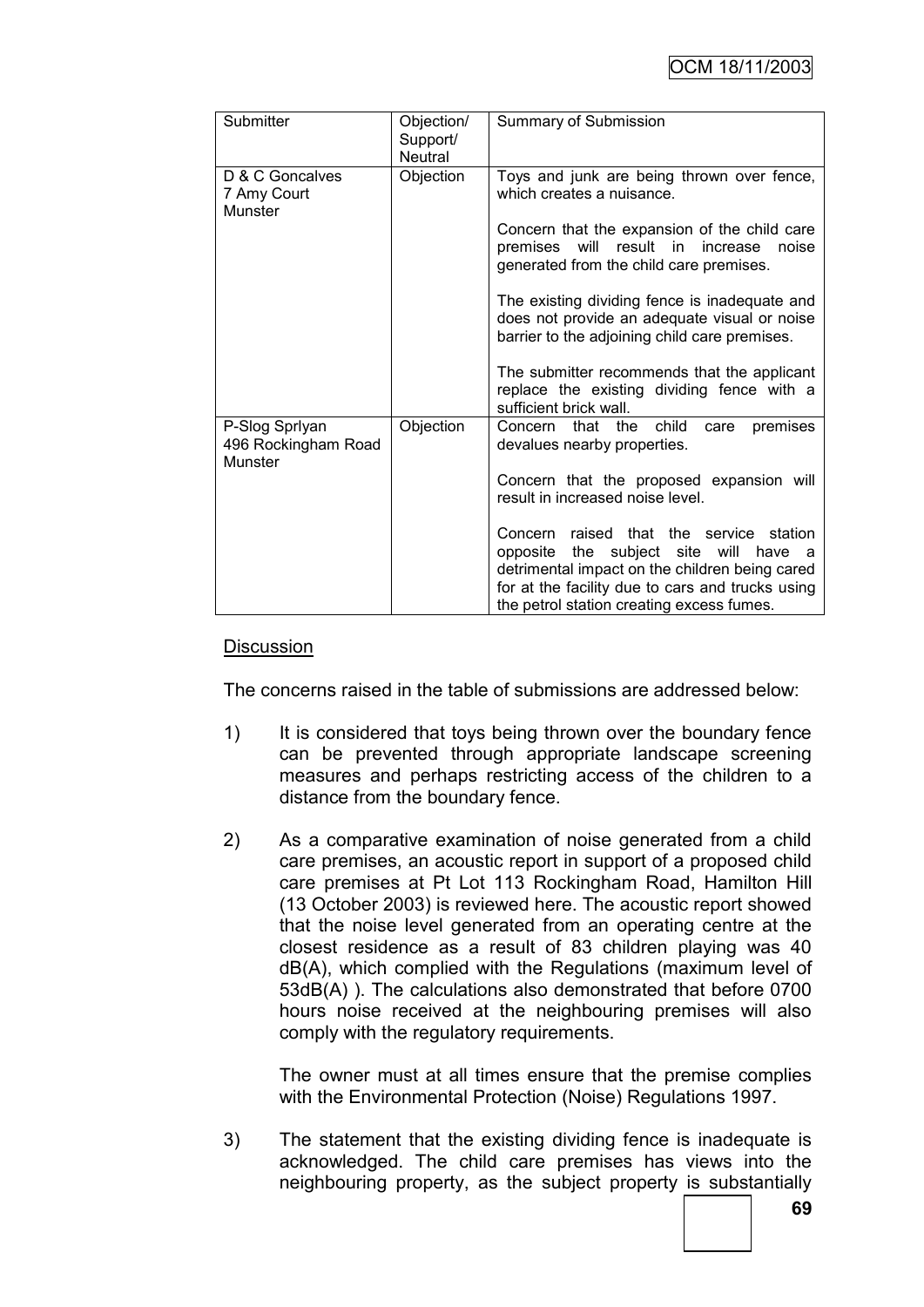higher than the adjoining properties to the north of the site. It is recommended that rather than requiring a brick wall along the boundary, which may be required to be built to an inappropriate height in a residential area in order to achieve an appropriate screen, it is recommended that the applicant be required to plant vegetation along the boundary, at a height no less than 3 metres, for the purpose of screening the site from the properties to the north.

- 4) The claim that the operation of the child care premises devalues the surrounding residential properties is unsubstantiated and is not a relevant planning consideration.
- 5) The concern raised that the service station opposite the subject site will have a negative impact on the children's health is unsubstantiated.

#### Outstanding Conditions

As previously identified in this report, Conditions 1, 2 and 3 of the previous development approval of the child care premises have not currently been met. These conditions were originally imposed on the development while another operator was undertaking the operation. The business has since changed hands, and the current applicant/operator has committed in writing the following:

*"I will undertake to complete the council requirements in regards to the original approvals given to the previous owner /applicants in 1996. These being the landscaping and the side and front boundary [limestone] fence, which I will undertake to complete to the council's satisfaction.*

*…I will take upon oneself to complete any council requests to have these extensions approved and completed before school restarts in February, 2004".*

The outstanding conditions relating to the original approval issued in 1996 is a related matter to the current application but can be dealt with in accordance with the above undertaking.

Furthermore, the previous car parking and landscaping requirements will not be relevant due to the revised parking and landscaping layout.

#### **Conclusion**

It is considered that the application has merit as it involves the upgrading and expansion of an existing child care premises, which is located in a prime location for such a use, in that it is a corner block and situated opposite a primary school.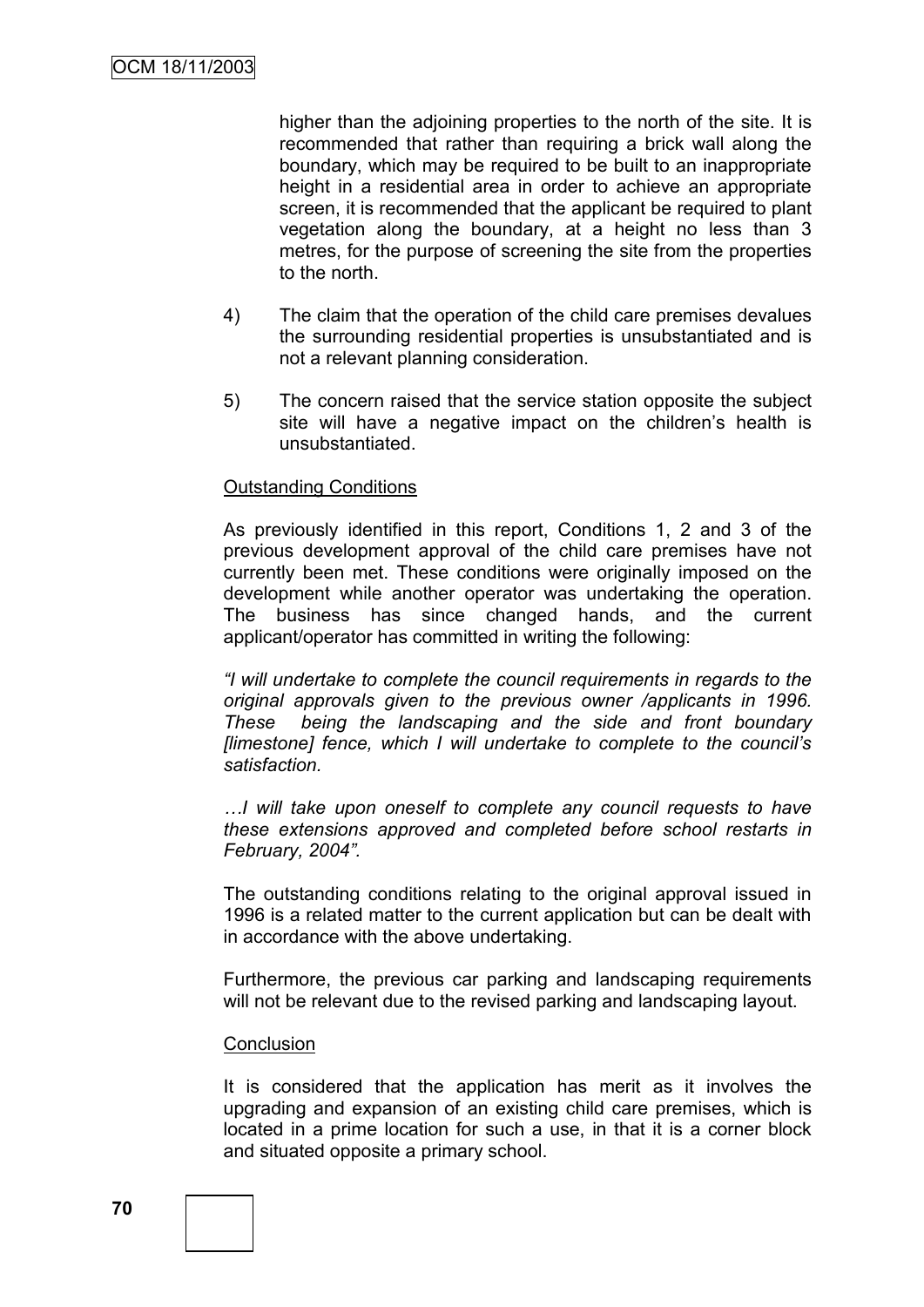It is recommended that the application be approved, in accordance with the amended plans and subject to appropriate conditions to address concerns raised by adjoining residents.

# **Strategic Plan/Policy Implications**

The Corporate Strategic Plan Key Result Areas which apply to this item are:-

- 2. Planning Your City
	- *"To ensure that the planning of the City is based on an approach which has the potential to achieve high levels of convenience for its citizens."*
	- *"To ensure that the development will enhance the levels of amenity currently enjoyed by the community."*
- 4. Facilitating the needs of Your Community
	- *"To facilitate and provide an optimum range of community services."*

## **Budget/Financial Implications**

N/A

# **Legal Implications**

N/A

# **Community Consultation**

Application advertised. Two letters of "Objection" were received.

## **Implications of Section 3.18(3) Local Government Act, 1995**

Nil.

# **14.12 (MINUTE NO 2212) (OCM 18/11/2003) - HOME BUSINESS - GATE FABRICATION HO554 - 25 MUIR COURT, BANJUP - OWNER: LA & KM CRANNAGE - APPLICANT: LA CRANNAGE (5514613) (ACB) (ATTACH)**

#### **RECOMMENDATION** That Council:

(1) grant approval for the proposed Home Business (Gate Fabrication) on Lot 3 (25) Muir Court, Banjup subject to the following conditions:-

STANDARD CONDITIONS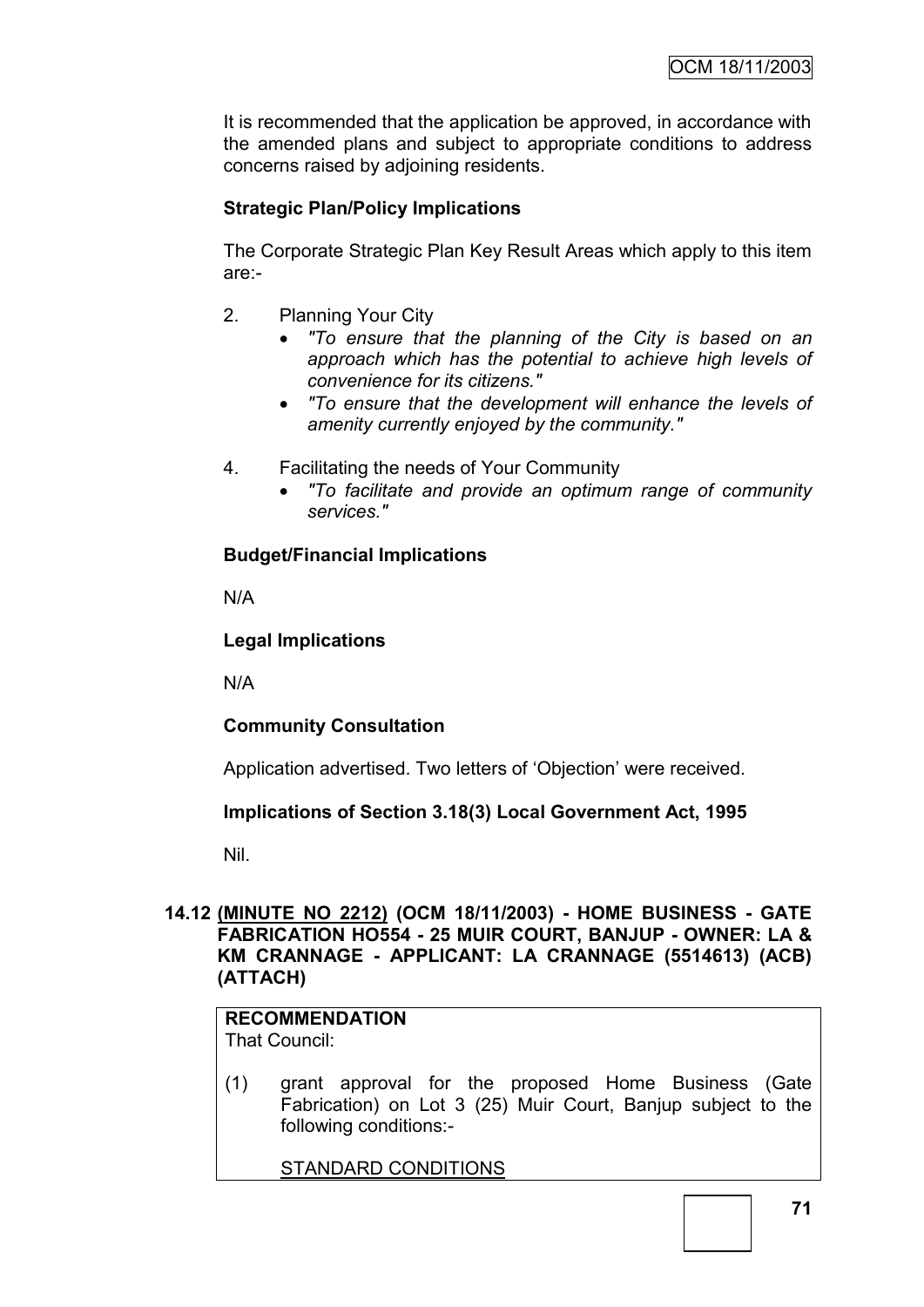- 1. The development complying with the Home business provisions and definition set out in Statement of Planning Policy No. 6 with the exception of item (d).
- 2. The home business can only be undertaken by the owner of the land and is not transferable.
- 3. On the sale of the property or change in ownership of the land the home business entitlement ceases.
- 4. All materials and/or equipment used in relation to the Home Business shall be stored within the residence or an approved outbuilding.
- 5. The Home Business Approval may be withdrawn by the Council upon receipt of substantiated complaints.

# SPECIAL CONDITIONS

- 6. The subject land is located within the Jandakot Underground Water Pollution Control Area, which is gazetted for Priority 2 (P2) source protection. P2 source protection areas are defined to ensure that there is no increased risk of pollution to the water source. P2 areas are declared over land where low intensity development (such as rural) already exists. Protection of public water supply sources is a high priority in these areas. As described in the Water and Rivers Commission"s *Water Quality Protection Note: Land Use Compatibility in Public Drinking Water Source Areas,* home businesses area a conditional land use.
- 7. No more than 25 litres of Toxic and Hazardous Substances (THS) shall be stored, handled or used on the above site. Storage of THS shall be bunded, weatherproof and impermeable surfaces, which exclude or contain run off and within a ventilated area.
- 8. The workshop floor shall be impermeable (i.e. reinforced concrete floor).
- 9. Any wastes as a result of the proposed activity shall be disposed of off-site as approved by regulatory agencies.

## FOOTNOTE

1. The development is to comply with the *Environmental Protection Act 1986,* which contains penalties where noise limits exceed that prescribed by the *Environmental*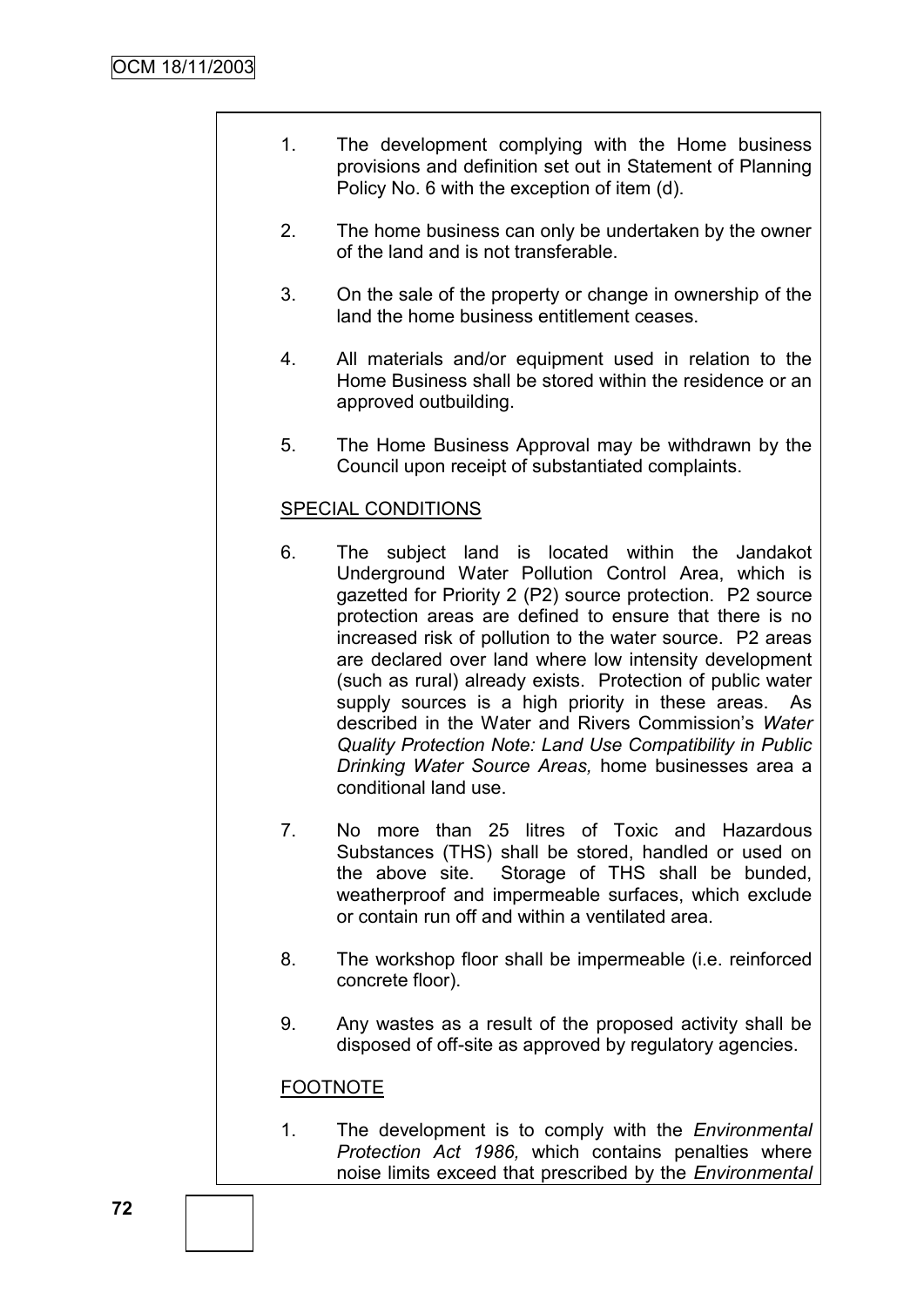### *Protection (Noise) Regulations 1997.*

- 2. It should be noted that under the *Environmental Protection Act 1986,* a person who emits or causes or allows to be emitted noise, which unreasonable interferes with the health, welfare, convenience, comfort or amenity of any person, commits an offence.
- 3. The Chief Executive Officer (CEO) of the local government may request that a noise management plan be submitted for the manufacturing work at any time.
- 4. Work hours and deliveries shall be limited between Monday to Saturday, 7am to 7pm, and not at all on Sundays or public holidays.
- 5. In regards to Condition 7 THS include substances described in the Schedule of the *Poisons Act 1964,*  concentrates and substances listed in the Schedules Classes 3 to 9 of the *Explosives and Dangerous Goods Act, Classification Order of 1988* and substances that have the potential to contaminate waters (whether treated or otherwise) so they become unsafe for human, plants or animal use, or may significantly disrupt animal processes.
- 6. The Home Business on Lot 3 Muir Court, Banjup is defined in Statement of Planning Policy No. 6 as *"…a business, service, trade or similar activity carried on in the dwelling or on land around a dwelling which may employ, in addition to the resident of the dwelling, no more than two persons but which-*
	- *(a) does not entail the retail sale, display or hire of goods of any nature;*
	- *(b) does not cause injury to or prejudicially affect the amenity of the neighbourhood;*
	- *(c) does not detract from the residential appearance of the dwelling house or domestic outbuilding;*
	- *(d) does not entail employment of any persons not a member of the occupier's household;*
	- *(e) does not occupy an area greater than 50m<sup>2</sup> ;*
	- *(f) will not result in traffic difficulties as a result of the inadequacy of on-site and off-site parking;*
	- *(g) will not result in a substantial increase in the amount of vehicular traffic in the vicinity; and*
	- *(h) does not entail the presence, parking and garaging of a vehicle of more than 3.5 tonne tare weight."*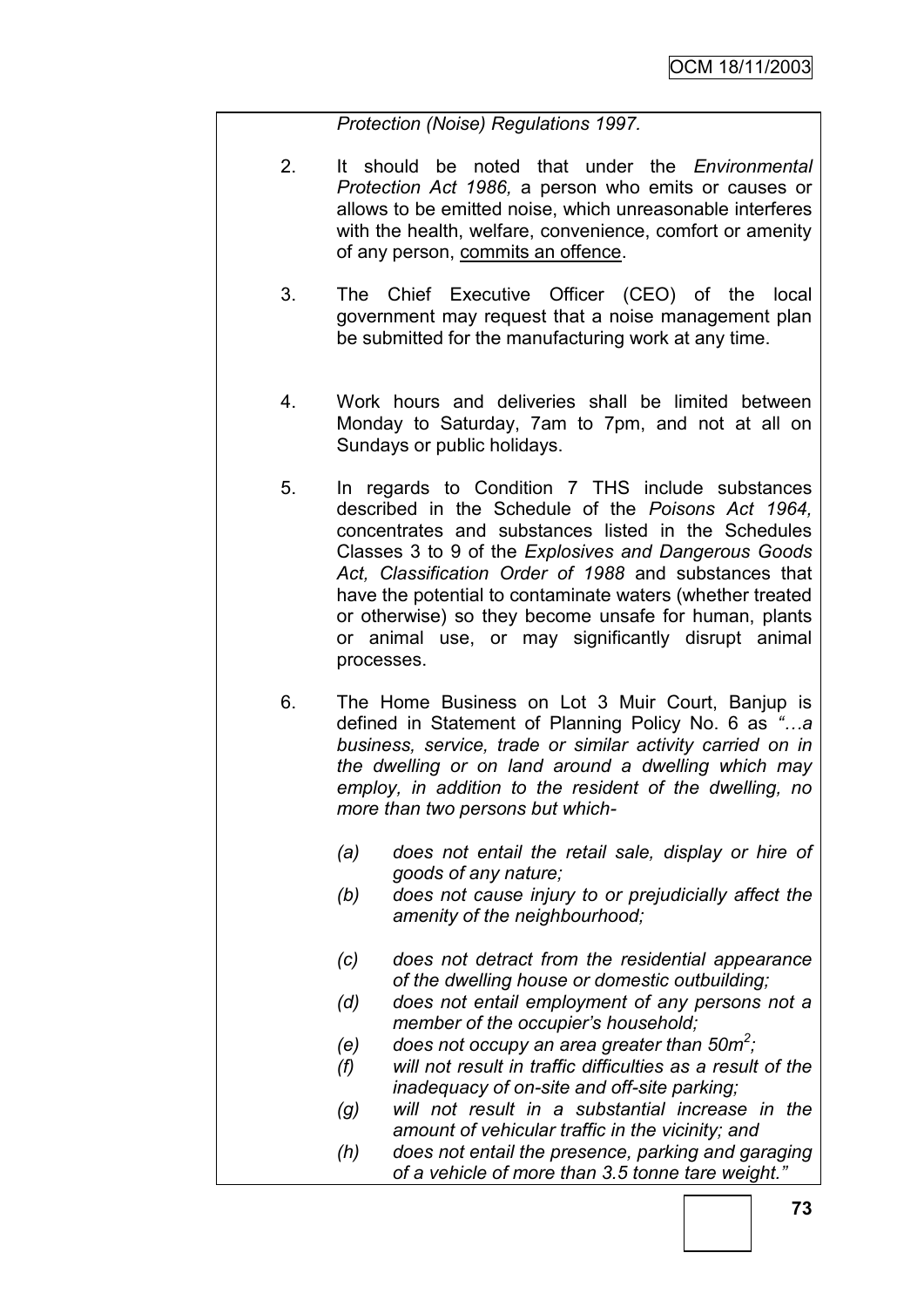(2) issue an MRS Form 2 approval and a Schedule 9 Notice of Determination on Application for Planning Approval valid for a period of 12 months only.

### **COUNCIL DECISION**

MOVED Clr M Reeve-Fowkes SECONDED Clr I Whitfield that the recommendation be adopted.

## **CARRIED 9/0**

#### **Background**

| ZONING:    | MRS:                                                    | <b>Rural – Water Protection</b> |  |
|------------|---------------------------------------------------------|---------------------------------|--|
|            | TPS3:                                                   | Resource                        |  |
| LAND USE:  | Residential / Home Business (Gate Fabrication)          |                                 |  |
| LOT SIZE:  | 2.0016ha                                                |                                 |  |
| AREA:      | Approx. 96m <sup>2</sup> of shed used for Home Business |                                 |  |
| USE CLASS: | AA (Discretionary having due regard for WRC advice)     |                                 |  |

The City has recently been made aware that a Gate Fabrication business has been operating on the subject site without the prior planning approval of the Council. On 3 September 2003 the City advised the owner that in order for the business to continue operating on the premises, it must be bought into compliance with the "Home Business" provisions of the City of Cockburn Town Planning Scheme No. 3 and approved by Council.

In response to the above, the Council received an application for a Home Business (Gate Fabrication) on 11 September 2003.

The landowner/applicant has a history of carrying out illegal uses on the premises without seeking the necessary planning approvals prior to commencing the use. The following provides a historical summary of the events occurred to date.

- 12 April 1988 Planning approved a shed with standard conditions and special conditions that specified the shed walls being colorbond or painted in earth tonings, screen planting to be installed around the shed and the use being confined to special rural purposes only.
- 12 March 1990 Letter to landowner resulting from a site inspection undertaken by planning staff on 8 March 1990. This inspection revealed that the shed walls were not constructed in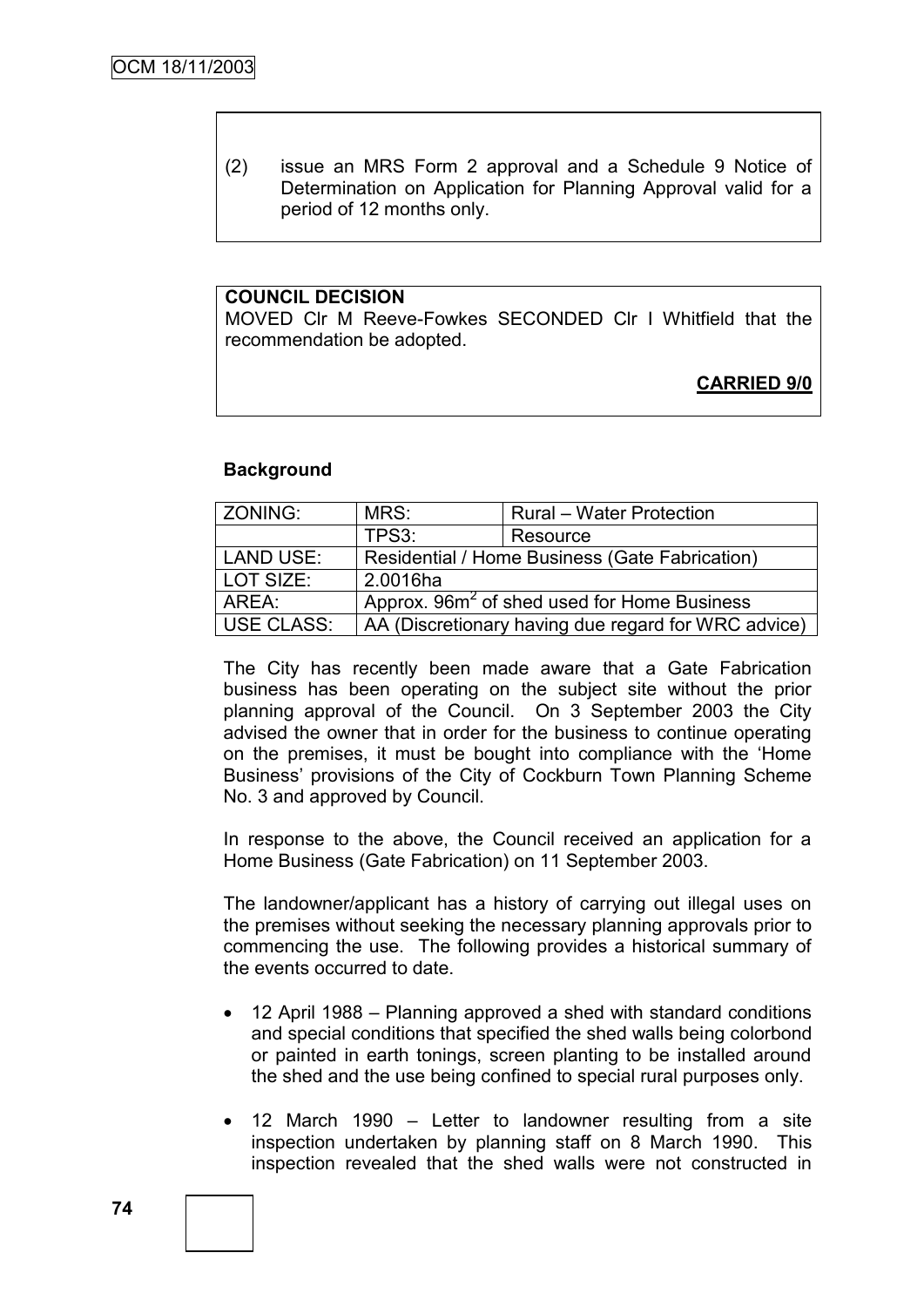colorbond or painted in earth tonings. In addition, no screen planting had been undertaken.

- 23 March 1998 A site inspection was undertaken by planning staff as a result of a referral received from the Water and Rivers Commission stating that a mechanical workshop was operating on the subject site.
- 27 March 1998 Letter to landowner requesting that the use be ceased within 28 days.
- 6 April 1998 Planning Application for a Mechanical Workshop was received by the City and on 19 May 1998 Council refused the application and resolved to instruct solicitors to initiate legal action within 3 months if the use is not ceased.
- 21 May 1998 Landowner made a Planning Application for a Home Occupation for Mining Storage (Amended) where on 20 October 1998 Council resolved to refuse the application as the use is not compatible with the objectives of the Rural – Water Protection Zone.
- 10 February 1999 A site inspection undertaken by planning staff revealed there was no evidence of a business operating from the premises and the matter was finalised.

## **Submission**

The Home Business application involves the making of rural type gates and lightweight portable panels. This activity is confined to an existing shed. The applicant submits that only 96 square metres of the shed is being used as part of the Home Business activities.

The applicant submits the following: -

*"We are situated on 5 acres in Banjup and would not contribute to any noise or traffic problems"*

*"There is no pollution, minimal noise and no nuisance to my neighbours. All waste is removed by way of a dump bin and the surrounding area is kept clean."*

*"Although I don't own or intend to purchase a 3.5 tonne truck, once a month I receive pipe and mesh to manufacture my products."*

*The list of machinery used in gate manufacturing is:*

- *Massey Ferguson 35 Fork Lift*
- *Cut off saw*
- *Angle Grinder*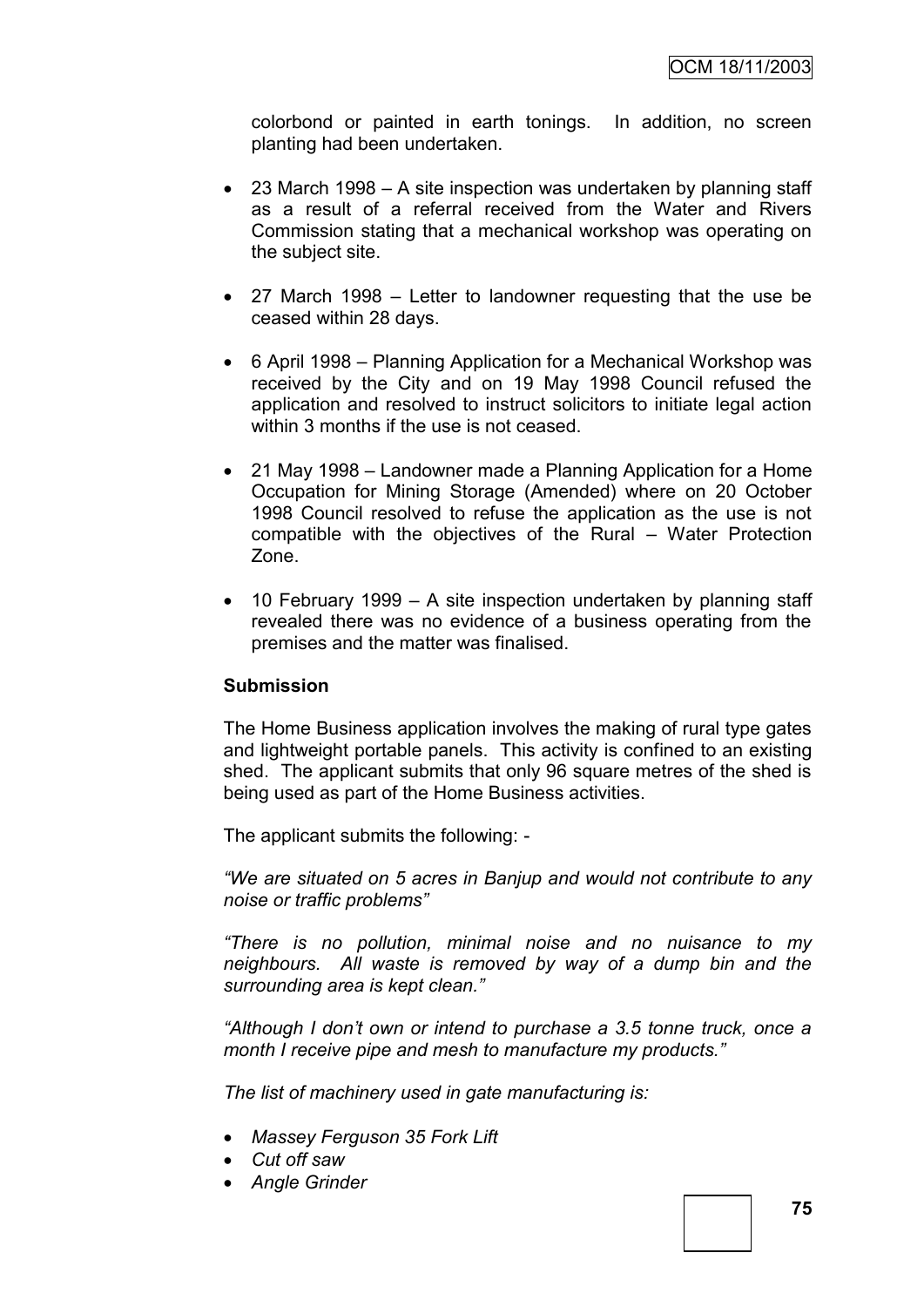- *Drill*
- *Pipe Bender*
- *Welder (MIG)*

*Working hours are between Monday and Friday 8am to 4pm but the necessary machinery is not being used all the time and two machines are not used together or continuously."*

The Applicant has verbally advised the process of Gate Fabrication involves the bending and welding together of pipes. The process does not involve the use of chemicals or oils. Orders are taken over the phone and the gates are transported to the client"s premises. The business employs one full time employee and occasionally one casual employee when workload demands extra help. These employees are not members of the occupier's household.

The applicant confirms that the area can be restricted to the 50 sqm requirement under Statement of Planning Policy No. 6 to comply with this requirement.

A locality map and a copy of the site plan associated with the Home Business are included in the agenda attachments.

#### **Report**

The Applicant proposes a Home Business from his place of residence being 25 Muir Court, Banjup that is akin to a rural industry.

A Home Business is defined below in accordance with Statement of Planning Policy No. 6 – Jandakot Groundwater Protection.

*"…a business, service, trade or similar activity carried on in the dwelling or on land around a dwelling which may employ, in addition to the resident of the dwelling, no more than two persons but which-*

- *(a) does not entail the retail sale, display or hire of goods of any nature;*
- *(b) does not cause injury to or prejudicially affect the amenity of the neighbourhood;*
- *(c) does not detract from the residential appearance of the dwelling house or domestic outbuilding;*
- *(d) does not entail employment of any persons not a member of the occupier's household;*
- *(e) does not occupy an area greater than 50m<sup>2</sup> ;*
- *(f) will not result in traffic difficulties as a result of the inadequacy of on-site and off-site parking;*
- *(g) will not result in a substantial increase in the amount of vehicular traffic in the vicinity; and*
- *(h) does not entail the presence, parking and garaging of a vehicle of more than 3.5 tonne tare weight."*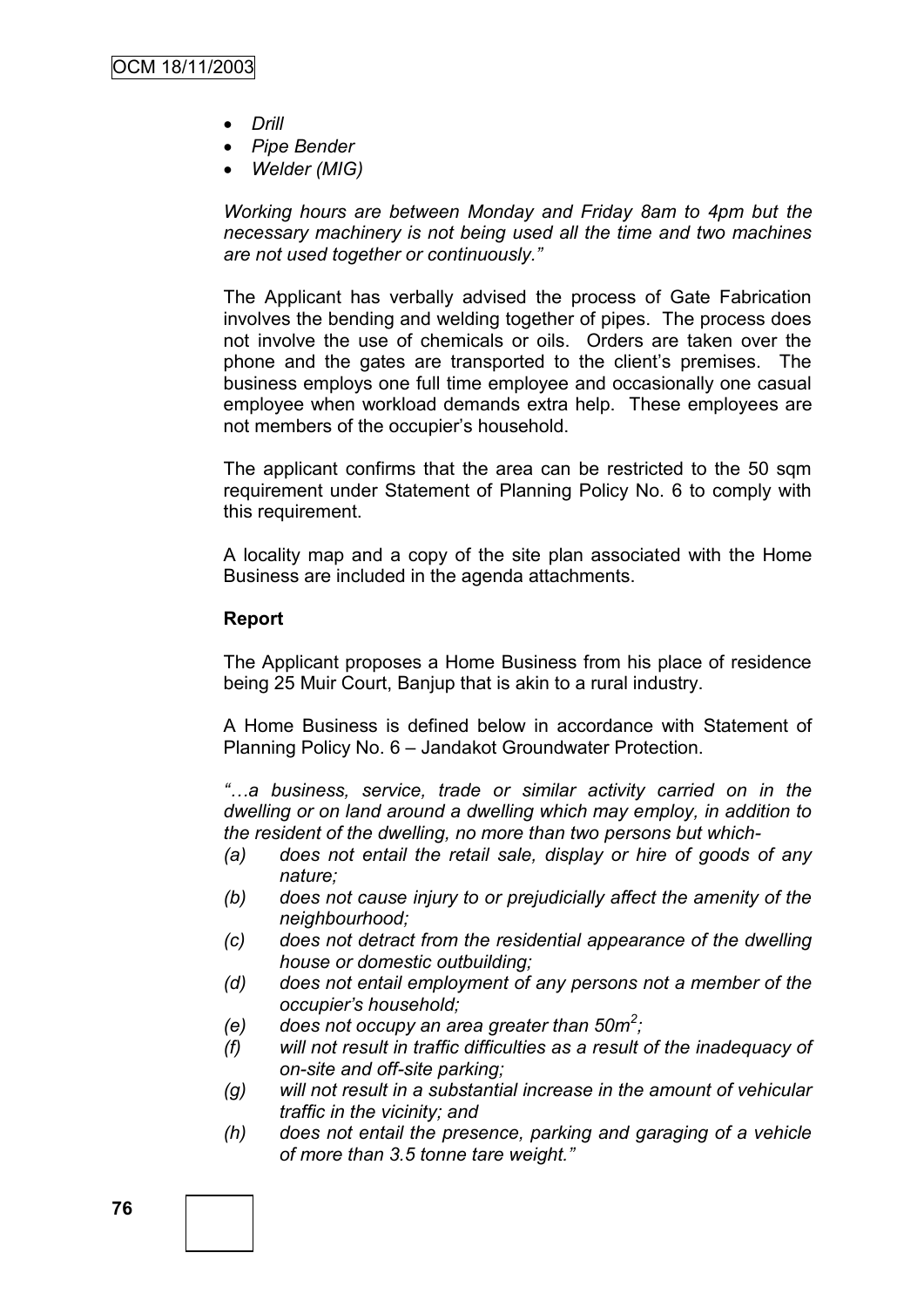The applicant complies with every requirement under the definition of a 'Home Business' with the exception of item (d) above.

The objective of the Resource Zone under Town Planning Scheme No. 3 is "*to provide for the protection of the Perth Metropolitan underground water resource in accordance with the requirements of Statement of Planning Policy No. 6 published by the Western Australian Planning Commission on 12 June 1998."*

The purpose of the policy is to ensure development over the Jandakot public groundwater supply mound is compatible with the long-term use of the groundwater for human consumption.

Statement of Planning Policy No. 6 enables Council to exercise its discretion to approve a Home Business following regard to advice from the Water and Rivers Commission.

The application was referred to the adjoining neighbours and the Water and Rivers Commission for comment. The owners of No. 37 Muir Court, Banjup provided a letter of no objection. In addition the owners of No. 38 Muir Court, Banjup advised by phone they have no objection to the proposal. The site plan within the agenda attachment depicts the location of these submissioners.

The Water and Rivers have no objections subject to a number of conditions and advice notes.

The shed is located approximately 130 metres from the nearest residential dwelling.

The proposed Home Business is supported from a planning viewpoint for the following reasons: -

- 1. The nature of the business does not involve the use of chemicals or oils and it is considered that there is no increased risk of pollution to the water source.
- 2. The business will not generate additional vehicular movements over what a normal household, as the orders are received by phone and gates are dispatched by the business.
- 3. The rural lot size of 2ha assists in managing impacts of the business on-site.
- 4. The Home Business generally complies with the criteria from the 'Home Business' definition under Statement of Planning Policy No. 6 with the exception of (d);
- 5. The proposal is supported by neighbouring landowners and the Water and Rivers Commission;
- 6. The environmental implications of the business can be managed to ensure there is no adverse impact on Groundwater;
- 7. The end product is used on rural properties.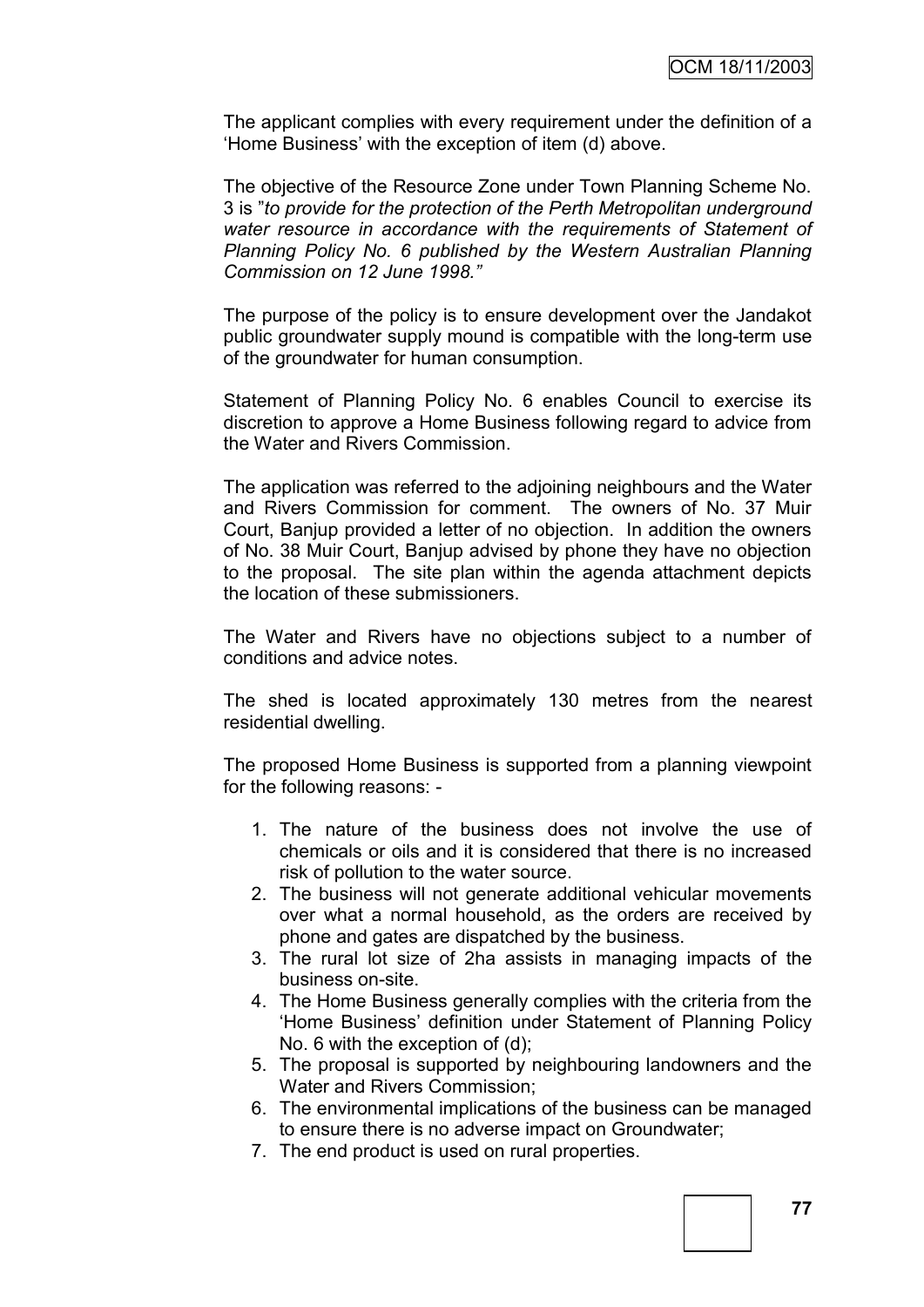# **Strategic Plan/Policy Implications**

- 2. Planning Your City
	- *"To ensure that the planning of the City is based on an approach which has the potential to achieve high levels of convenience for its citizens."*
	- *"To ensure that the development will enhance the levels of amenity currently enjoyed by the community."*
	- *"To foster a sense of community within the district generally and neighbourhoods in particular."*

## **Budget/Financial Implications**

N/A

**Legal Implications**

N/A

**Community Consultation**

N/A

**Implications of Section 3.18(3) Local Government Act, 1995**

Nil.

**14.13 (MINUTE NO 2213) (OCM 18/11/2003) - FINAL ADOPTION - AMENDMENT NO. 4 TO TOWN PLANNING SCHEME NO. 3 - REZONING FROM 'PUBLIC PURPOSES' TO 'DEVELOPMENT' LOTS 3 AND 4 LYON ROAD, BANJUP - OWNER: WATER CORPORATION - APPLICANT: ROBERTS DAY GROUP (93004) (CP)**

**RECOMMENDATION** That Council:

(1) grant final adoption to the following amendment:-

TOWN PLANNING AND DEVELOPMENT ACT 1928 (AS AMENDED) RESOLUTION DECIDING TO AMEND A TOWN PLANNING SCHEME CITY OF COCKBURN – TOWN PLANNING SCHEME NO. 3

AMENDMENT NO. 4

Resolved that Council, in pursuance of section 7 of the Town Planning and Development Act 1928 (as amended) amend the above Town planning Scheme by:-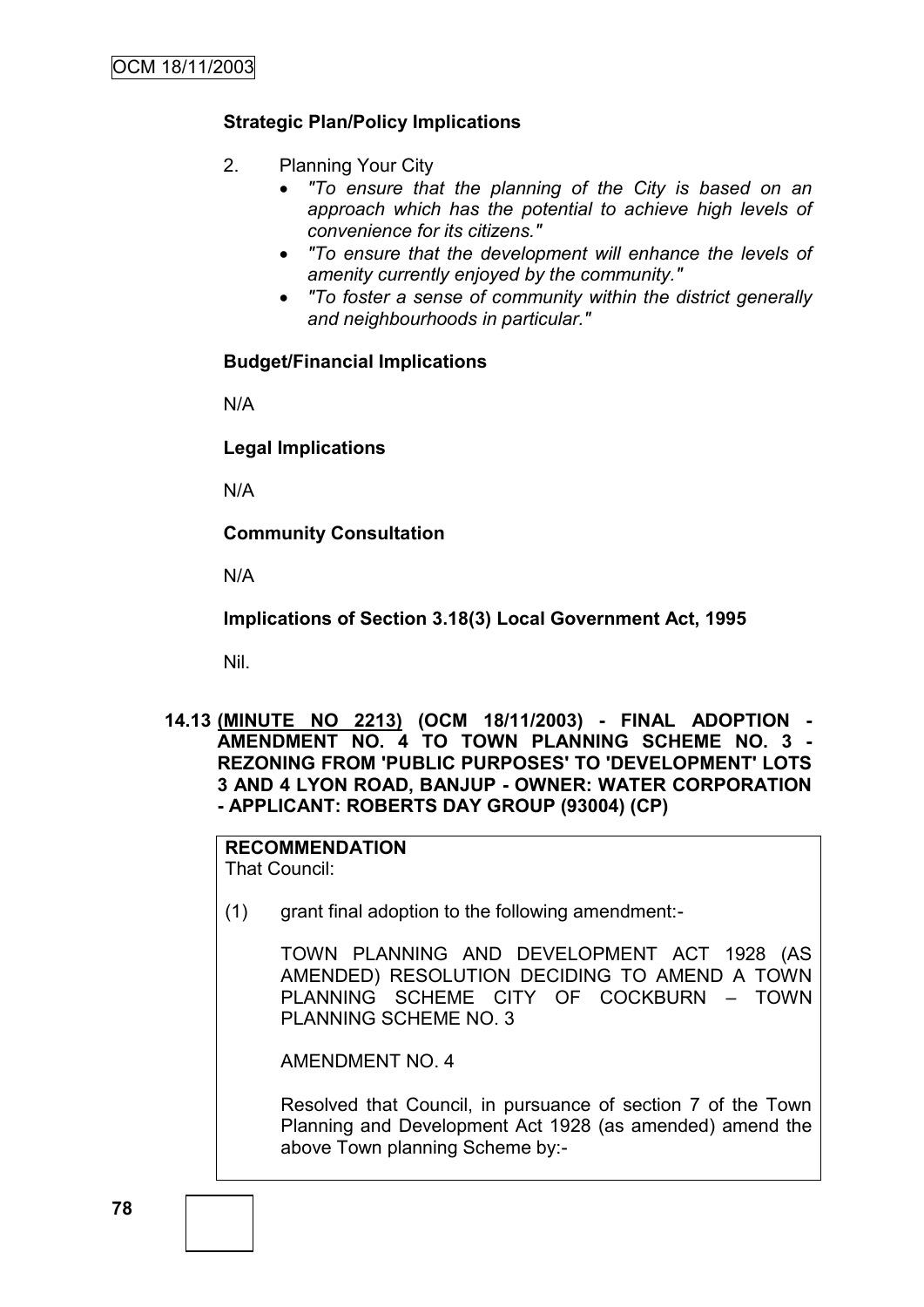- 1. amending the Scheme Maps by re-zoning Lots 3 and 4 Lyon Road, Banjup from "Public Purposes (WC)" to "Residential Development";
- (2) in anticipation of the Hon. Minister"s advice that final approval will be granted, the documents be signed, sealed and forwarded to the Western Australian Planning Commission; and
- (3) advise the applicant of Council"s decision accordingly.

# **COUNCIL DECISION**

MOVED Clr M Reeve-Fowkes SECONDED Clr I Whitfield that the recommendation be adopted.

**CARRIED 9/0**

## **Background**

| ZONING:   | MRS:                      | Urban                                |
|-----------|---------------------------|--------------------------------------|
|           | DZS:                      | Local Reserve "Public Purposes" (WC) |
| LAND USE: | Vacant land               |                                      |
| LOT SIZE: | 2400 $m^2$ and 1600 $m^2$ |                                      |

At the Ordinary Council Meeting on 18 February 2003, the following was resolved (Minute No 1926):

*"Resolved that Council, in pursuance of section 7 of the Town Planning and Development Act 1928 amend the above Town Planning Scheme by:-*

*1. rezoning Lots 3 & 4 Lyon Road, Banjup from "Public Purposes" to "Development" and amend the Scheme Map accordingly".*

## **Submission**

The proposal is to rezone two lots owned by the Water Corporation from "Public Purposes" reserve to "Development" zone in Town Planning Scheme 3.

The Water Corporation has indicated the land is surplus to requirements and is located within the Harvest Lakes residential estate at Atwell. The intention is to enable the subject land to be developed for urban purposes.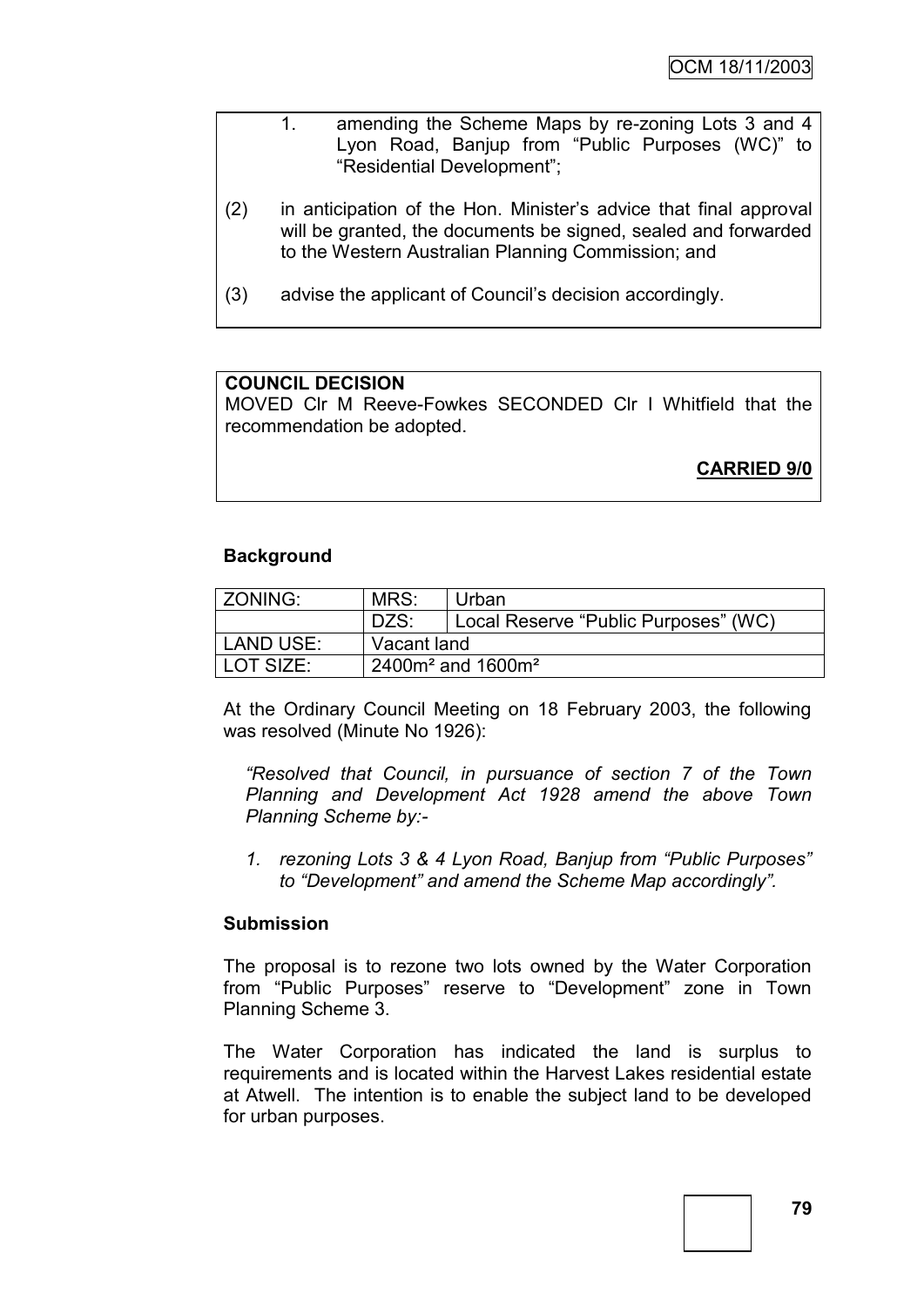# **Report**

The scheme amendment was referred to the Environmental Protection Authority for consideration as well as publicly advertised. At the close of the submission period, other than an EPA response, the City received no submissions.

The EPA indicated that the environmental impact of the proposal did not warrant formal assessment under the Environmental Protection Act. The EPA response advised that:

- the land is located within the Priority 3 (P3) Public Drinking Water Source Area (PDWSA), and
- the land is within the 300m well head protection zone, located around other production wells in the P3 area. As a consequence, there may be restrictions on some activities undertaken on the land (such as the storage and use of chemicals).

The scheme amendment is a straight forward proposal that is based upon sound planning grounds and simply seeks to rezone two small parcels of land the same zone as the surrounding land. For these reasons the proposal is supported and final adoption is recommended accordingly.

## **Strategic Plan/Policy Implications**

The Corporate Strategic Plan Key Result Areas which apply to this item are: -

- 1. Managing Your City
	- *"To conduct Council business in open public forums and to manage Council affairs by employing publicly accountable practices."*
- 2. Planning Your City
	- *"To ensure that the development will enhance the levels of amenity currently enjoyed by the community."*
- 3. Conserving and Improving Your Environment
	- *"To conserve the quality, extent and uniqueness of the natural environment that exists within the district."*

The Planning Policies which apply to this item are:-

#### **Budget/Financial Implications**

N/A

## **Legal Implications**



**80**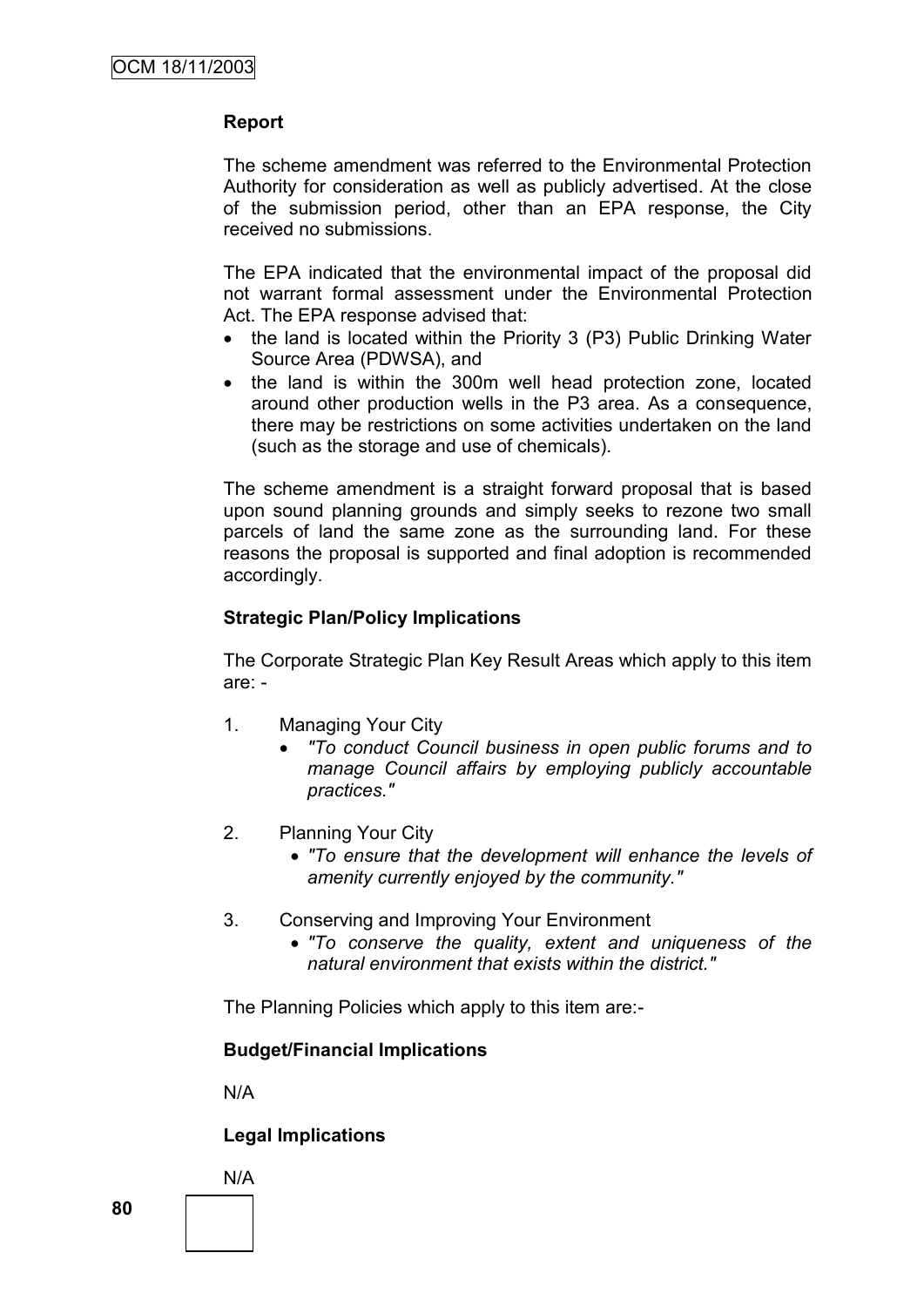# **Community Consultation**

Scheme amendment was advertised for comment. No submissions received.

# **Implications of Section 3.18(3) Local Government Act, 1995**

Nil.

# **14.14 (MINUTE NO 2214) (OCM 18/11/2003) - COUNCIL REPRESENTATIVE - PEEL HARVEY CATCHMENT COUNCIL (9334) (AJB) (ATTACH)**

# **RECOMMENDATION**

That Council:

- (1) agree to be a member of the Peel Harvey Catchment Council;
- (2) nominate Clr as a member to the Peel Harvey Catchment Council; and
- (3) advise the Peel Harvey Catchment Council accordingly.

# **COUNCIL DECISION**

MOVED Clr M Reeve-Fowkes SECONDED Clr S Limbert that Council:

- (1) agree to be a member of the Peel Harvey Catchment Council;
- (2) nominate Mayor Lee and Clr Reeve-Fowkes as members to the Peel Harvey Catchment Council; and
- (3) advise the Peel Harvey Catchment Council accordingly.

**CARRIED 9/0**

# **Background**

Council at its meeting held on 19 August 2003 confirmed an affiliation with the South West Catchment Council for the purpose of attaining funding at a regional level once the restructuring of The National Heritage Trust is complete.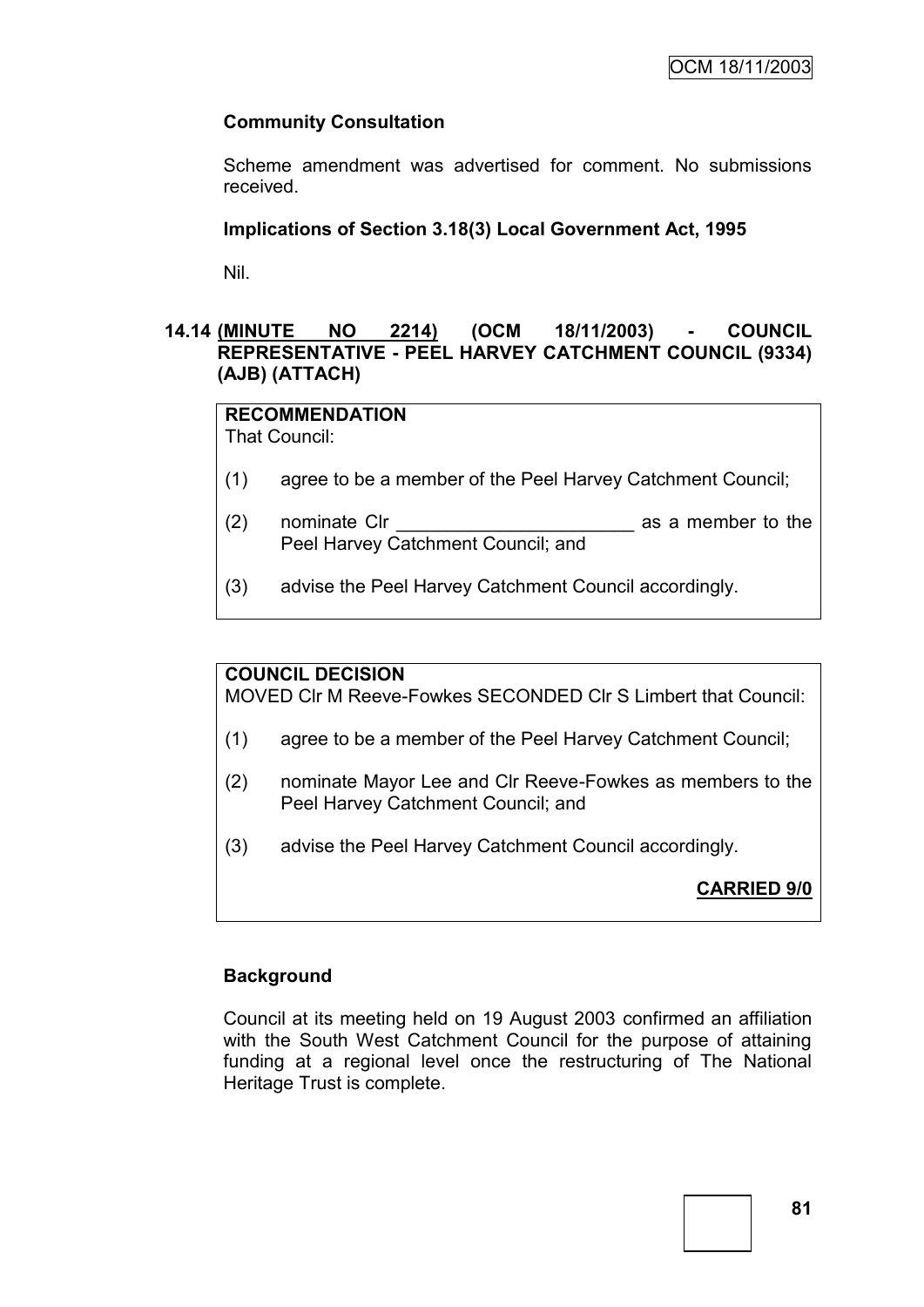#### **Submission**

By letter dated 30<sup>th</sup> September the Peel Harvey Catchment Council which is one of 6 subregions of the South West NRM Region advised that there are currently two vacant seats on the Peel Harvey Catchment Council for members representing Local Government (a copy of the letter in included in the Agenda attachments).

The City of Cockburn has been invited to nominate a person if it so desires.

#### **Report**

In August 2003 the City of Cockburn together with the City of Rockingham and the Town of Kwinana agreed to affiliate with the South West Catchment Council for the purpose of accessing Natural Heritage trust funding for environmental projects. The Peel Harvey Catchment Council which is one of the 6 subregions of the South West Catchment Council has asked if the City is interested in nominating a person to one of the two vacant seats on the Peel Harvey Catchment Council which were created for local government representatives.

At this time the City has resolved to affiliate with the South West Catchment Council but has not agreed to be a member of the Peel Harvey Catchment Council.

If Council wishes to have a representative on the Peel Harvey Catchment Council it can resolve accordingly at the same time as making a nomination.

The Council meets in the morning (9.00 – 12.00) of the second Thursday of each month at rotating venues of the participating local governments (ie. from Cockburn in the north, Harvey in the south and Cuballing in the east) with every second or third being held in Mandurah.

No staff members are nominated as currently there is no capacity to meet this commitment.

#### **Strategic Plan/Policy Implications**

N/A

#### **Budget/Financial Implications**

There are no direct fees or levies associated with membership of the Peel-Harvey Catchment Council. As has previously been the case, matching funding will be required for any project promoted by Council. This will be identified at the time of seeking approval for specific projects.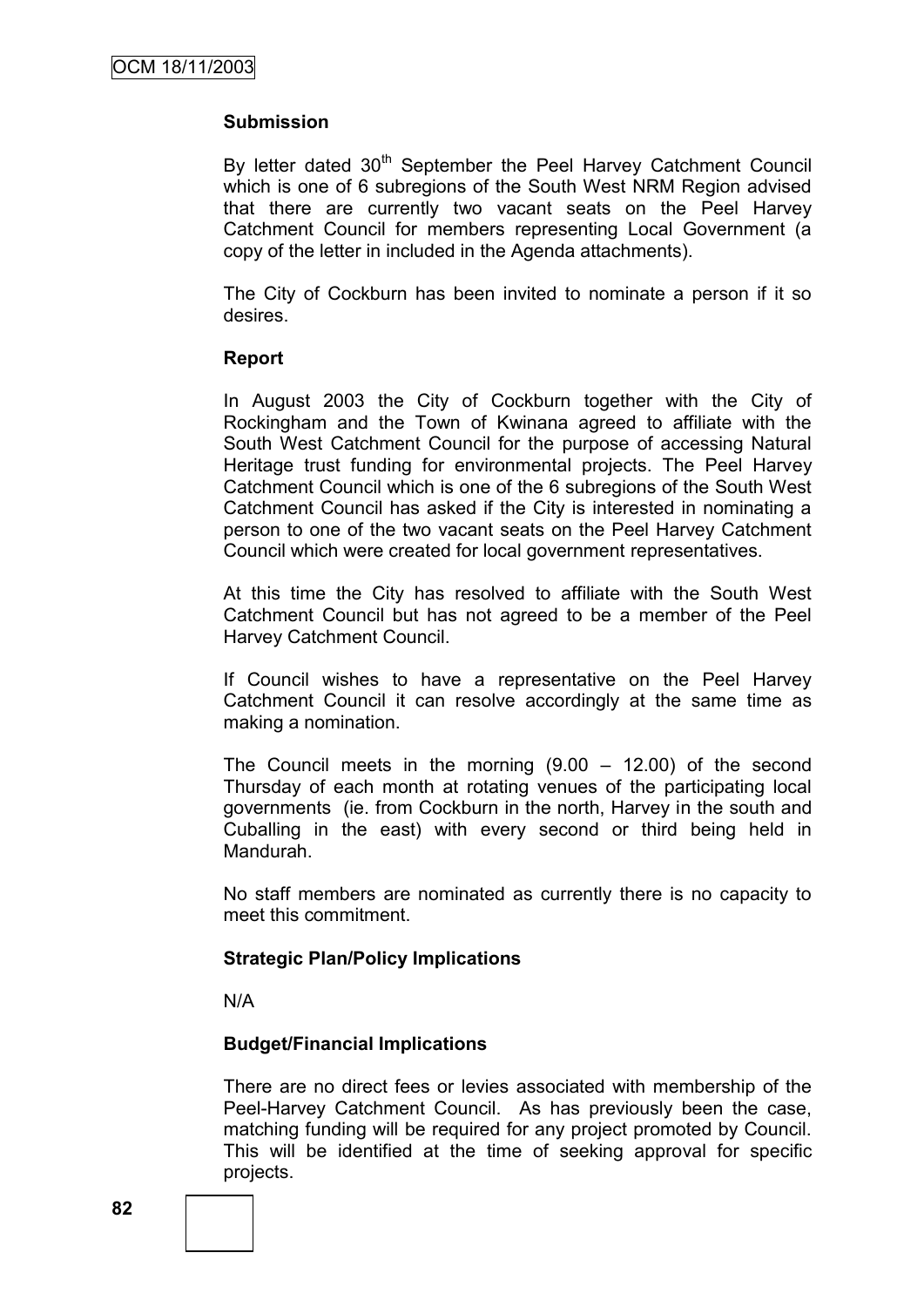Attendance at meetings of the Peel-Harvey Catchment Council will involve travelling to country locations. This may incur travel and other incidental costs and, depending on location, accommodation costs. No funds have been allocated for this purpose in the 2003.04 budget.

# **Community Consultation**

N/A

# **Community Consultation**

N/A

# **Implications of Section 3.18(3) Local Government Act, 1995**

Nil

# **14.15 (MINUTE NO 2215) (OCM 18/11/2003) - SOUTHWELL NEW LIVING PROJECT - PROPOSED MEMORANDUM OF UNDERSTANDING WITH HOMESWEST (9512) (AJB) (ATTACH)**

**RECOMMENDATION** That Council:

- (1) note Council"s obligations under the Southwell Memorandum of Understanding;
- (2) note the objectives of Homeswest set out in the Southwell Memorandum of Understanding;
- (3) agree to sign the Southwell Memorandum of Understanding with Homeswest; and
- (4) advise Homeswest accordingly.

## **COUNCIL DECISION**

MOVED Clr S Limbert SECONDED Clr I Whitfield that the recommendation be adopted.

**CARRIED 9/0**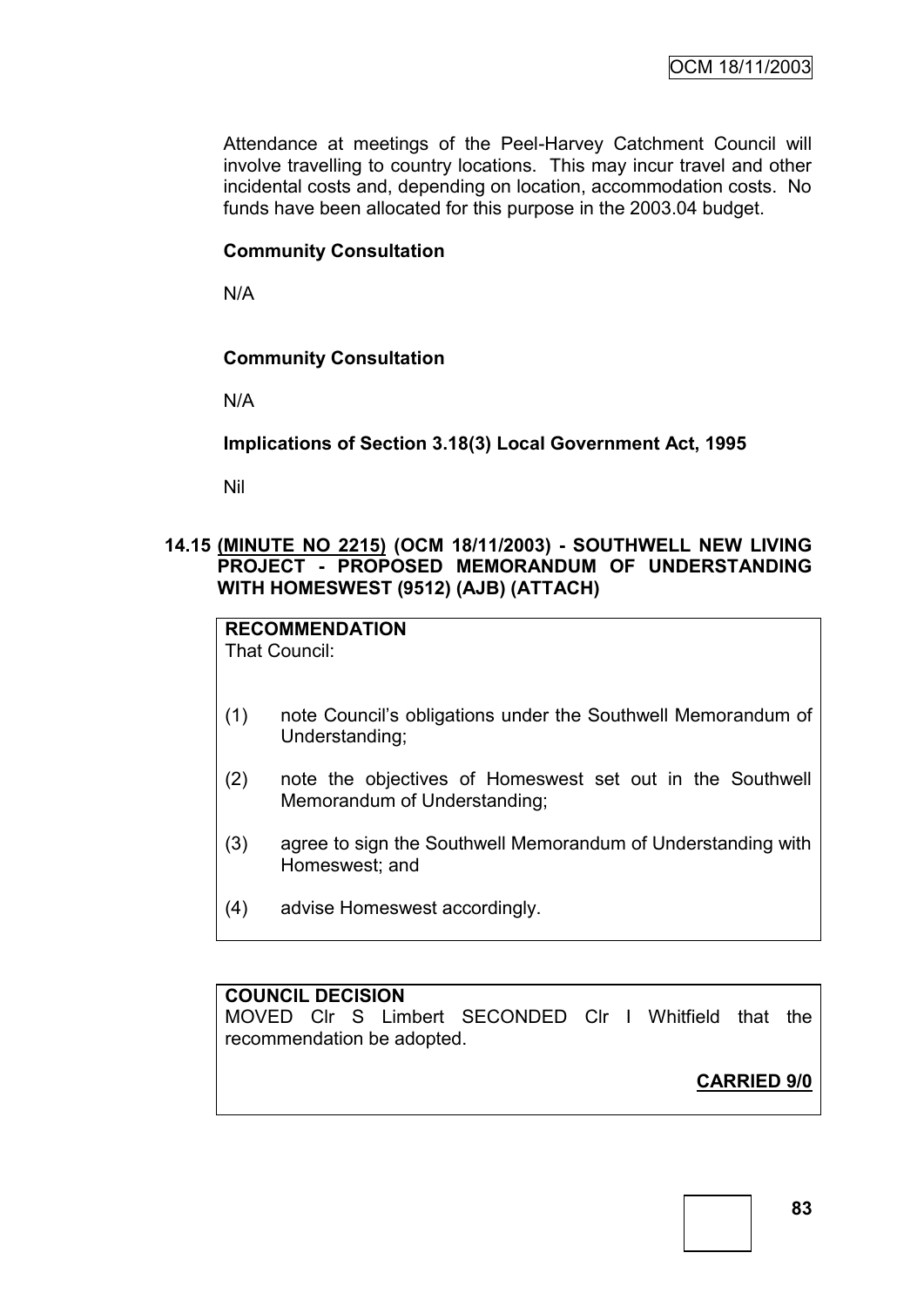# **Background**

N/A

## **Submission**

Homeswest has requested Council to enter into a Memorandum of Understanding which sets out the objectives and guiding principles for the proposed Southwell New Living project.

### **Report**

Homeswest is progressing the proposed Southwell New Living project and is in the process of appointing a project Manager.

As with the Coolbellup New Living project, Homeswest is seeking Councils agreement to a Memorandum of Understanding (MOU) which sets out the objectives of each party together with the guiding principles that will be applied to the project. A copy of the draft MOU is contained in the Agenda attachments.

In respect to financial commitments the MOU notes that Council's contribution to the improvement of agreed infrastructure and upgrading of local reserves will be in the context of Council's overall Budget and subject to specific budget allocations. The extent and timing of works will be an outcome of the preliminary planning phase of the project which will be undertaken in the first half of 2004 and will be the subject of a further report to Council at that time.

It is recommended that Council advise Homeswest that it is prepared to sign the submitted MOU.

## **Strategic Plan/Policy Implications**

The Corporate Strategic Plan Key Result Areas which apply to this item are:-

- 1. Managing Your City
	- *"To deliver services and to manage resources in a way that is cost competitive without compromising quality."*
- 2. Planning Your City
	- *"To ensure that the planning of the City is based on an approach which has the potential to achieve high levels of convenience for its citizens."*
	- *"To ensure that the development will enhance the levels of amenity currently enjoyed by the community."*
	- *"To foster a sense of community within the district generally and neighbourhoods in particular."*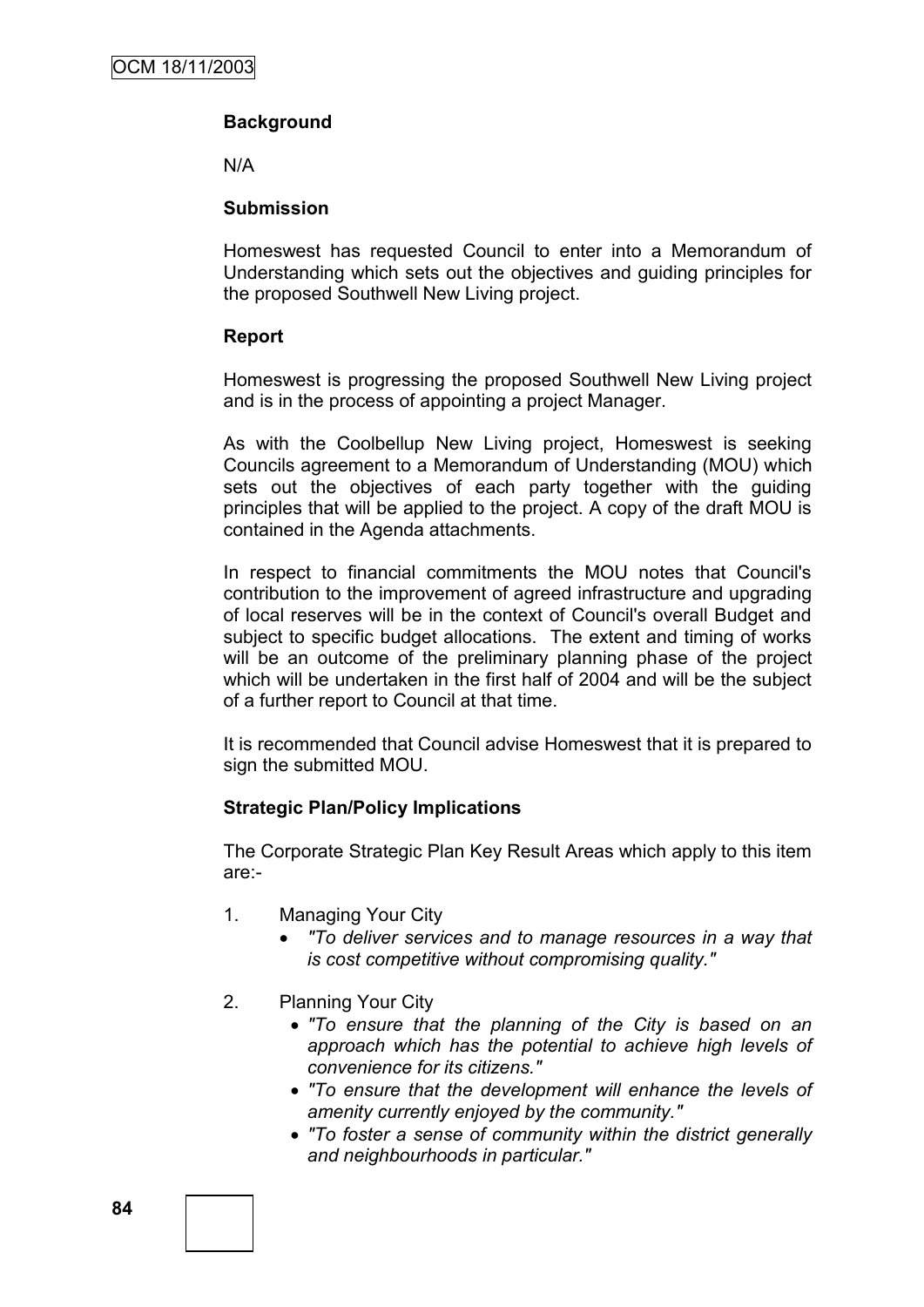# **Budget/Financial Implications**

Agreed works as described in the MOU will be the subject of consideration for inclusion in the Budget and future budgets.

# **Community Consultation**

Nil at this time. The Southwell New Living Project will involve extensive public consultation.

# **Implications of Section 3.18(3) Local Government Act, 1995**

Nil

# **14.16 (MINUTE NO 2216) (OCM 18/11/2003) - CLOSURE OF PEDESTRIAN ACCESSWAY - LOT 11 HAMILTON ROAD, COOGEE (3317422) (KJS) (ATTACH)**

**RECOMMENDATION** That Council:

- (1) subject to the owner agreeing to purchase the land and meeting all costs request that the Minister for Planning and Infrastructure:
	- 1. Close the 0.1m wide pedestrian accessway adjoining Lot 11 Hamilton Road, Coogee;
	- 2. Dedicate the land in (1) above as road reserve pursuant to section 56 of the Land Administration Act 1997; and
- (2) indemnify the Minister against reasonable costs in considering and granting the request;

# **COUNCIL DECISION**

MOVED Clr S Limbert SECONDED Clr I Whitfield that the recommendation be adopted.

**CARRIED 9/0**

# **Background**

Council at its meeting held on 17 June 2003 resolved to: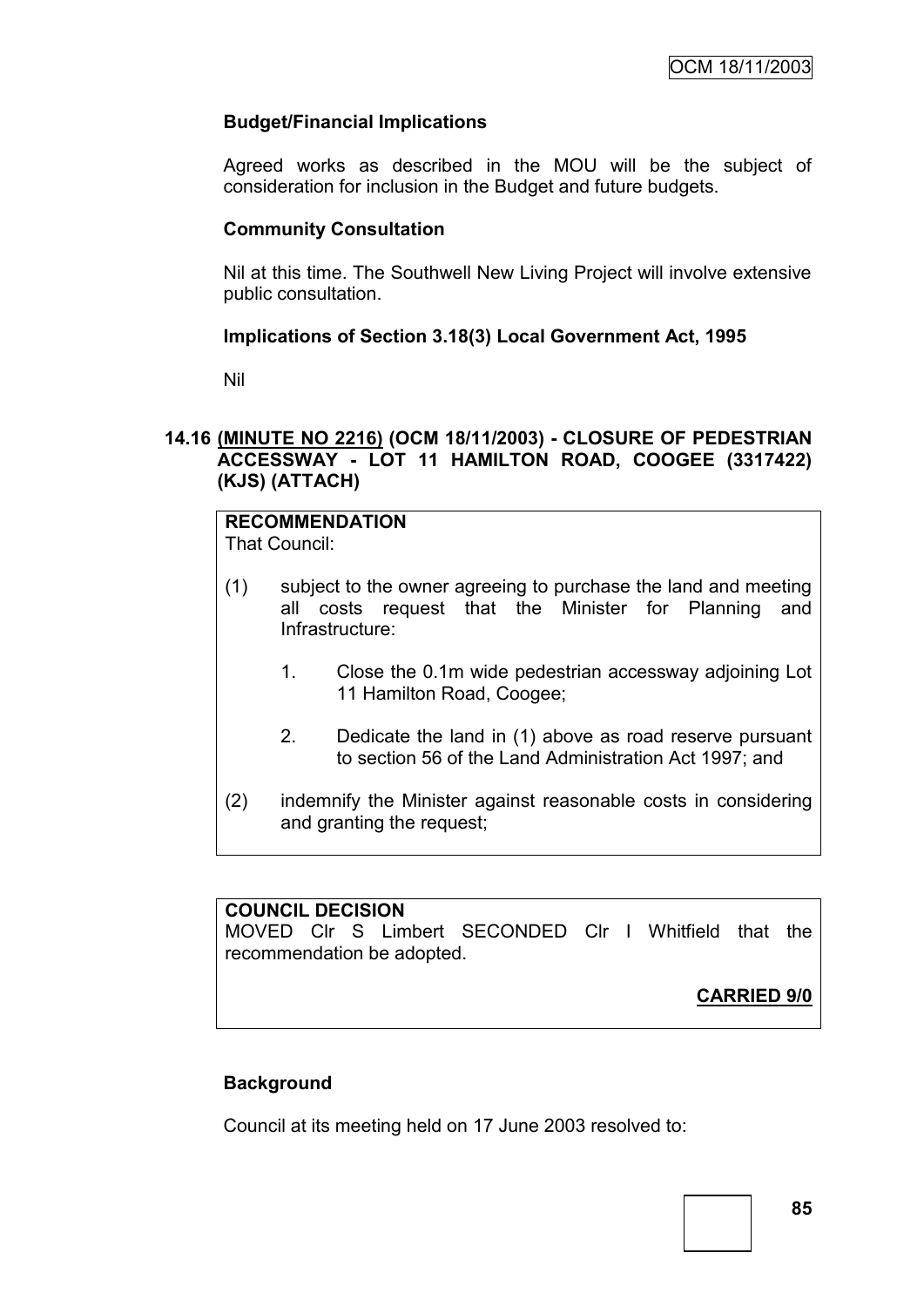*"request that the Department of Land Administration close 4.5 metres of the 0.1m wide Pedestrian Accessway adjoining Lot 11 Hamilton Road, Coogee subject to the following:*

- *1. The owners of Lot 11 Hamilton Road, Coogee agreeing in writing to the endorsement of a memorial on the Certificate of Title of Lot 11, advising current and future owners that the City of Cockburn will not modify the median strip in Hamilton Road adjoining Lot 11 to allow access across the median strip to the southbound lane.*
- *2. The owners of Lot 11 agreeing in writing to purchase the pedestrian accessway and meeting all other costs associated with the closure."*

#### **Submission**

N/A

#### **Report**

The original request was forwarded to the Department for Planning and Infrastructure. The owner endorsed the memorial as required and then lodged a survey strata plan at the Department of Land Information.

Unfortunately the original proposal to only close 4.5 metres of the 25 metre in length pedestrian accessway has caused administrative problems within the Department of Land Information. To proceed there would be a requirement to formally subdivide the PAW before the survey strata could be dealt on. Administratively it is better to close all of the PAW and dedicate the land to road purposes. The memorial on the Title protects the City"s objective in alerting all future owners of lots within the strata plan that access is restricted onto Hamilton Road from some of the lots.

#### **Strategic Plan/Policy Implications**

The Corporate Strategic Plan Key Result Areas which apply to this item are:-

- 2. Planning Your City
	- *"To ensure that the planning of the City is based on an approach which has the potential to achieve high levels of convenience for its citizens."*

#### **Budget/Financial Implications**

N/A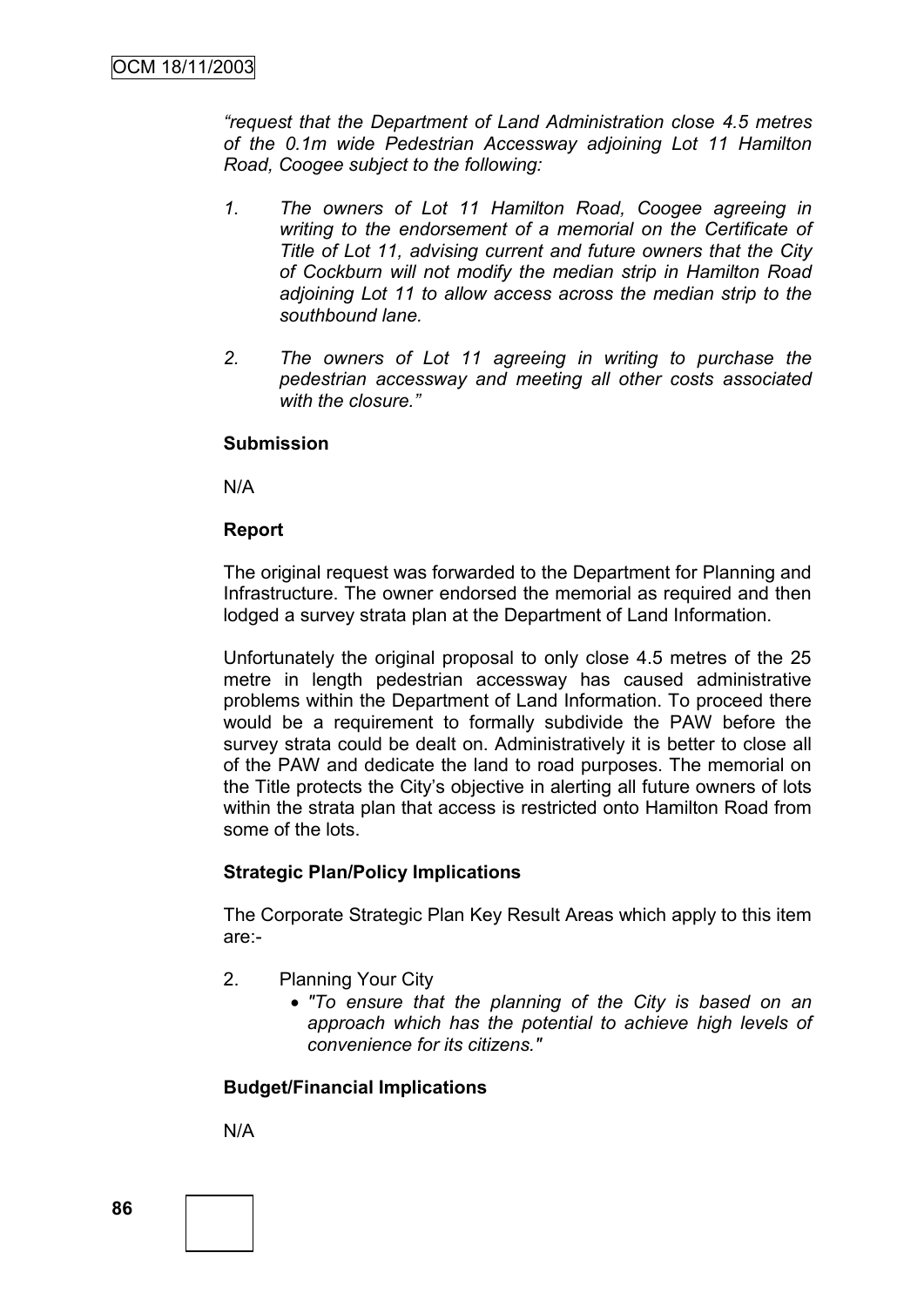# **Legal Implications**

N/A

# **Community Consultation**

N/A

# **Implications of Section 3.18(3) Local Government Act, 1995**

Nil

# **14.17 (MINUTE NO 2217) (OCM 18/11/2003) - DEDICATION OF LAND PURSUANT TO SECTION 56 OF THE LAND ADMINISTRATION ACT 1997 (2200398; 450022) (KJS) (ATTACH)**

#### **RECOMMENDATION** That Council:

- (1) request the Minister for Planning and Infrastructure to dedicate unallocated crown land the subject of CT 399/103, 335/179 and 1055/46 as road reserve pursuant to Section 56(1) of the Land Administration Act 1997; and
- (2) indemnify the Minister for Planning and Infrastructure against reasonable costs incurred by considering and granting this request.

# **COUNCIL DECISION**

MOVED Clr S Limbert SECONDED Clr I Whitfield that the recommendation be adopted.

# **CARRIED 9/0**

# **Background**

The land is generally that land below the railway bridge just south of Spearwood Avenue intersecting with Hamilton Road.

# **Submission**

This matter is being considered following a report from WA Railways.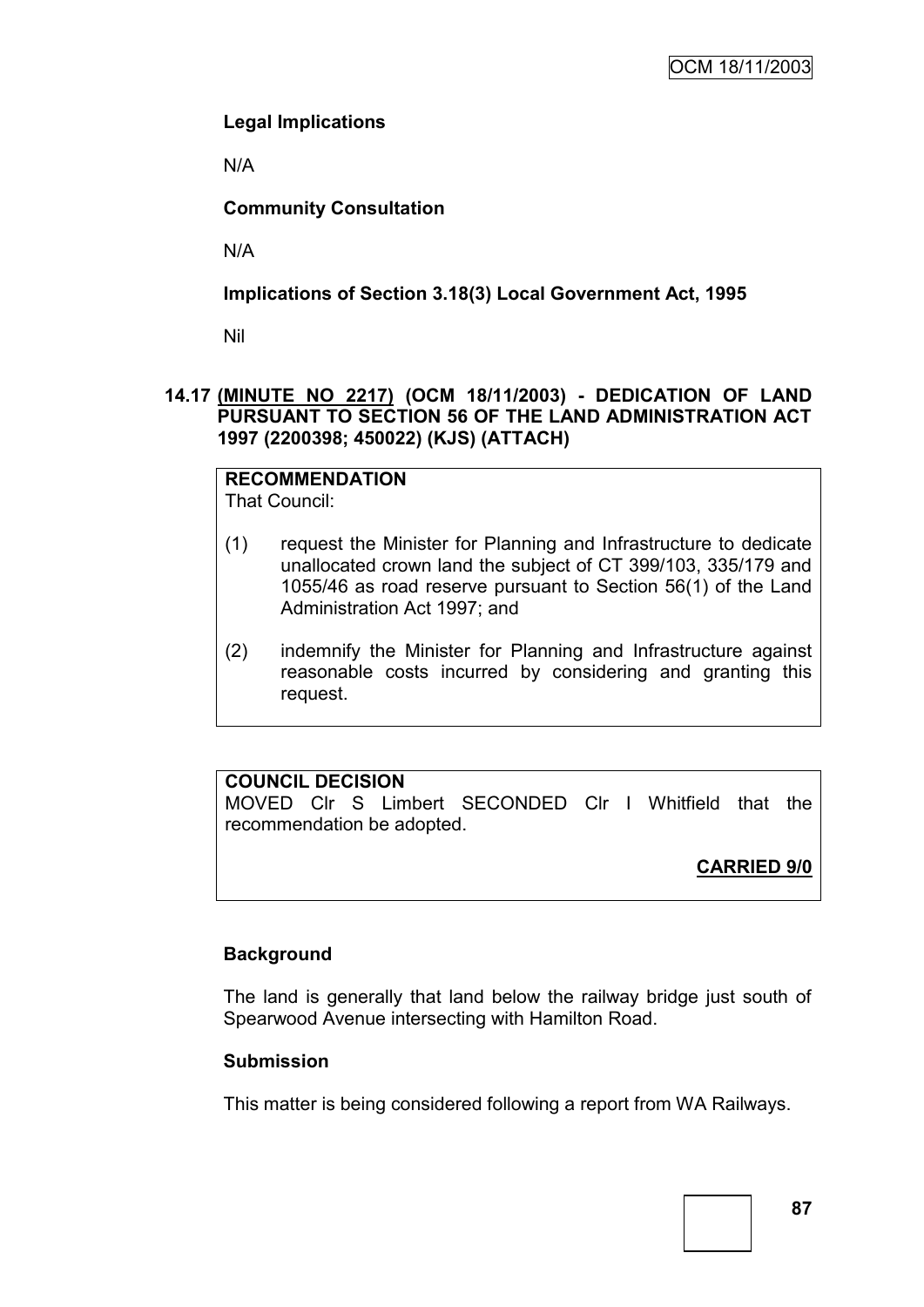# **Report**

The land has been used for road purposes for many years. The public have had free use of the land as the City has maintained the pavement within the bounds of the land area. The land should be dedicated as a public road reserve to formalise the current situation.

## **Strategic Plan/Policy Implications**

The Corporate Strategic Plan Key Result Areas which apply to this item are:-

- 2. Planning Your City
	- *"To ensure that the planning of the City is based on an approach which has the potential to achieve high levels of convenience for its citizens."*

# **Budget/Financial Implications**

N/A

**Legal Implications**

N/A

**Community Consultation**

N/A

**Implications of Section 3.18(3) Local Government Act, 1995**

Nil

**14.18 (MINUTE NO 2218) (OCM 18/11/2003) - PROPOSED LINED LAKES - THE SANCTUARY BANJUP - STOCKLAND - LOT 199 GAEBLER ROAD, BANJUP - OWNER: STOCKLAND TRUST GROUP - APPLICANT: MCNALLY NEWTON LANDSCAPE ARCHITECTS (9645A) (AJB) (ATTACH)**

# **RECOMMENDATION**

That Council advise the proponent that the proposed lined ornamental lake within the Sanctuary Estate Banjup being developed by Stockland is supported subject to:

- (1) the lake system being maintained by the subdivider for an initial period of not less that two years after its development;
- (2) the preparation and implementation of water quality and maintenance plans to Council's satisfaction; and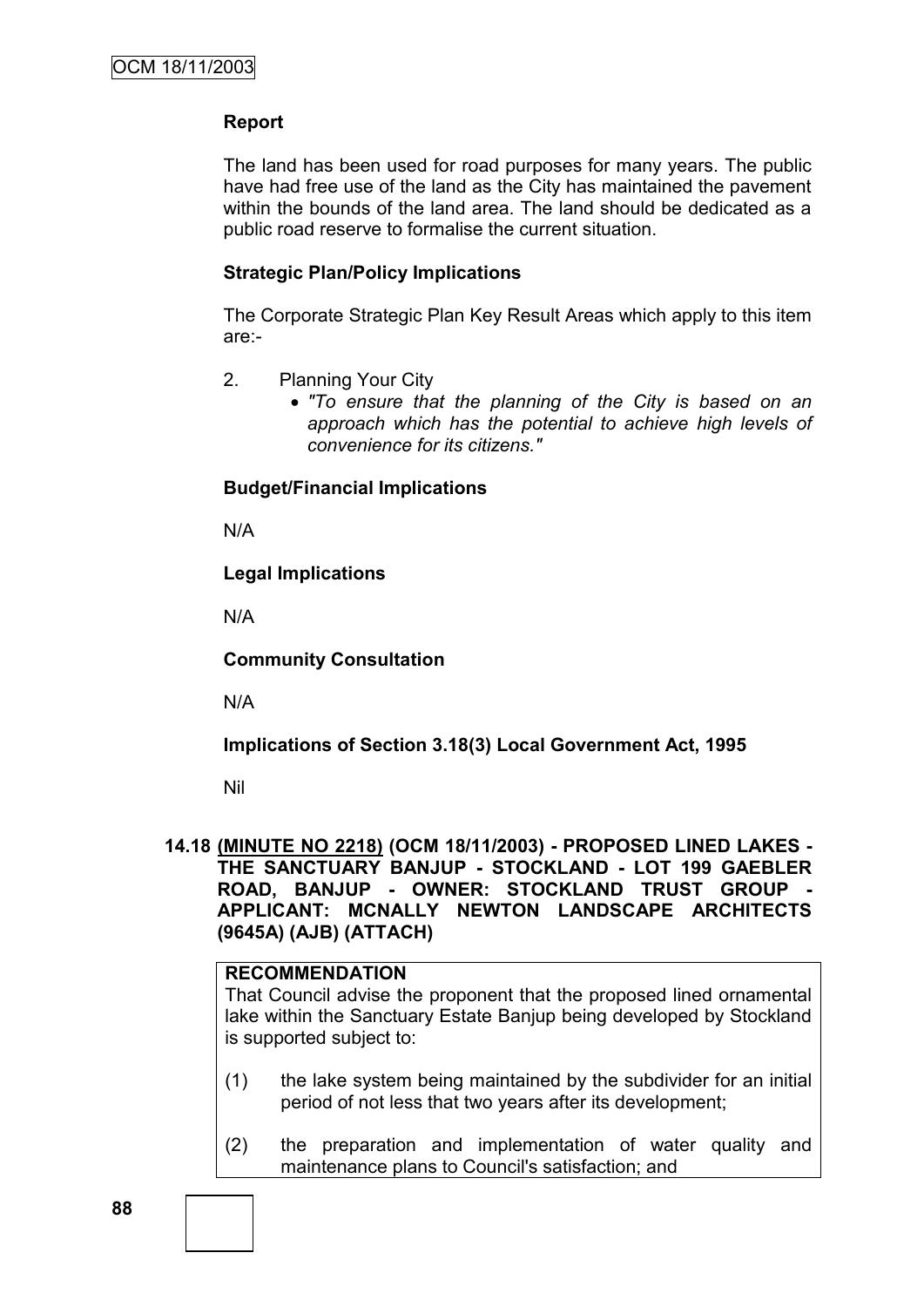(3) the applicant demonstrating that the overall average cost to maintain open space within the Sanctuary Estate will not exceed \$15,000 /ha/pa in accordance with Council's requirement.

#### **COUNCIL DECISION**

MOVED Clr S Limbert SECONDED Clr I Whitfield that the recommendation be adopted.

# **CARRIED 9/0**

# **Background**

Council at its meeting held on 19 November 2002 (Item 14.22) considered the Local Structure Plan for Lot 199 Gaebler Road Banjup (The Sanctuary Estate) and resolved not to support the plan until the requirements and treatment of Lyon Road and a vegetation study had been completed.

The required studies have been completed and submitted to the Council. A subdivision approval has been issued by the Western Australian Planning Commission (26 May 2003).

The advertised Structure Plan showed a lake within the POS area. Development Planning Strategies lodged a submission on behalf of the Stockland Trust Group supporting the inclusion of the lake on the basis of its value as part of the overall estate presentation and marketing as well as its drainage function (Submission No 9, item 1 POS – point 5 as per Agenda attachments for that meeting).

Council"s recommendation to the Western Australian Planning Commission on the submission was that the need for the ornamental lakes would need to be justified. Development Planning Strategies and Stockland Trust Group were notified accordingly.

In respect to the subdivision the approval noted the need for Stocklands to obtain separate approval for the ornamental lake from Council and Waters and Rivers Commission.

#### **Submission**

McNally Newton on behalf of Stocklands has made an application for approval to construct lined lakes in the Sanctuary Estate in Banjup. A copy of the submission is attached to the Agenda and provides details of the proposed lakes and comments on issues relevant to the development and maintenance of lined lakes.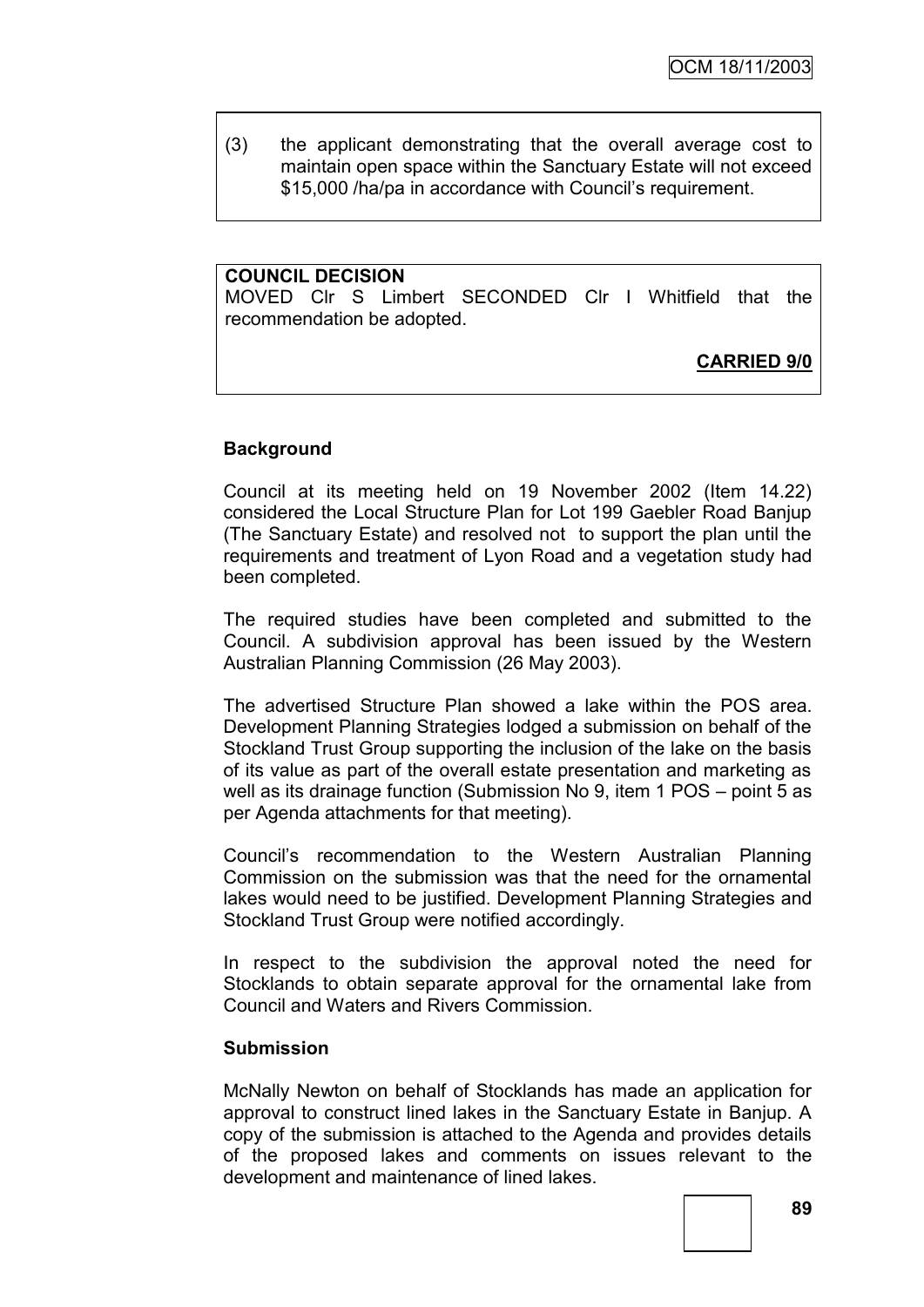#### **Report**

The previously submitted Local Structure Plan for Lot 199 Gaebler Road showed a proposed lined lake in the central northern public open space area. Councils recommendations on the Local Structure Plan and subsequent support for the plan of subdivision expressly excluded the lakes as there was insufficient information on how they were to operate and the likely environmental impacts and effects. Much of the officer concerns related to potential water quality, the potential for algal blooms and subsequent midge problems. Such problems have been experienced to some degree in other subdivisions.

McNally Newton on behalf of Stocklands have had further discussion with the Council officers on this matter and have lodged a detailed proposal for Councils consideration. An important difference between the original and current proposal is that that the lake is not to have any drainage function which significantly reduces the potential for water quality issues.

Relevant facts regarding the lake are as follows;

- The lake is to be provided for aesthetic/amenity reasons and as an integral part of the park irrigation system. It does not form part of the drainage system. Ground water will be pumped into the lake and then aerated to reduce the iron content in the water prior to it being used for parkland irrigation purposes. This will eliminate the potential for iron stains that occur through ground water in this area. In this regard the proposed lake irrigation system is the same as for Frankland Springs and Harvest Lakes Estates.
- Removal of the iron will increase the efficiency and total lifespan of the irrigation system while minimising ongoing maintenance issues.
- The entire water volume of the lake will be totally replaced every 9.5 weeks over the summer period resulting from evaporation and irrigation requirements.
- The bore inlet and irrigation outlet are at opposite ends of the lake to ensure water movement through the system.
- The lake contains two central lake aerators and a linking rocky weir to further oxygenate and mix the water to limit stratification and stagnation.
- The bottom profile of the lake has been designed to ensure floating of the liner does not occur.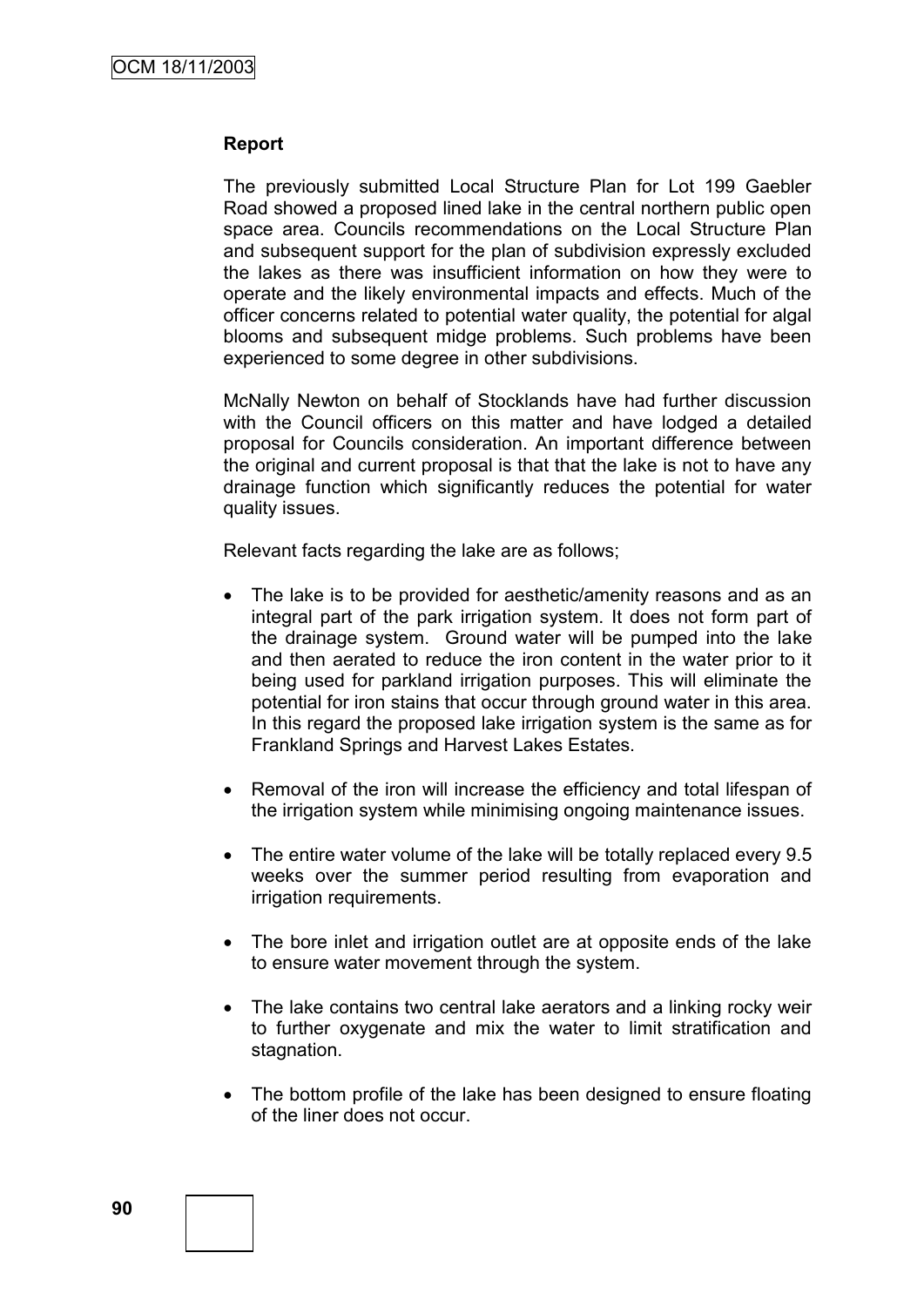Harvest Lakes has been used as a water source for aerial fire fighting. These lakes will provide an important alternative water source in close proximity to the major Bush Forever site that abuts the land.

## 1 Environmental aspects

a) Midge Potential

If there is a deterioration in water quality there is a potential for algal blooms and midge.

The proponents submit that :-

- The proposed system provides for continuous injection of fresh water as water is drawn out for irrigation purposes with the entire water volume of the lake will be totally replaced every 9.5 weeks.
- The system ensures water circulation and aeration through the rocky weir system between the two lakes and the two fountains.
- The lake is deep enough to moderate the water temperature in the lake.
- There are no nutrient inputs given the lake does not have a drainage function.

b) The lined lake will not allow ground water recharge.

The proponents submit that:-

- Direct rainfall into the lake system will be available for irrigation purposes saving ground water resources. Alternatively if the water level in the lakes exceeds the level of the liner rainfall will naturally seep back into the surrounding ground and ground water.
- The area of the lake is approx 5600  $m^2$  being 1.2 % of the total Lot area or 3.8 % of the total open space provided as part of the development. In the overall context of the estate the reduction in potential for local groundwater recharge is small.
- Recharge of storm water will not be affected as the lake has no drainage function.

c) The use of ground water resources to fill a lake.

The proponents submit that;

 There are natural ground water losses through evapo-transpiration by natural vegetation and evaporation from the adjoining wetlands and lakes.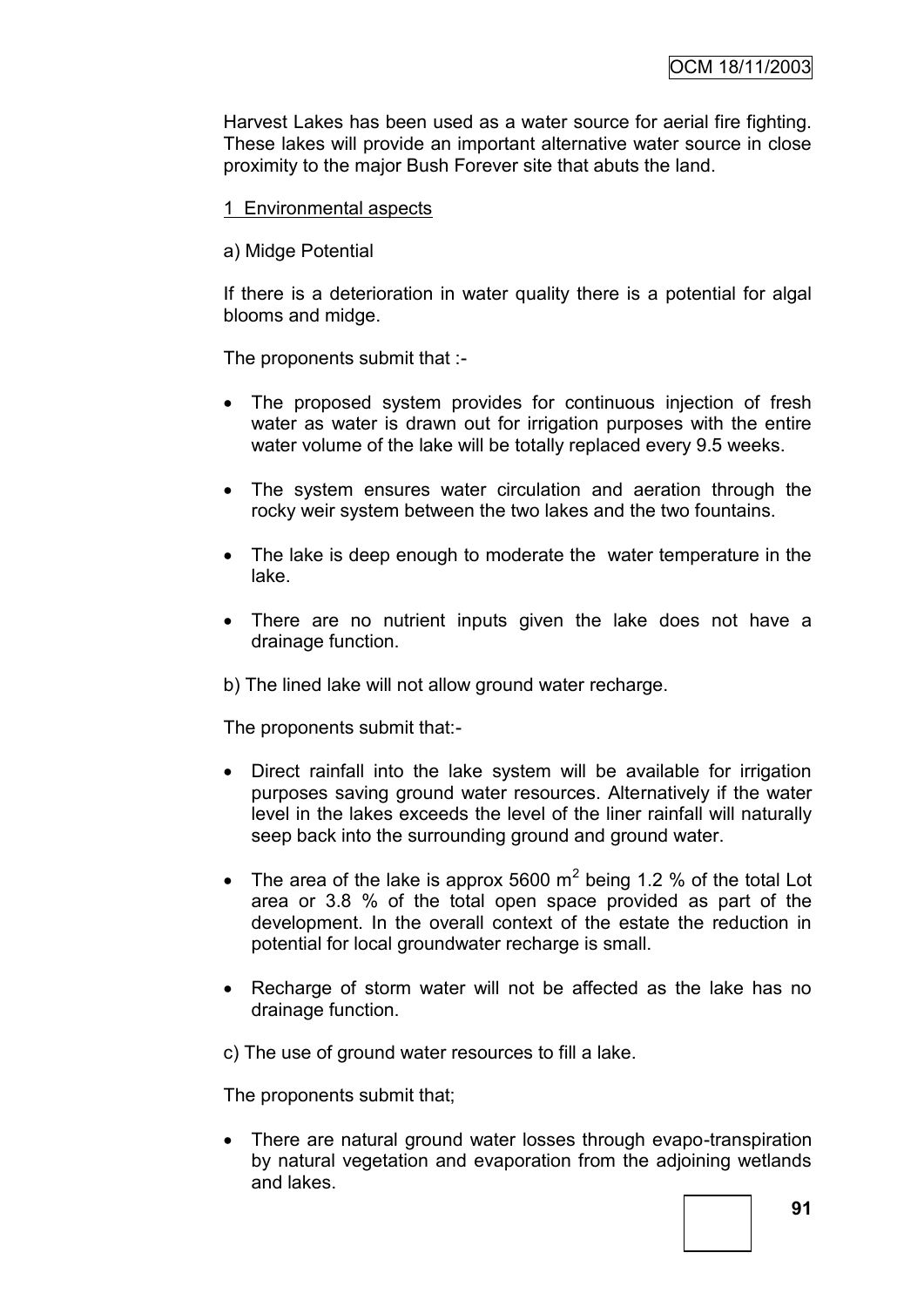• The loss of water through evaporation from the lake is relatively low when compared to an irrigated landscaped area of a similar size (calculations are provided in the submission).

# 2 Social Aspects

Lakes create very attractive focal points within residential estates which appear to be better used than other passive areas of public open space.

Lakes enhance the visual qualities of the area.

- Lakes provide quality of life benefits such as encouraging walking/cycling/active recreation and community events.
- The creation of an additional grassed or landscaped area in lieu of the lake will not enhance the level of recreational opportunities or activities within the area.

## 3 Economic aspects

- The total cost to run and maintain the lake is higher than if the area was grassed and landscaped. Notwithstanding this, the proponents have advised that the cost to maintain the remaining areas of open space will be lower and hence the average cost to maintain open space within the Sanctuary Estate will meet Councils requirement of \$15,000 ha/pa.
- The heat welded PVC liner as proposed has a typical 15 year warranty. A similar system installed in Alcoa's tailings treatment works dam has been in place 25 years in a highly caustic environment and shows no sign of damage or breakdown. Smart Park Spearwood which was developed some 20-25 years ago with two lined lakes is a further example of the longevity of the liners.
- Locating a failure in the liner is a simple and inexpensive task.

## 4 Conclusion

The above analysis shows there are no significant economic or environmental consequences or costs. Notwithstanding that the social benefits are reasonably subjective, there is no major reason why an ornamental lake should not be supported.

It is recommended that McNally Newton be advised that the proposed ornamental lake is supported and its approval will be subject to appropriate conditions including maintenance of the lake system by the subdivider for an initial period of not less that two years after its development. The preparation and implementation of water quality and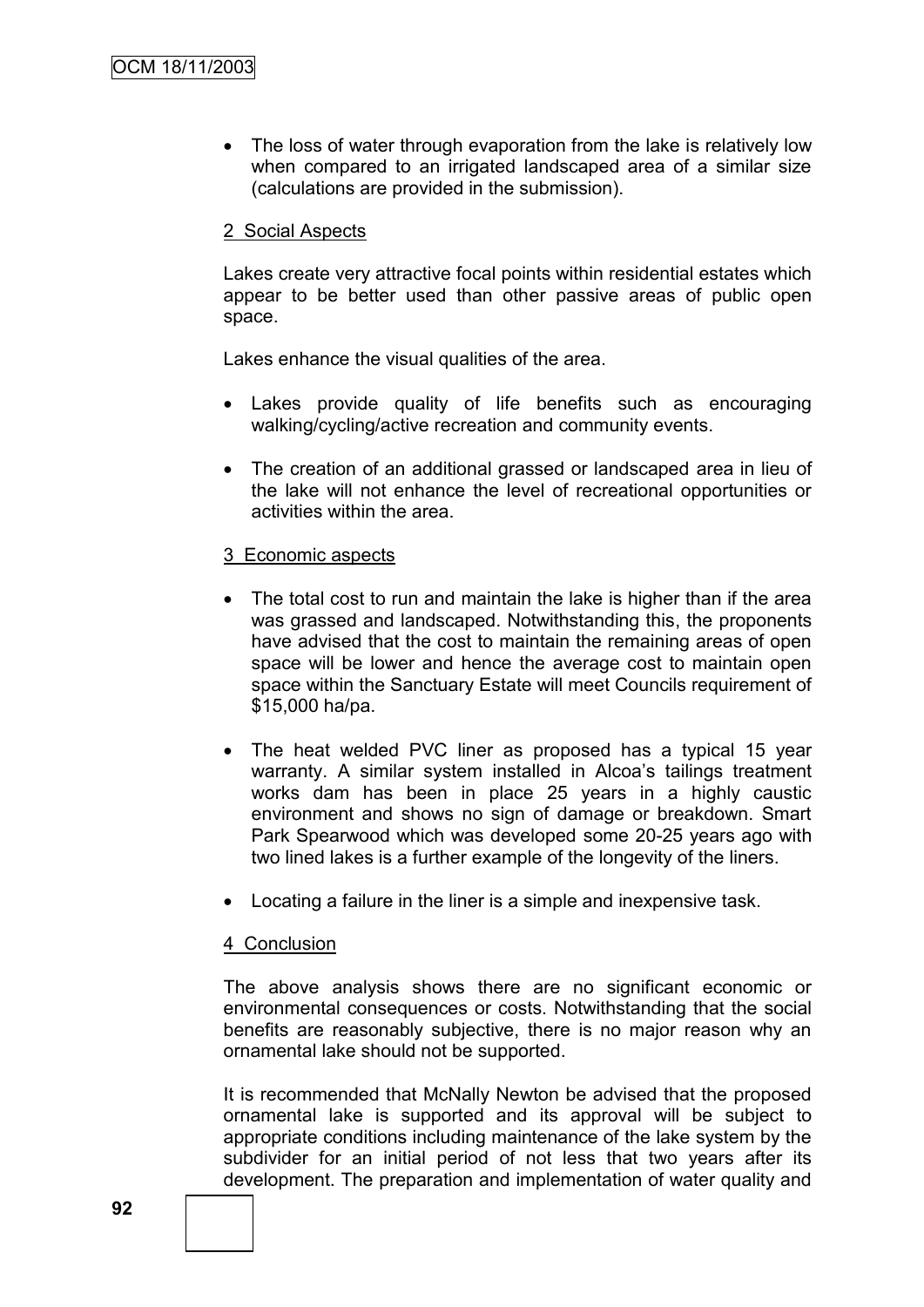maintenance plans and agreement that overall the average cost to maintain open space within the Sanctuary Estate will not exceed \$15,000 /ha/pa in accordance with Councils requirement.

# **Strategic Plan/Policy Implications**

The Corporate Strategic Plan Key Result Areas which apply to this item are:-

- 1. Managing Your City
	- *"To deliver services and to manage resources in a way that is cost competitive without compromising quality."*
- 2. Planning Your City
	- *"To ensure that the planning of the City is based on an approach which has the potential to achieve high levels of convenience for its citizens."*
	- *"To ensure that the development will enhance the levels of amenity currently enjoyed by the community."*
- 3. Conserving and Improving Your Environment
	- *"To ensure that the development of the district is undertaken in such a way that the balance between the natural and human environment is maintained."*
- 5. Maintaining Your Community Facilities
	- *"To construct and maintain parks which are owned or vested in the Council, in accordance with recognised standards and are convenient and safe for public use."*

## **Budget/Financial Implications**

The proponents have advised that whilst the cost of maintaining the lake is relatively high, the total average cost of POS maintenance for whole of the Sanctuary estate will be in accordance with the Council's maximum cost of \$15,000 ha/pa.

The lake and POS area will be managed and maintained by the proponents for a minimum of 2 years after development.

## **Legal Implications**

N/A

## **Community Consultation**

N/A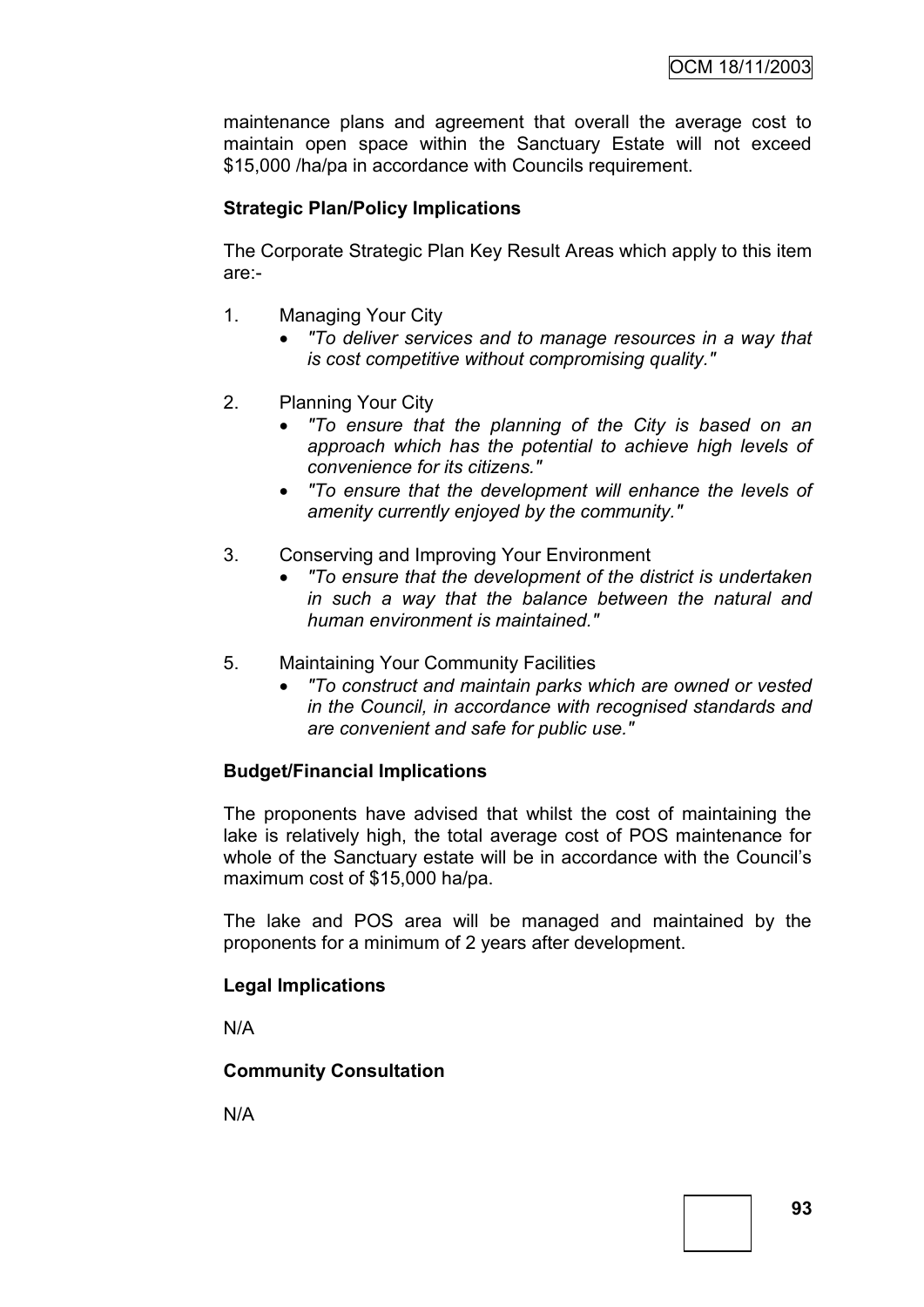## **Implications of Section 3.18(3) Local Government Act, 1995**

Nil

# **14.19 (MINUTE NO 2219) (OCM 18/11/2003) - COOGEE CAFÉ/KIOSK - EXPRESSIONS OF INTEREST TO DEVELOP/OPERATE OR TENANT (3319158) (AJB) (ATTACH)**

# **RECOMMENDATION**

That Council:

- (1) not accept the Expression of Interest submission lodged by Joy Anne Capon;
- (2) terminate the Expression of Interest process;
- (3) advise Joy Anne Capon accordingly;
- (4) continue to pursue necessary planning and environmental approvals for the proposed café/kiosk;
- (5) require the Chief Executive Officer to undertake discussions over the next four months with parties that may be interested in taking up the ground lease for the café/kiosk (Option A) with such discussion being in general accordance with the key terms expressed within the Expression of Interest document; and
- (6) require the preparation and presentation of a report to a meeting of Council no later than May 2004 on the potential and options for the upgrading of the existing shop in the event that there are no detailed proposals at the expiry of the four month period referred to in (5) above for progressing a ground lease on the proposed café/kiosk.

# **COUNCIL DECISION**

MOVED Clr S Limbert SECONDED Clr I Whitfield that the recommendation be adopted.

**CARRIED 9/0**

## **Background**

At its meeting held on 18 February 2003 Council resolved to proceed with the proposal to design and construct a café/kiosk at Coogee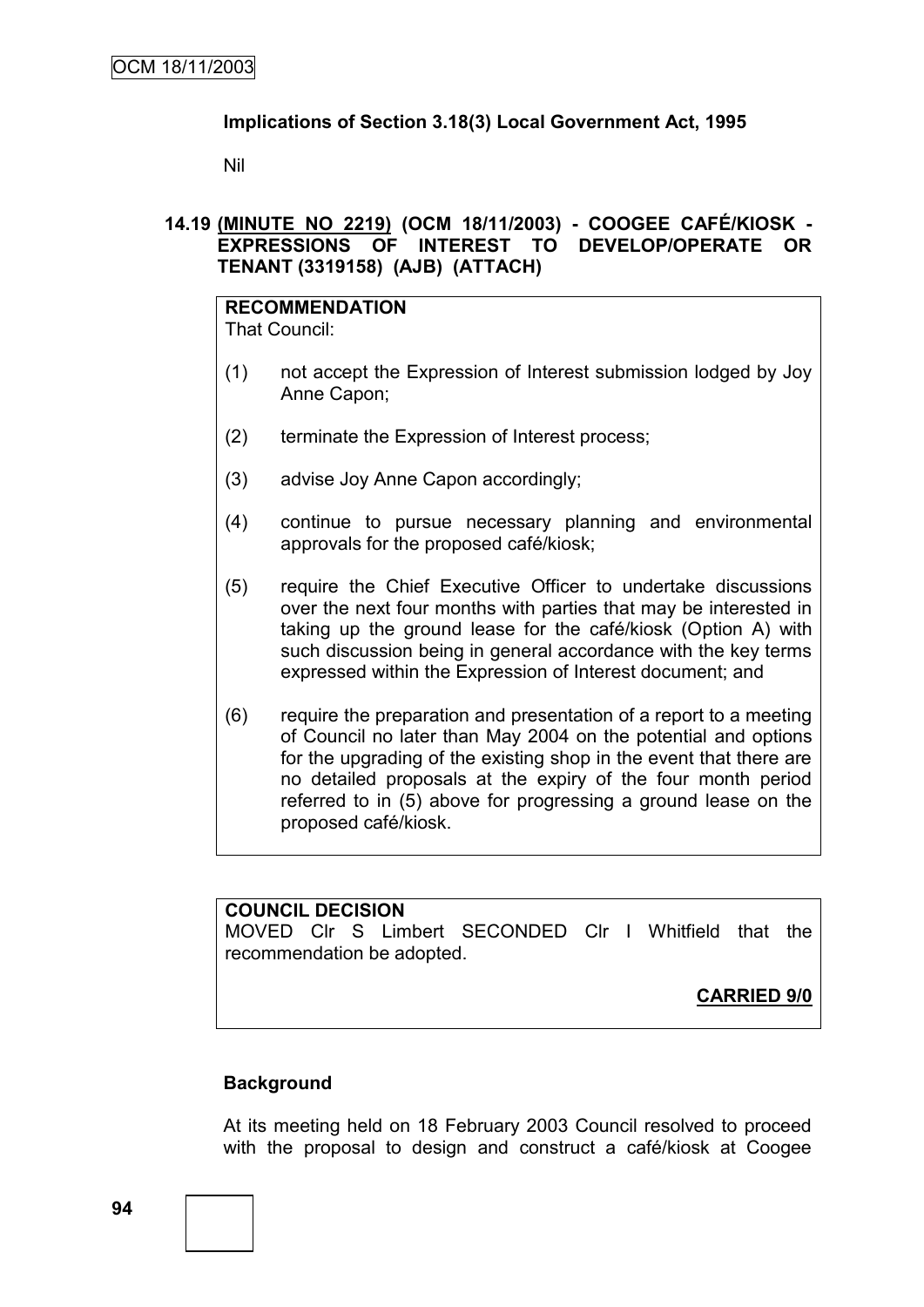Beach within the Powell Road Reserve subject to a number of conditions.

Condition (4) is as follows;

- (4) simultaneously re-advertise for Expressions of Interest (EOI) from private organisations and individuals to take up a ground lease of 1320m<sup>2</sup> to build and operate a Café/Kiosk at Coogee Beach on the basis of:-
	- 1. a lease period of 20 years with an option for a further 20 years, subject to the approval of DOLA; and
	- 2. Council gaining all the necessary development approvals and installing the required utility services to the lease area.

At its meeting held on 6 May 2003 Council agreed to accept the tender submitted by APP (WA) to manage the Coogee Beach café/kiosk project.

The EOI for the ground lease or tenant was advertised and closed on 22 October 2003.

#### **Submission**

N/A

## **Report**

The Expressions of Interest (EOI) document was prepared for the purposes of seeking public interest in participating in the Coogee Beach café/kiosk development in either of the two options as follows;

- Option A Ground lease A developer would build and operate the facility
- Option B Tenant The City would build the facility and a tenant would undertake the fit out and operate it.

The EOI was advertised extensively in the Western Australian, WA Business News and the Australian between 10 and 17 September 2003 and there were several media stories printed. In addition McGees made direct contact with potential interested parties.

A total of 51 documents were issued during the EOI period and nine parties attended the mandatory site briefing/site inspection on 30 September 2003.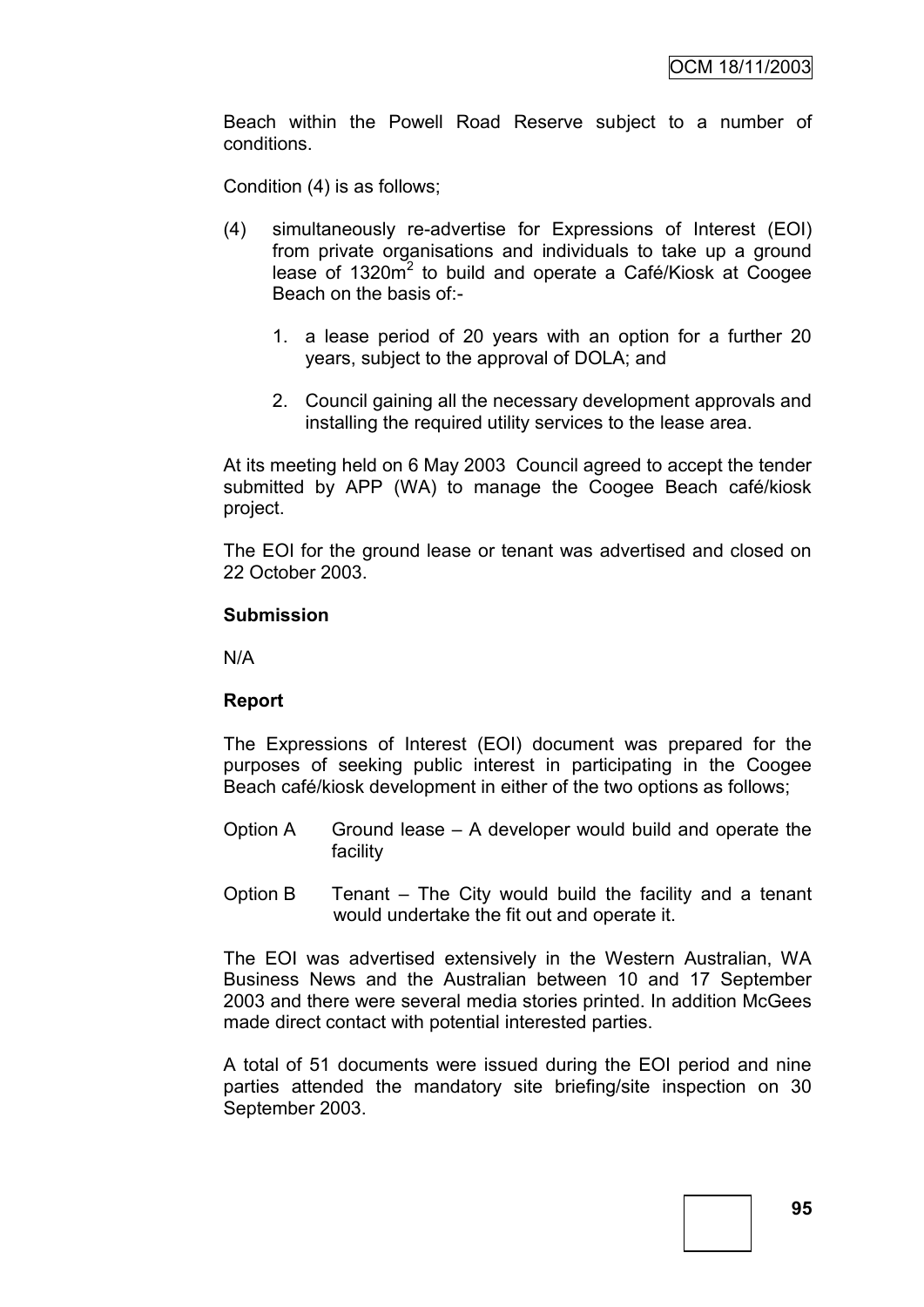At the close of the EOI period no submissions had been received for Option A and only one for Option B being from Joy Anne Capon. A late submission was received from Delaware North Australia Pty Ltd.

In order to gain feed back from those who attended the briefing session and did not make a submission, seven of the eight who did not submit were contacted by phone. Several parties did not sufficiently understand the EOI process to be able to comply with its requirements. Of the balance the reasons for not responding were;

- did not feel they had sufficient financial capacity
- did not believe the project was viable
- were concerned about the Port Coogee development
- ran out of time to respond

The project manager has assessed the EOI documentation lodged by Joy Anne Capon, and is of the view that the submission is not acceptable for the reasons outlined in assessment dated 22 October 2003 and letter dated 31 October 2003 (confidential attachment forwarded under separate cover). On this basis the project manager recommends that the EOI process be brought to a close and to notify the party that the submission was not considered acceptable. This is a view shared by Council officers.

Upon termination of the EOI process it is possible for Council to negotiate with any interested parties. Should Council wish to retain this flexibility, it is recommended that the Chief Executive Officer undertake discussions with interested parties for Option A - Ground Lease.

Experienced people in the industry have advised that at this time the viable restaurant businesses are generally those which own the buildings rather than rent. From Councils perspective the Ground Lease (Option A) also represents the least capital required and least financial risk.

It is considered that a specified period of four months be established to achieve an outcome after which time consideration should be given to the future upgrading of the existing shop.

The existing shop is need of repairs and upgrading and the current lease is on a month by month basis. If there is nothing tangible forth coming in respect to the new site within the next four months then consideration should be given to tendering out a lease for the shop for a further period of time subject to the successful lessee agreeing to significant capital works and upgrading including the possible establishment of a shaded seating area and expanded services.

It is by no means certain that future negotiations with any party might lead to a successful outcome. Notwithstanding this, Council should continue to pursue planning approvals for the proposed café/kiosk so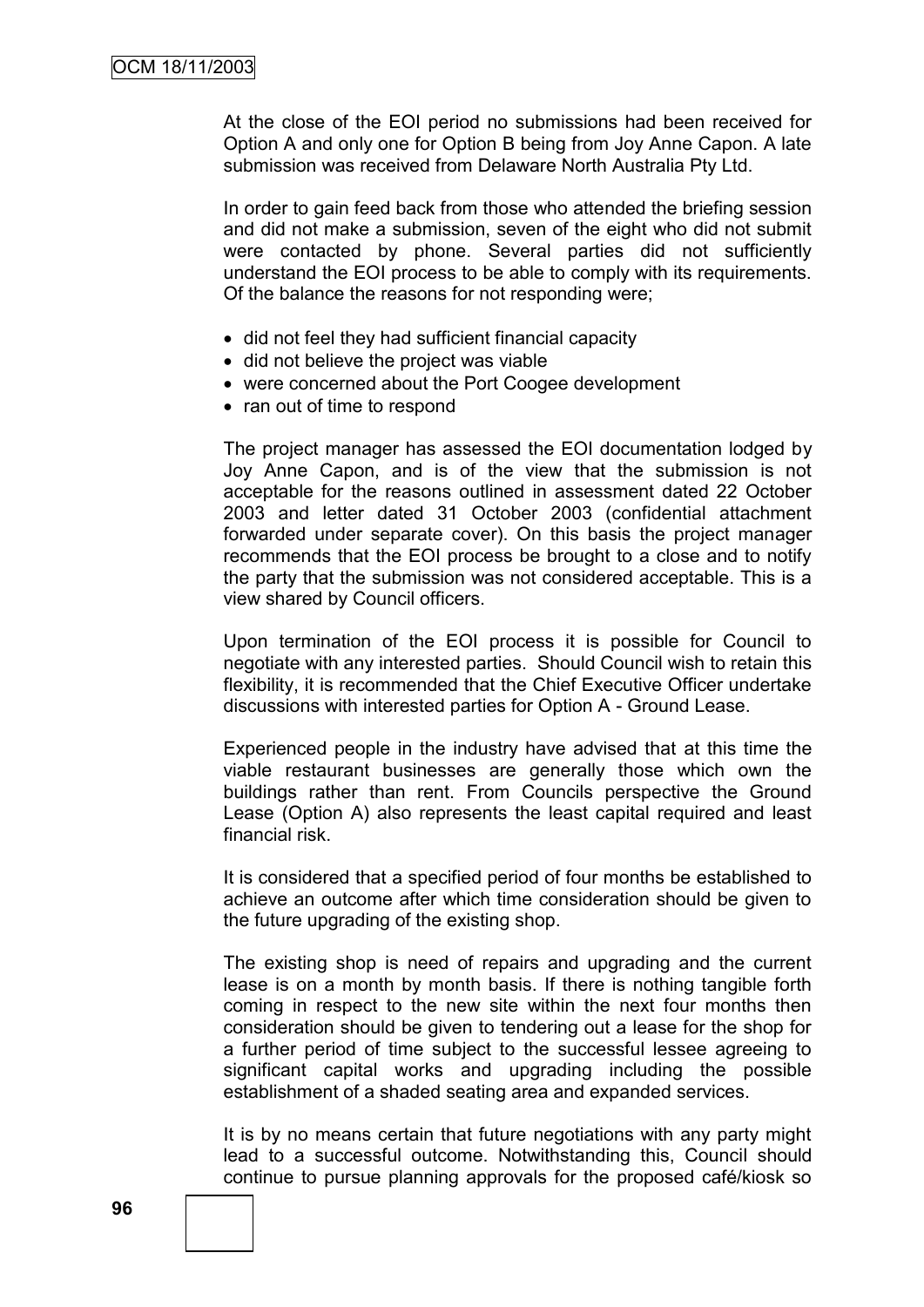that it can act in the event that a suitable proposal is forthcoming. An Approval to Commence Development issued by the Western Australian Planning Commission would be valid for a period of 2 years from the date of issue.

# **Strategic Plan/Policy Implications**

The Corporate Strategic Plan Key Result Areas which apply to this item are:-

- 1. Managing Your City
	- *"To deliver services and to manage resources in a way that is cost competitive without compromising quality."*
	- *"To conduct Council business in open public forums and to manage Council affairs by employing publicly accountable practices."*
- 2. Planning Your City
	- *"To ensure that the planning of the City is based on an approach which has the potential to achieve high levels of convenience for its citizens."*
	- *"To ensure that the development will enhance the levels of amenity currently enjoyed by the community."*
- 4. Facilitating the needs of Your Community
	- *"To facilitate and provide an optimum range of community services."*

The Planning Policies which apply to this item are:-

Nil

# **Budget/Financial Implications**

Nil at this time.

# **Legal Implications**

Regulation 11(2)(c) of the Local Government (Functions and General) Regulations 1996 provides that tenders are not required to be publicly invited for the supply of goods or services if, within the last 6 months, the local government has sought expressions of interest with respect to the supply of the goods or services, but no person was, as a result, listed as an acceptable tenderer.

Any negotiations with other parties following the termination of the Expression of Interest process must be carried out on the clear understanding that the Council cannot award any contract unless and until the requirements of s.3.59 (regarding major land transactions), and s.3.58(3) (relating to state wide public notice where the intention is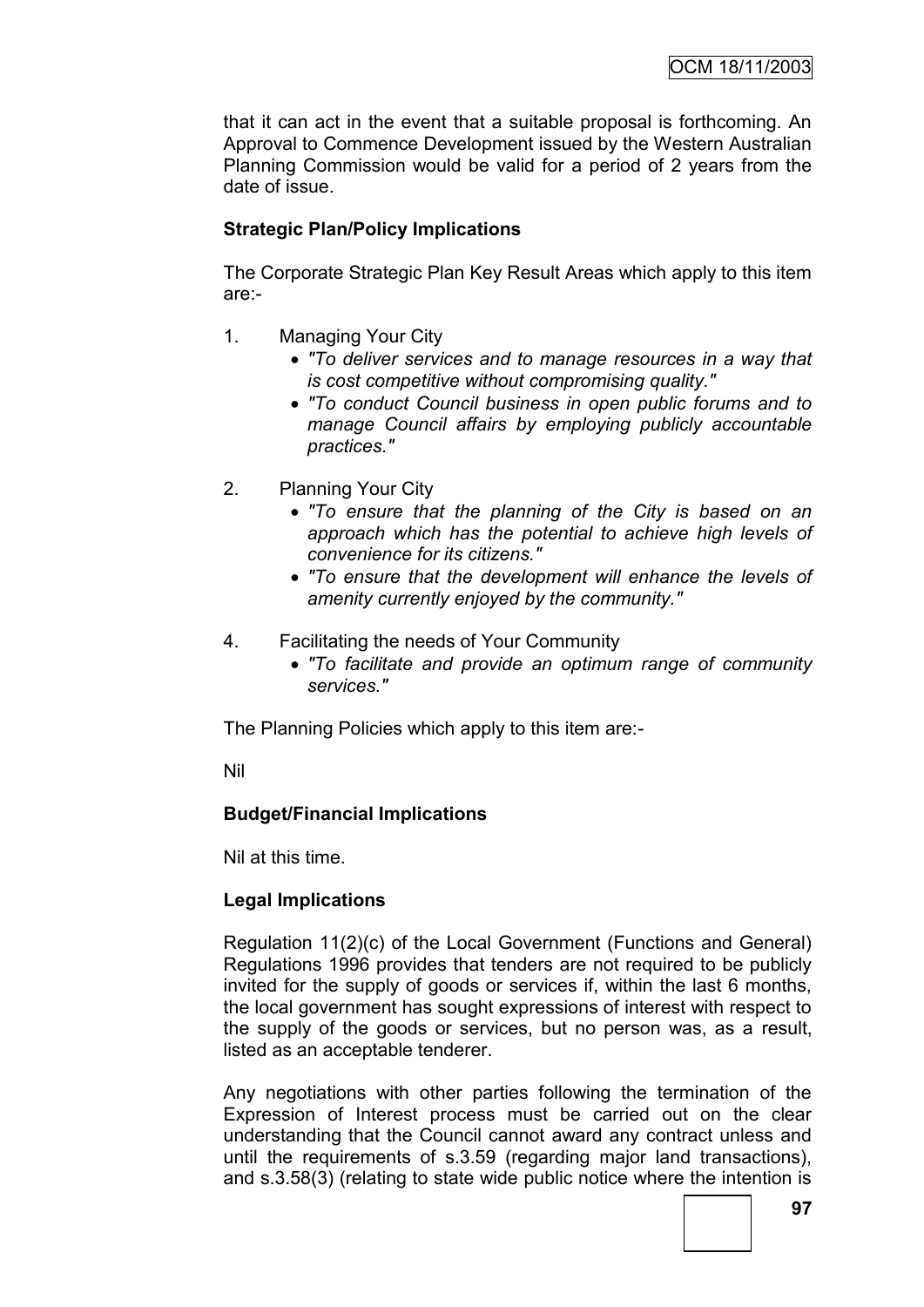to dispose of property otherwise than by public auction or public tender) are satisfied.

### **Community Consultation**

There has been extensive community consultation in respect to the preparation of the Coogee Beach Development Plan. Further consultation is to be undertaken as part of the Business Plan process.

### **Implications of Section 3.18(3) Local Government Act, 1995**

Nil.

## **15. FINANCE AND CORPORATE SERVICES DIVISION ISSUES**

# **15.1 (MINUTE NO 2220) (OCM 18/11/2003) - LIST OF CREDITORS PAID (5605) (KL) (ATTACH)**

#### **RECOMMENDATION**

That Council receive the List of Creditors Paid for October 2003, as attached to the Agenda.

#### **COUNCIL DECISION**

MOVED Clr S Limbert SECONDED Clr I Whitfield that the recommendation be adopted.

**CARRIED 9/0**

#### **Background**

It is a requirement of the Local Government (Financial Management) Regulations 1996, that a List of Creditors be compiled each month and provided to Council.

#### **Submission**

N/A

**Report**

N/A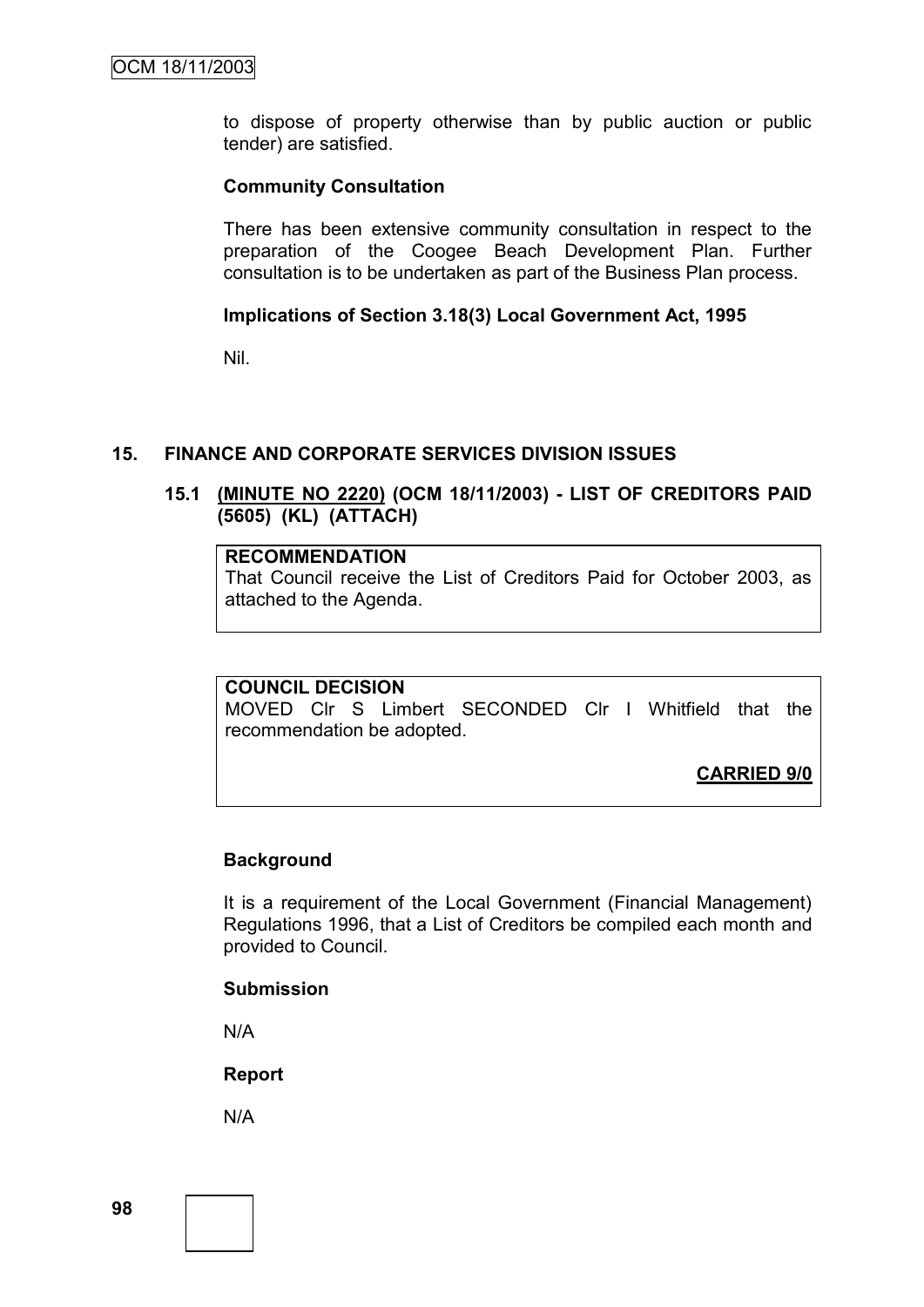# **Strategic Plan/Policy Implications**

N/A

**Budget/Financial Implications**

N/A

**Legal Implications**

N/A

**Community Consultation**

N/A

**Implications of Section 3.18(3) Local Government Act, 1995**

Nil.

# **16. ENGINEERING AND WORKS DIVISION ISSUES**

## **16.1 (MINUTE NO 2221) (OCM 18/11/2003) - TENDER NO. RFT 42/2003 - INSITU CONCRETE FOOTPATH CONSTRUCTION (4437) (IS) (ATTACH)**

# **RECOMMENDATION**

That Council accept the tender submitted by Sandtech Pty Ltd for "Insitu Concrete Footpath Construction" – Area A and B, for Tender No. RFT 42/2003 in the fixed rates of:

- (1) Footpaths \$25.85 per square metre
- 
- 

(2) Other Paths  $$25.30$  per square metre (3) Verge Restoration \$11.00 per square metre.

# **COUNCIL DECISION**

MOVED Clr S Limbert SECONDED Clr I Whitfield that the recommendation be adopted.

**CARRIED 9/0**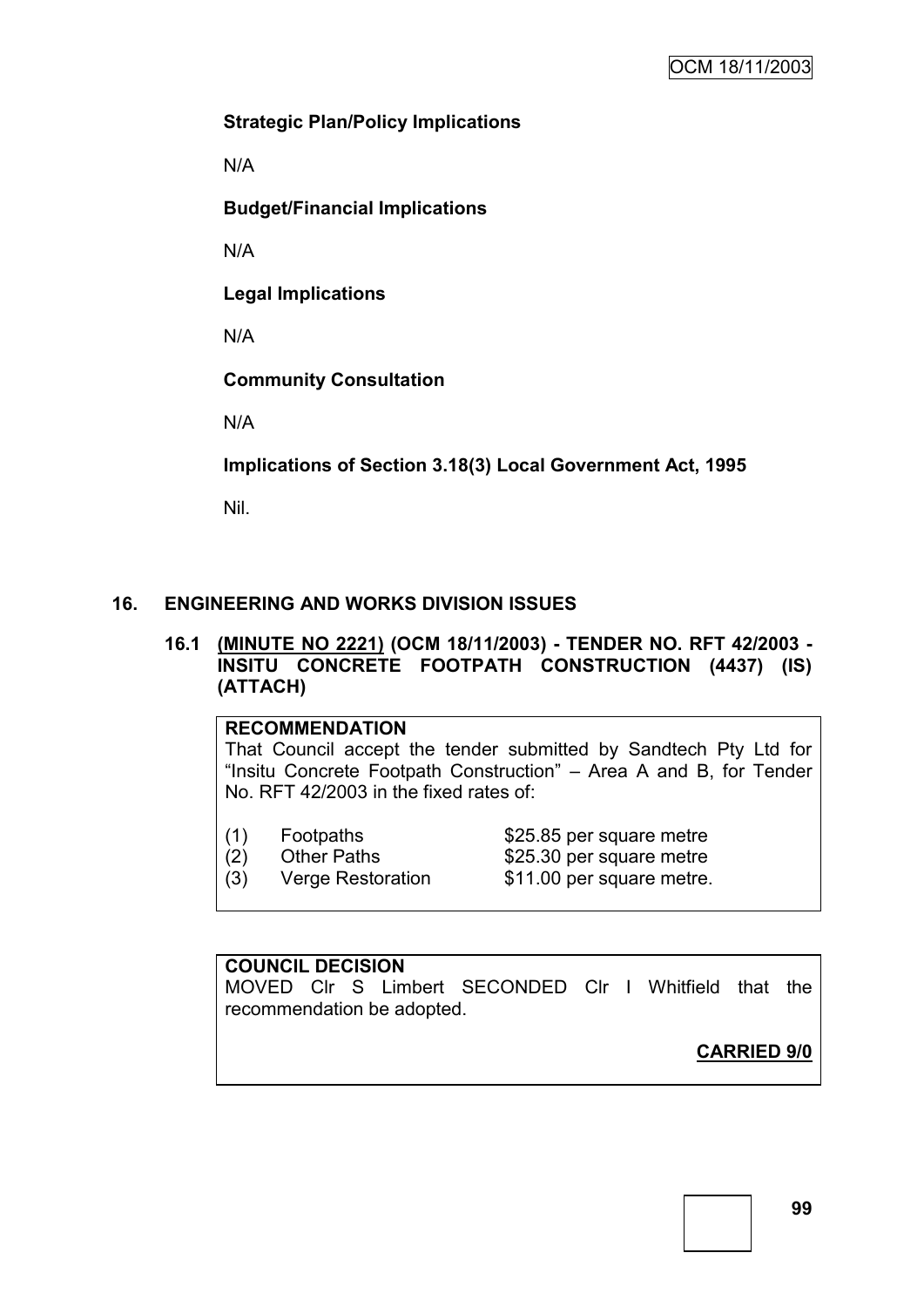# **Background**

Council has a program of calling tenders each year for the regular supply of materials and services to facilitate Council's roads and parks programs. This tender was for the replacement of most of the existing slab footpaths with insitu concrete within the City to assist with reducing any possible litigation being taken against Council and to provide improved safety for pedestrians.

#### **Submission**

Tenders were called for the "Insitu Concrete Footpath Construction" – Area A and Area B for the 6 months period of December 2003 to June 2004. Four (4) tenders were received, the details of which are attached to the Agenda.

#### **Report**

There are two parts to this tender, being "Area A", and "Area B", and the tender lends itself to be split if it proves beneficial.

The tenders have been assessed under the following criteria, which were outlined in the tender documents:

|                | Weighting                      |     |
|----------------|--------------------------------|-----|
| $\mathbf 1$    | Price                          | 35% |
| 2.             | <b>Technical conformance</b>   | 10% |
| 3.             | Demonstrated safety management | 15% |
| 4.             | Delivery response performance  | 20% |
| 5.             | <b>Quality endorsement</b>     | 5%  |
| 6.             | References                     | 10% |
| $\overline{7}$ | Insurance                      | 5%  |

Tenderers were required to provide adequate information in their tender submission to allow for scoring each criterion. Where information was not supplied, the particular criterion was not scored.

The assessments under these criteria, as determined by Council's Road Services, are as follows:

| Supply & Lay |                                  | <b>Assessment</b> | <b>Contract Estimate</b> |
|--------------|----------------------------------|-------------------|--------------------------|
|              | 1. Peter Hegarty                 | 77.3%             | \$698,360 GST included   |
|              | 2. Sandtech Pty Ltd              | $94.4\%$          | \$649,110 GST included   |
|              | 3. Westside Concrete Contractors | 76.6%             | \$587,180 GST included   |
|              | 4. Dowsing Concrete              | 69.7%             | \$649,000 GST included   |

The tender for the "Insitu Concrete Footpath Construction" – "Area A" and "Area B" as a result of the evaluation criteria being implemented,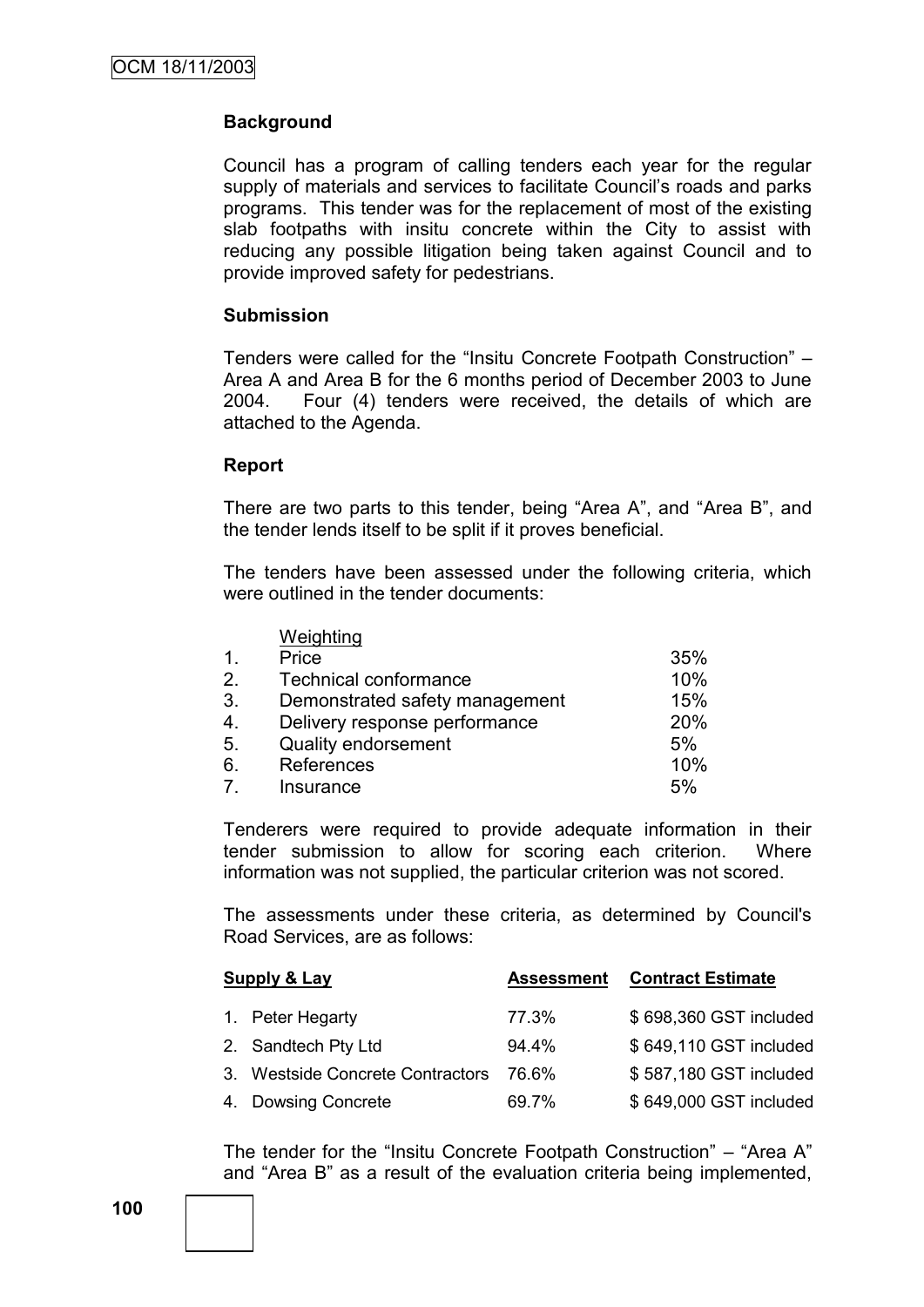shows that Sandtech Pty Ltd is the most advantageous to Council. Sandtech Pty Ltd is considered to be a reputable company within the concrete construction industry. Hence their tender in this instance should be supported.

While Sandtech Pty Ltd were not the lowest tenderer on price, through the tender evaluation criteria, they came out on top. This is mainly due to the reports received from the references provided on their work quality and timeliness.

# **Strategic Plan/Policy Implications**

A Strategic Plan commitment in Maintaining Your Community Facilities  $is -$ 

*To construct and maintain roads, which are the responsibility of the Council, in accordance with recognised standards, and convenient and safe for use by vehicles, cyclists and pedestrians.*

The provision of a safe footpath system is an integral part of this commitment.

# **Budget/Financial Implications**

Council has allocated \$1M on the current Budget to replace slab footpaths in the City with in-situ concrete. This will be undertaken this financial year using a combination of contractors and day labour. The recommended contract can be accommodated in this Budget allocation.

## **Legal Implications**

N/A

## **Community Consultation**

The local community will be consulted as required for the footpath slab replacement works in each affected street.

## **Implications of Section 3.18(3) Local Government Act, 1995**

Nil

## **16.2 (MINUTE NO 2222) (OCM 18/11/2003) - TREE PLANTING IN BERRIGAN DRIVE (450503) (BKG)**

**RECOMMENDATION**

That Council:

(1) does not proceed with the current proposal to plant trees and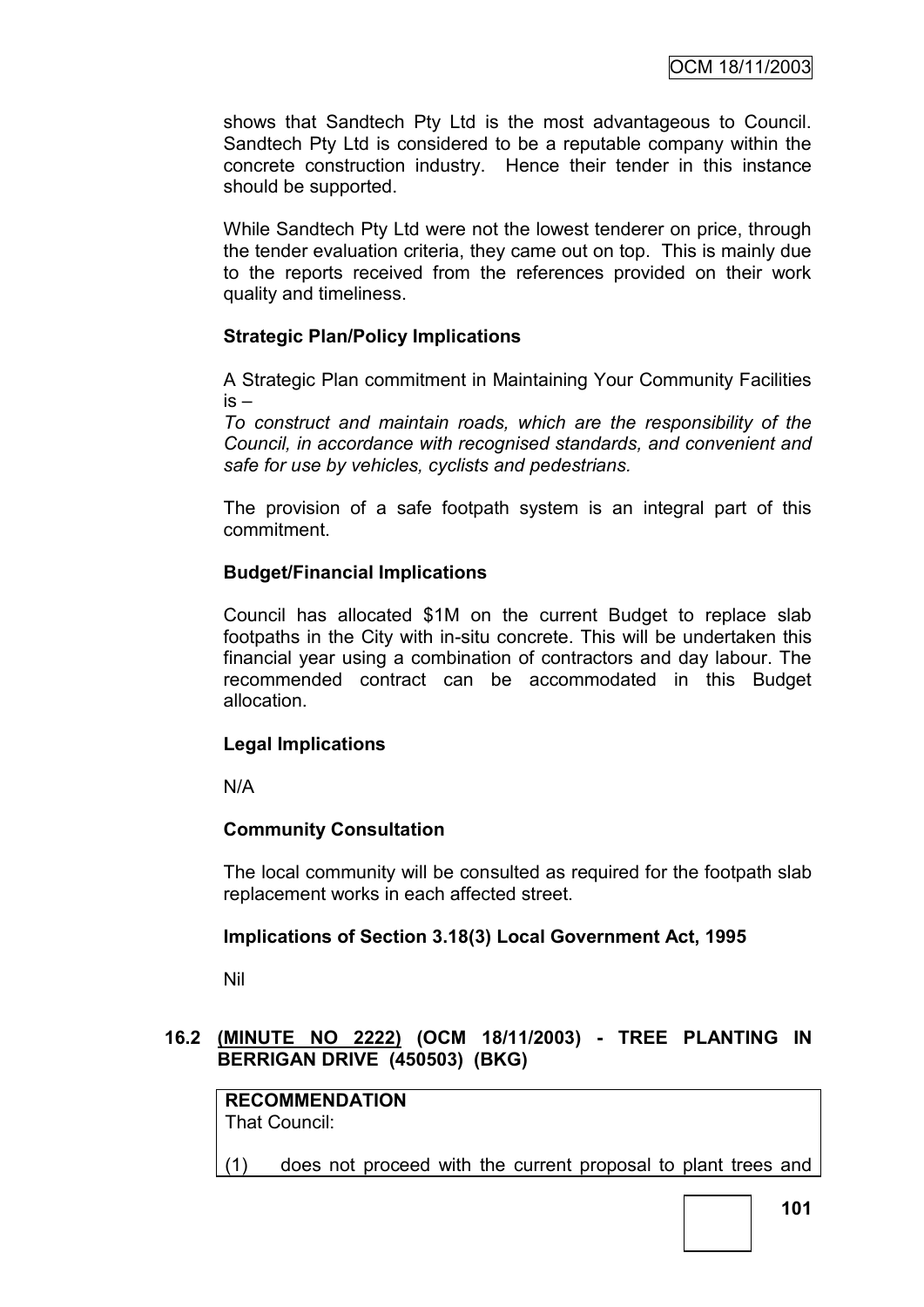install tree guards in the painted median in Berrigan Drive between North Lake and South Lake Drive; and

(2) an alternative landscaping plan be prepared.

### **COUNCIL DECISION**

MOVED Mayor S Lee SECONDED Clr L Goncalves that Council proceed with the current proposal to plant trees and install tree guards in the painted median in Berrigan Drive between North Lake Road and South Lake Drive.

# **CARRIED 8/1**

# **CLR TILBURY REQUESTED THAT HER VOTE AGAINST THE MOTION FOR ITEMS 14.4 AND 16.2 BE RECORDED**

## **Explanation**

The people of South Lake have waited long enough. Cockburn has trees in the middle of the road and on the side of the road in many locations throughout the City. It is not Council's policy to not plant trees because of safety, in fact, it is Council's policy to plant trees and to green the City.

#### **Background**

As part of the Greening Plan for Cockburn, the Parks staff prepared a proposal to plant trees and protect them with tree guards in the painted median of Berrigan Drive between South Lake Drive and North Lake Road.

The proposed was endorsed by the Greening Plan Reference Group. The design has now been formalised. The South Lake community has been advised of the proposal.

#### **Submission**

N/A

## **Report**

The proposal to plant trees in the median of Berrigan Drive is not supported by the Council's traffic services staff. They maintain it will be hazardous to plant trees in the median. The aim for safety in road reserves is to have a 'forgiving' one. The desirable aim is to only have frangible structures. Frangible structures are those that when hit by a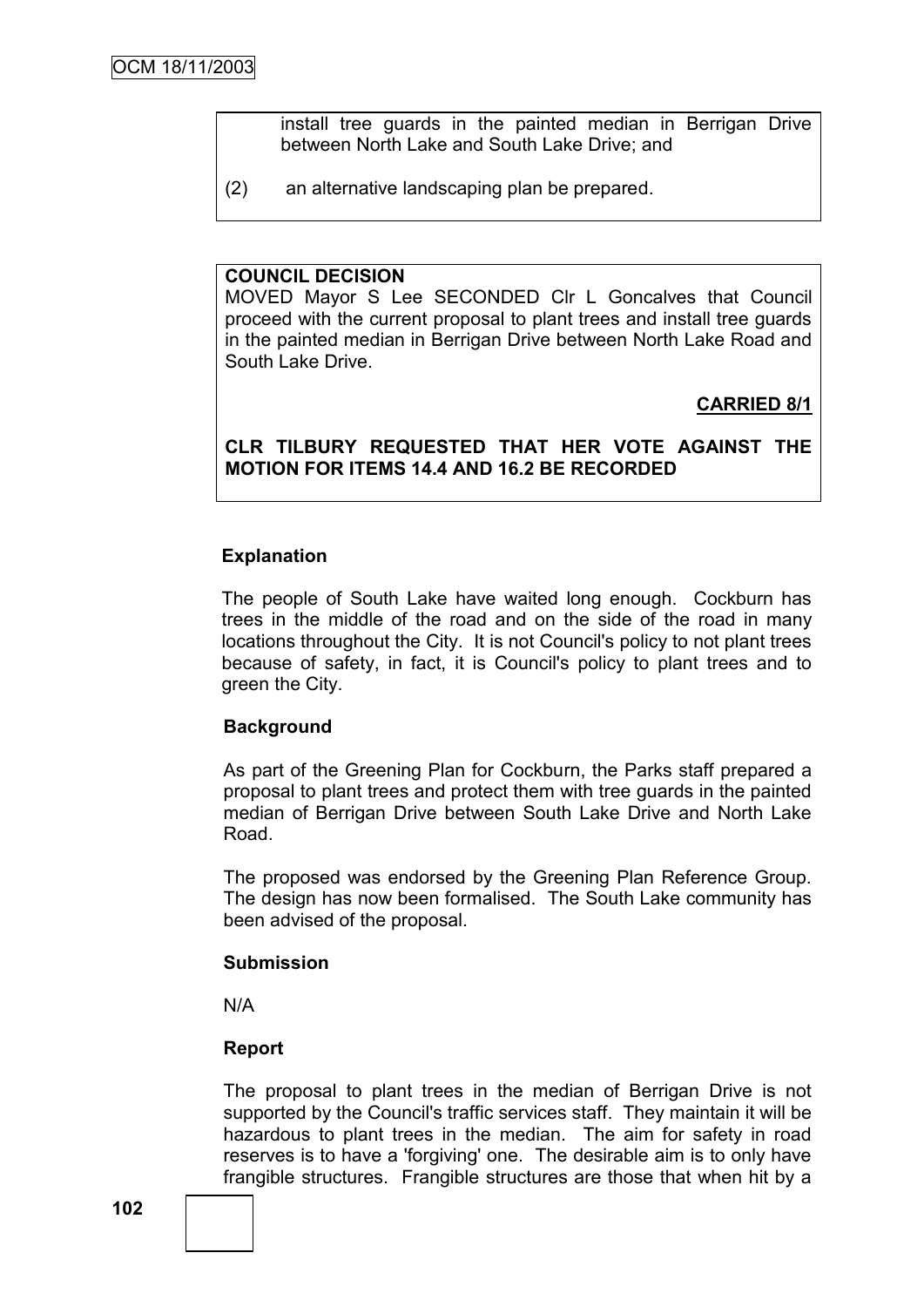vehicle will give way and cause minimum damage to a vehicle. Hence stop signs, give-way signs etc. easily yield when force is applied. All of the aluminium street light poles give way when struck.

Wooden power poles can be a problem with car crashes as they do not yield. The trees proposed for this section of road are not likely to give way easily when they are mature trees. The type of the tree is Eucalyptus Maculata. As Berrigan Drive is an urban arterial road and seen as an important distributor, the installation of trees is not recommended in the narrow median. An alternative plan can be produced showing medians protected by barrier kerbing so they can be landscaped, or there can be landscaping carried out on the verges. Guidelines for the landscaping of roads in the categories of regional, district and local distributors and local roads needs to be developed to ensure the safety of the road user but also enhance the environment.

#### **Strategic Plan/Policy Implications**

One of the aims of the Strategic Plan is:

*"To construct and maintain roads which is the responsibility of Council in accordance with recognised standards which are convenient and safe for use by vehicles, cyclists and pedestrians."*

#### **Budget/Financial Implications**

The estimated cost of installing the trees and guards is \$75,000. This can be accommodated within the funds budgeted for the Greening Plan.

#### **Legal Implications**

N/A

#### **Community Consultation**

This proposal has been discussed by the residents' group, "Connecting South Lake" and they have requested the trees be planted.

#### **Implications of Section 3.18(3) Local Government Act, 1995**

Nil.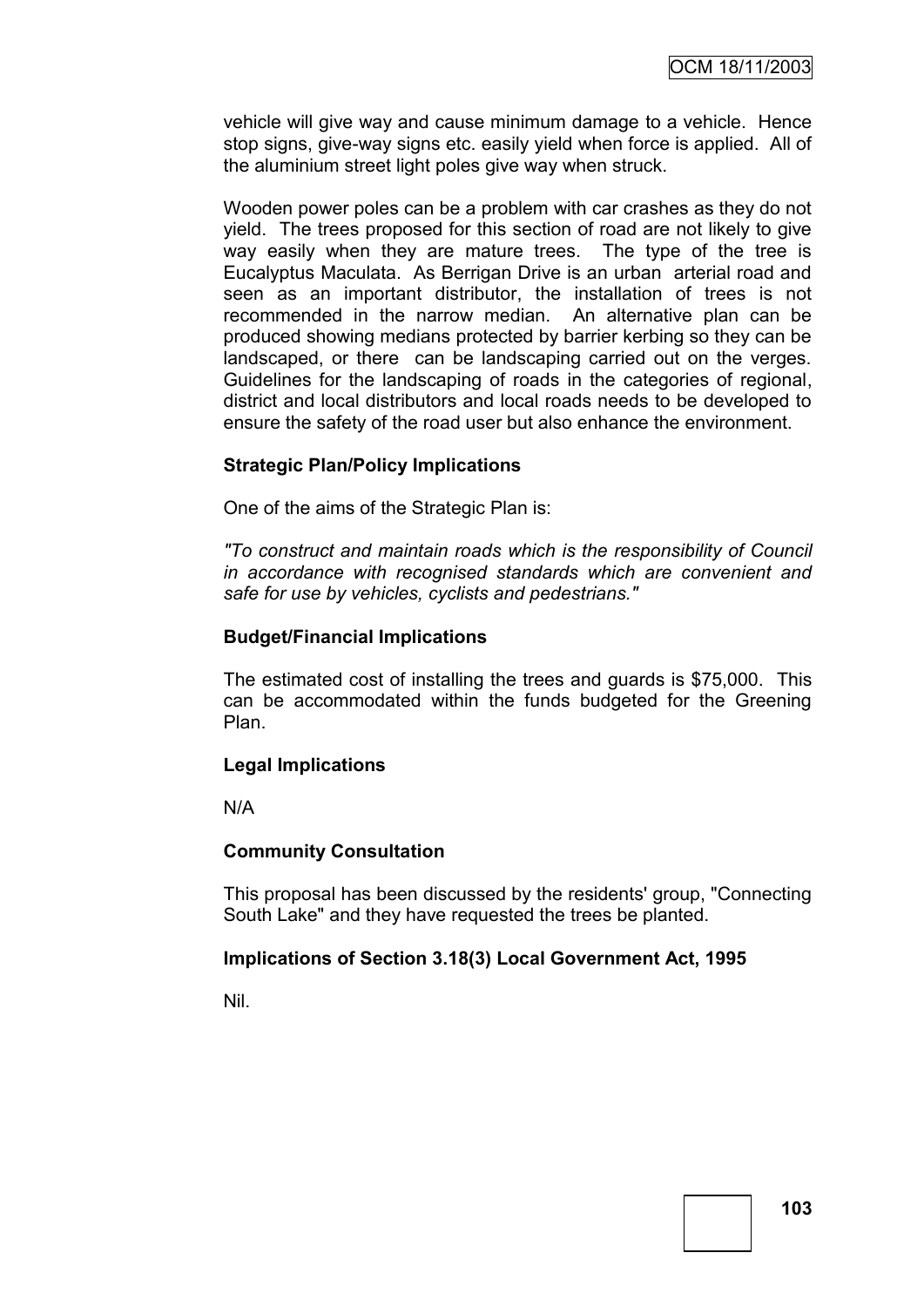#### **17. COMMUNITY SERVICES DIVISION ISSUES**

### **17.1 (MINUTE NO 2223) (OCM 18/11/2003) - CITY OF COCKBURN COMMUNITY NEEDS STUDY (9621) (DMG) (ATTACH)**

#### **RECOMMENDATION**

That Council accepts the tender submitted by Research Solutions (Option A) for Tender No.38/2003 to undertake the City of Cockburn Community Needs Study at a total cost of \$54,978, including G.S.T.

#### **COUNCIL DECISION**

MOVED Clr S Limbert SECONDED Clr A Tilbury that the recommendation be recorded.

**CARRIED 9/0**

### **Background**

This item was originally presented to the October, 2003, Council Meeting where it was resolved that:-

- *"(1) Council defer consideration of this item to the November Council Meeting;*
- *(2) the CEO ensure the November Agenda Report includes more detailed information regarding this item;*
- *(3) Elected Members be provided a detailed briefing at the November Agenda Briefing regarding the reasons Research Solutions (Option A) is the recommended tender; and*
- *(4) the CEO establish a uniform format for all future Agenda Reports regarding tenders."*

The following Report addresses parts  $(1) - (3)$  of the Council resolution. Part (4) is being separately dealt with, in order to establish a uniform reporting mechanism to Council, regarding Tenders required for presentation to Council.

Council has resolved to budget for funds in 2003/04 to facilitate its triennial comprehensive Community Needs Survey of residents and ratepayers of the District. This is the third such survey undertaken by Council, with the previous ones being conducted in 1997 and 2000.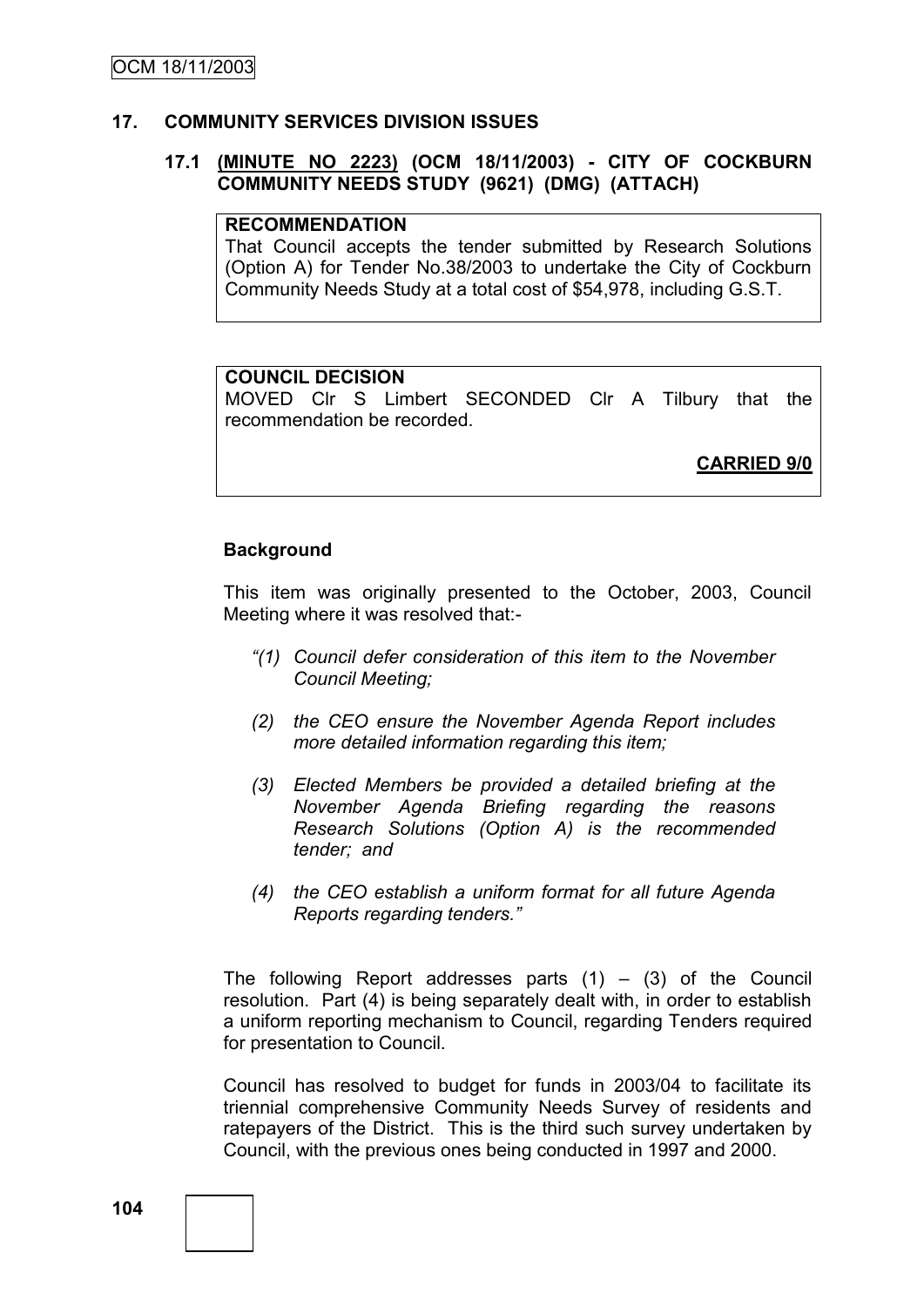# **Submission**

Having adopted its annual budget, Tender documentation was prepared and tenders called for the provision of consultancy services to facilitate the study to include:-

- Qualitative Research (face to face, or similar technique) and,
- Quantitative Research (telephone, or similar technique)

At the close of tenders, eleven (11) submissions were received from nine (9) separate tenderers, as summarised in the Agenda attachment.

### **Report**

All tenders were able to demonstrate enough background knowledge of Council"s requirements to satisfy the Compliance Criteria as required by the Tender documentation. All tenders supplied information to allow for an assessment under the following criteria:-

### **WEIGHTING**

|           | Demonstrated experience in completing<br>similar projects                                                                                         | 10%        |
|-----------|---------------------------------------------------------------------------------------------------------------------------------------------------|------------|
| $\bullet$ | Skills and experience of key personnel<br>• Demonstrated understanding of the required                                                            | 15%<br>10% |
| $\bullet$ | tasks<br>Outline of the study approach, proposed<br>methodology and statistical techniques to be<br>used, including the expected integrity of the | 25%        |
|           | data produced.<br>Cost criteria based on price submitted                                                                                          |            |

The intent of the contract is for the successful tenderer to be the lead consultant and employ specialist sub-consultants for undertaking community based research into the service standards and satisfaction levels in the community of Council"s service functions. The tender prices generally reflected this, although to varying extents with regard to techniques to be used in gaining feedback from the community. Some tenderers undertake the majority of tasks in-house, while others almost exclusively use sub-consultants to undertake the data gathering aspect of the consultancy.

The tenders were independently assessed by:-

- Director Community Services;
- Manager Community Services: and
- Communications Manager.

in accordance with the above criteria and weightings.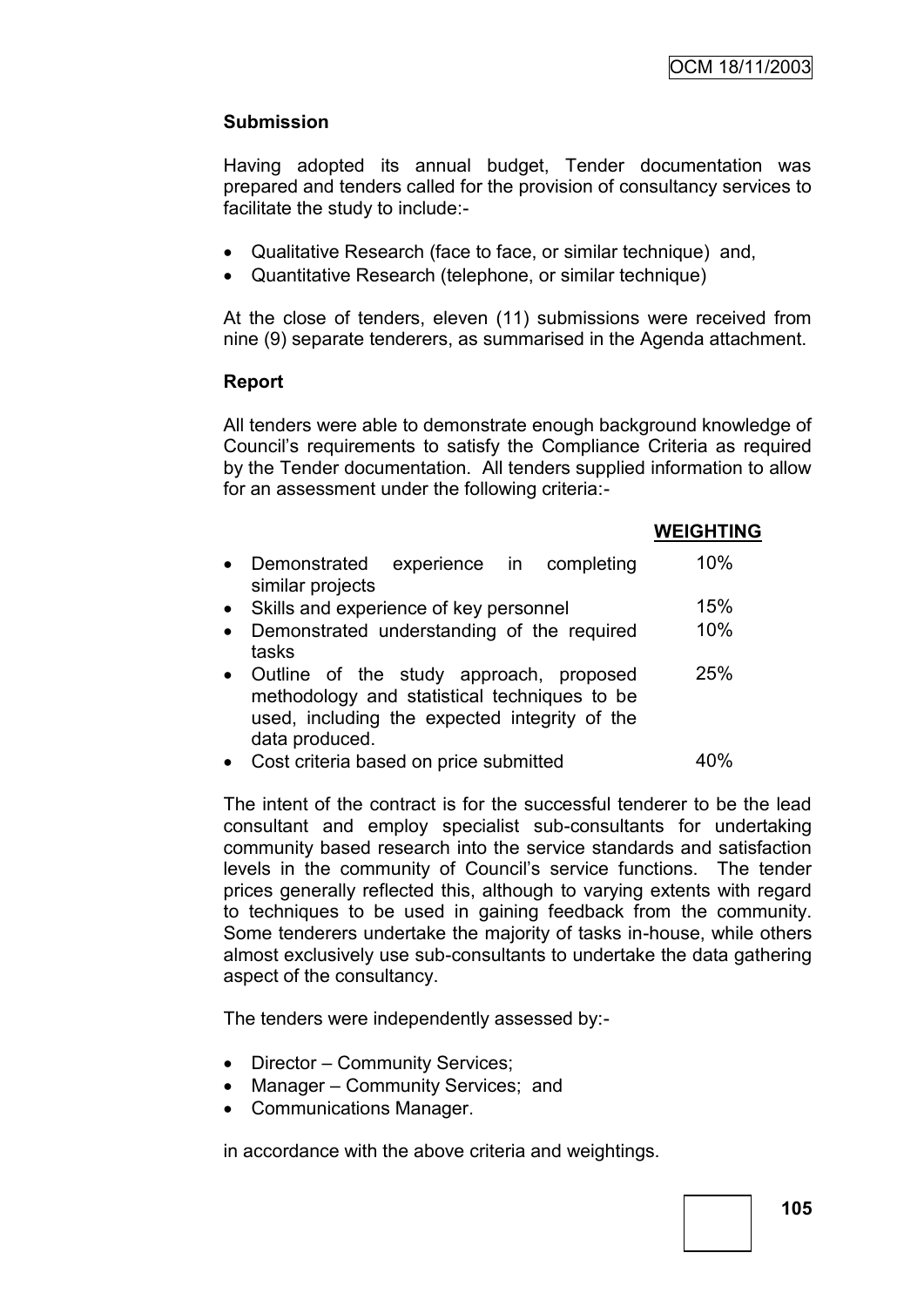It is important to understand that there is no collaboration during the assessment stage between officers, to ensure integrity of the "scores" is not compromised.

The weighted criteria assessment provided the following results, with the non-cost criteria figure shown being the average of the three assessments. The cost criteria is a standard formula, based on the recommended system as adopted by the W.A. Local Government Association.

|                | <b>TENDERER</b>                          | <b>NON-COST</b><br><b>CRITERIA</b> | ٠ | <b>COST</b> |     | <b>ASSESSMENT</b><br><b>SCORE</b> |
|----------------|------------------------------------------|------------------------------------|---|-------------|-----|-----------------------------------|
|                |                                          |                                    |   |             |     | $\%$                              |
| 1.             | Research Solutions (A)                   | 52.8                               |   | 22.8        | Ξ   | 75.6                              |
| 2.             | <b>Patterson Market</b><br>Research      | 45.3                               |   | 29.4        | =   | 74.7                              |
| 3.             | Market Equity (B)                        | 48                                 |   | 23.5        | Ξ   | 71.5                              |
| 4.             | Market Equity (A)                        | 48.8                               |   | 20.5        | $=$ | 69.3                              |
| 5.             | Research Solutions (B)                   | 49.5                               |   | 11.6        | $=$ | 61.1                              |
| 6.             | <b>Australian Market</b><br>Intelligence | 51.8                               |   | 8.9         | =   | 60.7                              |
| 7 <sub>1</sub> | Human Science                            | 33.7                               |   | 24.9        | Ξ   | 58.6                              |
| 8.             | C.S.S. Strategic<br>Management           | 35.6                               |   | 20.8        | Ξ   | 56.4                              |
| 9.             | Estill                                   | 30.4                               |   | 25.3        | =   | 55.7                              |
|                | 10. Creative Links                       | 35                                 |   | 14.7        | =   | 49.7                              |
|                | 11. South Metro Youth Link               | 26.5                               |   | 17.7        | Ξ   | 44.2                              |

A more detailed report on the assessment of the two highest ranked submissions, from Research Solutions (Option A) and Patterson Market Research, to address the concerns mentioned by Council at the October 2003, Meeting follows.

The non-cost criteria for these two tenderers were examined. Research Solutions (RS) (Option A) was ranked highest, or equal highest, by each of the three assessors. Patterson Market Research (PMR) was ranked sixth by two assessors and equal first by the third.

Further investigation was then focussed on the study approach, methodology and techniques to be used, which was the highest weighted single non-cost component requested.

Both companies have identified a suitable number of quantitative assessments as being 500 and it can only be assumed that one assessing officer believed that component to be one of the most important factors in adjudging the PMR tender on an equal basis to R.S.

Research Solutions has included in its qualitative research stage an allowance for 3 focus groups, specifically one in each Ward. The PMR tender allows for 2 focus groups. The R.S. tender also allows for 16 indepth interviews with businesses (or key stakeholder groups e.g.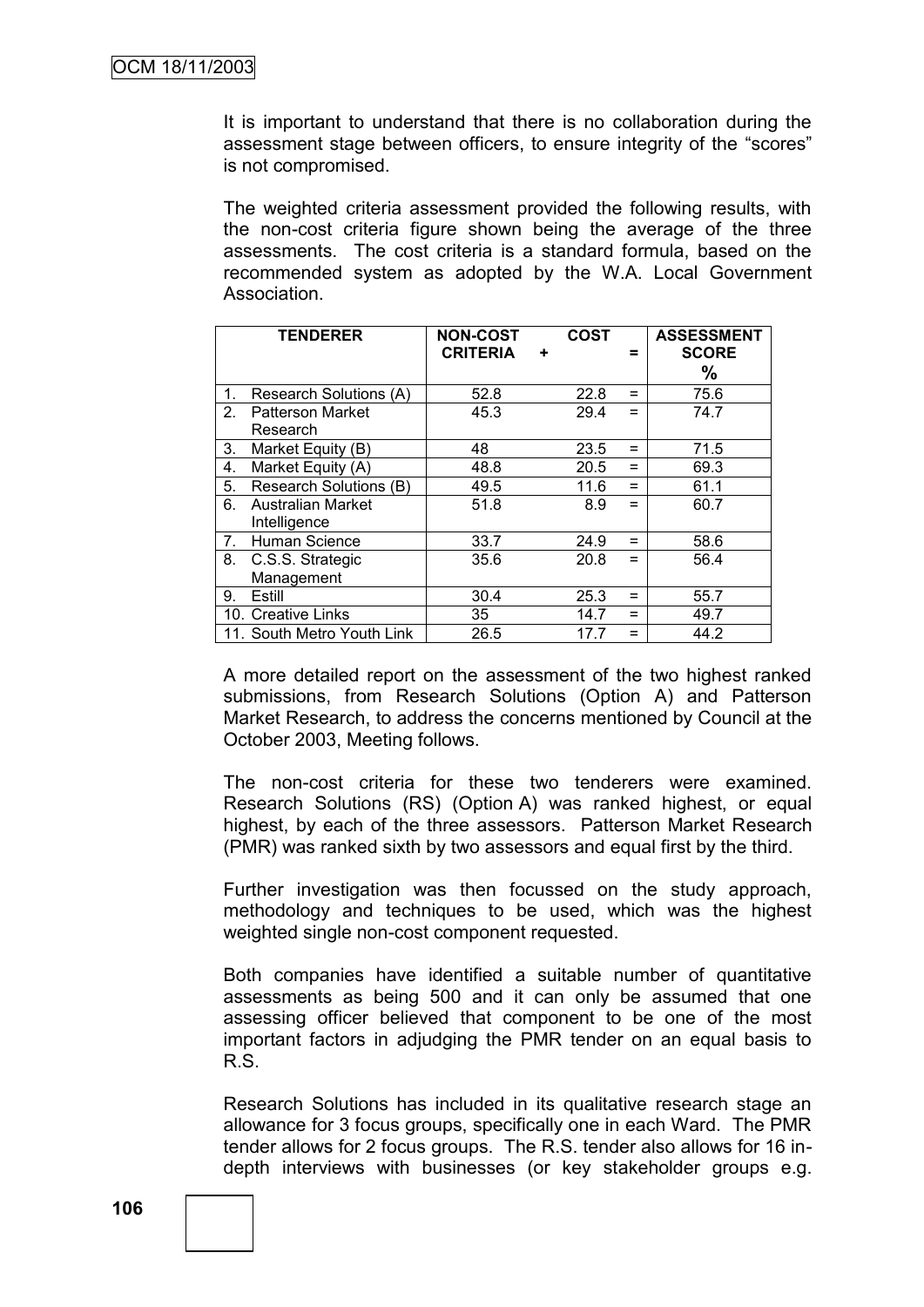ratepayer organisations) while PMR specifies 5 in-depth interviews with businesses only.

R.S. also has made allowance for conducting a public meeting, whereas PMR has not.

In the quantitative research stage, R.S. has identified a sample size divided evenly amongst the Wards (i.e. 167 per Ward) with a total of 150 random business responses included, to enable a comparison of feedback between the residential and business sectors.

PMR only identified that they would be contacting a sample of 500 respondents upon which feedback from the community would be analysed. The sample would be randomly chosen from a pool of 2,500 contacts to whom preliminary notice of the survey had been sent.

Overall, the 500 sample is considered a statistically valid number and represents an accuracy level estimated at + or - 4.4% at the 95% confidence level. That is, it is 95% likely that the research findings would be within 4.4% either way of the stated data, if the total population was surveyed.

R.S. conducts a pilot study of the quantitative questionnaire to validate its suitability as a research document.

If there are indications that any of the questions need amending or clarification, R.S. would undertake to make the necessary alterations, and have them approved, prior to embarking on that stage of the project.

In terms of timeliness, the more expansive methodology submitted by R.S. has implications on the estimated time frame required to complete the study.

In summary, R.S. has estimated that it will be necessary to allocate 3 weeks for the qualitative research stage, while PMR is estimating 1 week.

R.S. estimates the quantitative stage to take 10 weeks (including the pilot study), while PMR anticipate this stage will require 5 weeks to complete.

Added to the preliminary and post research components of the study, R.S. has estimated a total of 22 weeks to complete the study, while PMR estimates 15 weeks.

By dividing the tender price submitted by the time allocated by each tenderer to complete the project, R.S. equates to a weekly charge out rate of \$2,449, while PMR is calculated at \$2,268 per week  $-$  a differential of \$181 per week over the term of the contract.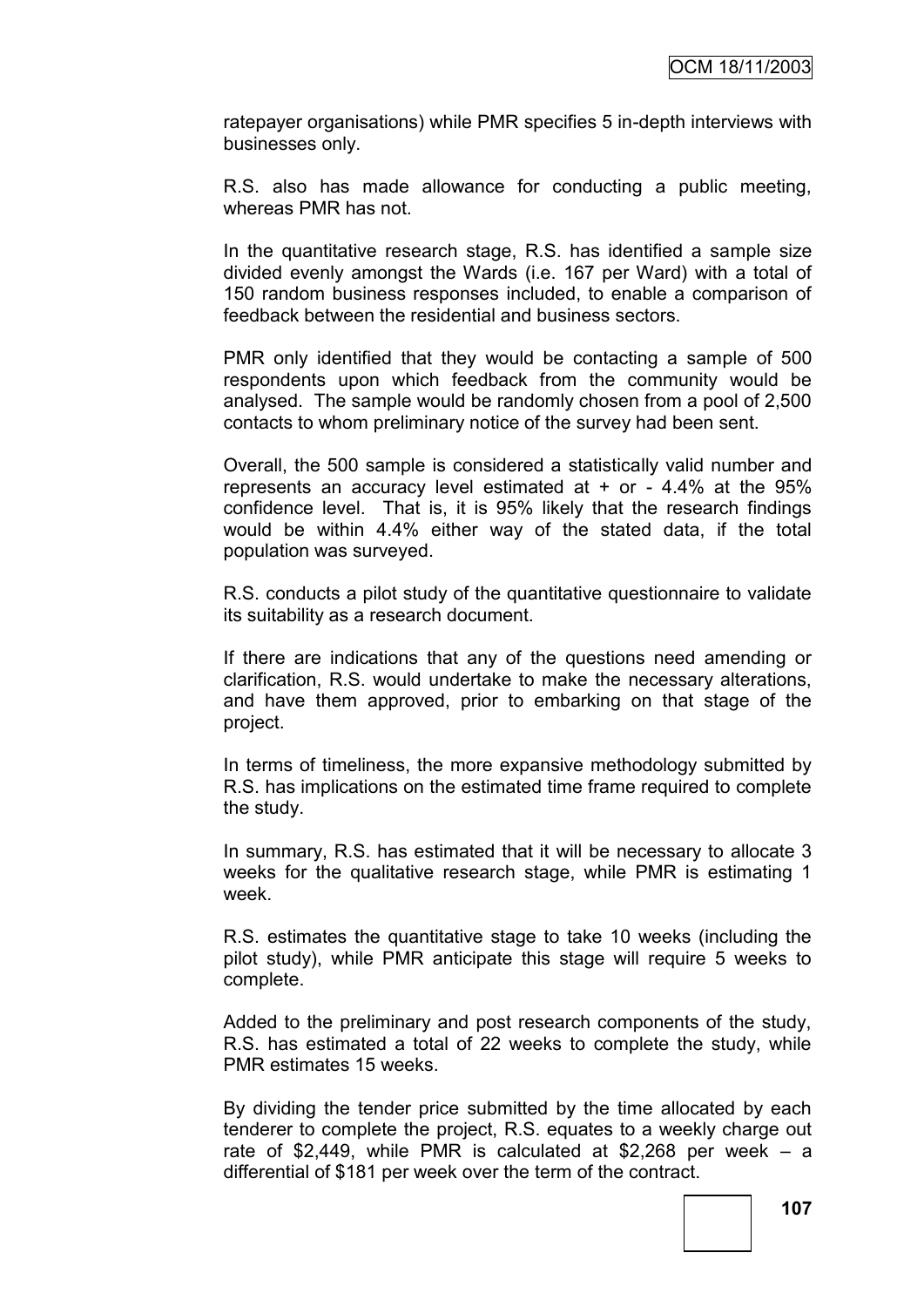Therefore, based on this information, the overall conclusion of the assessments is that the tender submitted by Research Solutions (Option A) provides the best overall value to Council and is therefore recommended.

#### **Strategic Plan/Policy Implications**

- Key Result Are "Meeting the Needs of Your Community" refers.
- Policy SES3 "Evaluation of Tenders" refers.

#### **Budget/Financial Implications**

Funds of \$100,000 are provided for in the 2003/04 Municipal Budget for Community Consultation.

#### **Legal Implications**

Sec. 3.57 of the Local Government Act, 1995 and Part 4 of the Local Government (Functions and General) Regulations, 1995, refer.

#### **Community Consultation**

The outcome of the exercise is a process of community consultation.

#### **Implications of Section 3.18(3) Local Government Act, 1995**

Nil

#### **DECLARATION OF CONFLICT OF INTEREST**

The Chief Executive Officer advised that Clr Oliver had declared a Conflict of Interest in the following item. The nature of the interest being that she is a member of that Committee.

### **CLR OLIVER LEFT THE MEETING THE TIME BEING 8.09 PM**

### **17.2 (MINUTE NO 2224) (OCM 18/11/2003) - LEASE FEE - CO-SCOPE/JOB LINK (INC.) (2206549) (RA)**

**RECOMMENDATION** That Council:

(1) donate \$3,000 p.a. to Co-Scope/Job Link Inc. for the use of the Southwell Community Hall; and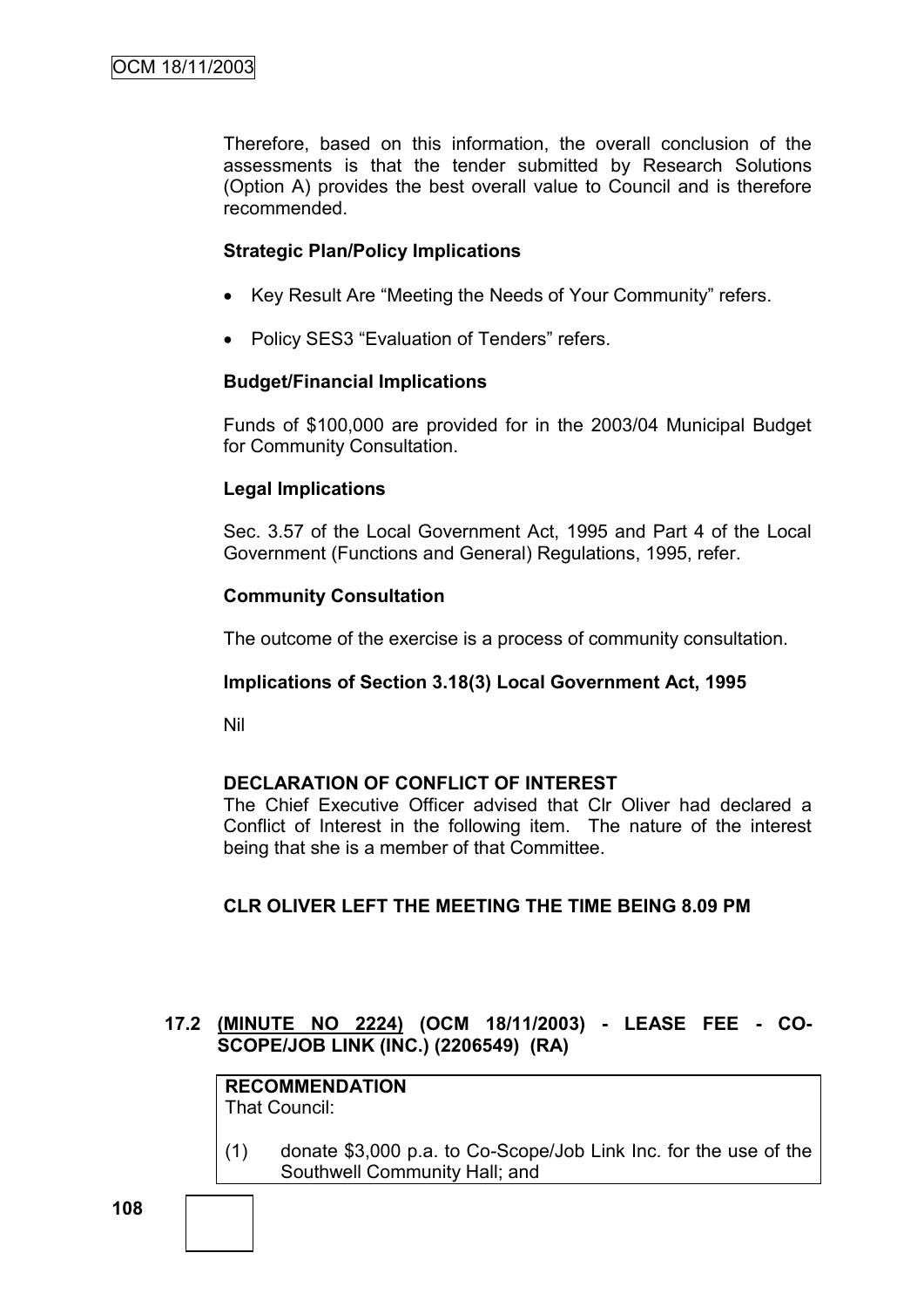(2) amend the Budget to reflect the donation by Council as part of the December 2003 Budget Review.

**TO BE CARRIED BY ABSOLUTE MAJORITY OF COUNCIL**

### **COUNCIL DECISION**

MOVED Clr M Reeve-Fowkes SECONDED Clr S Limbert that the recommendation be adopted.

# **CARRIED BY ABSOLUTE MAJORITY OF COUNCIL 8/0**

### **Background**

Co-Scope/Job Link (Inc.) has leased the Southwell Community Centre in Caffery Place for many years from which it has operated employment based education, training and placement programs. They currently pay a lease fee of \$6,000 p.a. plus outgoings which they have paid regularly and on time.

The request by Co-Scope/Job Link (Inc.) to have their fee reviewed was raised at the Budget briefing session held on 21 July 2003, but was not raised by Elected Members at the Council Budget Meeting of 29 July 2003. A copy of the letter detailing the activities of the group was provided to the 21 July 2003 meeting.

It is considered appropriate for a formal decision of Council to be made on the request made by Co-Scope/Job Link (Inc.).

### **Submission**

A letter has been received from Co-Scope/Job Link (Inc.) requesting that Council waive their current rent of \$6,000 p.a.

### **Report**

Due to recent cuts in State and Commonwealth Grants, the organisation advises that it is no longer able to afford the rent fee.

A copy of the Budget for 2003/04 for the organisation has been provided which shows a deficit of \$9,473.

It may be of assistance for Elected Members to be aware that the Cockburn Vocational Centre provides a somewhat similar service as Co-Scope and leased premises adjoining the Coolbellup Library. In this case, the City charges the Cockburn Vocational Centre 50% of the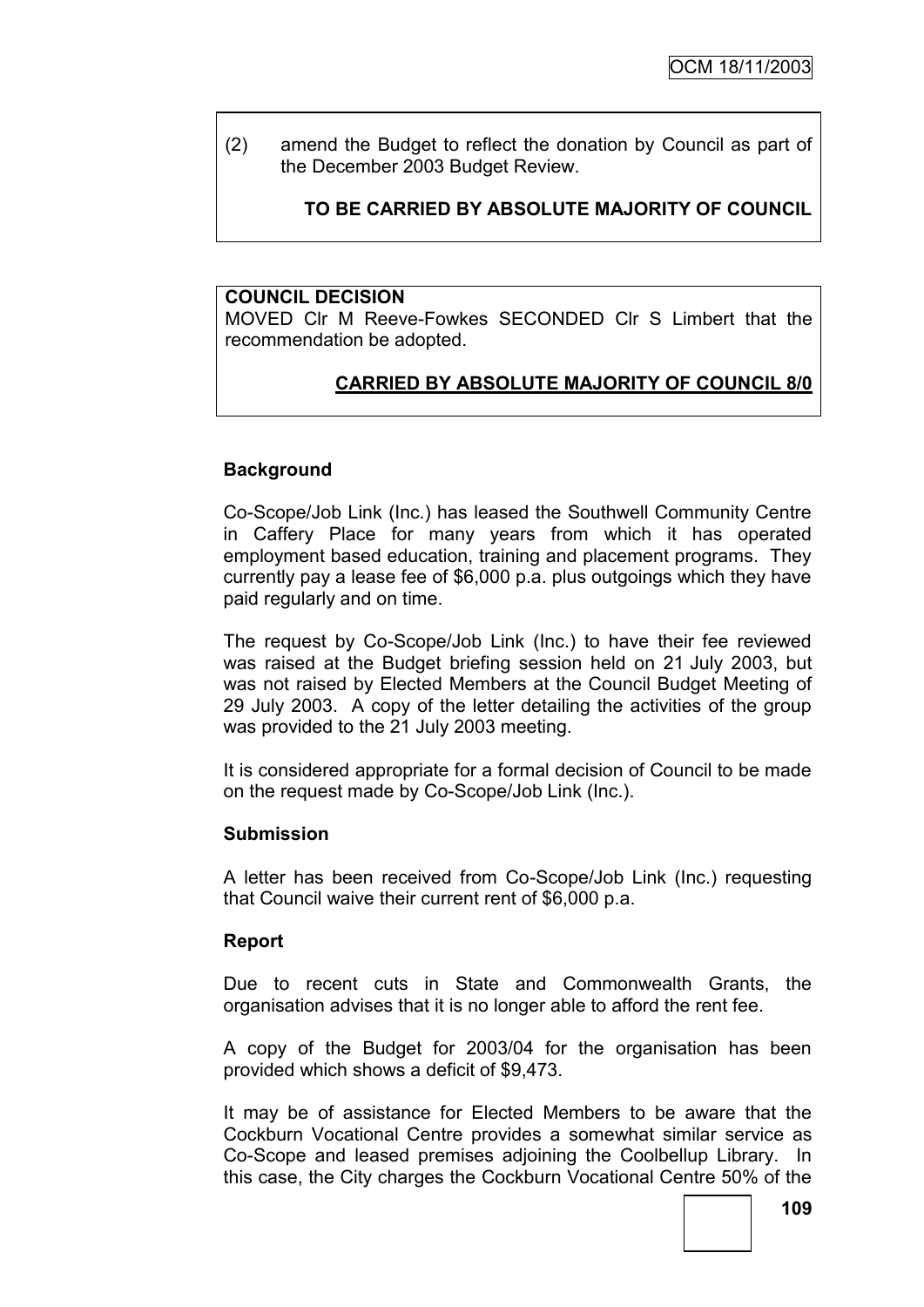rent i.e. (\$8,547.00) of the market value of the property and donates the balance of the value.

Should Council have a desire to assist Co-Scope/Job Link (Inc.) with a lease fee subsidy, it is proposed that it should be on the basis that the Association pays 50% of the rent i.e. \$3,000 and there is a donation of the balance.

The Southwell Community Centre is a small facility that is poorly located at the end of a cul de sac. Prior to the occupation of the Centre by Co-Scope, the building was under utilised and ran at a cost to the City with little community benefit. Co-Scope is one of very few organisations in the district with any interest in the building. Should Co-Scope vacate the premises, it is problematic whether another financial tenant could be found.

The Department of Housing and Works have agreed to give consideration for a new community centre better located in Southwell as part of its redevelopment proposals and hence arrangements for the use of the facility are likely to be short term.

#### **Strategic Plan/Policy Implications**

Managing the City in a competitive, open and accountable manner.

Facilitating a range of services responsive to community needs.

#### **Budget/Financial Implications**

The Council has budgeted the sum of \$6,000 as income from the lease. There will be a real loss of income of \$3,000 should the recommendation be adopted.

### **Legal Implications**

An amendment will be required to the current lease to identify the change in fee.

#### **Community Consultation**

Community consultation is not considered to be required for a minor matter of this nature.

### **Implications of Section 3.18(3) Local Government Act, 1995**

Nil

#### **CLR OLIVER RETURNED TO THE MEETING THE TIME BEING 8.10 PM**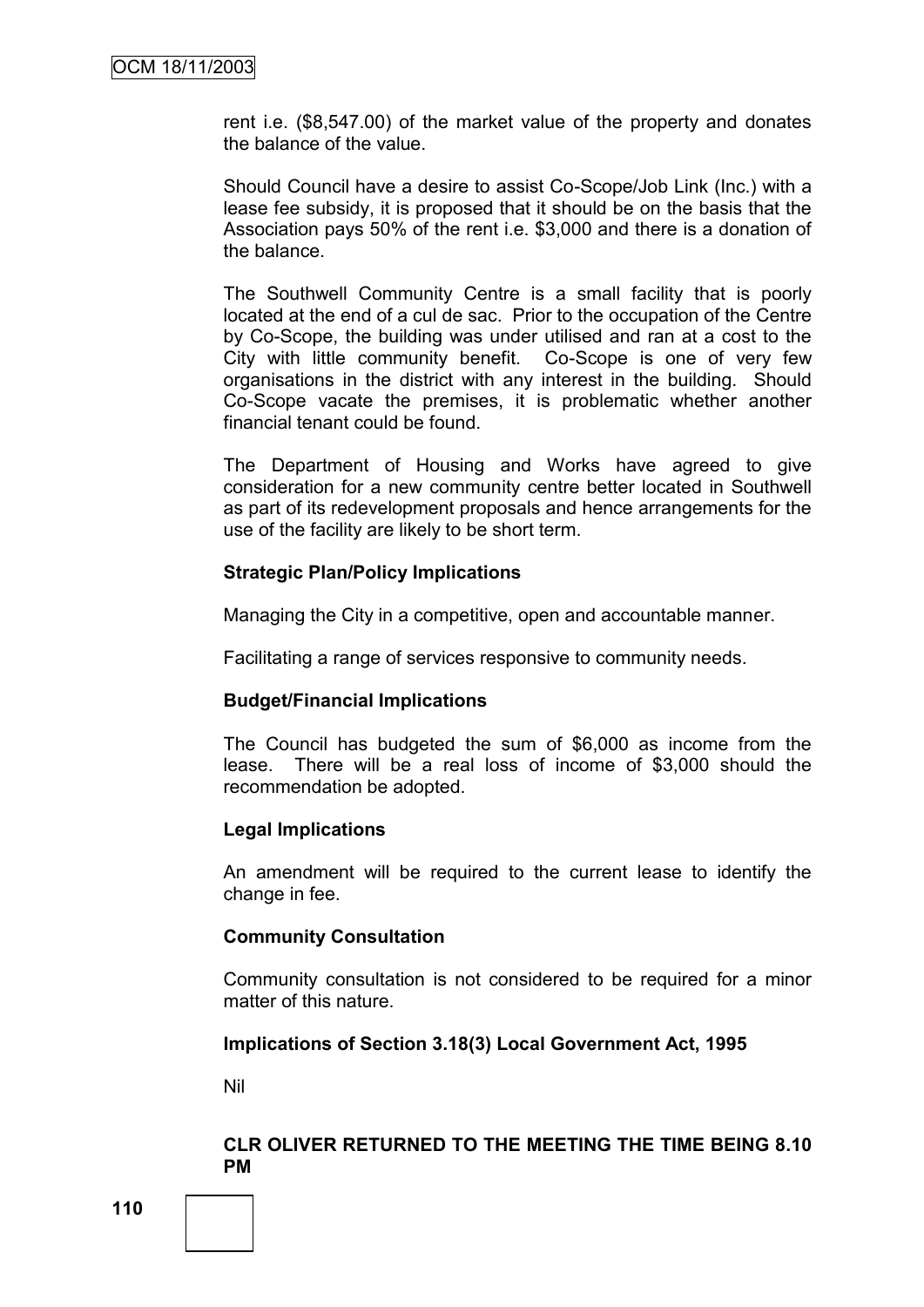### **17.3 (MINUTE NO 2225) (OCM 18/11/2003) - APPOINTMENT OF BUSH FIRE CONTROL OFFICERS (1550) (RA)**

### **RECOMMENDATION**

That Council:

- (1) request FESA, under Section 38A of the Bush Fires Act 1954, to appoint Mr Don Johnston as the City of Cockburn Chief Bush Fire Control Officer; and
- (2) revoke the appointment of Mr James Johnson as the City of Cockburn Chief Bush Fire Control Officer.

### **COUNCIL DECISION**

MOVED Clr I Whitfield SECONDED Clr A Edwards that the recommendation be adopted.

**CARRIED 9/0**

### **Background**

Council, at its meeting of the  $30<sup>th</sup>$  June, 2003, resolved to enter an arrangement with the Fire and Emergency Services Authority (F.E.S.A.) for the employment of a jointly funded Community Fire Manager. A significant role of this position is that of the Chief Bush Fire Control Officer.

The position of Community Fire Manager was duly advertised by F.E.S.A. and the appointment of a Mr Don Johnston duly made.

#### **Submission**

N/A

### **Report**

Under Section 38A of the Bush Fires Act 1954 (the Act) FESA is empowered, at the request of a Local Government, to appoint a member of its staff (as defined in the FESA Act) as the Chief Bush Fire Control Officer (CBFCO) for the district of that Local Government for the purposes of the Act.

Accordingly, a Council decision is required to make a formal application to FESA to appoint a Chief Bush Fire Control Officer employed by FESA for the City of Cockburn.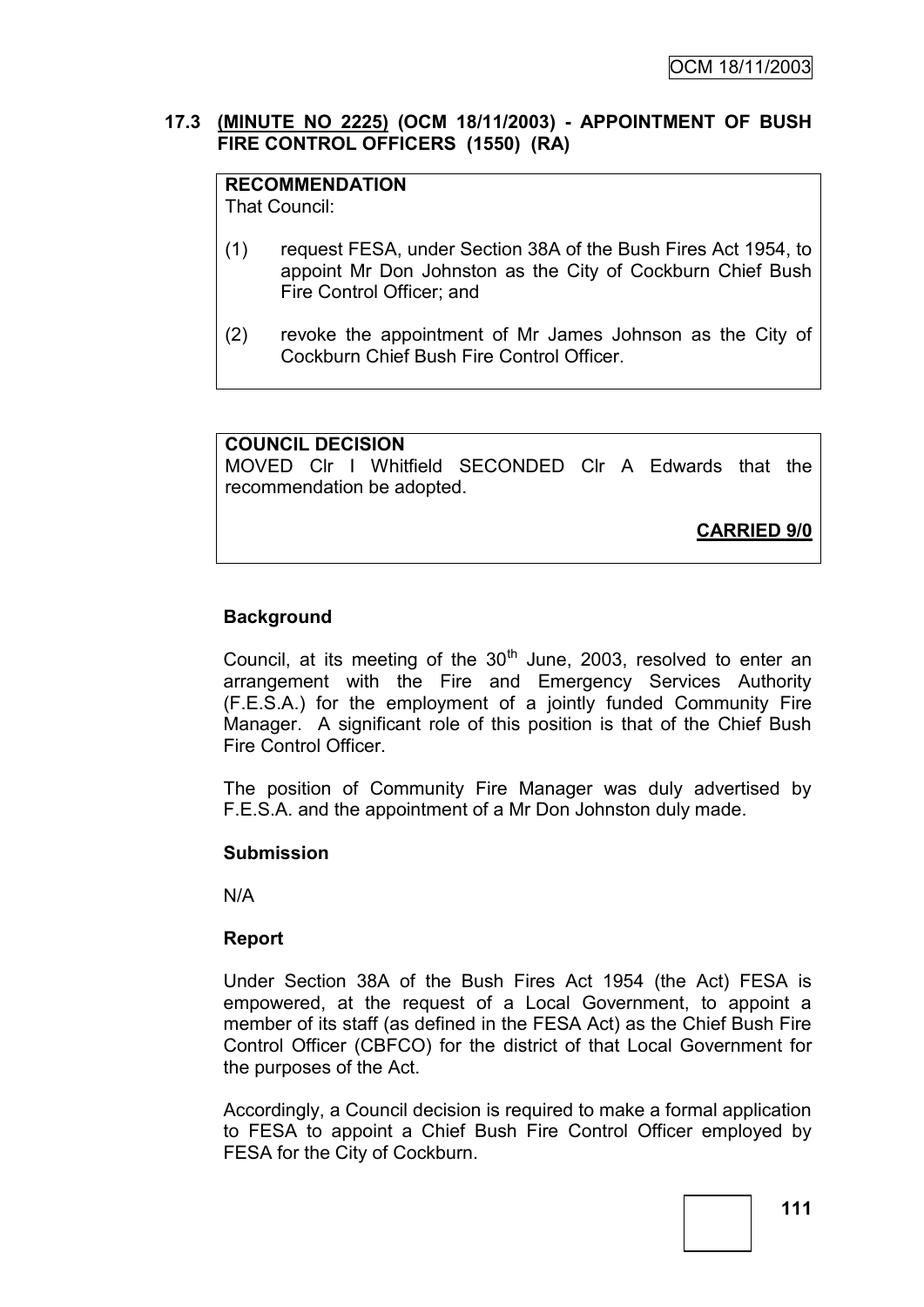### **Strategic Plan/Policy Implications**

Key Result Are "Managing Your City" refers.

#### **Budget/Financial Implications**

Costs associated with the transfer to F.E.S.A. are included in the 2003/04 Municipal Budget.

### **Legal Implications**

Bush Fire Officers are required to be appointed by Council under the Bush Fires Act, 1954.

#### **Community Consultation**

Not appropriate or required in this situation.

### **Implications of Section 3.18(3) Local Government Act, 1995**

Nil

### **17.4 (MINUTE NO 2226) (OCM 18/11/2003) - WA CROATIAN ASSOCIATION (INC) - BREACH OF LEASE AGREEMENT FOR LOT 22 PROGRESS DRIVE, BIBRA LAKE - APPLICATION FOR AN EXTENSION OF TIME (1117891) (LJCD)**

**RECOMMENDATION** That Council:

- (1) advises the WA Croatian Association (Inc) (WACA) that it is not prepared to grant an extension of time for the Association to obtain planning approval for the development of a soccer pitch on Lot 22 Progress Drive, Bibra Lake and that the Lease Agreement is at an end; and
- (2) take possession of the land in accordance with the requirements of the Agreement.

### **COUNCIL DECISION**

MOVED Clr M Reeve-Fowkes SECONDED Clr A Tilbury that Council:

(1) advise the WA Croatian Association (Inc) (WACA) that it is not prepared to grant an extension of time for the Association to obtain planning approval for the development of a soccer pitch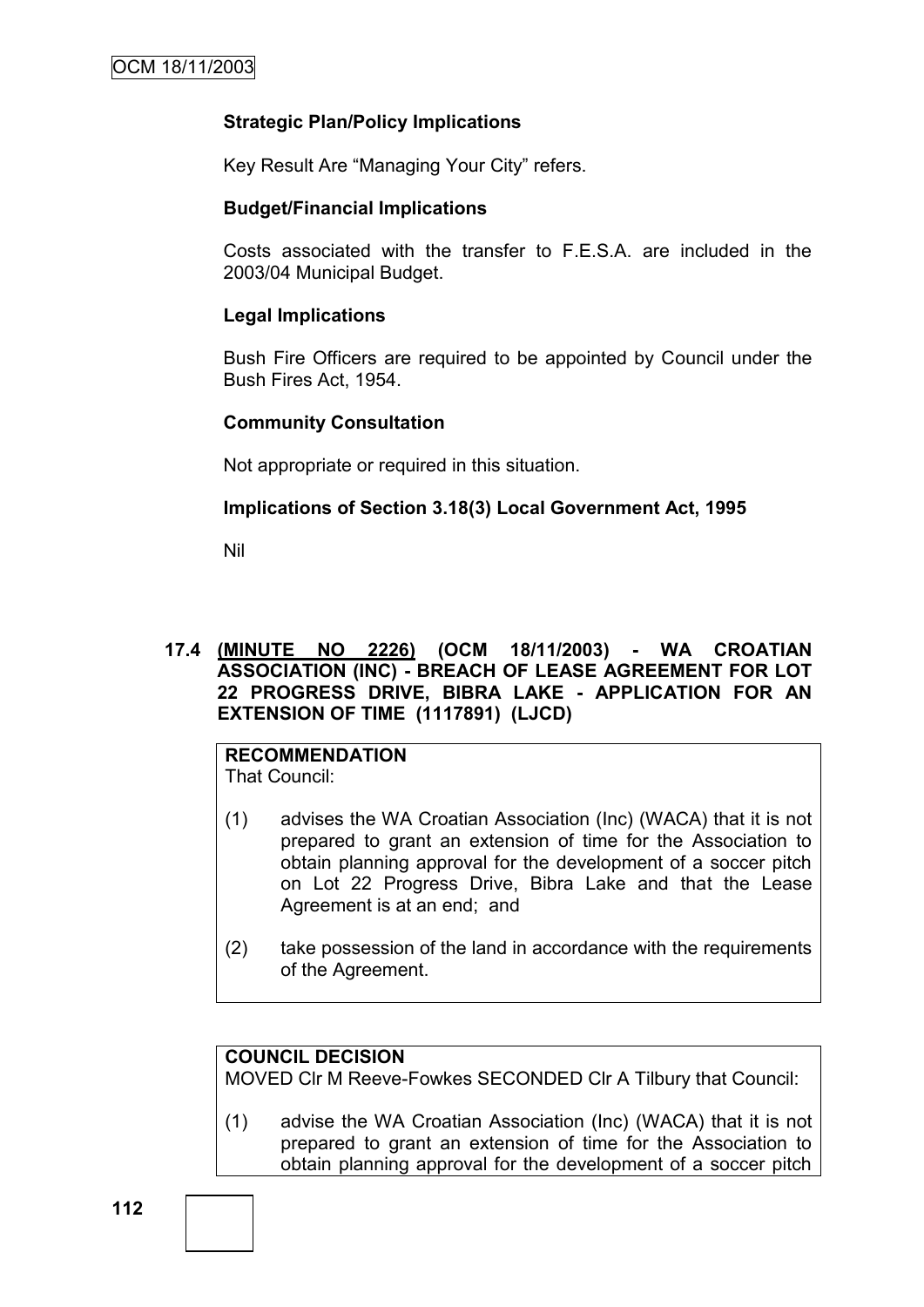on Lot 22 Progress Drive, Bibra Lake and that the Lease Agreement is at an end;

- (2) take possession of the land in accordance with the requirements of the Agreement; and
- (3) request the Environmental Management Service to investigate rehabilitation and management options for Lot 22 as part of the Management Plan being prepared for Bibra Lake.

### **CARRIED 8/1**

#### **Explanation**

The Environmental Management Service is currently developing a Management Plan for the Bibra Lake Conservation Reserve. The Plan will deal with issues ranging from rehabilitation to recreation uses. The Plan will be undertaken in-house, apart from the consultation process which will be undertaken by consultants. As part of this process, the environmental and community needs and preferences for the future of Lot 22 Progress Drive, can be assessed prior to preparing a Plan for the land in the context of the whole Bibra Lake reserve. This is important because Lot 22 is highly visible, has important wetland and bushland on it and has the potential to be a strategic conservation area.

#### **Background**

In 1998 Council decided to subdivide Lot 14 Progress Drive, Bibra Lake to create Lots 21 and 22. The former lot was to be sold to the WA Croatian Association (Inc). The Association took up the Lease for Lot 22 and under the terms and conditions of the Lease the Association is required to develop a soccer pitch on the Lot.

A Lease Agreement was put into place to cover the arrangements in respect of Lot 22. The Lease contained a number of conditions. One of these conditions was that the Association had to apply for and obtain planning approval for development of the Soccer Pitch within 12 months of the date of execution of the Lease and the soccer pitch was to be completed within two years of the date when planning approval is issued.

#### **Submission**

The WACA has formally applied for Council to approve an extension of ninety (90) days to obtain Council planning approval for the development of a soccer pitch on Lot 22.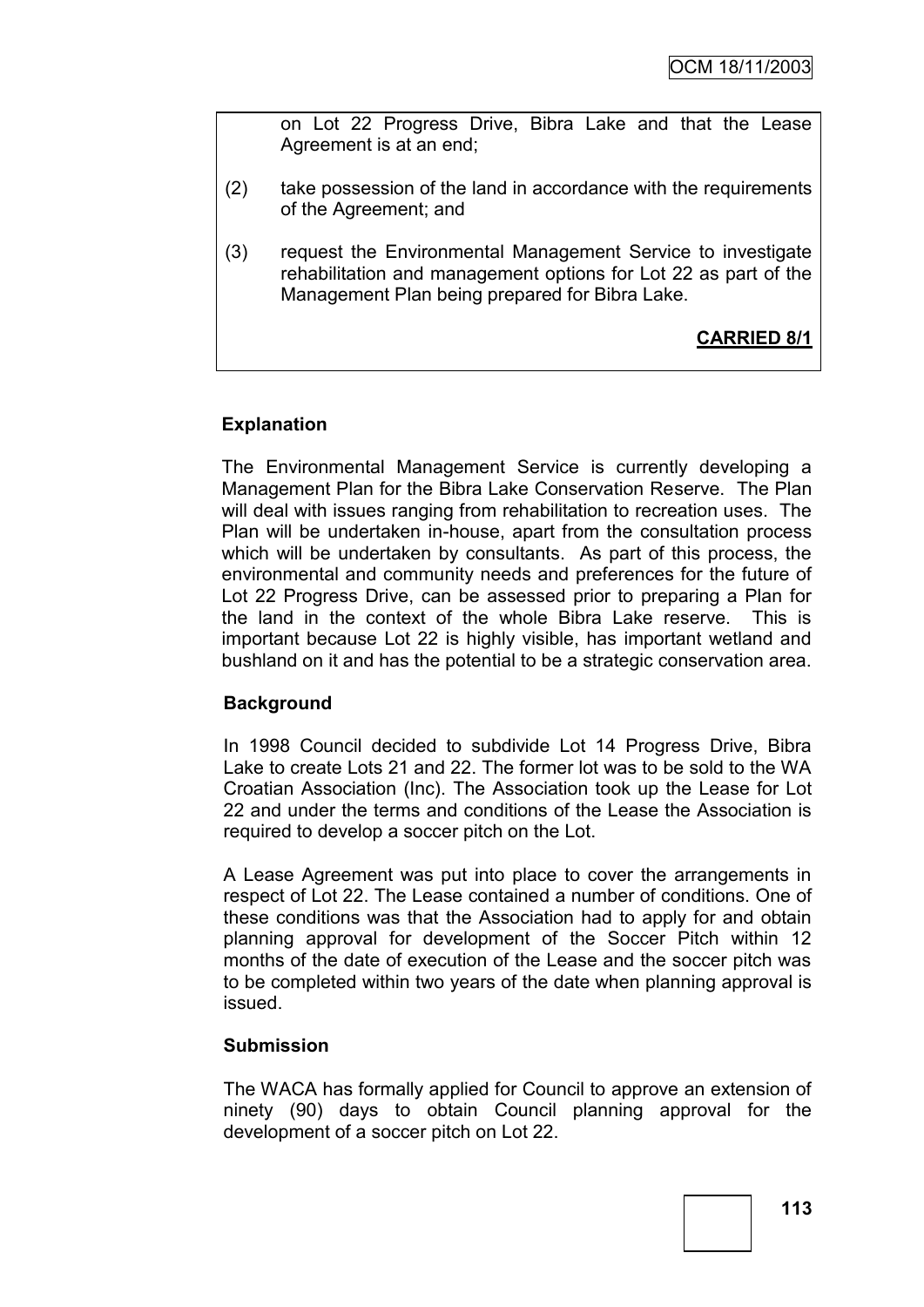#### **Report**

In accordance with the conditions of the Lease Agreement the WA Croatian Association (Inc) were required to have obtained planning approval by the 29 August 2003. The Association had not secured planning approval by that date and therefore a Notice of Default was served on the Association on the 1 October 2003 giving the Association twenty-eight (28) days to rectify the breach. The Notice of Default expired on the 29 October 2003.

Council has received a letter from the Association requesting a ninety (90) day extension to allow the Association to submit plans for the soccer pitch development. The Association has engaged an architect who is currently working on the plans needed for the soccer pitch development. If the extension requested is granted, the plans will be forwarded to Council"s statutory planning section where they will be reviewed to determine if they comply with all the requirements stipulated for the project. When this is done the plans will be referred to the WAPC for approval. The approval process at the WAPC usually takes sixty (60) days. The time frame set out above is tight but it still can be achieved within a period of ninety (90) days, if an extension period is approved.

The Association is responsible for the management of its own affairs and within the time frame outlined had ample time to have the necessary plans prepared and obtain the necessary approval for the development of the soccer pitch. Now the Association is seeking an extension of time to obtain planning approval for the development. It would have been more appropriate for the Association, once it realised that it could not honour its commitment under the Lease, to approach Council for an extension of time rather than allowing a Notice of Default to be issued. The breach which has occurred can only be satisfied by allowing more time to prepare the plans and to obtain planning approval.

Council as the Lessee can grant an extension of time.

If Council were of the view that an extension be granted it is considered that Council should require the Association to demonstrate its capacity to develop Lot 22 within the two(2) year timeframe, prior to agreeing to the extension.

The rational behind this approach is based on the view that granting planning approval may result in further application by the Association for an extension of time to meet the obligation to build the soccer pitch, should the Association not have the necessary resources. There is no reason to believe the foregoing until this occurs, however it is a possibility and one which Council may wish to address.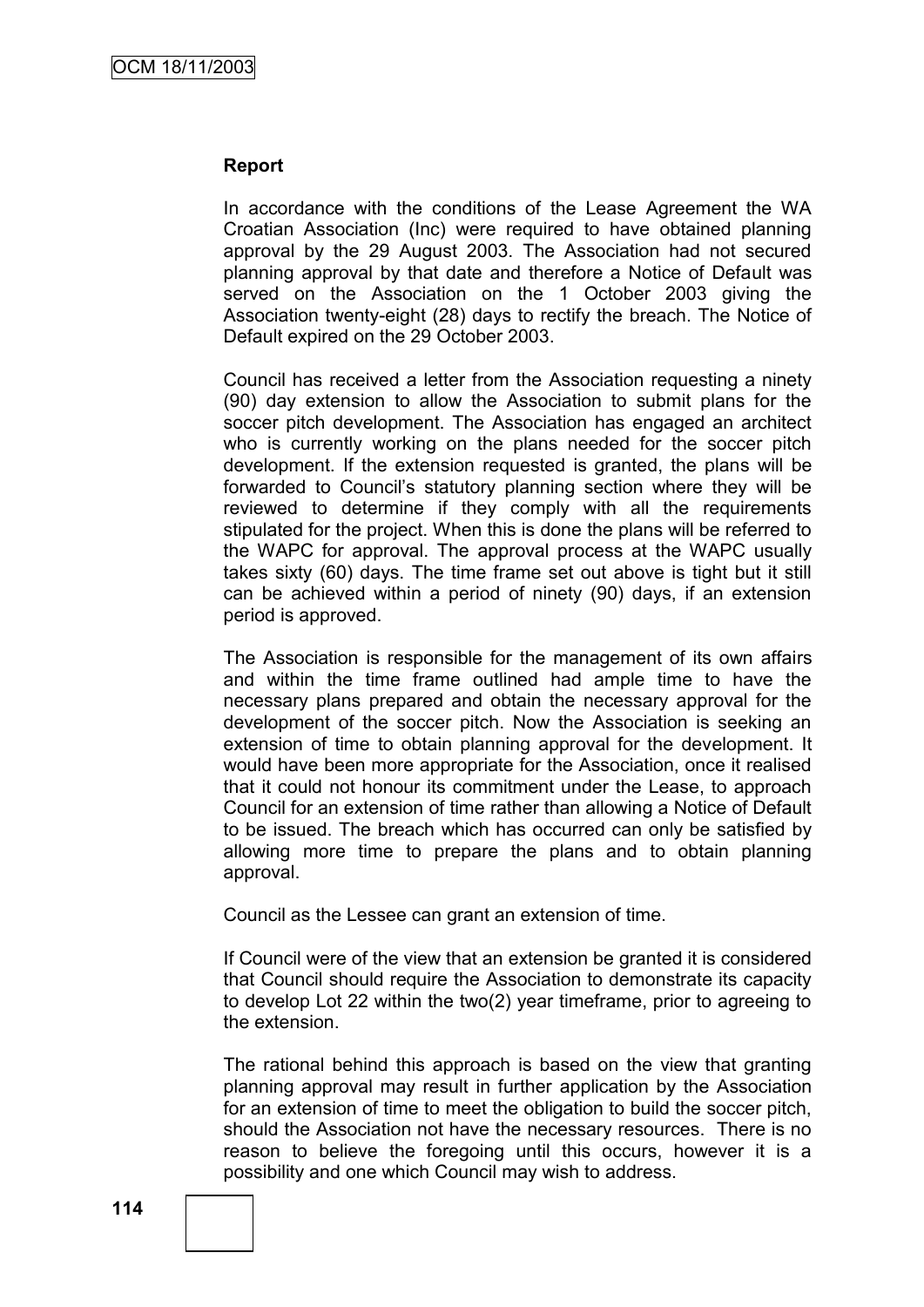In essence Council is faced with a dilemma in that if it grants the extension time based on evidence that the Association has demonstrated that it has the capacity to complete the soccer pitch within the stipulated time frame following the receipt of planning approval but, in fact, does not, it is likely a further application for an extension of time to commence the works will be submitted by the Association.

For the reason that the Association has not been able to comply with the required time constraints in the past, it is recommended the application for an extension of time of ninety (90) days submitted by the WA Croatian Association (Inc), be refused and the Association be advised that the Lease is at an end and arrangements be formalised to take possession of the land.

### **Strategic Plan/Policy Implications**

Key Result Area "Facilitating the Needs of Your Community" refers.

### **Budget/Financial Implications**

Council"s future funding commitments to this project, if it were to proceed, amount to \$38,700, as per the Business Plan adopted by Council, in relation to drainage and revegetation issues associated with the construction of facilities on Lots 21 and 22.

### **Legal Implications**

As contained in the Lease Agreement between Council and WACA, in respect of Lot 22 Progress Drive.

### **Community Consultation**

An extensive community consultation program has been conducted in relation to this matter, at the time the Business Plan was published.

### **Implications of Section 3.18(3) Local Government Act, 1995**

Nil

# **17.5 (MINUTE NO 2227) (OCM 18/11/2003) - COCKBURN CENTRAL COMMUNITY FACILITIES (81364) (RA) (ATTACH)**

**RECOMMENDATION** That Council:

(1) approve the brief for the Cockburn Central Community Youth Facilities Study as attached to the Agenda; and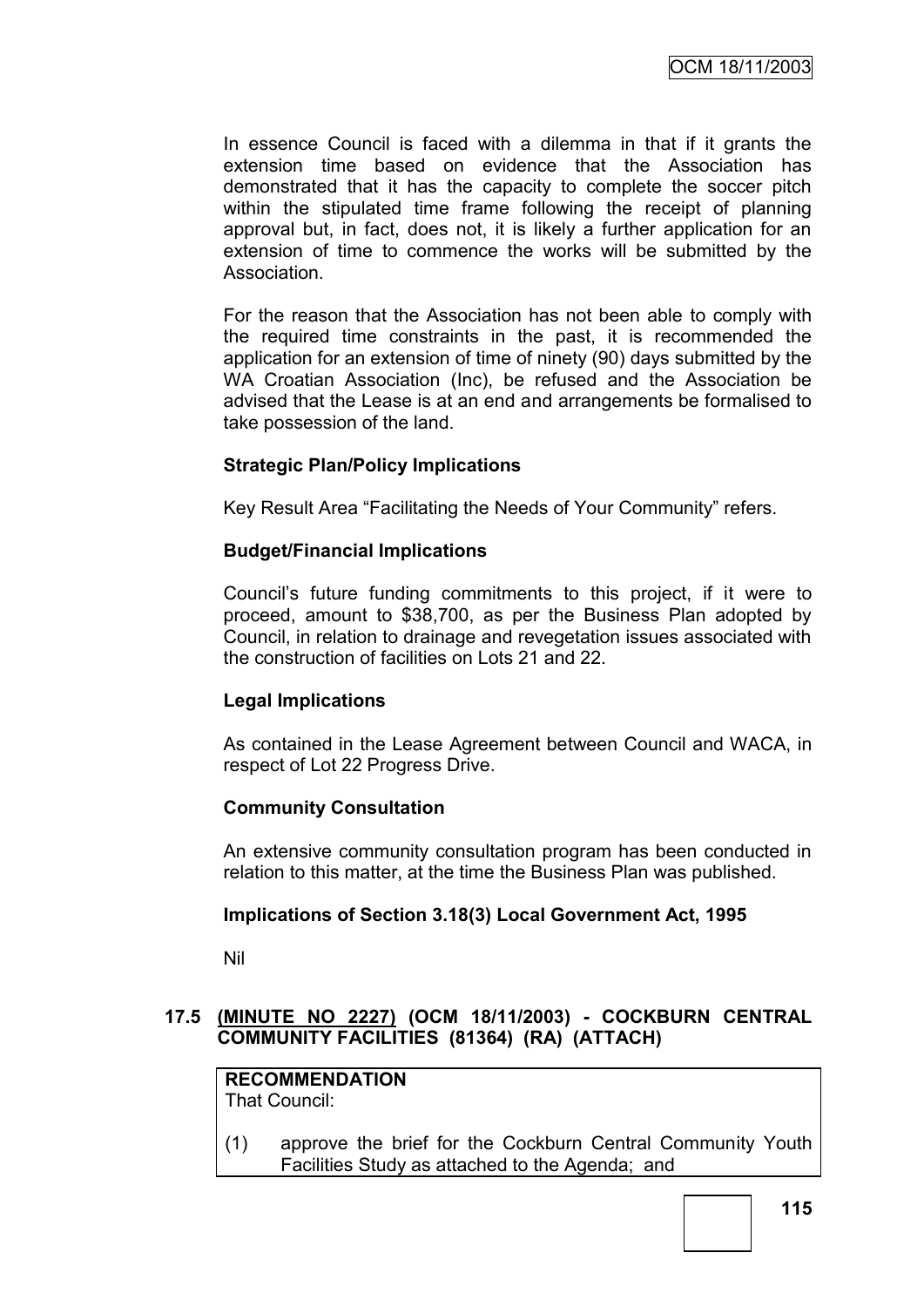| (2) |     | appoint two (2) Elected Members, namely           |  |                         |  |
|-----|-----|---------------------------------------------------|--|-------------------------|--|
|     | and |                                                   |  | to the Cockburn Central |  |
|     |     | Community Youth Facilities Study Reference Group. |  |                         |  |

#### **COUNCIL DECISION**

MOVED Deputy Mayor R Graham SECONDED Clr M Reeve-Fowkes that Council:

- (1) approve the brief for the Cockburn Central Community Youth Facilities Study as attached to the Agenda;
- (2) amend the text under the heading "Supervision" on Page 3 of the brief to read as follows:

"*The successful applicant will liaise with an 'in-house' Reference Group. The Reference Group will:*

- *(i) comprise*
	- *(a) three Elected Members;*
	- *(b) the Chief Executive Officer;*
	- *(c) the Youth Advisory Council Youth Mayor and Youth Deputy Mayor;*
	- *(d) the Manager Community Services; and*
	- *(e) the Youth Services Co-ordinator*
- *(ii) be facilitated by the Manager Community Services.*

*The successful applicant will ultimately be responsible to the Manager Community Services.*"

(3) appoint three Elected Members, namely Deputy Mayor Graham and Clrs Goncalves and Whitfield to the Cockburn Central Community Youth Facilities Study Reference Group.

### **CARRIED 9/0**

#### **Explanation**

Previously Council has convened working parties and reference groups without specifying membership. This has led to uncertainty of process. This project should involve a 'whole or organisation' approach. The project has financial and town planning impacts, in addition to community services impacts. The Chief Executive Officer's membership is required to facilitate this approach.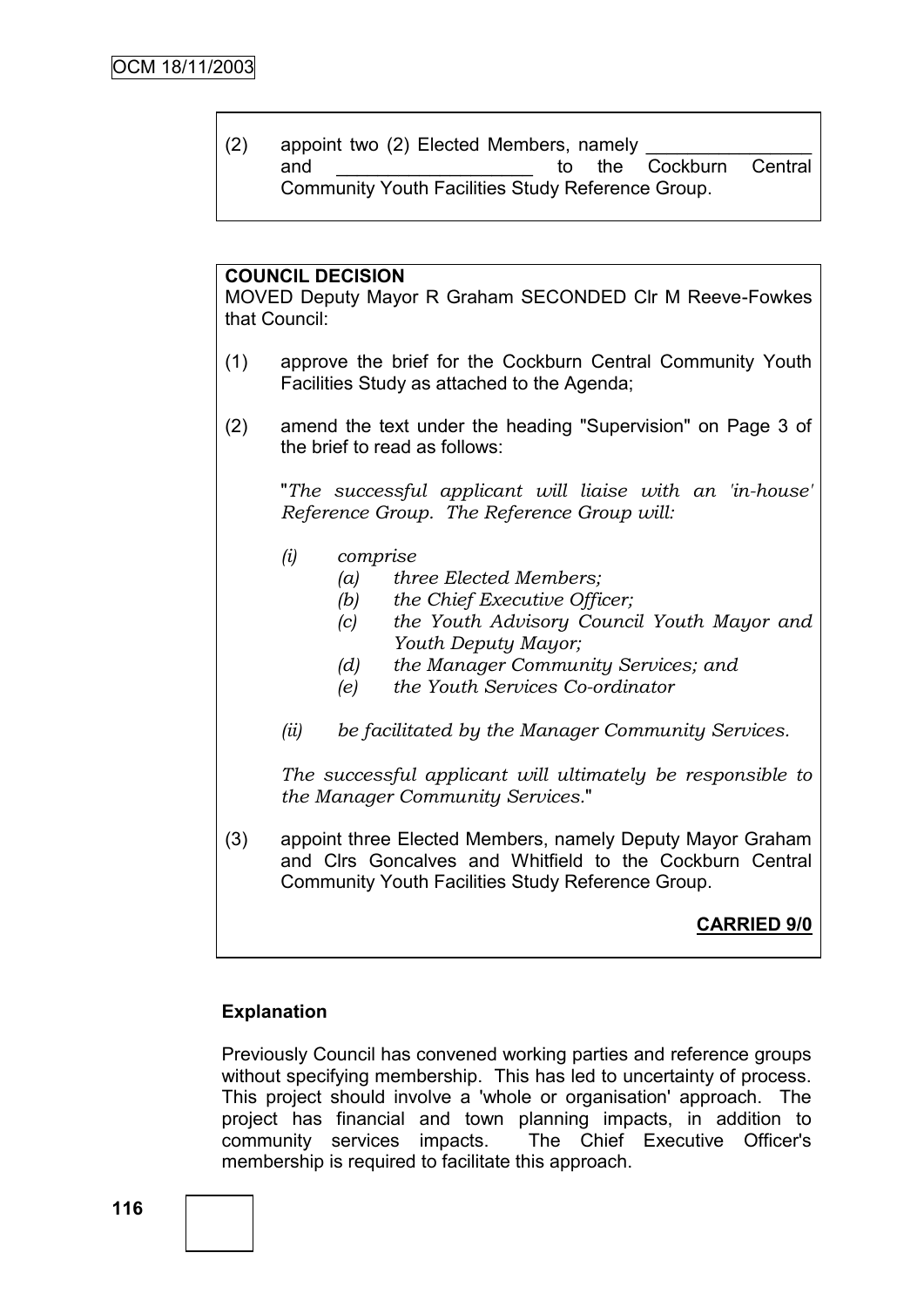# **Background**

Council, at its meeting of the 16 September, 2003, resolved in part as follows:-

- (2) in relation to the Cockburn Central Community Facilities:
	- (i) Recognises:
		- (a) there will be a need for broad-based activities at Cockburn Central with an emphasis on youthfocused activities.
		- (b) there is an opportunity to provide benchmark standard facilities during the development of the Regional Centre.
	- (ii) Establishes the goal of providing at Cockburn Central:
		- (a) facilities that serve the needs of a broad-based community.
		- (b) a youth focused facility, combined with sport and recreation-based activities.
	- (iii) Directs the Chief Executive Officer to:
		- (a) undertake the Cockburn Central Youth Facilities Feasibility Study as a priority project and fast-track its presentation to Council.
		- (b) provide a report to Council within the next two(2) months on a process for Council to undertake, which should include public consultation, in order to achieve the goal referred to in Clause 2 (ii)
		- (c) provide a report to a future Council Meeting in relation to extending the Virtual Public Library Service.

In accordance with the requirement of  $(2)$  (iii)  $(a)$  and  $(b)$  above the following report is provided.

### **Submission**

N/A

### **Report**

A brief for a Cockburn Central Youth Facility Feasibility Study has been prepared and is attached to the Agenda for consideration in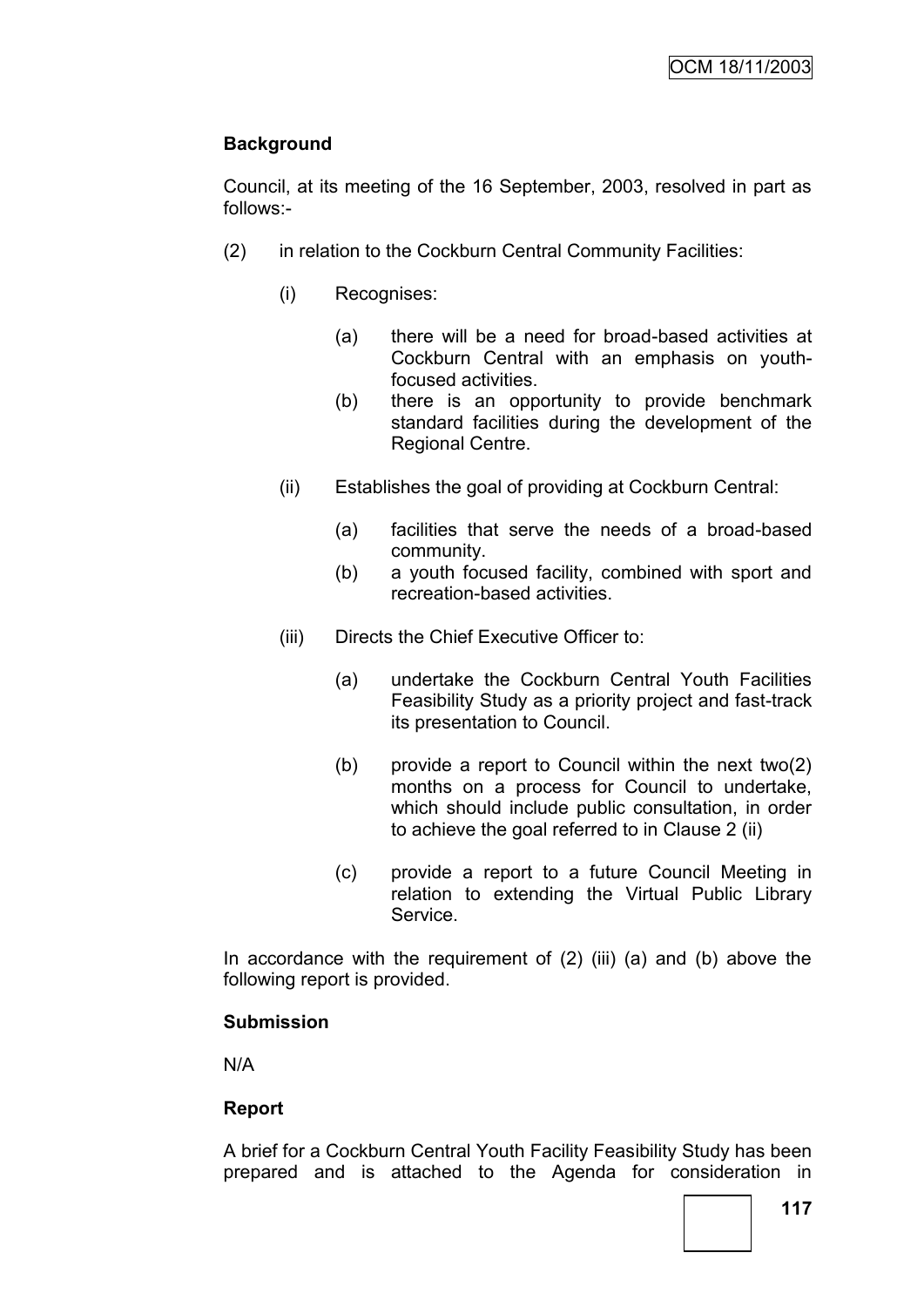accordance with the Council decision of the  $16<sup>th</sup>$  September, 2003, Minute No. 2161, part recommendation (2) (iii) (a).

Clarification was sort from the mover of the motion, Deputy Mayor Graham in regard to the intention of 2(ii) (a) and (b). The intention is to provide for a broad-based youth focussed facility combined with sport and recreation activities and not broad-based community facilities.

The attached brief satisfies 2 (ii) (a) and (b).

The brief requires the formation of a reference group to assist the consultants to progress the issue. It is proposed that there be two (2) Elected Members on this group who need to be appointed by Council. It is to be noted that this is not a Committee of Council established under section 5.8 of the Local Government Act, 1995, but simply a "reference group".

### **Strategic Plan/Policy Implications**

Key Result Area "Managing Your City" refers.

#### **Budget/Financial Implications**

\$15,000 has been allocated for this consultancy in the 2003/04 Budget, with up to an additional \$5,000 to come from the Chief Executive Officer's Consultancy fund, if required..

### **Legal Implications**

The Consultancy will be chosen through an expression of interest selection process and be subject to normal contractual obligations.

#### **Community Consultation**

The terms of the brief require community consultation and needs assessment to be undertaken.

#### **Implications of Section 3.18(3) Local Government Act, 1995**

Nil.

### **17.6 (MINUTE NO 2228) (OCM 18/11/2003) - NAVAL BASE HOLIDAY ACCOMMODATION - APPLICATION FOR CONSENT TO CARRY OUT WORKS (1911) (DMG) (ATTACH)**

| <b>RECOMMENDATION</b> |
|-----------------------|
| <b>That Council:</b>  |

(1) adopts the Design and Building/Development/Other Works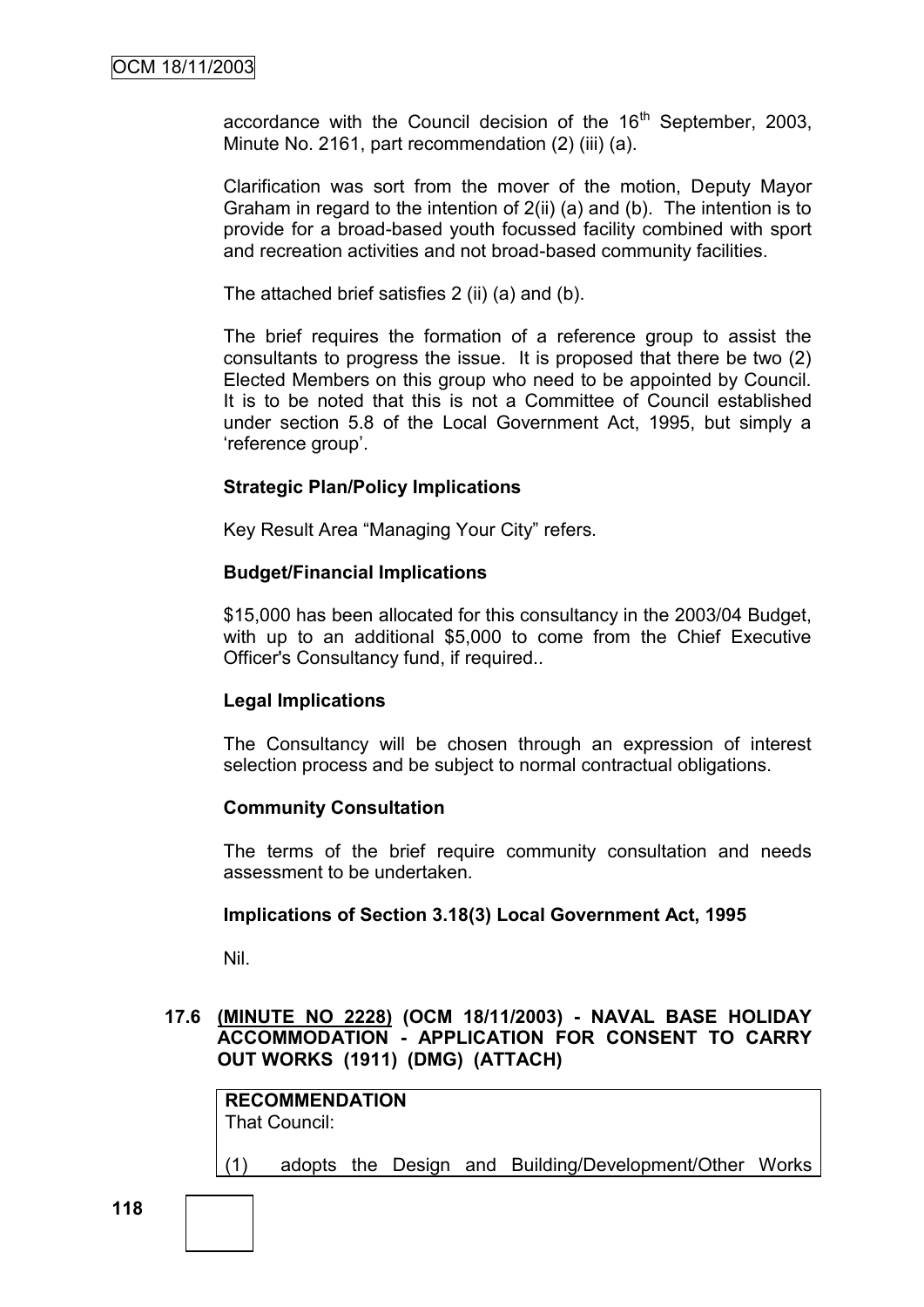Guidelines for Reserve 24308, described as the Naval Base Caravan Park, Cockburn Road, Henderson, as attached to the Agenda;

- (2) advises Hilda Shroy and Aaron Johnson that:
	- (i) the application to construct a new Chalet on Site 515, as shown in the attached Plan, is refused due to the impact the structure will have on surrounding Sites because of its dimensions; and
	- (ii) Council would approve an alternative application to construct a new Chalet on Site 515, including one of dimensions in excess of the Guidelines, subject to:-
		- (a) conforming with any approval requirements of the owner of the Reserve (Department of Planning and Infrastructure) in respect of the proposal;
		- (b) completion and submission of an Application Form NBHA1 and associated documentation as required by the Guidelines referred to in sub-recommendation (1) above; and
		- (c) agreement being reached with the owners of Chalet Nos 516 and 403A on any encroachment by the proposed structure within a distance of 1.8 metres from those Chalets; and
- (3) deals with all future applications for consent to carry out works on the Reserve strictly in accordance with the Design Guidelines, as adopted.

### **COUNCIL DECISION**

MOVED Mayor S Lee SECONDED Clr S Limbert that Council defers consideraton of this item to enable the applicant to discuss the application with surrounding neighbours, with a view to reaching an acceptable compromise on the dimensions of the proposed structure for Site 515.

# **CARRIED 9/0**

# **Explanation**

The officer's report indicates there is a willingness to display some leniency for the proposed application to go ahead, provided some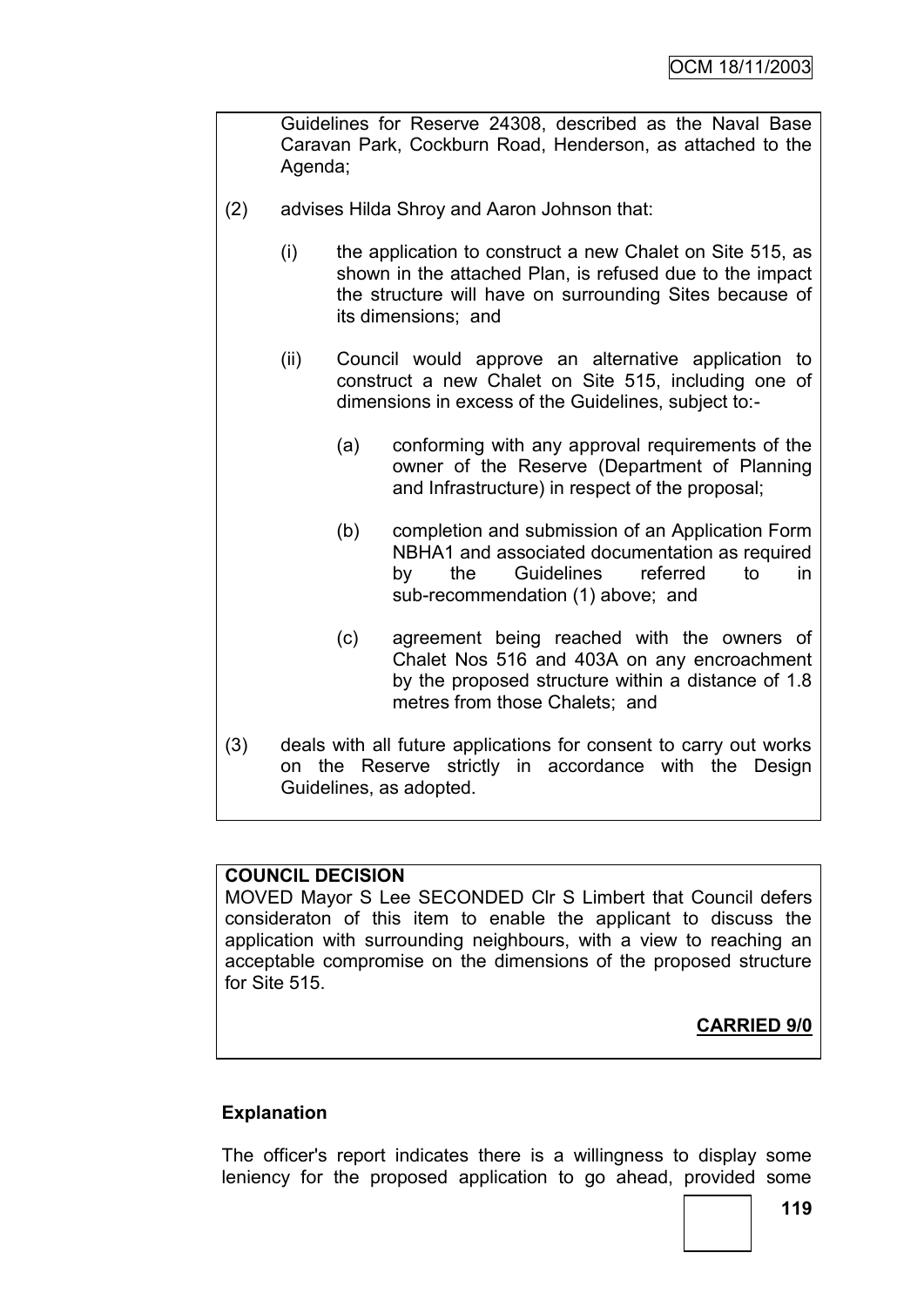arrangements can be reached with the surrounding chalet owners. To achieve this, it is suggested that the item be deferred to allow discussions between the applicant and affected owners to take place, with the objective of presenting an agreed alternative proposal to Council for consideration.

#### **Background**

Elected Members have been verbally informed of the consent process which would now be required to be complied with before approvals for building renovations / other works would be granted to chalet owners at the Naval Base Caravan Park.

Attached is a copy of the procedures which have been agreed to in consultation with the relevant State Government agencies.

The requirements are quite prescriptive to ensure certain standards are maintained at the Park in the future, given that there has been irregular supervision of works in recent times due to uncertainty surrounding the tenure of the Park.

While all endeavours have been made for a smooth implementation of these guidelines, there have been some applications held in abeyance, pending the establishment of the Guidelines. In some instances, these relate to minor refurbishment works which have been reasonably easy to deal with and have achieved satisfactory outcomes for the applicants. In one case, however, being Site 515, an application has been forthcoming from Hilda Shroy and Aaron Johnson for a new structure to be built, the dimensions of which are far greater than those allowed for in the Guidelines.

### **Submission**

To approve an application to construct a new Chalet at the Park which does not comply with guidelines administratively accepted as being of a reasonable standard to impose as minimum requirements.

### **Report**

In February, 2003, Messrs Shroy and Johnson purchased Chalet 515 at the Naval Base Caravan Park.

In March, Ms Shroy made enquiries with Council regarding a refurbishment of the Chalet and was informed of the required procedure, involving applying to the Department of Land Administration and the W.A. Planning Commission, as the owners of the land, for the necessary approvals.

These approvals were duly received by the applicants. The applicants then claim that, while they were stripping the interior wall cladding in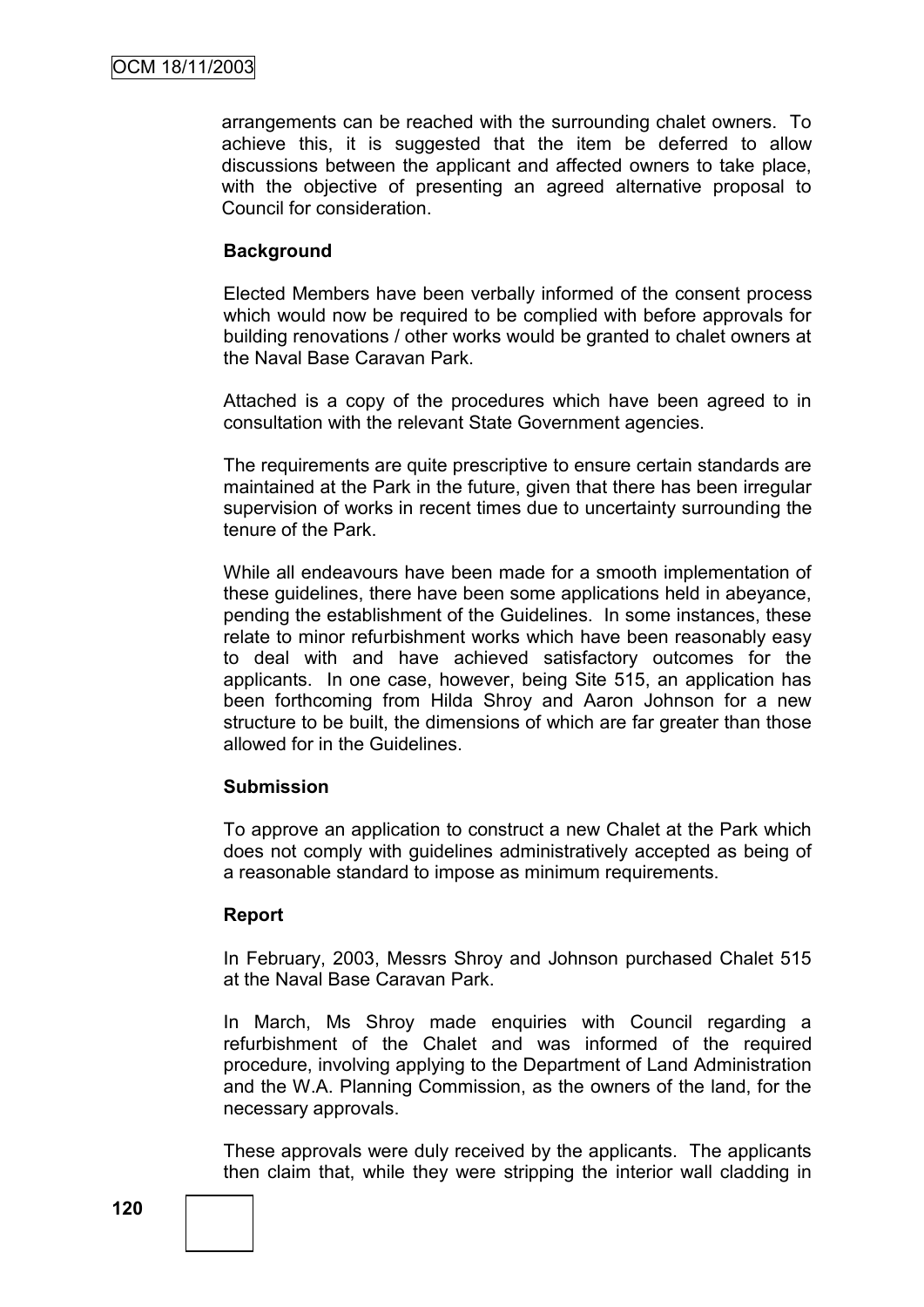preparation for refurbishment, they discovered a significant termite infestation in the interior beams, which they felt could not be repaired. They then turned their attention to the possibility of demolishing the Chalet and rebuilding a new one.

The applicants claim they contacted Council"s Building Department staff to clarify requirements for this process and were given verbal approval to demolish the current structure and re-submit plans for a new proposal.

Upon receiving the plans for the proposed new structure, Building Department staff noted the design was more elaborate than structures normally associated with the Park and, accordingly, were unable to determine if a Building Licence could be issued for the proposed structure, because it did not comply with a classification for which approval could be given.

Following that, staff met with Council"s Solicitors about the extent of involvement for Council in such circumstances. Staff were informed that, as the land is a Crown Reserve, it was exempted from Council"s statutory requirements and, therefore, the issuing of a Building Licence was not appropriate.

It then became apparent that was the reason applications for structural alterations and renovations had not been subject to a formal process in the past, and that the only requirement for Council involvement was through the Memorandum of Agreement (Lease) between Council and each individual Chalet owner.

It was at that stage that Council"s Solicitors advised Council to prepare some Guidelines to reflect the requirements for altering / refurbishing the Chalets. This process was commenced immediately and involved senior staff from Council's Building, Planning and Executive Service departments.

Once the Guidelines and processes were internally agreed to, the procedure for dealing with all such applications was transferred from the Building Department to Administrative Support, as the internal area responsible for monitoring the Leases at the Park.

Simultaneously, all applications which had been received during the interim period, including Site 515, were transferred from Building to Administrative Support. Subsequently, all applications were assessed against the Guidelines and Site 515 was identified as being well in excess of the dimensions permitted. The Guideline dimensions stipulate a floor dimension of 5.2m x 5.2m maximum, a height of 3m, or thereabouts and a Patio/Pergola 1.8m wide. In addition, no building or structure is to be closer than 1.8m to an adjacent building.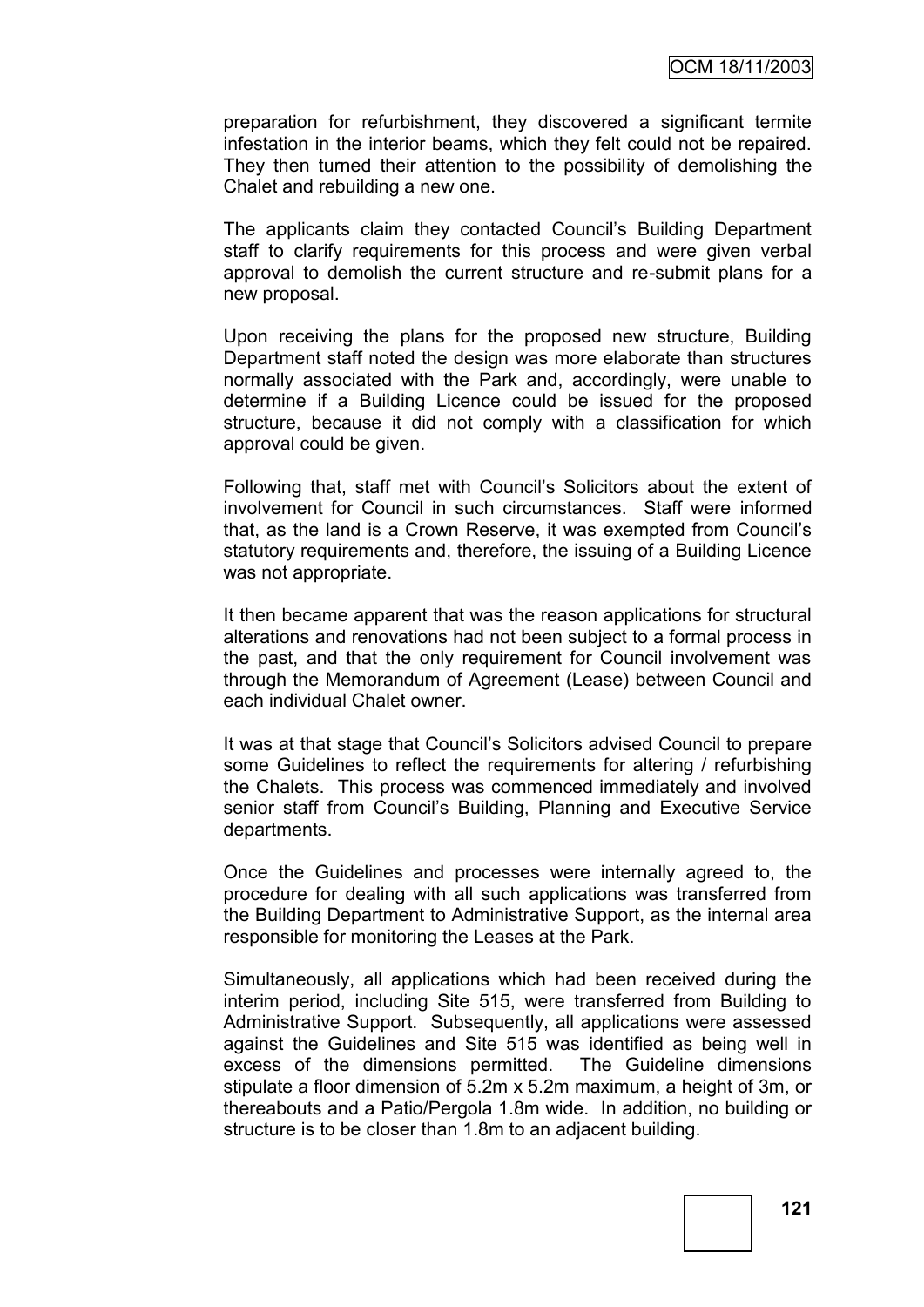The proposal for Site 515 is for a structure of 6.6m x 6.7m with a verandah of 2.0m located on the western side, a 1.2m roof overhangs on the eastern side, with a retaining wall adjacent to the cliff face. Therefore, a total length of the proposed structure is 9.9m or thereabouts.

Having assessed the proposal against the newly introduced Guidelines, there was little alternative but to refuse the application due to the size of the discrepancy with the Guidelines, particularly with the floor size. The plan depicting the proposal as overlaid on the foot print of the previously demolished structure, is attached.

Accordingly, a letter refusing approval was forwarded to the applicants on 22 September, 2003. In response to this, the applicants have sought to have the decision reviewed, claiming that they have been led to believe by Council staff that there were no concerns with the proposal registered by staff and they had done everything asked of them to ensure conformity with the processes required.

Although there is no formal record of the discussions which took place between the applicants and Council staff, it has been ascertained that at no time were there any concerns raised by Council staff on the quality of the application, and that it was only the internal processes which required clarification before the application could be addressed.

In compiling the Guidelines, standards which have been informally applied to the Park in the past have now been included as requirements to be adhered to. From a viewpoint of consistency, this would appear to be a fair and proper application of the rules and regulations which have existed in the past.

It should also be noted that building alterations of varying magnitude have taken place to many chalets at the Park in the past in an ad-hoc manner without Council approval, formal or otherwise. In more recent times, this is primarily due to the State Government's unclear position on the tenure of the Reserve. However, now that this issue has been resolved, there is no reason why Council should not apply some form of controls to the sites.

The major concern with a development of this type is that it is of such a size and standard, it will be very prominent and, in its proposed location, will impact on neighbouring and surrounding Chalets. Letters registering such concerns have been received from neighbouring chalet owners.

However, because of the delays in deciding on this matter originally, through no fault of the applicant, Council may consider the application in a lenient light and grant approval on the basis that the Guidelines were not in place at the time the original application had been lodged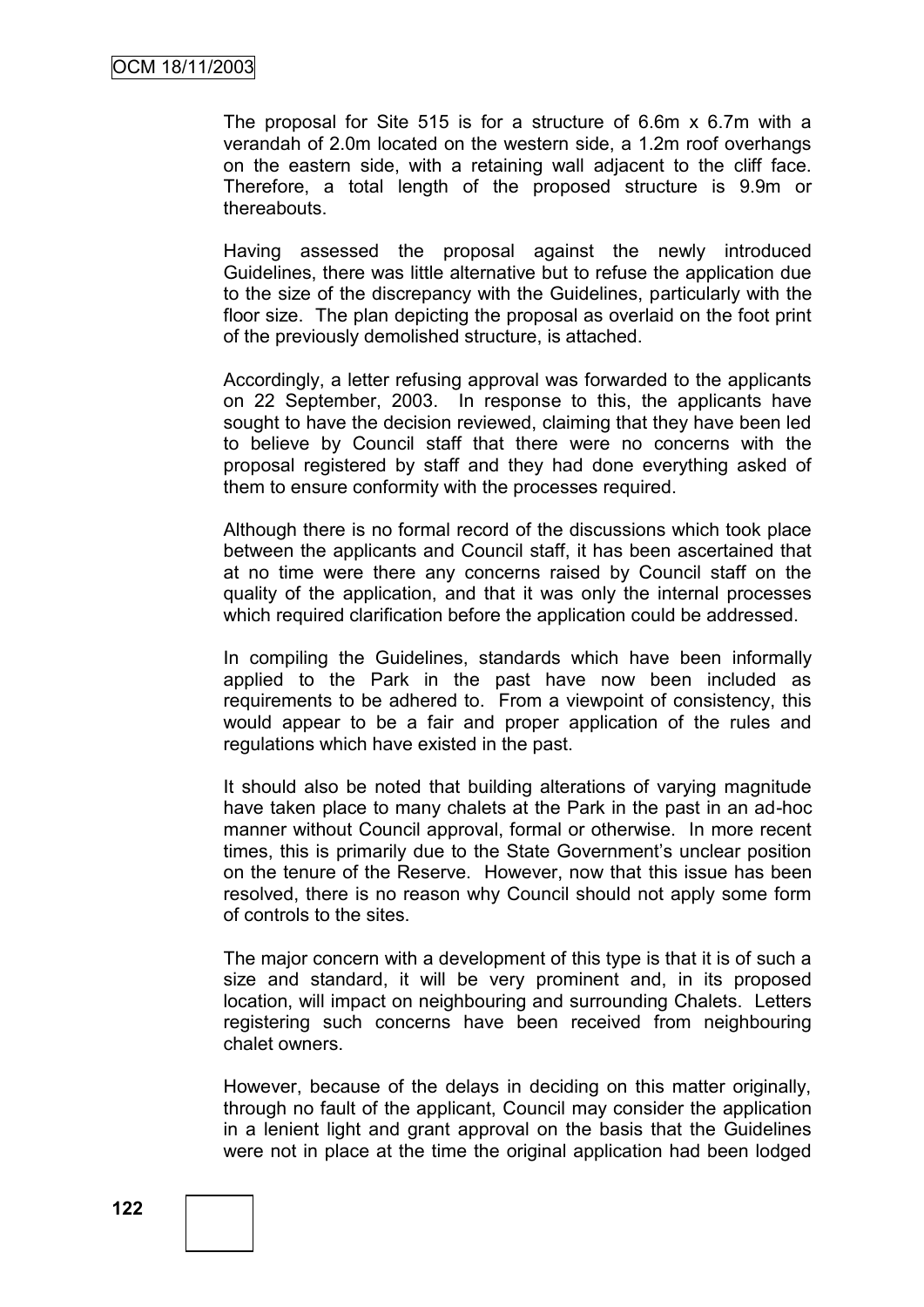and there had been no suggestion that the proposal was inadequate or non-compliant at any time.

In either circumstance, it is imperative for Council to adopt the Guidelines to ensure that all future proposals can be assessed without any query over the requirements.

### **Strategic Plan/Policy Implications**

Key Result Area "Maintaining Your Community Facilities" refers.

### **Budget/Financial Implications**

N/A

### **Legal Implications**

As stipulated in a Memorandum of Agreement, applicable to all Chalets located on Reserve 24308, between the Department of Planning and Infrastructure (land owner), the City of Cockburn and individual Chalet owners

### **Community Consultation**

The owners of the two immediate neighbouring Chalets have been consulted for their opinion on the effect of the proposal on their Chalet.

### **Implications of Section 3.18(3) Local Government Act, 1995**

Nil

# **18. EXECUTIVE DIVISION ISSUES**

Nil

### **19. MOTIONS OF WHICH PREVIOUS NOTICE HAS BEEN GIVEN**

Youth Advisory Council;

**19.1 (OCM 18/11/2003) - ELECTED MEMBER REPRESENTATION - YOUTH ADVISORY COUNCIL AND CULTURAL ADVISORY COUNCIL; MELVILLE-COCKBURN CHAMBER OF COMMERCE (1701) (DMG)**

# **RECOMMENDATION** That Council: (1) removes Deputy Mayor Graham as a Committee Member of the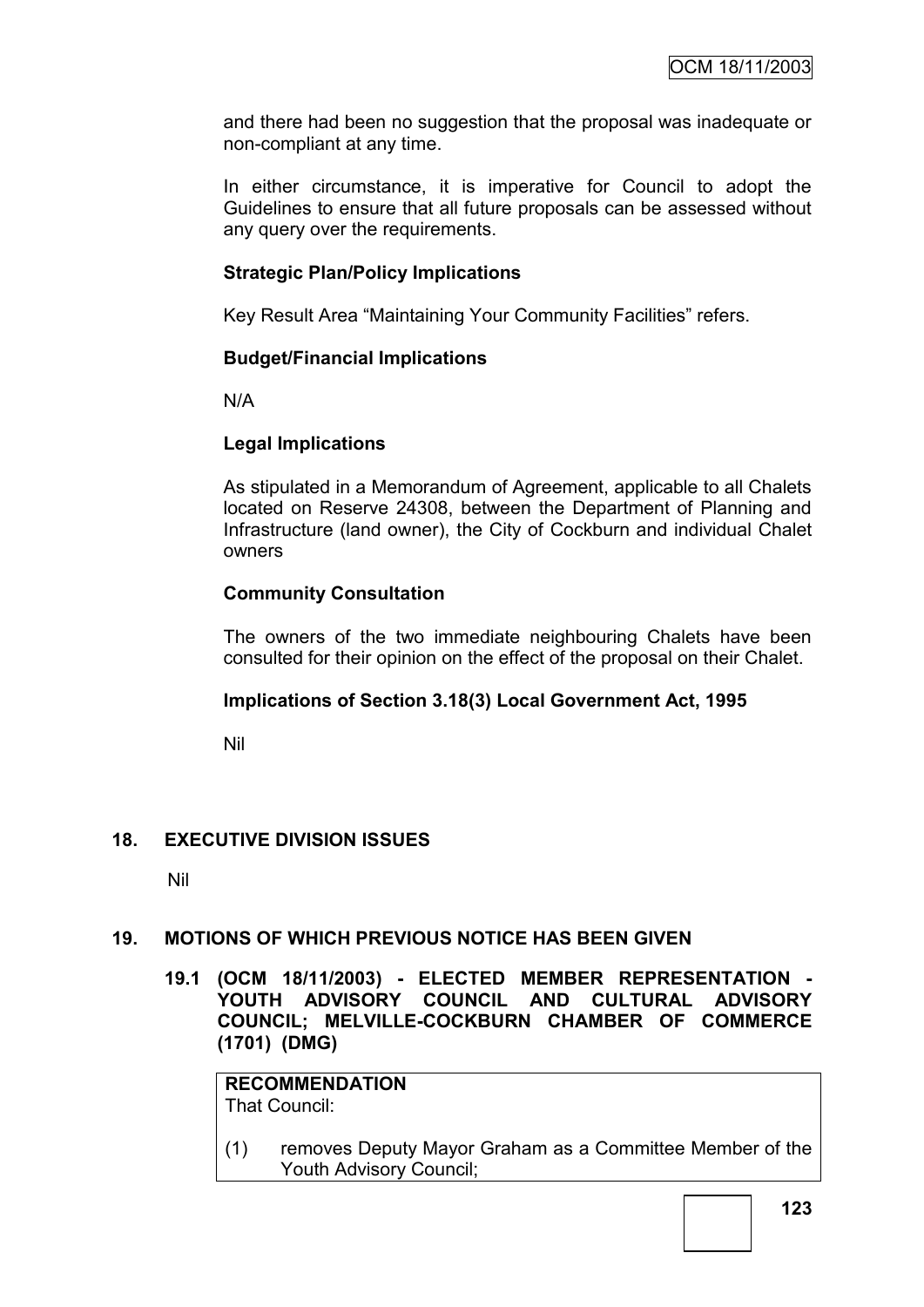- (2) appoints Councillor Goncalves as a Member of the Youth Advisory Council;
- (3) removes Councillor Goncalves as a Committee Member of the Cultural Advisory Committee and appoint her as a Deputy Member, pursuant to Clause 17.2 of Council's Standing Orders; and
- (4) replace Deputy Mayor Graham with Clr Allen as its delegate to the Melville-Cockburn Chamber of Commerce with Clr Limbert as Deputy Delegate.

**TO BE CARRIED BY ABSOLUTE MAJORITY OF COUNCIL**

### **COUNCIL DECISION**

That the recommendation be adopted.

#### **MOTION LAPSED DUE TO NO MOVER OR SECONDER**

#### **Explanation**

There was no mover or seconder to the motion, as it was considered appropriate to deal with the matter under Item 21.4.

#### **Background**

By letter dated 7<sup>th</sup> November 2003, Deputy Mayor Graham submitted the following Notice of Motion:-

*"That Council:-*

- *(1) cease the appointment of Deputy Mayor Graham as a delegate to the Youth Advisory Council, and the Melville-Cockburn Chamber of Commerce*
- *(2) cease the appointment of Cr Goncalves as a delegate to the Cultural Advisory Committee*
- *(3) cease the appointment of Cr Allen as a deputy delegate to the Melville-Cockburn Chamber of Commerce*
- *(4) appoint Cr Goncalves as a delegate to the Youth Advisory Council*
- *(5) appoint Cr Goncalves as a deputy delegate to the Cultural Advisory Committee*
- *(6) appoint Cr Allen as a delegate to the Melville-Cockburn Chamber of Commerce."*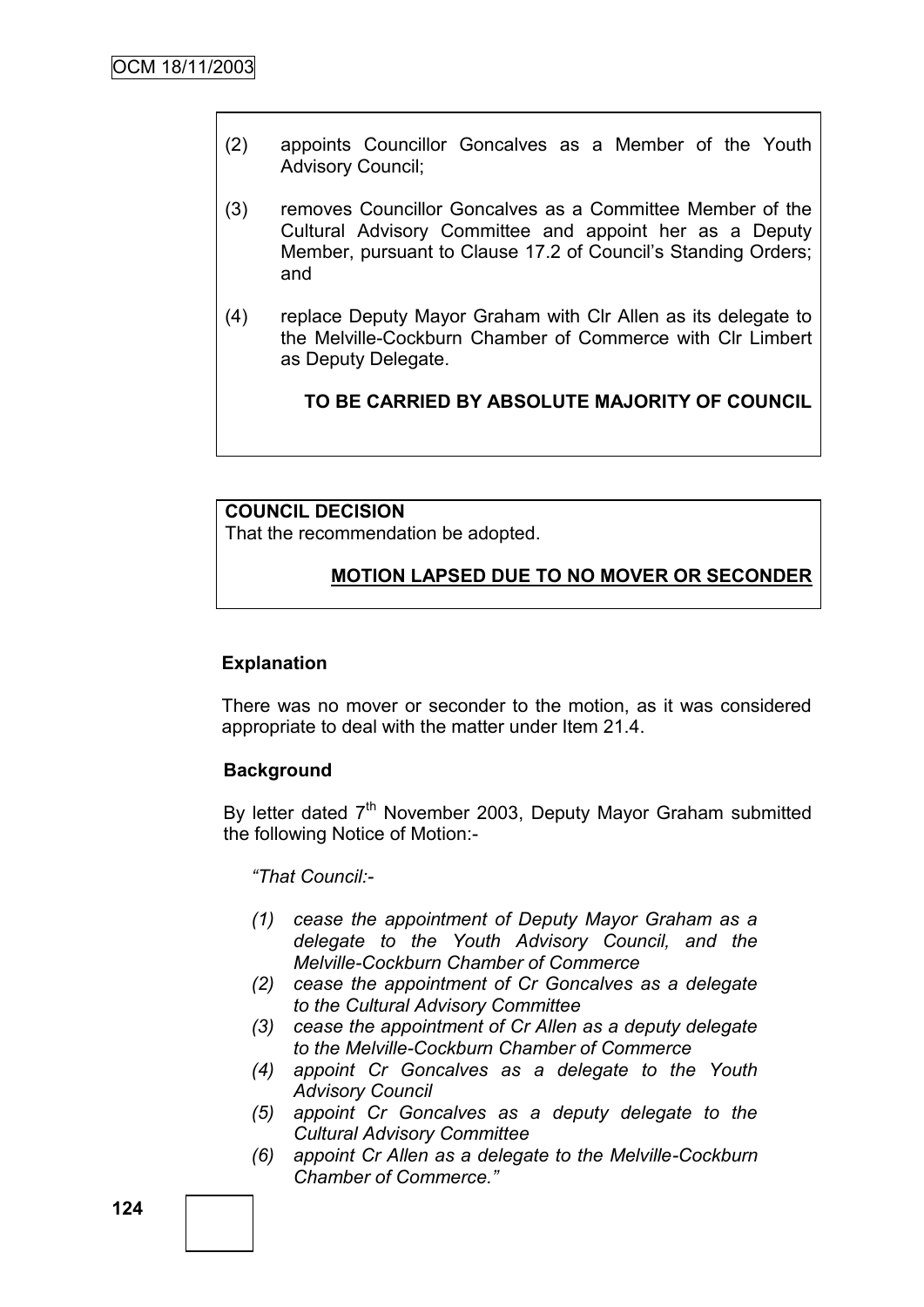### **Submission**

N/A

### **Report**

At a Special Meeting of Council conducted on 6 May 2003, appointments were made to various committees established by Council at the Meeting. Since then, Deputy Mayor Graham and Councillor Goncalves have reconsidered their positions on the Youth and Cultural Advisory Committees and have concluded that the suggestions proposed by the Deputy Mayor in the Notice of Motion would be more appropriate. In addition, Clr Allen will be taking a more active role in the Chamber of Commerce and his status as a Delegate is more consistent with this role.

The suggested changes are in order and are supported accordingly.

### **Strategic Plan/Policy Implications**

Key Result Area "Managing your City" refers.

### **Budget/Financial Implications**

N/A

# **Legal Implications**

Local Government Act, 1995 (Sec. 5.11(2)(b) refers.

# **Community Consultation**

N/A

**Implications of Section 3.18(3) Local Government Act, 1995**

Nil

# **20. NOTICES OF MOTION GIVEN AT THE MEETING FOR CONSIDERATION AT NEXT MEETING**

Nil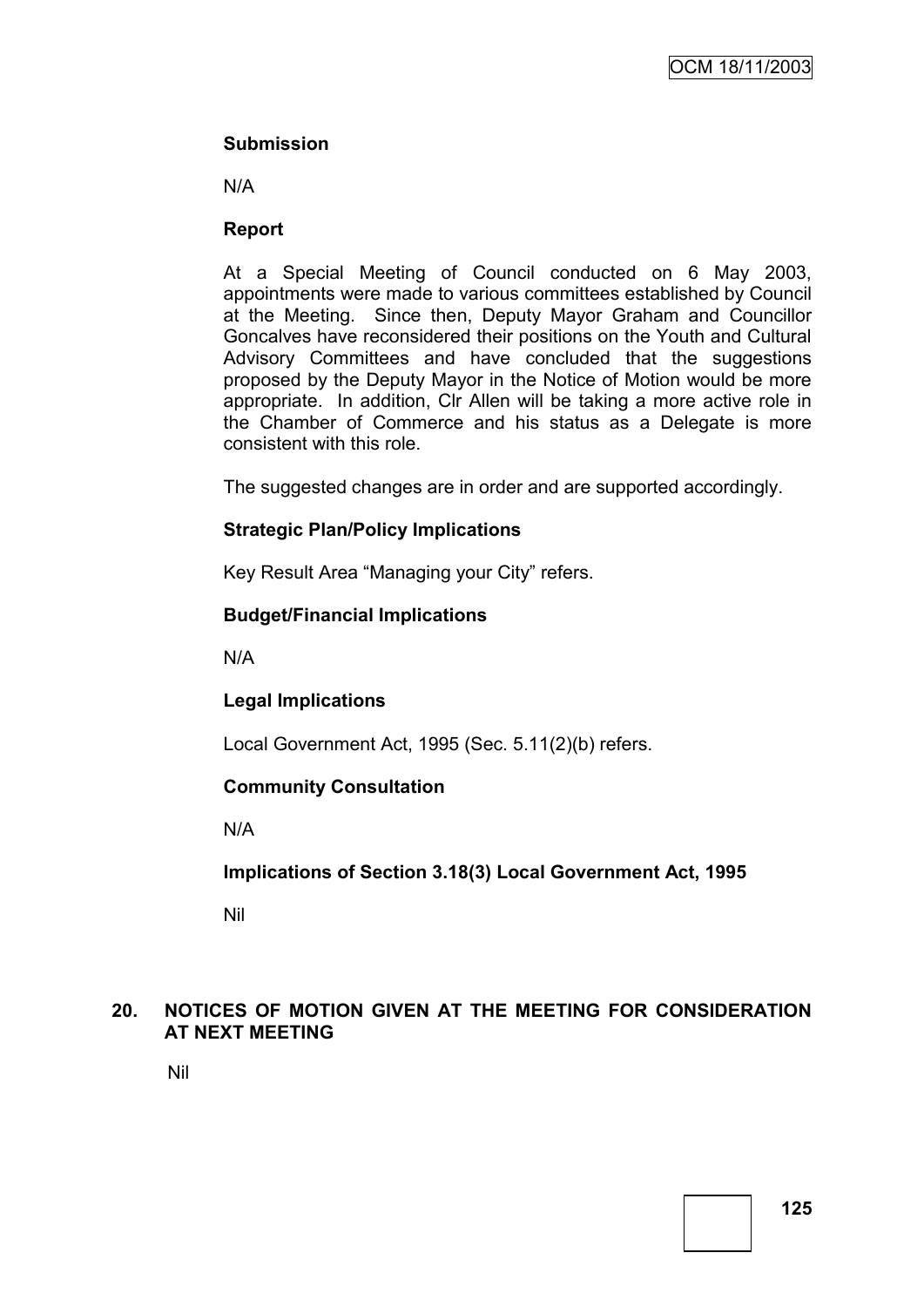#### **21. NEW BUSINESS OF AN URGENT NATURE INTRODUCED BY DECISION OF MEETING BY COUNCILLORS OR OFFICERS**

**21.1 (MINUTE NO 2229) (OCM 18/11/2003) - OBJECTION TO NOTICE SERVED PURSUANT TO SEC. 3.25 OF THE LOCAL GOVERNMENT ACT, 1995 - LOT 10 (354) CARRINGTON STREET, HAMILTON HILL - OWNER: V. R. SCAFETTA AND S. MONDELLO (2202599) (DMG) (ATTACH)**

#### **RECOMMENDATION**

That Council informs the owners of Lot 10(354) Carrington Street Hamilton Hill, that:

- (1) the objection lodged against the Notice served on them pursuant to sec. 3.25 of the Local Government Act, 1995, is dismissed; and
- (2) removal of all disused materials on the land (namely old bricks, drums, timber and sheds) is required to be undertaken by 11 December 2003, unless an appeal is lodged pursuant to sec. 9.7 of the Act.

### **COUNCIL DECISION**

MOVED Clr A Edwards SECONDED Clr I Whitfield that Council informs the owners of Lot 10 (354) Carrington Street, Hamilton Hill, that:

- (1) the objection lodged against the Notice served on them pursuant to sec. 3.25 of the Local Government Act, 1995, is dismissed; and
- (2) removal of all disused materials on the land (namely, old bricks, drums, timber and sheds) is required to be undertaken by 11 December 2003, unless an appeal is lodged pursuant to Sec. 9.7 of the Act, or a fence is constructed, to the satisfaction of Council, obscuring said material, by 17 January 2004 (ie. 60 days).

**CARRIED 9/0**

### **Explanation**

It is felt that given the circumstances, it is reasonable to allow a longer time period to either remove the disused materials or to construct a fence to block them from vision on this high traffic road.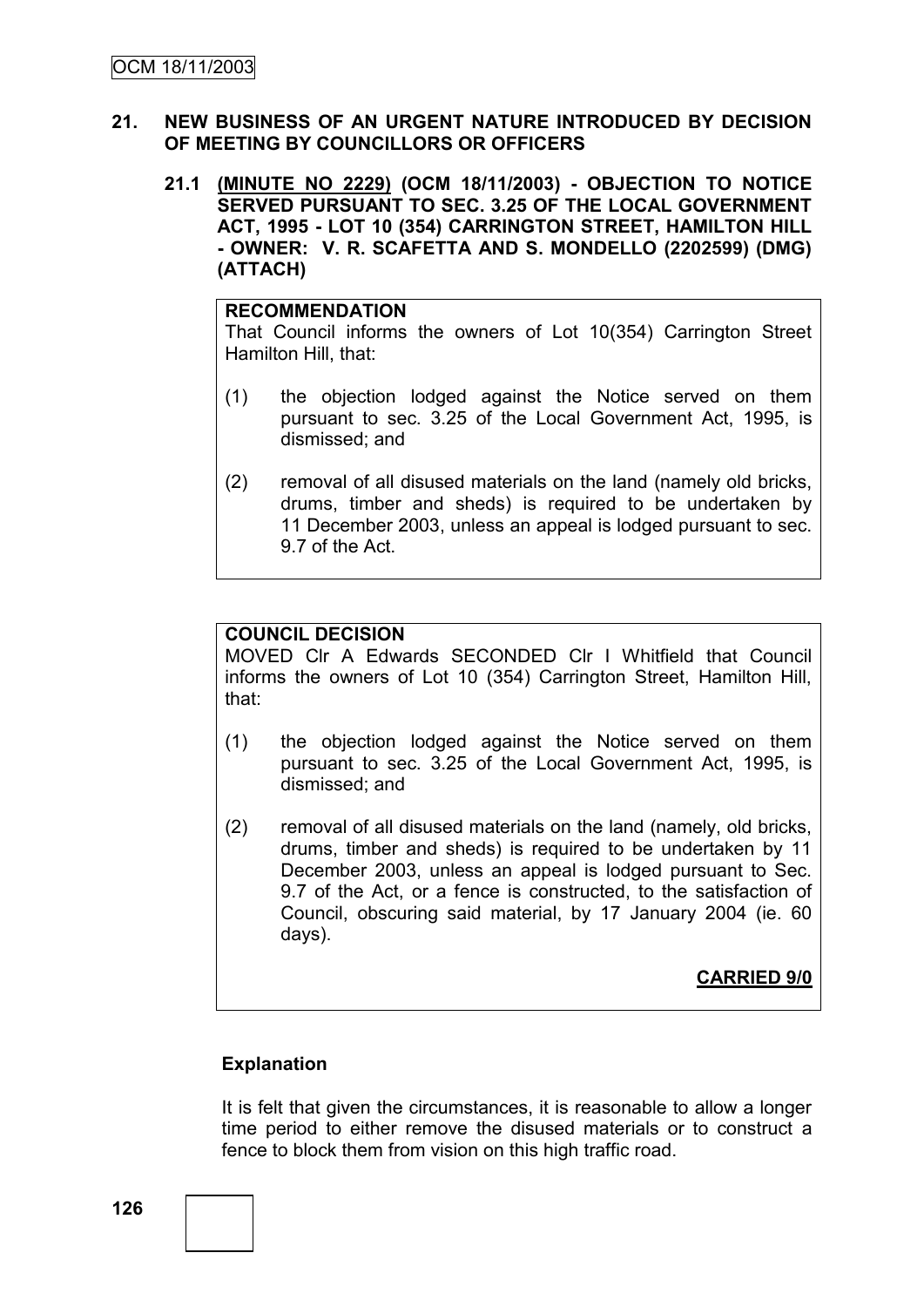### **Background**

As a result of an increase in complaints received by Council on the unsightly state of some properties within the District, a programme aimed at identifying properties deemed as unacceptable and having the concerns rectified, was initiated.

The programme was notified to the public through the local newspapers and more recently 'Cockburn Soundings', explaining the primary reason for this action was to promote Council's Mission Statement and encourage conformity throughout the District with its ideals.

From that point on, properties were identified as being sub-standard through a number of sources, being reports from either members of the public, Elected Members or staff.

Affected property owners were originally sent a letter seeking their cooperation in addressing the concerns highlighted.

If, following a period of time allowed for remediation works to be undertaken, the property was still unsightly, the owner of the property was served with a Notice pursuant to Sec. 3.25 of the Act, requiring specific works to be undertaken to correct the identified problem. Should the recipient of the Notice disagree with its requirements, an Objection or Appeal against the decision may be lodged, pursuant to Sec. 9.5 or Sec. 9.7 of the Act.

#### **Submission**

An objection has been lodged by the owner of Lot 10 (354) Carrington Street, Hamilton Hill, against the Notice requiring the removal of all disused materials from the property.

### **Report**

The property at Lot 10 (No. 354) Carrington Street, Hamilton Hill was identified as containing unsightly material, namely bricks, timber, drums and old sheds, during a routine inspection of the District.

A letter requesting the removal of the offending materials was sent to the landowner, however, no action was taken and subsequently a Notice requiring the removal of the materials from the property was sent.

The owners lodged an objection against the requirement citing the material and sheds had been on the property since 1980 and no approaches, or complaints, have been received by them in the meantime, regarding the appearance of the property.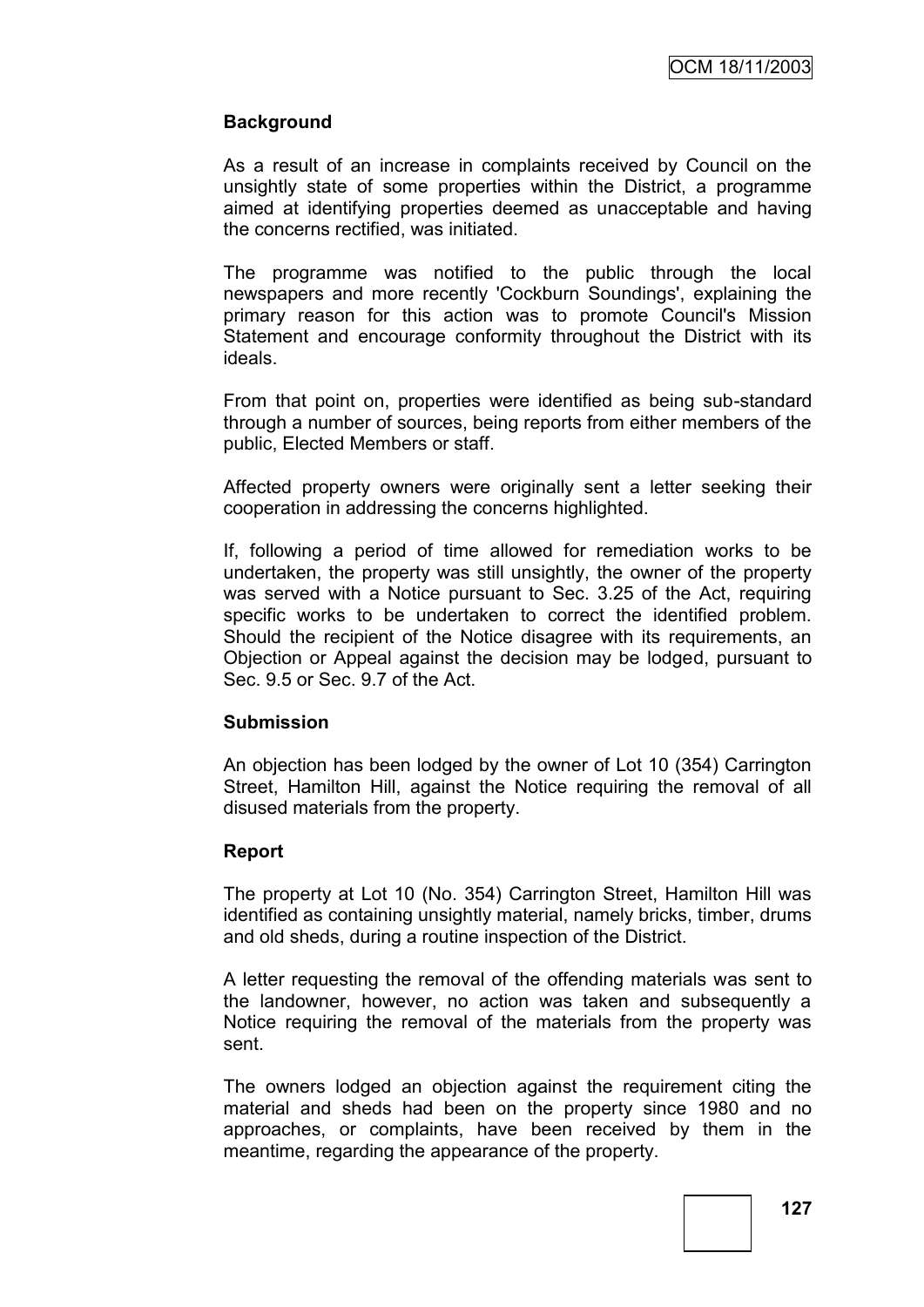In a letter sent to Council on 1 September, 2003, a representative of one of the owners approached Council seeking some leniency on the grounds of financial hardship at the time. In addition, it is claimed that a fence on the Carrington Street alignment has been constantly knocked down over the years, thus exposing the materials. As insurance cover is no longer available, the fence has not been replaced.

However, the owners acknowledge that the fence should be replaced, but they are unable to afford the associated costs. Hence, they are seeking Council's assistance in not requiring the materials to be relocated, on the basis that a fence will be installed at some unspecified time in the future.

As the offending material is clearly visible from a major thoroughfare (Carrington Street) and the matter has remained unchanged for nearly three months, with no foreseeable resolution, it is recommended that the appeal against the objection be dismissed and that the owners be required to remove the material from the premises within 21 days, unless an appeal against the decision is lodged.

#### **Strategic Plan/Policy Implications**

Council's Mission Statement "To make the district of the City of Cockburn the most attractive place to live, work and visit in the Perth Metropolitan Area" refers.

### **Budget/Financial Implications**

Any costs incurred by Council in ensuring compliance with the Notice will be recoverable from the owner.

#### **Legal Implications**

Part 3 Division 3 Subdivision 2 and 3 and Part 9 Division 1 of the Local Government Act, 1995, refers.

### **Community Consultation**

Advertising of the programme to target unsightly properties was undertaken through local newspapers and more recently "Cockburn Soundings".

### **Implications of Section 3.18(3) Local Government Act, 1995**

Nil.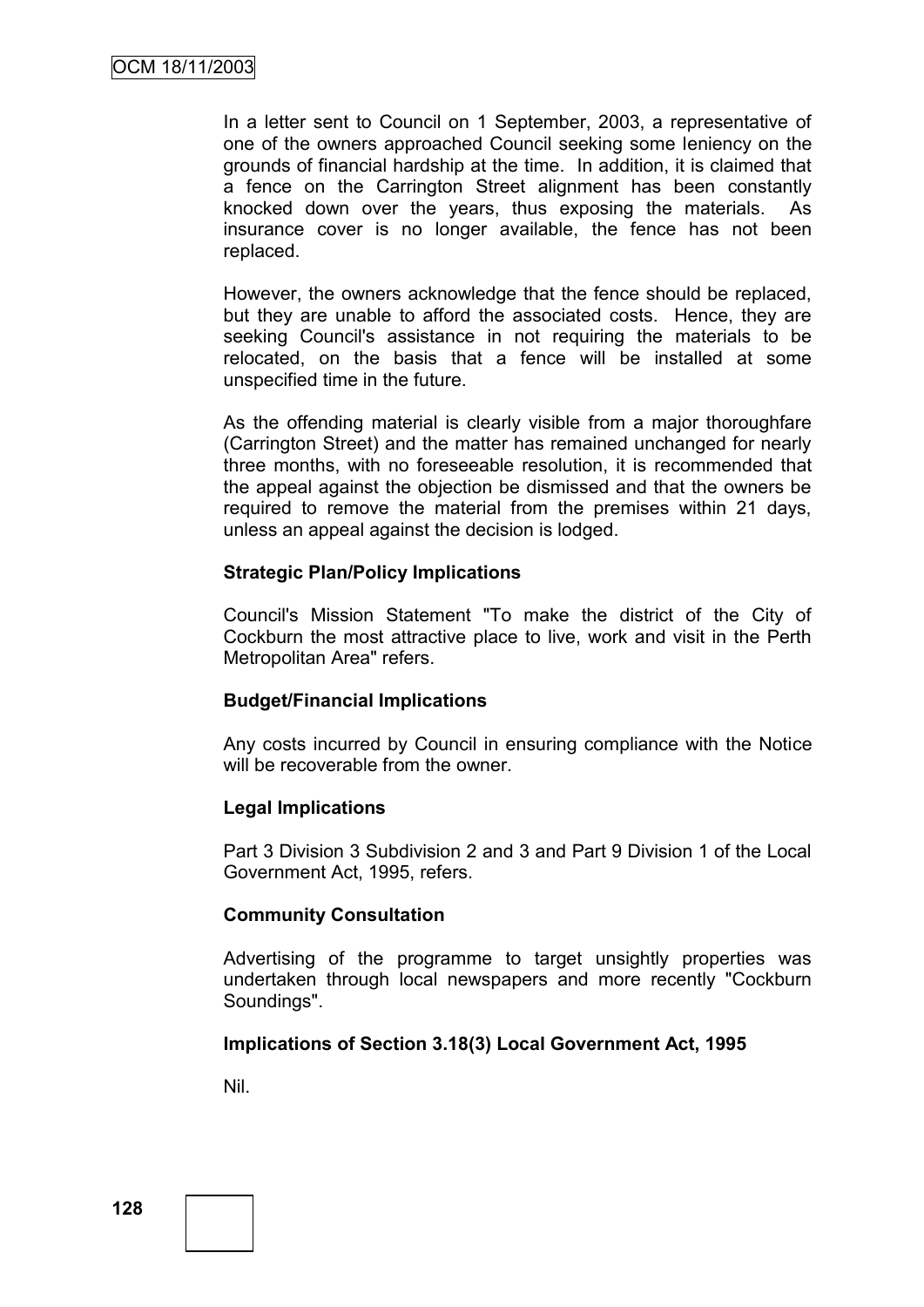### **21.2 (MINUTE NO 2230) (OCM 18/11/2003) - NAVAL BASE HOLIDAY ACCOMMODATION - APPLICATION FOR CONSENT TO CARRY OUT WORKS (1911) (DMG) (ATTACH)**

### **RECOMMENDATION**

That Council advises Kim Shortland that:

- (1) the application to install a replacement storm shutter to Site 314 Naval Base Caravan Park, measuring 2.5 metres x 2.2 metres, is refused;
- (2) the application to erect a tool shed to replace the current lock box on the northern side of the existing Chalet is refused; and
- (3) it would be prepared to approve the installation of an external shutter to cover the existing windows located on the western wall of the Chalet.

# **COUNCIL DECISION** MOVED Clr I Whitfield SECONDED Clr A Tilbury that the recommendation be adopted.

**CARRIED 9/0**

# **Background**

The owner of Site 314, Mr Kim Shortland, has forwarded an application for the installation of a storm shutter and a garden tool shed, both structures being non-compliant with the recently accepted Design Guidelines which administration proposes to apply to the Naval Base Reserve.

### **Submission**

To approve the installation of a storm shutter measuring 2.5 metres x 2.2 metres and a garden shed measuring 3 metres long, 1.6 metres high and 1.2 metres wide at Chalet Site No. 314.

### **Report**

Mr Shortland has owned Chalet 314 since 2002. At the time of purchase, he claims the previously fitted shutter was worn and rusted, hence it was removed. The proposal is to replace it with a larger fitting (2.5m x 2.2m) with a capacity to open out and be held aloft by posts. The dimensions of the proposed shutter seem excessive given the size of the existing window which it is covering.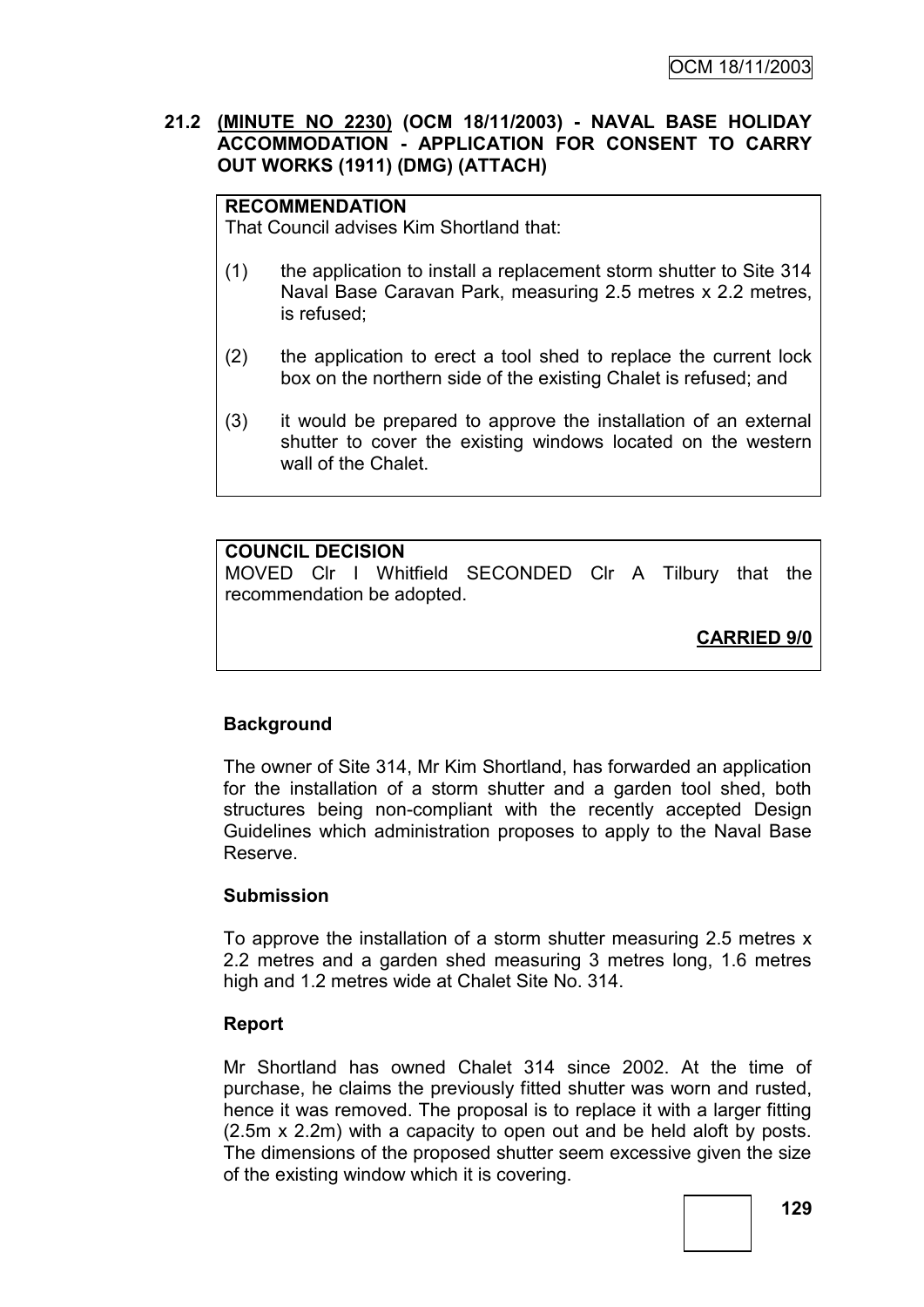If the proposal was allowed, it would extend in a westerly direction to an extent that would not enable a vehicle to park safely next to the bitumen thoroughfare. As the application is primarily to install a fitting which provides for protection from the weather, and as an additional security device, it is considered that such an elaborate structure is excessive for this purpose alone. However, a less intrusive shutter, or awning, to cover the window on the western side, would be acceptable.

The garden shed proposed would replace an existing lock (tool) box located at the rear and to the north of the site. The existing box is 2.55 metres long, .9 metre wide and .9 metre high. The dimensions of the proposed shed are 3m long, 1.2m wide and 1.6m high. The primary purpose of the structure would be to accommodate gardening equipment such as a lawn mower, whipper snipper and generator, which are required to maintain the surrounds of the Chalet in an acceptable condition.

This equipment is too big to fit in the current box, hence the request for a large facility. While this proposal is not likely to adversely impact on any neighbouring Chalets, given that there is already a sizeable facility on site in the proposed location, approval is not recommended, as it would be likely to set a precedent for other Chalet owners to apply for the same, or similar facilities.

While maintenance of the Chalet surrounds is encouraged, the permanent location of tools and equipment on site could be incompatible with the purpose of the Reserve as a holiday location.

### **Strategic Plan/Policy Implications**

Key Result Area "Maintaining Your Community Facilities" refers.

#### **Budget/Financial Implications**

N/A

#### **Legal Implications**

As stipulated in a Memorandum of Agreement, applicable to all Chalets located on Reserve 24308, between the Department of Planning and Infrastructure (land owner), the City of Cockburn and individual Chalet owners.

#### **Community Consultation**

N/A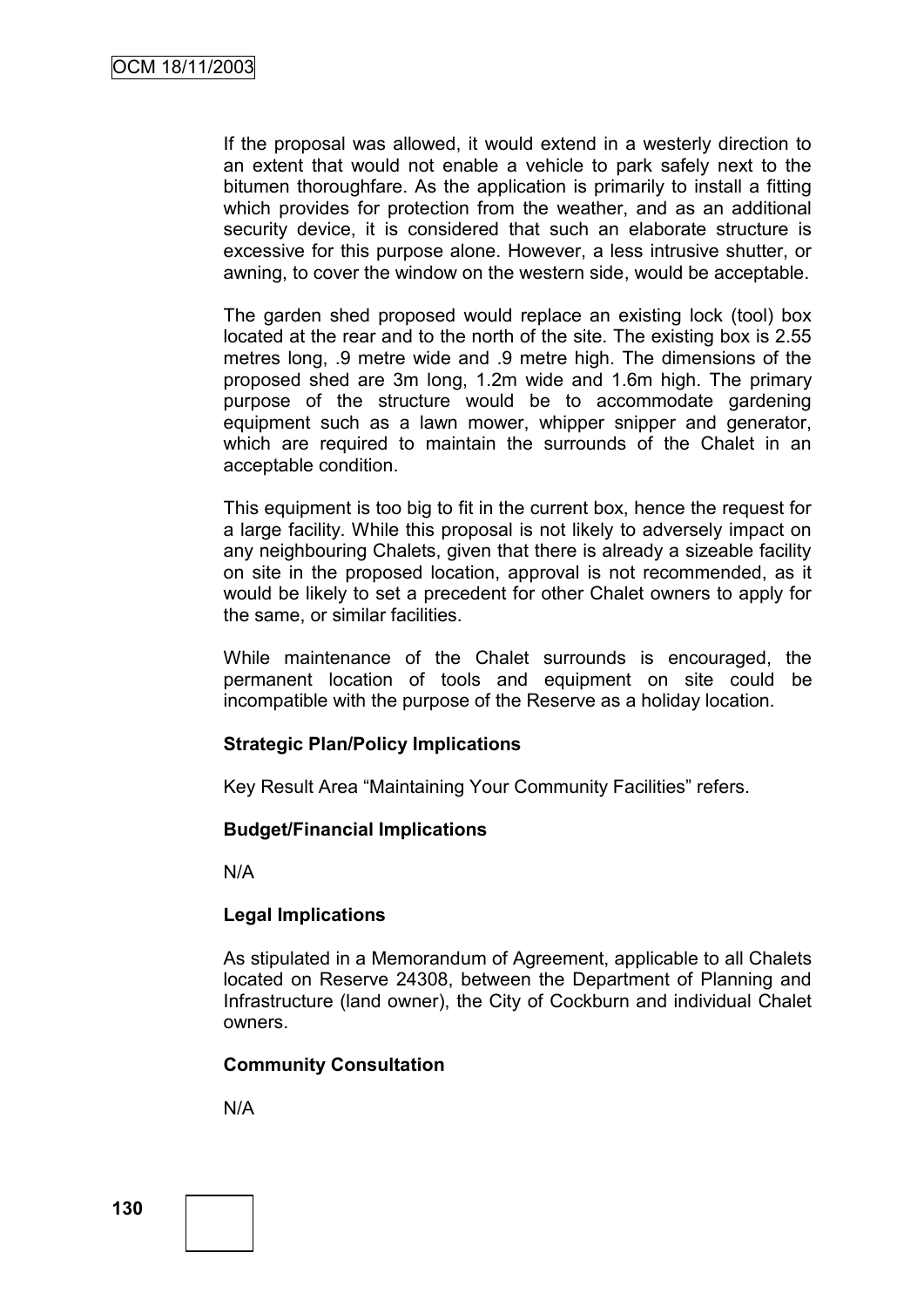# **Implications of Section 3.18(3) Local Government Act, 1995**

Nil.

**21.3 (MINUTE NO 2231) (OCM 18/11/2003) - CONTAINER REFRIGERATION PTY LTD - LOT 121 O'CONNOR CLOSE, HAMILTON HILL - TOWN PLANNING APPEAL 40/2001 AND PROSECUTION (2213440) (SMH)**

#### **RECOMMENDATION** That Council:

- (1) receive the report; and
- (2) advise McLeods that the Council is prepared to:-
	- 1. Consent to the discontinuance of Town Planning Appeal No. 40/2001 between the City of Cockburn and Container Refrigeration Pty Ltd and others, on the basis that \$5,000 is paid as a contribution to the City"s costs by the appellant.
	- 2. Reconfirm its decision to defer the action commenced to prosecute Container Refrigeration Pty Ltd for using Lot 121 O"Connor Close (No. 46 Rollinson Road), Hamilton Hill to store containers without Council approval until after 28 February 2004, and reserves the right to recommence the prosecution should Container Refrigeration Pty Ltd not sell the land as advised in a letter from Hardy Bowen, Lawyers, to the Council"s Solicitor dated 13 August 2003 and vacate the property by 28 February 2004.

### **COUNCIL DECISION**

MOVED Clr I Whitfield SECONDED Clr A Tilbury that the recommendation be adopted.

**CARRIED 9/0**

# **Background**

Council at its Ordinary Meeting held in August 2003, resolved to discontinue Town Planning Appeal No. 40/2001 subject to:-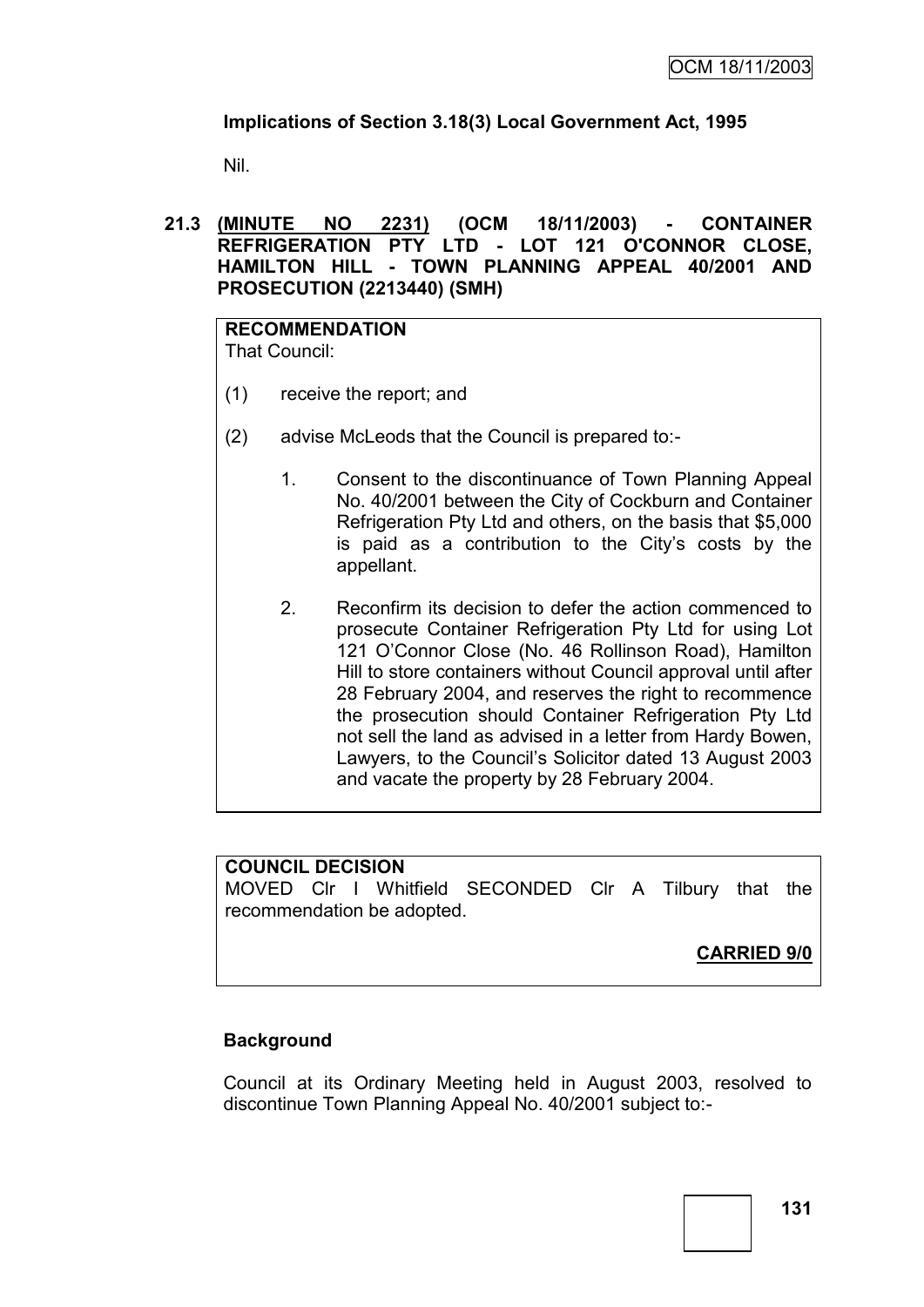- *"(i) the appellant agreeing to pay to the Council all reasonable costs expended by the Council as respondent to the appeal as negotiated by Council's Solicitors;*
- *(ii) the Council applying to the Town Planning Tribunal for an order of costs, in the event that the appellant does not agree to pay to the Council all reasonable costs expended by the Council as respondent to the appeal;"*

Refer to Council Minute No. 2136 dated 19 August 2003.

Despite the Council's solicitor lodging a claim with the appellant in accordance with the Council resolution, there has been no response.

It is understood that the other parties to the appeal have agreed, unconditionally, to withdraw from the appeal. The conditional withdrawal of the City continues to apply.

#### **Submission**

On 12 November 2003, the Council"s solicitor, McLeods, wrote requesting instructions from the City as to whether it wanted to continue with the action to recover the costs, based on a written request from Container Refrigeration for McLeods to seek the Council"s agreement to discontinue the claim for costs. This request was in a facsimile, with attachments, sent to McLeods on 11 November 2003.

On 15 November 2003, McLeods advised that the appellant had offered to pay \$5,000 towards the City"s cost in responding to the appeal.

#### **Report**

Given this advice, it is suggested that the Council agree to discontinue the appeal, subject to the appellant paying \$5,000 towards the cost incurred by the City in responding to the appeal.

#### **Strategic Plan/Policy Implications**

N/A

#### **Budget/Financial Implications**

Funds are available in Account 500-6267 – Legal Expenses to provide for the defence of appeals lodged against the Council.

The \$5,000 paid by the appellant would be placed in the Fines and Penalties Account 500 – 5323.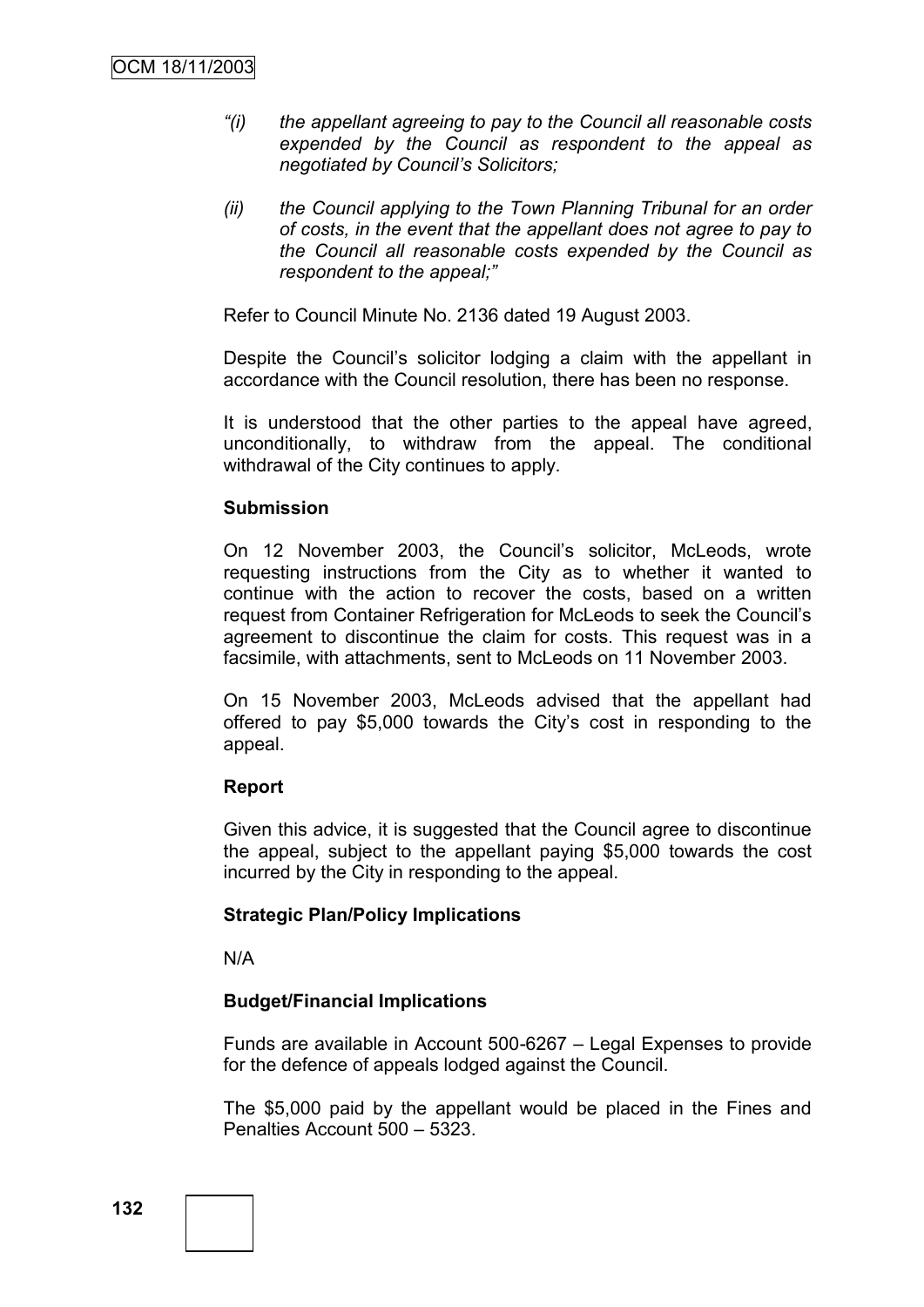# **Legal Implications**

The matter is before the Town Planning Tribunal as a planning appeal.

# **Community Consultation**

N/A

# **Implications of Section 3.18(3) Local Government Act, 1995**

Nil.

### **21.4 (MINUTE NO 2232) (OCM 18/11/2003) - ELECTED MEMBER REPRESENTATION - NEIGHBOURHOOD WATCH COMMITTEE, YOUTH ADVISORY COUNCIL AND MELVILLE-COCKBURN CHAMBER OF COMMERCE (1701) (DMG)**

### **COUNCIL DECISION**

MOVED Deputy Mayor R Graham SECONDED Clr S Limbert that Council:

- (1) remove Deputy Mayor Graham as a Committee Member of the Youth Advisory Council;
- (2) appoint Clr Goncalves as a member of the Youth Advisory Council;
- (3) remove Clr Goncalves as a delegate to the Woodman point Management Planning Committee;
- (4) replace Deputy Mayor Granam with Clr Allen as its delegate to the Melville-Cockburn Chamber of Commerce with Clr Limbert as Deputy Delegate;
- (5) remove Clr Oliver as a member of the Neighbourhood Watch Committee; and
- (6) appoint Clr Limbert as a member of the Neighbourhood Watch Committee.

# **CARRIED BY ABSOLUTE MAJORITY OF COUNCIL 9/0**

# **Explanation**

Clr Goncalves has indicated she would like to remain as a member of the Cultural Advisory Committee, and that she is unable to attend the Woodman Point Management Planning Committee. Clr Limbert has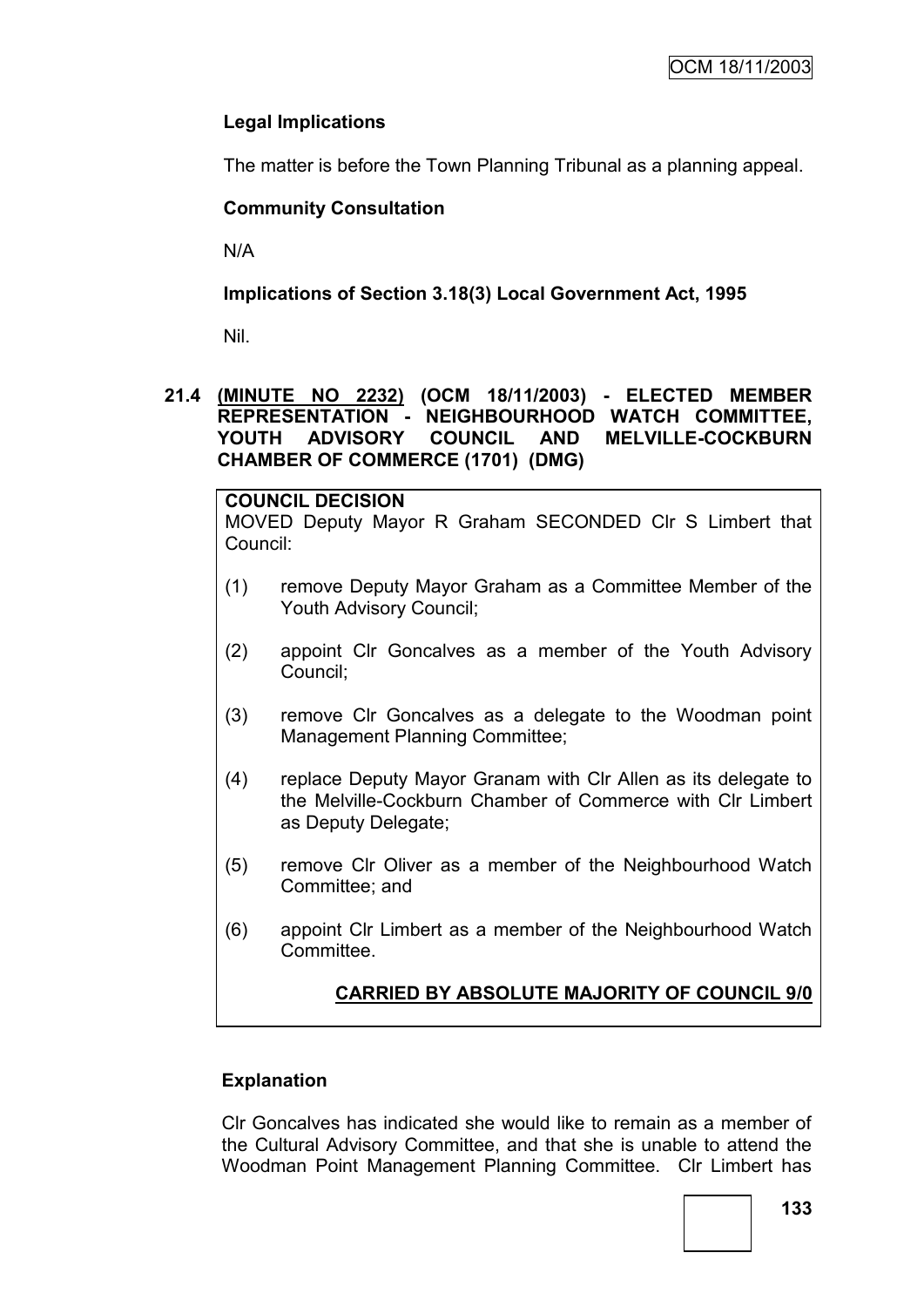indicated she would like to become Council's delegate on the Neighbourhood Watch Committee.

Deputy Mayor wishes to be removed from the Youth Advisory Council and Chamber of Commerce, being replaced by Clr Goncalves and Clr Allen, respectively.

### **22 (OCM 18/11/2003) - MATTERS TO BE NOTED FOR INVESTIGATION, WITHOUT DEBATE**

Mayor Lee requested that a report be prepared on:

- (1) methods of preventing hooligan behaviour in the northern Coogee Beach car park. The report is to address issues such as the installation of in-road lift-up bollards to prevent access to the car park afterhours and the removal of the vegetation that obscures vision between Cockburn Road and the northern car park, plus any other solutions that may be applicable.
- (2) the issue of rubbish on the Council verge outside residential properties located opposite or in the vicinity of high rubbish generators such as fast food outlets and other commercial ventures eg: Rockingham Road, Spearwood. The report is to address issues such as cost, frequency and viability of Council conducting rubbish patrols in these areas.

### **23. CONFIDENTIAL BUSINESS**

Nil

# **24. (MINUTE NO 2233) (OCM 18/11/2003) - RESOLUTION OF COMPLIANCE (SECTION 3.18(3), LOCAL GOVERNMENT ACT 1995)**

### **RECOMMENDATION**

That Council is satisfied that resolutions carried at this Meeting and applicable to items concerning Council provided services and facilities, are:-

- (a) integrated and co-ordinated, so far as practicable, with any provided by the Commonwealth, the State or any public body;
- (b) not duplicated, to an extent Council considers inappropriate, services or facilities as provided by the Commonwealth, the State or any other body or person, whether public or private; and
- (c) managed efficiently and effectively.